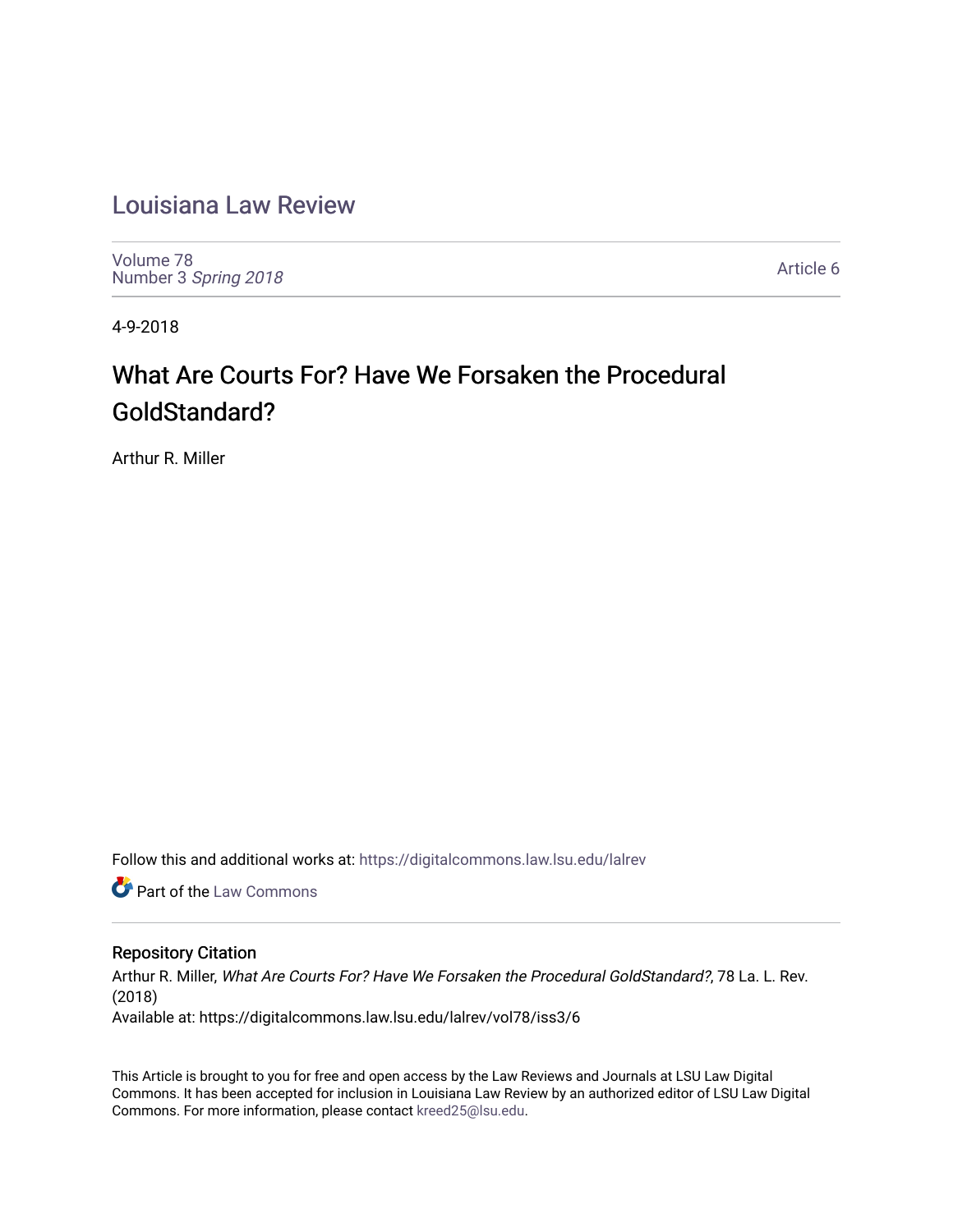## **What Are Courts For? Have We Forsaken the Procedural Gold Standard?**

*Arthur R. Miller*\*

#### TABLE OF CONTENTS

| I. |    |  |
|----|----|--|
|    |    |  |
|    |    |  |
|    |    |  |
|    |    |  |
|    |    |  |
|    | F. |  |
| П. |    |  |
|    |    |  |
|    |    |  |
|    |    |  |
|    |    |  |
|    |    |  |
|    |    |  |

#### PROLOGUE: REFLECTIONS

I had the great pleasure and honor of knowing Judge Alvin Rubin. On occasion, he was my house guest in Cambridge, Massachusetts when I was on the Harvard Law School faculty. He always arrived with a quart of shrimp *étouffée*, which we collaboratively consumed with gusto. I also had

Copyright 2018, by ARTHUR R. MILLER.

<sup>\*</sup> University Professor, New York University. This Article expands and updates my Alvin and Janice Rubin Lecture delivered at the Paul M. Hebert Law Center, Louisiana State University on March 8, 2017. I have tried to preserve its conversational style. At several points, however, that style did not translate to paper, but the substance of my remarks has not been changed. The citations are designed to be illustrative rather than exhaustive.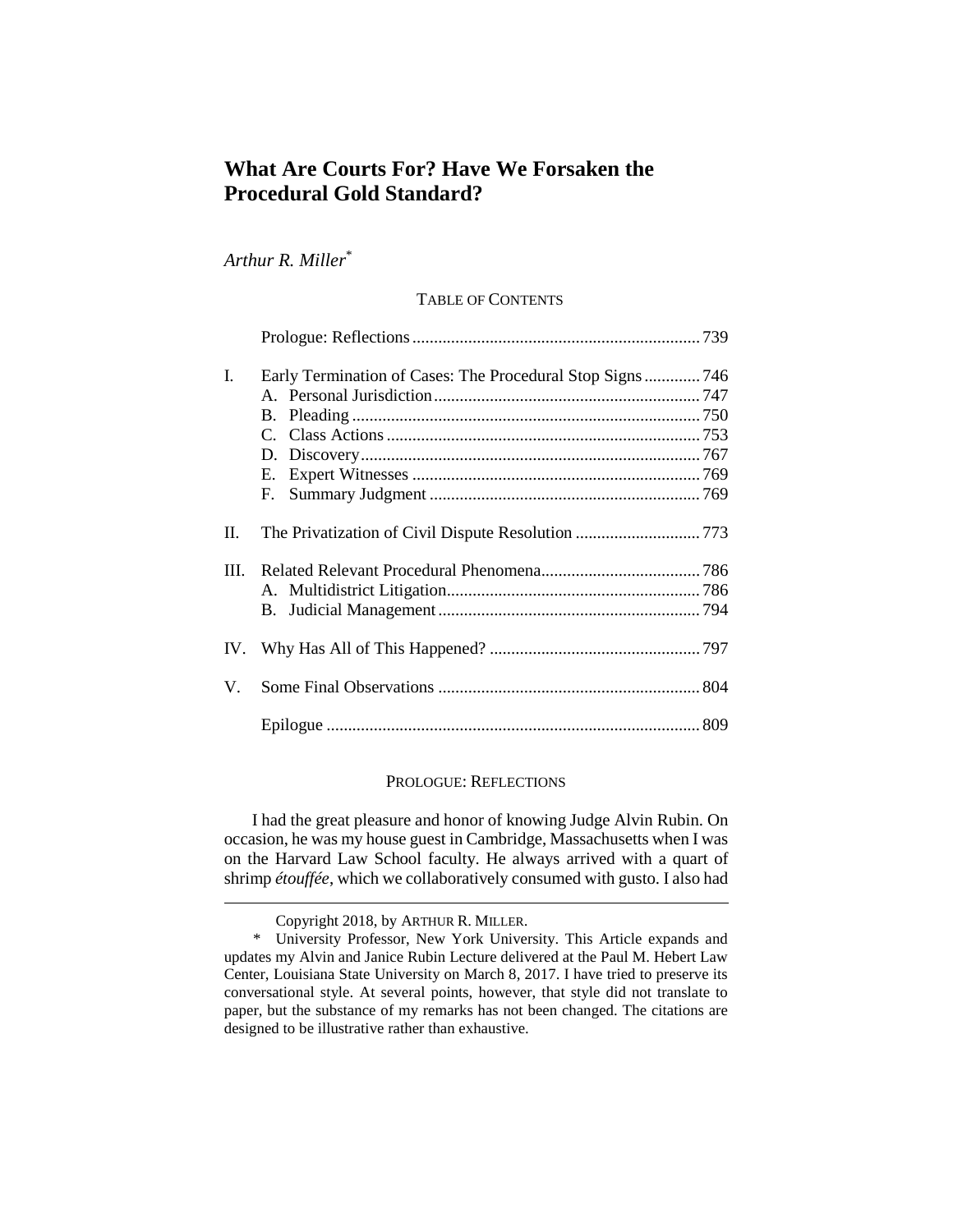the privilege of arguing cases before him in the Fifth Circuit.<sup>1</sup> As a judge, Alvin had "a profound respect for the law and the limitations it imposes on judges."<sup>2</sup> His commitment was total. Fellow Fifth Circuit Judge John Minor Wisdom once described him as someone born to be on the bench.<sup>3</sup>

My remarks in his memory are personal, at times impressionistic, reflecting the belief that the aspirational ideas underlying the American civil justice system are to promote the resolution of disputes on their merits after an adversarial contest on a level litigation playing field with minimal technicality. These ideals certainly were the hopes of those distinguished lawyers and professors who wrote the Federal Rules of Civil Procedure in the 1930s. The drafters wanted to give people access to a meaningful day in court and believed that the procedural process should effectuate those aspirations. The system the rulemakers created was designed with that in mind, and many believed that the Federal Rules represented a Gold Standard that envisioned a trial and, when appropriate, one before a jury.

For example, the rulemakers concluded that simplified pleading opened the courthouse door and promoted adjudicating a dispute on its merits with a minimum of motion practice. Wide-angle discovery was intended to give litigants equal access to all information relevant to the case's subject matter, which always has seemed very American to me. How can you be against enabling litigants to be informed? Especially close to my heart is the class action, perhaps because I participated in drafting the 1966 revision of Federal Rule 23. It was designed in part to provide a receptive procedural vehicle for the world of civil rights litigation that emerged after the 1954 decision in *Brown v. Board of Education of Topeka*, 4 in part to promote efficiency—litigants get more judicial bang for their judicial buck when like things are aggregated and adjudicated together—in part to achieve consistency of result for all people affected by the same conduct, and in part to be a mechanism for the joinder of modest claims that are not economically viable for litigation on an individual basis—what, today, are called negative value claims.<sup>5</sup> Finally,

<sup>1.</sup> I once argued an *en banc* appeal before Alvin and 13 of his colleagues. None of them asked me a single question during the 30 minutes allotted to me the Bench's silence made it a harrowing experience. When I asked him why years later, he simply said with a twinkle, "I don't like diversity cases and my colleagues just wanted to listen to you."

<sup>2.</sup> *See* John Minor Wisdom, *Dedication: Judge Alvin Rubin*, 52 LA. L. REV. 1371, 1371 (1992).

<sup>3.</sup> *See*David W. Robertson,*Alvin Rubin's Last Dissent*, 70 TEX.L.REV.7, 9 (1991).

<sup>4.</sup> Brown v. Bd. of Educ., 347 U.S. 483 (1954).

<sup>5.</sup> I have always believed that whatever small claim class actions may lack in terms of significant individual compensation they often make up for in terms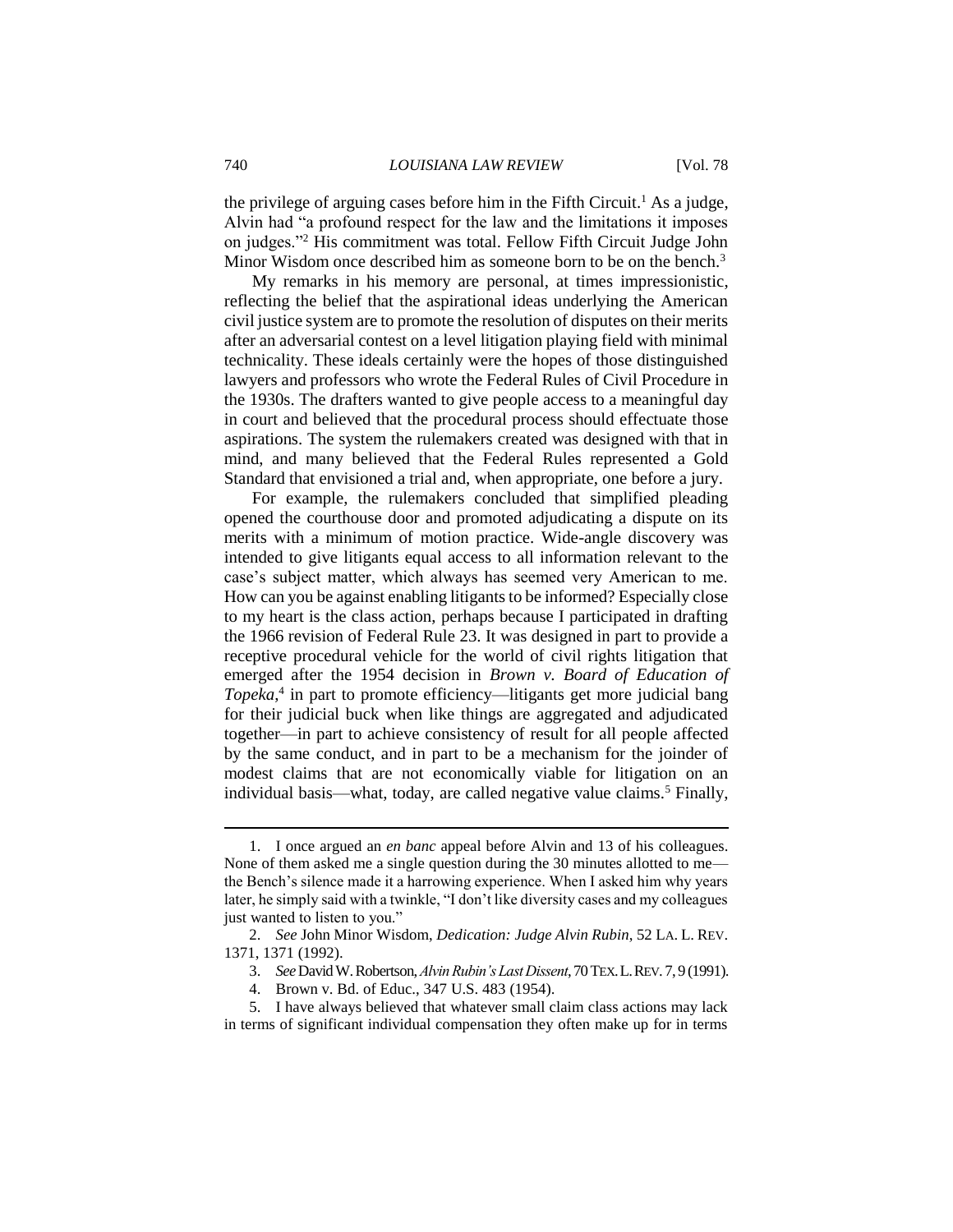the Rules were written to be useful for enforcing the public policies embedded in national and state statutes as well as common-law doctrines, such as antitrust, securities, civil rights, products liability, and other more recently developed substantive fields, such as environment, pension protection, privacy, and consumer rights.

I was blessed by having a wonderful procedure professor, mentor, and role model—Benjamin Kaplan of the Harvard Law School—who imbued me with the thoughts I just expressed when I was his student and research assistant.<sup>6</sup> My legal education was followed by an apprenticeship in a law firm at a time when litigation practice was relatively civilized and it seemed to me that the Federal Rules were working as they were intended to work. A few years later, life's fortuities again brought me together with Ben, who had been appointed by Chief Justice Earl Warren as the Reporter of the Federal Rules Advisory Committee of the Judicial Conference of the United States.<sup>7</sup> As a result of a delightful constellation of circumstances he enticed me to work with him on what a few years later became the 1966 amendments to those Rules.<sup>8</sup>

In remembering Judge Rubin and thinking about how best to honor him, I asked myself whether we are moving toward or away from the aspirations of my youth, which I know he shared,<sup>9</sup> by looking through a

7. The congressional delegation of rulemaking authority to the Supreme Court is set out in 28 U.S.C. §§ 2071–2073 (2012). The multi-tiered federal rulemaking process, its scope, and its difficulties are discussed in Robert G. Bone, *The Process of Making Process: Court Rulemaking, Democratic Legitimacy, and Procedural Efficiency*, 87 GEO. L.J. 887 (1999); Stephen B. Burbank, *The Rules Enabling Act of 1934*, 130 U. PA. L. REV. 1015 (1982); Edward H. Cooper, *Rule 23: Challenges to the Rulemaking Process*, 71 N.Y.U. L. REV. 13 (1996); David L. Shapiro, *Federal Rule 16: A Look at the Theory and Practice of Rulemaking*, 137 U. PA. L. REV. 1969 (1989).

8. For what sometimes feels like forever, I have been teaching and writing about procedure ever since. On days when I am feeling low, I count the number of times I have taught *Pennoyer v. Neff*, 95 U.S. 714 (1877) and *Erie R.R. Co. v. Tompkins*, 304 U.S. 64 (1938). The final count does not lift my spirits.

9. He was an optimist about the federal courts and their future. *See* Alvin B. Rubin, *The Role of the Federal Courts in the Next 25 Years*, 39 LA. B.J. 44 (1991).

of deterring wrongdoing. *See generally* David Marcus, *Flawed but Noble: Desegregation Litigation and Its Implications for the Modern Class Action*, 63 FLA. L. REV. 657 (2011).

<sup>6.</sup> My indebtedness to Ben is recorded in *In Memoriam: Benjamin Kaplan*, 124 HARV. L. REV. 1345, 1354–57 (2011). My involvement in what became the 1966 Federal Rule amendments is described in Arthur R. Miller, *Some Very Personal Reflections on the Rules, Rulemaking, and Reporters*, 46 U. MICH. J.L. REFORM 651 (2013).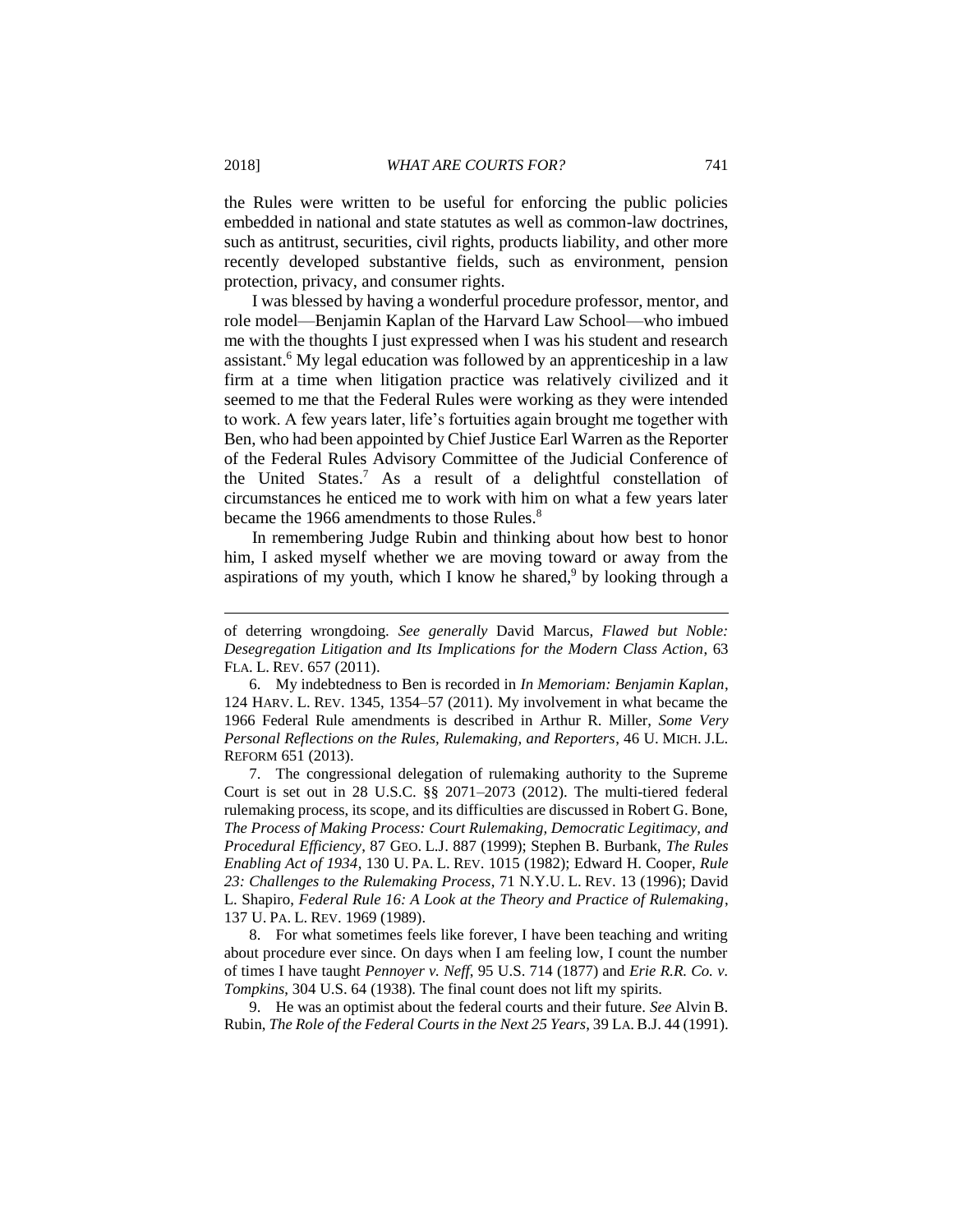telescope trained on what is going on in our courts today. What do I see after almost 60 years of professional devotion to civil procedure admittedly mainly federal? Are the Rules still working as they were intended to work? In a nutshell, my judgment is that many of the principles I once took for granted have been compromised in the last 30 to 40 years. Would Alvin agree with me? I think he would. If I am right, were the rulemakers of the 1930s engaged in wishful thinking? Have I been naïve all these years? It makes me wonder, as I have over the years: what are courts for? Indeed, each year I ask my first-year procedure students that question toward the end of the course. They seem baffled by it. I do not fault them for being uncertain because, although it seems to be a simple question, I always have been uncertain about the answer. What are courts really for? I wish I could ask Alvin.

Is the answer dependent on the movements of time, changes in societal conditions, and the self-interest of the participants? In part, most certainly. There obviously have been seismic changes in the law and the legal profession in my lifetime in terms of demographics, economics, and culture. Entire new fields of law have emerged; others have been transformed; and some have been eclipsed. We now have massive law firms, some are global.<sup>10</sup> There even are some large and financially strong plaintiffs' firms. Gender, race, and other professional barriers have been lowered but not eliminated so that the bench, bar, and law schools are far more diverse than in my youth; the same is true of those who appear in court. The scale of cases and the legal fees they generate have escalated beyond anything I could have contemplated when I entered practice, as is true, for example, in the mass tort and securities fraud fields. New professional fields and sub-bars have emerged, including public interest, civil rights, entrepreneurial litigators, aggregators, national practitioners, sophisticated repeat plaintiffs' lawyers, children's attorneys, and senior citizens' specialists. Law school curricula today are interdisciplinary, transnational, and sometimes smack as much of graduate programs as they do of professional education. And specialization is the order of the day.

But the cliché is apt: law has become a business—a big one. Inevitably, this shift has produced pluses and minuses. Unfortunately, there often is so much money on the table that professional judgment and client loyalty sometimes are compromised. Resource consumption in mega-cases is so extreme that they appear governed by a Sorcerer's Apprentice promoting endless activity. Also, attorney civility seems to be

<sup>10.</sup> When I was a young associate, the likelihood of a law firm having as many as 100 lawyers was thought to be as remote as putting a man on the moon or someone breaking Babe Ruth's mark of 60 home runs in a baseball season.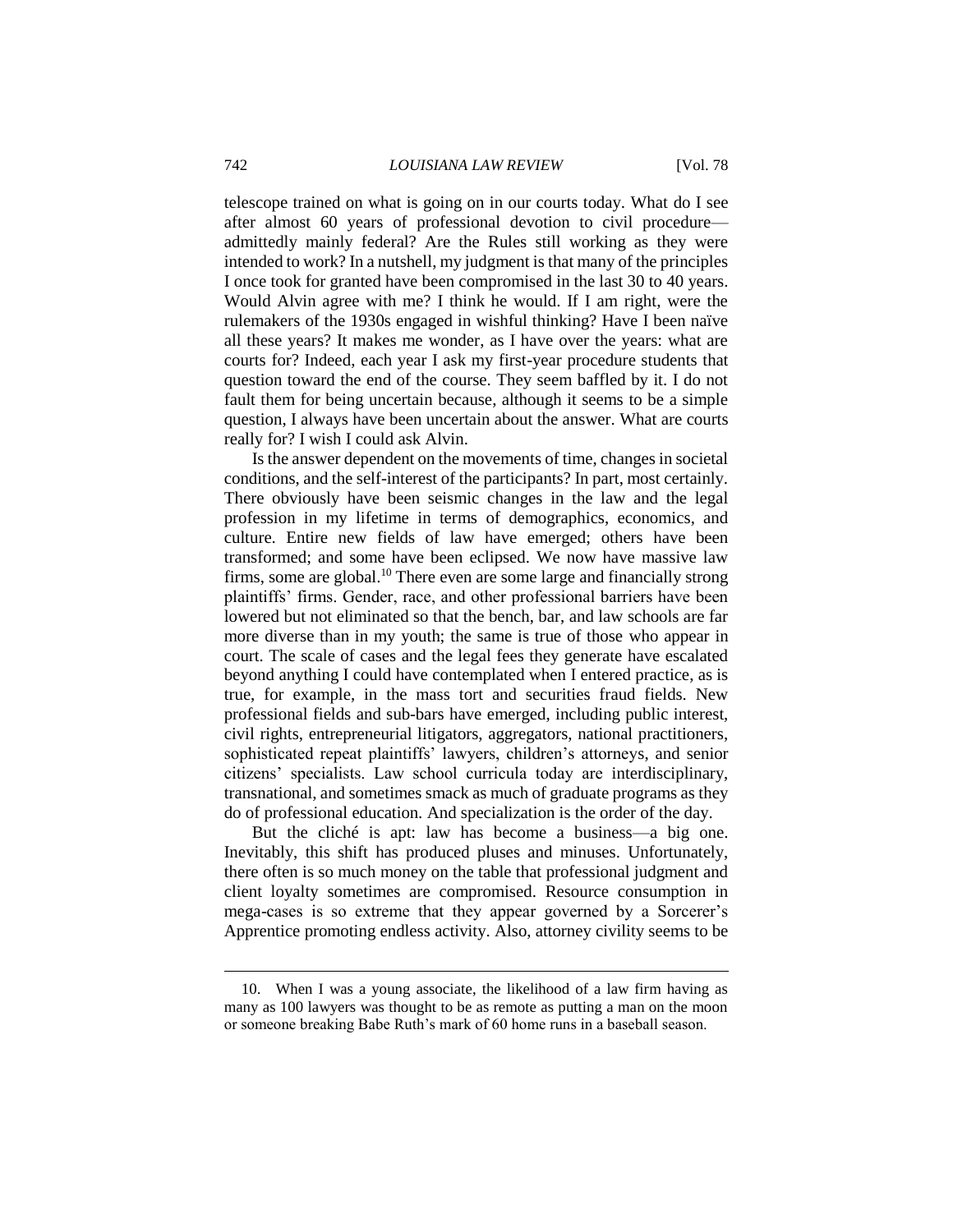in decline, all too often being replaced by scorched-earth Rambo litigation tactics or Godzilla-like behavior. On the plus side, practicing law today can be exciting, intellectually stimulating, ideologically rewarding, and, of course, for some, lucrative. Moreover, for about 40 years now, law has provided a career for those attracted to social activism or who seek involvement in public policy formulation. People now join the profession to champion various philosophical objectives, protect the rights of an everexpanding range of sub-populations, or press significant causes and issues. 11

In evaluating today's civil justice system, one of its important characteristics reflects a piece of Americana that should be kept in mind. Unlike the judiciaries in many other countries, we historically have employed our courts to press issues of public significance—even absent Legislative or Executive Branch authorization or direction—as well as to challenge governmental conduct. On the national scene, the Judicial Branch, our least democratic branch—in the sense that federal judges are not elected and serve for life—generates legal doctrines that produce social change in various highly sensitive and contentious contexts. These doctrinal shifts by the judiciary often result because the elected branches are politically paralyzed, as has been true regarding issues like desegregation, political reapportionment, abortion, same-sex marriage, affirmative action, immigration, and capital punishment, or because one of the branches or a state is acting beyond its constitutional or statutory domain and needs to be

<sup>11.</sup> Members of the private bar frequently function as a second regulatory system and often are dubbed "private attorneys general." *See, e.g*., Herman & MacLean v. Huddleston, 459 U.S. 375, 377–84 (1983). *See generally* SEAN FARHANG, THE LITIGATION STATE: PUBLIC REGULATION AND PRIVATE LAWSUITS IN THE UNITED STATES (2010); Hannah L. Buxbaum, *The Private Attorney General in a Global Age: Public Interests in Private Antitrust Litigation*, 26 YALE J. INT'L L. 219 (2001); Elizabeth Magill, *Standing for the Public: A Lost History*, 95 VA. L. REV. 1131 (2009). The legitimacy and effectiveness of the concept has been the subject of a noisy debate and partisan politics over the years, *see* STEPHEN BURBANK & SEAN FARHANG, RIGHTS AND RETRENCHMENT: THE COUNTERREVOLUTION AGAINST FEDERAL LITIGATION (2017) [hereinafter BURBANK & FARHANG, RIGHTS AND RETRENCHMENT], and is inextricably entwined in the pluses and minuses of the entrepreneurial aspects of much of contemporary litigation. *See generally* JOHN C. COFFEE, JR., ENTREPRENEURIAL LITIGATION: ITS RISE, FALL, AND FUTURE (2015); Myriam Gilles, *Can John Coffee Rescue the Private Attorney General? Lesson from the Credit Card Wars*, 83 U. CHI. L. REV. 1001 (2015) (an extended essay based on Professor Coffee's book). Individual lawyers, of course, have different motivations. Some attorneys pursue the public interest, some are entrepreneurial, and others have both motivations and try to do well by doing good.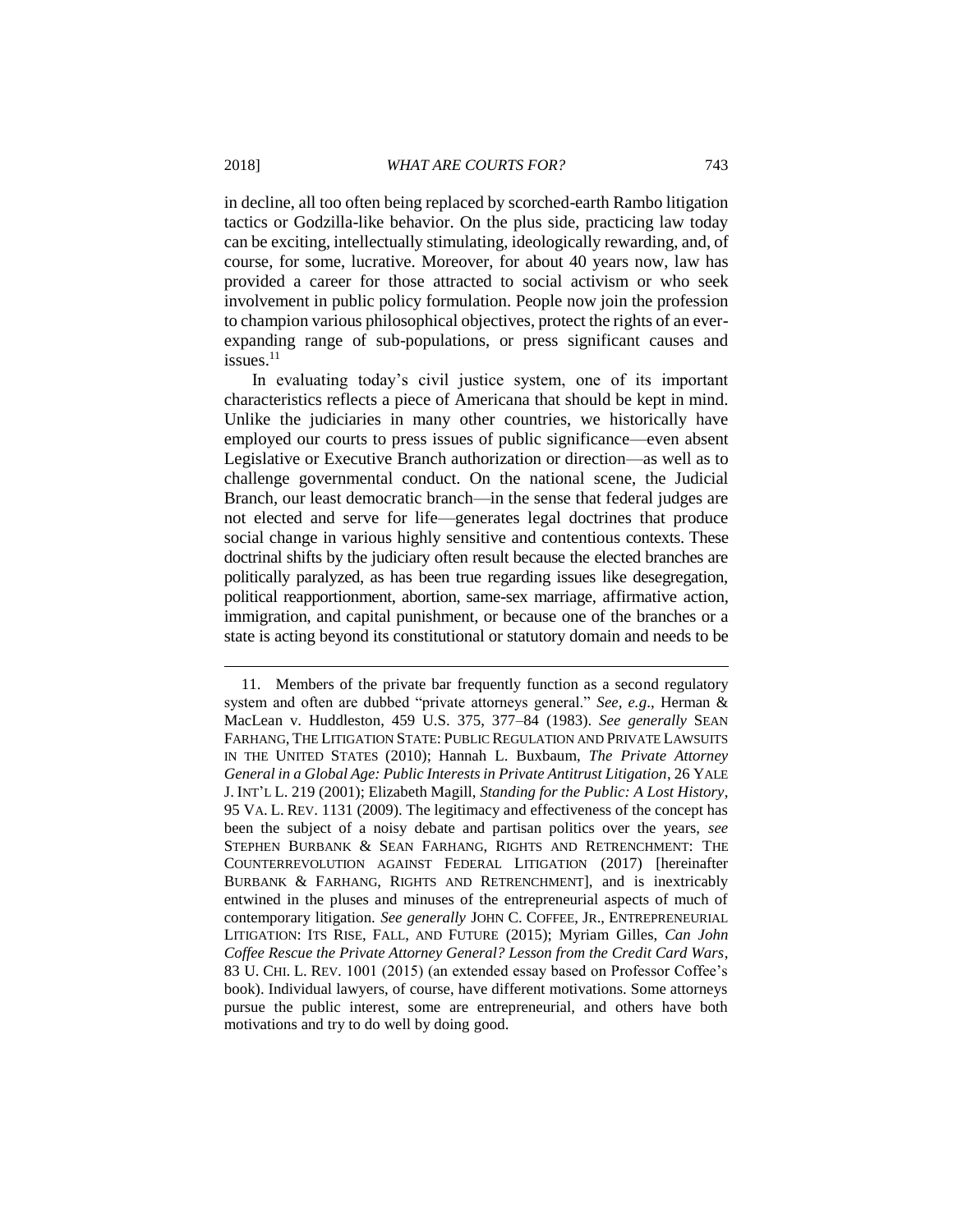contained.<sup>12</sup> It is an aspect of American exceptionalism. What we do in our courts often is very important, indeed critical, for many people and institutions, which means that the quality and integrity of the governing court procedures also are very important and warrant close attention.

But are those procedures functioning consistently with the supposed objectives of our civil justice system? I will try to respond to that question by looking first at economic access to the courts. Ask yourself: how many Americans can afford to pay a lawyer by the hour to remedy a grievance? And how many lawyers are willing to pursue a claim on a contingent fee basis—no matter how clear the merits or how important the matter may be to a potential client and others—for \$100, \$1,000, \$10,000, or even more—especially if some pretrial discovery and a medical, scientific, or economic expert will be needed? Reality requires acknowledging that access to the courts has been priced beyond the reach of the vast majority of Americans. Honesty also requires us to recognize that meaningful access depends on a level of equality of economic resources and legal talent between the contestants that does not exist. We simply have not come close to achieving that objective; indeed, inequalities in both categories may well have increased over time.

In certain contexts, of course, access is achievable because a contingent fee arrangement, or a statutory fee provision, $13$  or the judicially created common-fund doctrine provides compensation for a successful attorney.<sup>14</sup>

<sup>12.</sup> *See, e.g.*, Roe v. Wade, 410 U.S. 113 (1973) (abortion); Reynolds v. Sims, 377 U.S. 533 (1964) (political malapportionment); Lawrence v. Texas, 539 U.S. 558 (2003) (consensual, private sodomy); Citizens United v. Fed. Election Comm'n, 558 U.S. 310 (2010) (campaign financing); Brown v. Plata, 563 U.S. 493 (2011) (prison overcrowding); Obergefell v. Hodges, 135 S. Ct. 2584 (2015) (same-sex marriage).

<sup>13.</sup> *E.g.*, Civil Rights Attorney's Fees Awards Act of 1976, 42 U.S.C. § 1988 (2012); *see also* 15 U.S.C. § 77(k) (creating civil liability on account of a false statement in a security registration); 29 U.S.C. § 216(b) (providing damages for violation of a minimum wage and overtime compensation statute); 42 U.S.C. § 2000a-3(b) (applying to civil rights actions for injunctive relief for violations of a public accommodations statute).

<sup>14.</sup> *See, e.g.*, Boeing Co. v. Van Gemert, 444 U.S. 472 (1980); Sprague v. Ticonic Nat'l Bank, 307 U.S. 161 (1939); Trustees v. Greenough, 105 U.S. 527 (1881). The common law principle is of limited utility when purely injunctive or declaratory relief is sought. *See, e.g.*, Alyeska Pipeline Serv. Co. v. Wilderness Soc'y, 421 U.S. 240 (1975). Federal statutory fee provisions have not been liberally interpreted. *See, e.g.*, Perdue v. Kenny A. *ex rel.* Winn, 559 U.S. 542 (2010) (discussing that a lodestar fee computation generally takes account of superior contingent fee attorney performance); Evans v. Jeff D., 475 U.S. 717 (1986) (approving a waiver of fees under the Civil Rights Attorney's Fee Awards Act) (three Justices dissented).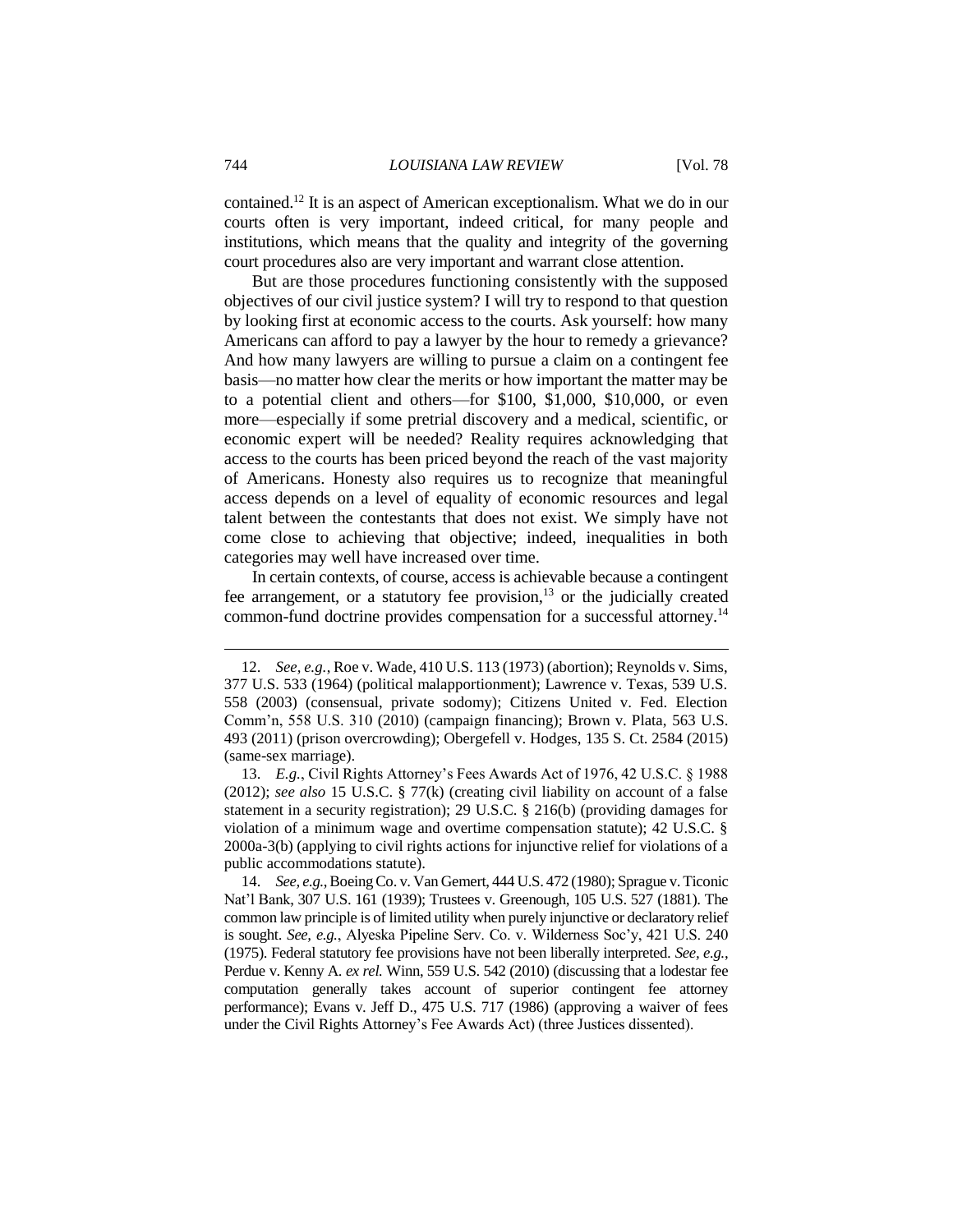These economic mechanisms can incentivize lawyers, but the obvious caveat is that not every type or dimension of claim is an attractive candidate for contingent or court-awarded fee representation. And then there is the ever-present risk of losing, leaving the lawyer without any fee and substantial sunk costs for discovery, experts, protracted motion practice, and appeals that cannot be recovered. That unattractive possibility means that without the availability of funding and a realistic prospect of surviving the process and ultimately succeeding, most contingent fee lawyers would pass on investing in a case, effectively foreclosing access. As they say, the winners must pay for the losers—the former must be maximized and the latter minimized. Of necessity that means some cases will be accepted and others rejected, a reality that leaves many unrepresented. Fortunately, pro bono entities do offer aid to some individuals, but that hardly is universally available, in part because of various eligibility requirements.

In recent years, a litigation funding industry has emerged in the United States, as it has elsewhere, that could enhance the prospect of access if it becomes more widely available. At present, it is a work in progress.<sup>15</sup> Most litigation situations on the plaintiffs' side, however, do not have the economic dimension to be attractive to funders. But there may be a viable business model for providing funding for small or medium sized claims, particularly when they can be aggregated.<sup>16</sup> In any event, for the

16. *See generally* Anthony J. Sebok, *Private Dollars for Public Litigation: An Introduction*, 12 N.Y.U. J.L. & BUS. 813 (Special Issue 2016). Forms of crowdfunding are beginning to appear.

<sup>15.</sup> Various aspects of litigation funding are comprehensively discussed and analyzed in *Proceedings of the 2015 Fall Conference with the Center on Civil Justice: Litigation Funding: The Basics and Beyond*, 12 N.Y.U. J.L. & BUS. 511– 942 (Special Issue 2016); *see also* Elizabeth Chamblee Burch, *Financers as Monitors in Aggregate Litigation*, 87 N.Y.U. L. REV. 1273, 1316 (2012) ("[A]ssigning a financier a percentage of the plaintiffs' winnings converts that financier into a sizeable stakeholder and incentivizes it to monitor the attorneys and the litigation's costs."); David R. Glickman, Note, *Embracing Third-Party Litigation Finance*, 43 FLA. ST. U. L. REV. 1043 (2016) (describing how thirdparty litigation finance would allow lawyers to focus on providing high quality legal services); Samuel Issacharoff, *Litigation Funding and the Problem of Agency Cost in Representative Actions*, 63 DEPAUL L. REV. 561 (2014) (discussing the potential of litigation funding in the United States); Victoria Shannon Sahani, *Judging Third Party Funding*, 63 UCLA L. REV. 388 (2016) (suggesting changes in the Federal Rules to allow judges to consider and manage third-party funding); Victoria A. Shannon, *Harmonizing Third-Party Litigation Funding Regulation*, 36 CARDOZO L. REV. 861 (2015) (proposing a regulatory safety net in third party litigation funding arrangements to ensure integrity).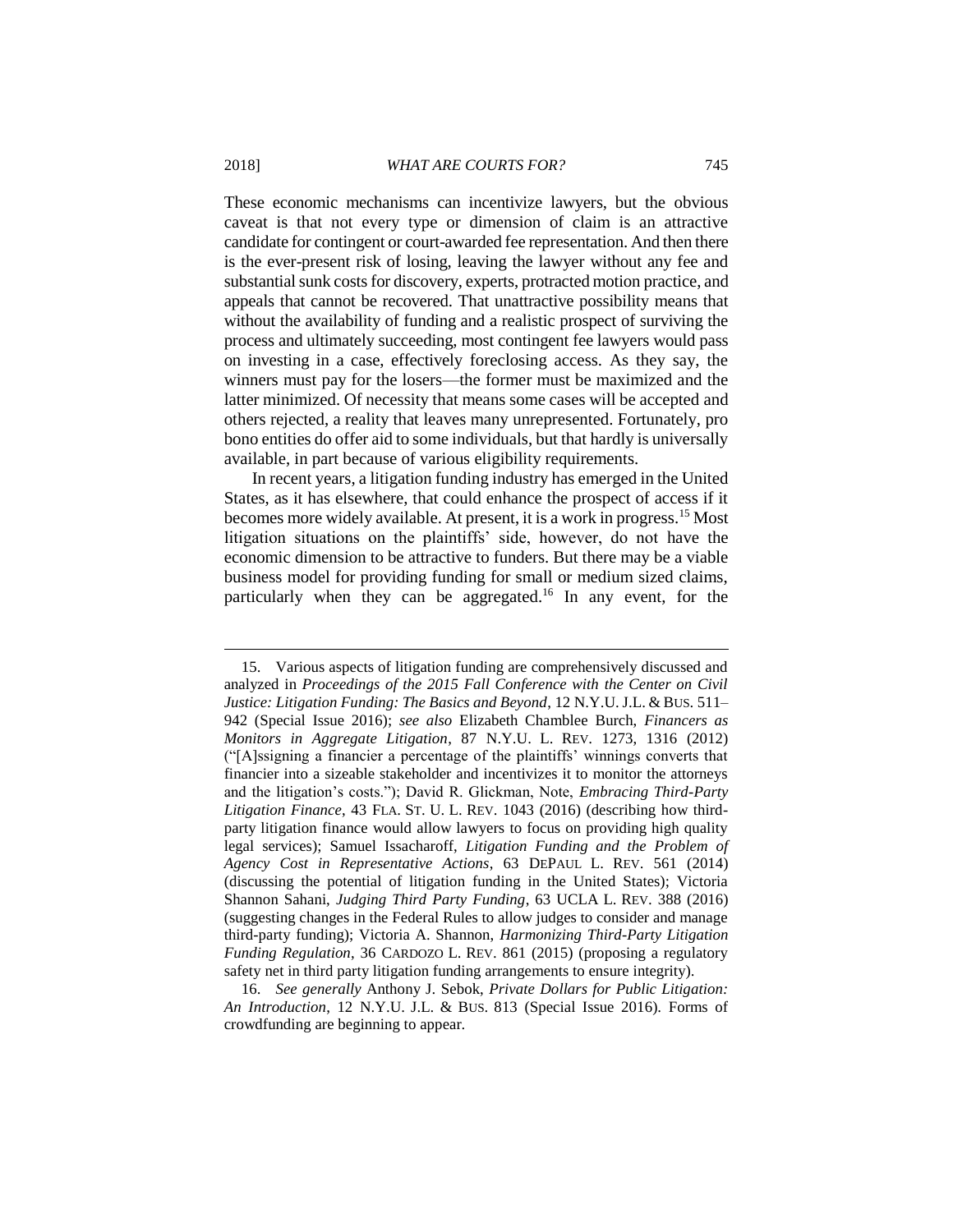economically disadvantaged, getting to the justice trough is an obstacle not easily navigated.

Even if a lack of money and difficulties securing a lawyer were not barriers for claimants, mounting dockets, cases the size of woolly mammoths, and the complexity of modern litigation have produced pressures for efficiencies, judicial gatekeeping, and procedural changes that often seem at odds with the getting-to-the-merits-with-a-minimumof-technicality orientation of the original rulemakers and the assumptions of my youth. The last 30 years has seen the erection of a series of judicially or legislatively generated procedural restraints—I call them stop signs largely motivated, not surprisingly, by and supportive of defense interests. These procedural restraints produce earlier and earlier termination of cases, avoid merit determinations, and generate substantial litigation costs, delays, and risks. This inhibits people from seeking relief in court, leads to settlements below market value, or produces premature dismissals. Because the impact of these restraints often is related to an individual's access to funding and professional assistance, I think they exacerbate the disparities that exist between the haves and the have-nots in our society.

Perhaps today's procedural obstacle course is the result of pressures created by systemic resource and capacity limitations, or reflects a philosophical belief that litigation should be contained and discouraged, or is the product of a predictable lobbying response by those interests that increasingly have become the object of large-scale damage actions or the aggregation of small claims that previously were unviable as individual cases and never would have been brought. It is true that some of today's lawsuits have previously unimagined monetary dimensions and other consequences that conceivably could devastate an economic entity or governmental program. But whatever substance these explanations may have, the time has come to recognize that the procedural stop signs that have been erected to counter these concerns often work at cross purposes with the Gold Standard I mentioned earlier. More attention should be paid to the tension between the two and the consequences of the procedural paradigm shift that clearly has taken place.

#### I. EARLY TERMINATION OF CASES: THE PROCEDURAL STOP SIGNS

The retrenchment of American civil procedure is best understood by examining the recent developments in the federal courts regarding a number of important litigation elements. Among the effects of what has happened in recent decades is the increased difficulty of enforcing state and national public policies, both of statutory and common law origin,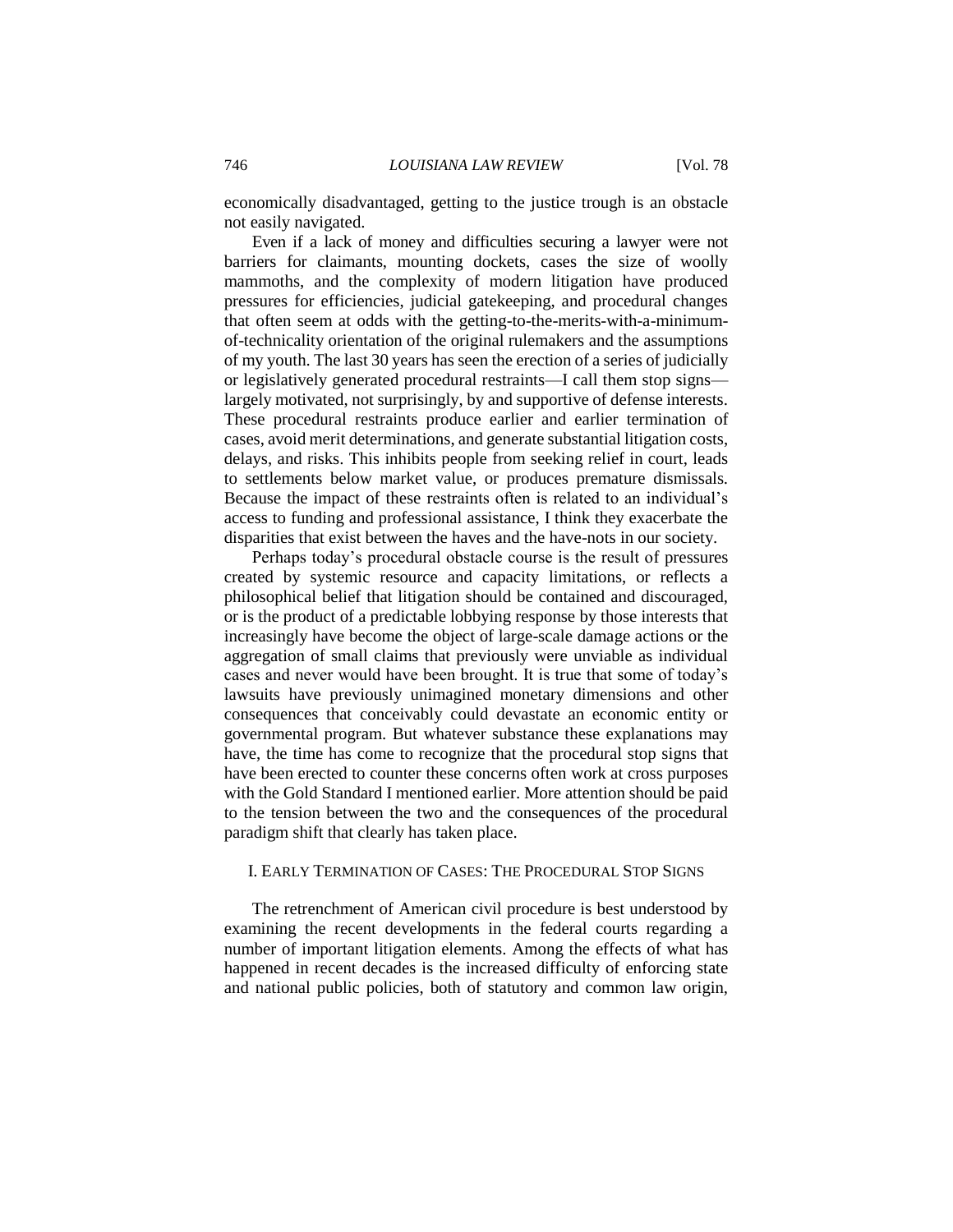through private lawsuits. At present, all three branches of our national government display considerable hostility to litigation.

#### *A. Personal Jurisdiction*

I start at the genesis of litigation. The permissible constitutional reach of the personal jurisdiction of both state and federal courts has been reduced in what to me are significant ways. The Supreme Court's decision in *Daimler AG v. Bauman*<sup>17</sup> has virtually eliminated general jurisdiction, which previously could be based on the defendant's continuous and systematic contacts with the forum even if the events in litigation occurred elsewhere. It now is limited to those fora in which the defendant is "at home."<sup>18</sup> The decision appears to eliminate longstanding notions of corporate presence and doing business and restricts jurisdiction over disputes unrelated to the forum to the defendant's state of incorporation and the state of its principal place of business in the United States, except in an as yet to be defined "exceptional case."<sup>19</sup> The Court offered no real explanation for its deviation from what had long been settled doctrine or articulate why the cabining of general jurisdiction was desirable.<sup>20</sup> But it

<sup>17.</sup> Daimler AG v. Bauman, 571 U.S. \_\_\_, 134 S. Ct. 746 (2014). *See generally* Judy M. Cornett & Michael H. Hoffheimer, *Good-Bye Significant Contacts: General Personal Jurisdiction After* Daimler AG v. Bauman, 76 OHIO ST. L.J. 101 (2015) (discussing new issues *Daimler* raised that will likely be the focus of future litigation); Stephanie Denker, *The Future of General Jurisdiction: The Effects of* Daimler AG v. Bauman, 20 FORDHAM J.CORP.&FIN. L. 145 (2014) (analyzing the Supreme Court's holding and discussing *Daimler*'s potential impacts on general jurisdiction, the economy, and international affairs); Linda J. Silberman, *The End of Another Era: Reflections on* Daimler *and its Implications for Judicial Jurisdiction in the United States*, 19 LEWIS & CLARK L. REV. 675 (2015) (discussing the decision's potential ramifications).

<sup>18.</sup> *Daimler*, 134 S. Ct. at 760. The result in *Daimler* was foreshadowed in *Goodyear Dunlop Tires Operations, S.A. v. Brown*, 564 U.S. 915 (2011). More recently the Court applied *Daimler* to a Federal Employers' Liability Act action in *BNSF Railway Co. v. Tyrrell*, 137 S. Ct. 1549 (2017), after concluding that the statute did not speak to personal jurisdiction. Only Justice Sotomayor dissented, as she had in *Daimler*.

<sup>19.</sup> *Daimler*, 134 S. Ct. at 760.

<sup>20.</sup> The Court's silence on these matters has been viewed as somewhat curious. *See* Stanley E. Cox, *The Missing "Why" of General Jurisdiction*, 76 U. PITT. L. REV. 153, 155–56 (2014) (approving the court's decision to limit general jurisdiction to where the defendant is "at home" based on its overall activities); Richard D. Freer, *Some Specific Concerns with the New General Jurisdiction*, 15 NEV. L.J. 1161, 1162 (2015) ("[T]he Court's efforts are puzzling."). Justice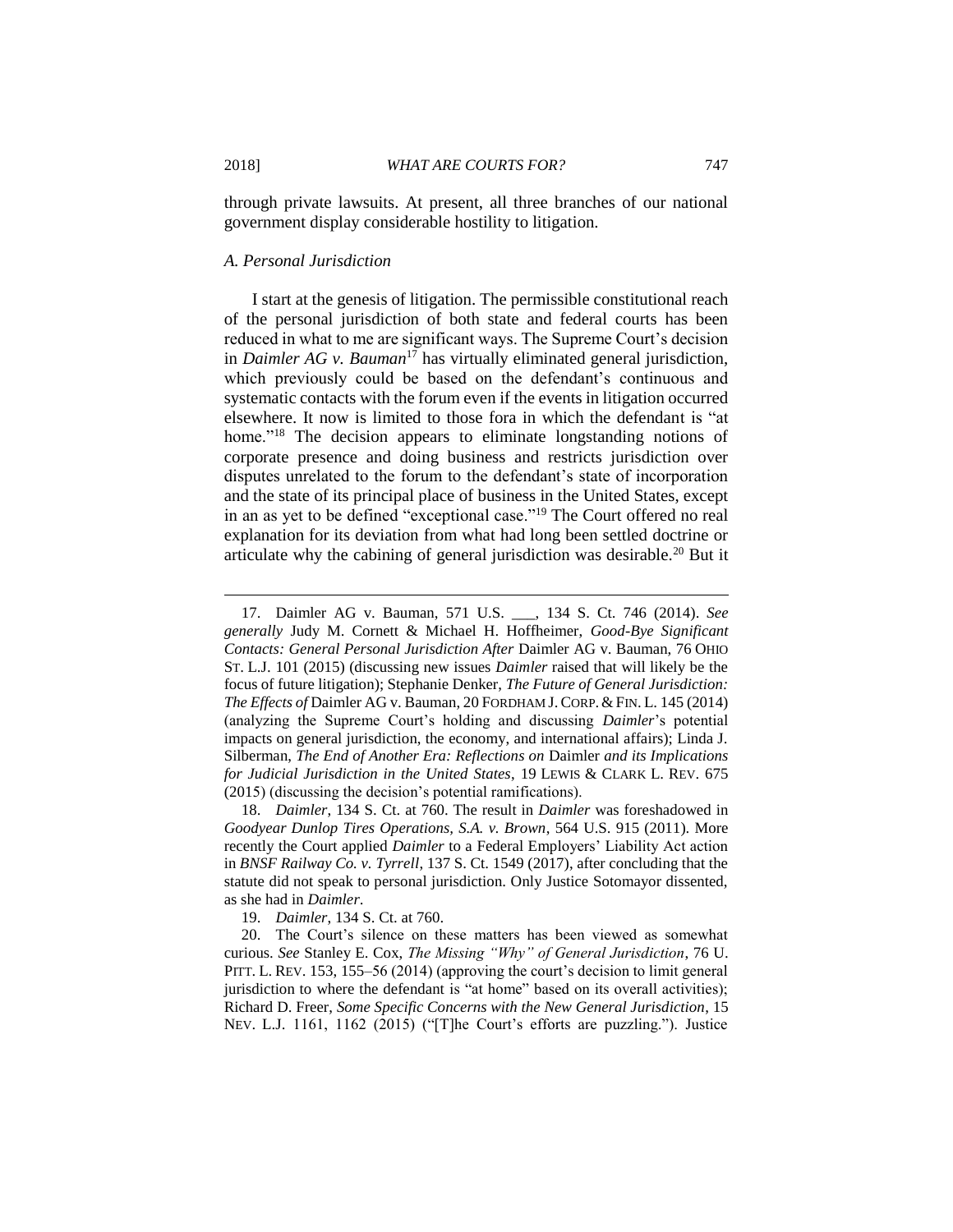is clear who benefits from the constriction: domestic and foreign economic entities.

And in the specific or long-arm jurisdiction context, Justice Kennedy's opinion for four Supreme Court Justices in *J. McIntyre Machinery, Ltd. v. Nicastro*<sup>21</sup> reintroduced limiting notions of state sovereignty.<sup>22</sup> The language is somewhat reminiscent of the Court's opinion 134 years earlier in *Pennoyer v. Neff*. <sup>23</sup> Passages in the plurality opinion seem to subscribe to the notion that a defendant must "manifest an intention to submit to the power of a sovereign" before a court can exercise jurisdiction.<sup>24</sup> How many defendants would ever knowingly "manifest"—let alone acknowledge such an intention? $25$ 

24. *McIntyre*, 564 U.S. at 882. The meaning—and significance—of *McIntyre* is obscured by the concurrence of Justices Breyer and Alito who joined in the result but declined to join in the plurality's reasoning. *Id.* at 887. These cases are analyzed in John N. Drobak, *Personal Jurisdiction in a Global World: The Impact of the Supreme Court's Decisions in* Goodyear Dunlop Tires *and* Nicastro, 90 WASH. U. L. REV. 1707, 1729–34 (2013); Arthur R. Miller, McIntyre *in Context*: *A Very Personal Perspective*, 63 S.C. L. REV. 465 (2012) [hereinafter Miller, McIntyre *in Context*]; Linda S. Mullenix, *Personal Jurisdiction Stops Here: Cabining the Extraterritorial Reach of American Courts*, 45 U. TOL. L. REV. 705 (2014); Robert M. Pollack, Note, *"Not of Any Particular State":* J. McIntyre Machinery, Ltd. v. Nicastro *and Nonspecific Purposeful Availment*, 89 N.Y.U. L. REV. 1088 (2014); Adam N. Steinman, *The Lay of the Land: Examining the Three Opinions in* J. McIntyre Mach., Ltd. v. Nicastro, 63 S.C. L. REV. 481 (2012); Adam N. Steinman, *The Meaning of* McIntyre, 18 SW. J. INT'L L. 417 (2012).

25. In a post-*McIntyre* Supreme Court specific jurisdiction decision, *Walden v. Fiore*, 134 S. Ct. 1115, 1125–26 (2014), the mere fact that the defendant was travelling from Atlanta—where the challenged conduct occurred—to Nevada did not allow jurisdiction to be asserted in Nevada; the decision adds little to the understanding of the Court's direction and probably should be limited to its unusual facts. *See also* Waldman v. Palestine Liberation Org., 835 F.3d 317 (2d Cir. 2016) ("[T]he defendant's suit-related conduct must create a substantial connection with the forum State." (quoting from *Walden*, 134 S. Ct. at 1121)). *See generally* Allan Erbsen, *Reorienting Personal Jurisdiction Doctrine Around Horizontal Federalism Rather than Liberty After* Walden v. Fiore, 19 LEWIS & CLARK L. REV. 769 (2015) (suggesting the Court should "overhaul" personal

Ginsberg, who I have known since law school, led the Court on this doctrinal shift. I am not sure why since I would not have thought it was part of her DNA to limit the jurisdictional reach of American courts.

<sup>21.</sup> J. McIntyre Mach., Ltd. v. Nicastro, 564 U.S. 873 (2011).

<sup>22.</sup> *Id.* at 884–87. New appointments to the Court may increase that number to five or more.

<sup>23.</sup> Pennoyer v. Neff, 95 U.S. 714 (1877). That, at least arguably, makes my continued teaching of that case rational!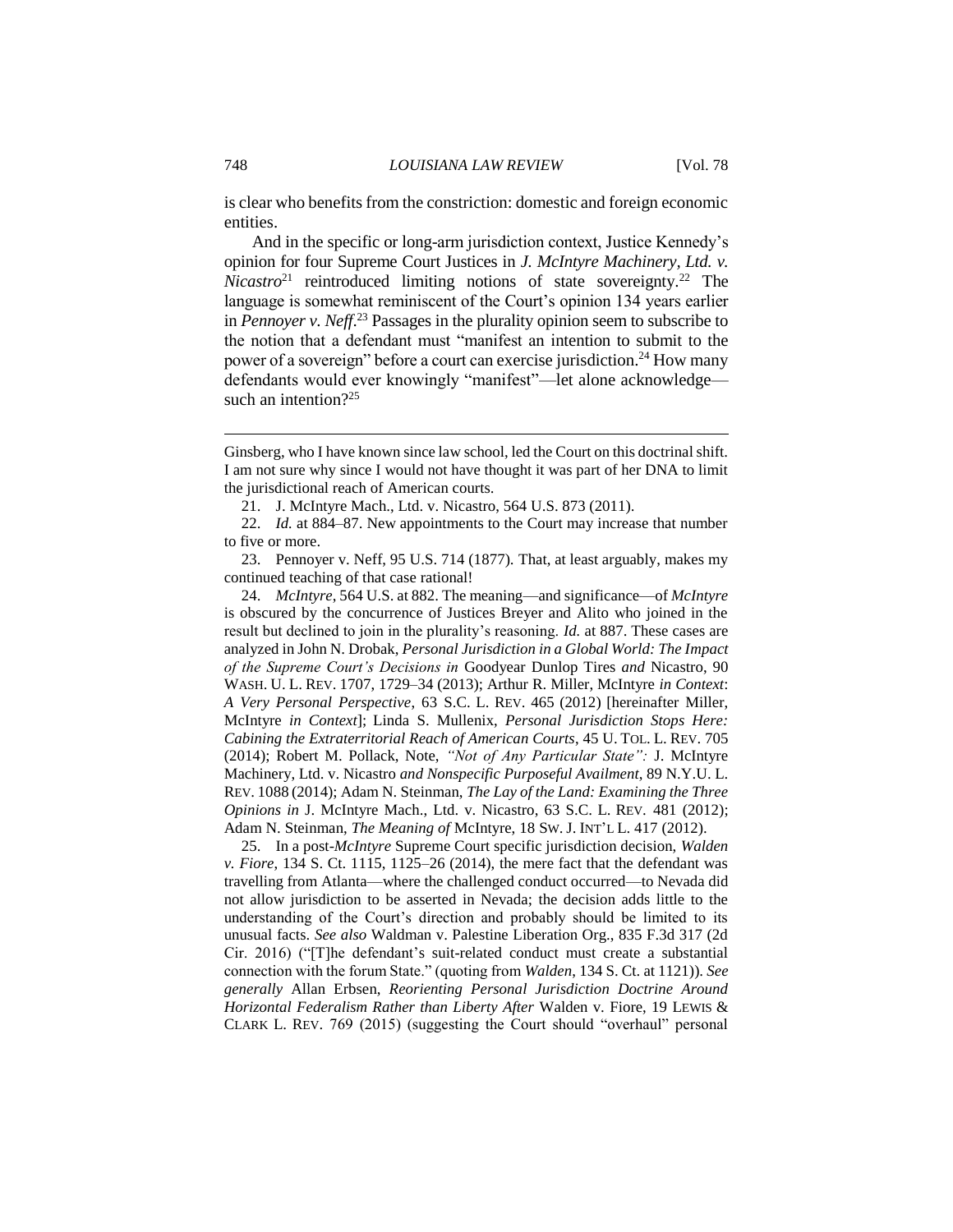Then last Term, in *Bristol-Myers Squibb Co. v. Superior Court of California*, *San Francisco County*, <sup>26</sup> the Court held that California could not constitutionally assert jurisdiction over non-residents whose claims were not related to the defendant's conduct within the forum state despite the company's extensive unconnected in-state activities and the presence of California resident plaintiffs asserting identical claims. According to the Court, "a defendant's general connections with the forum are not enough . . . . [W] hat is needed . . . is a connection between the forum and the specific claims at issue."<sup>27</sup> Only Justice Sotomayor dissented, pointing out:

What interests are served by preventing the consolidation of claims and limiting the forums in which they can be consolidated? The effect of the Court's opinion today is to eliminate nationwide mass actions in any state other than those in which a defendant is "essentially at home." . . . Such a rule hands one more tool to corporate defendants determined to prevent the aggregation of individual claims, and forces injured plaintiffs to bear the burden of bringing suit in what will often be far flung jurisdictions.<sup>28</sup>

*Bristol-Myers* prevents potential plaintiffs who are from different states from joining an action in a single state that has been brought by claimants who reside in that forum. As a result, the ability of multiple dispersed plaintiffs to aggregate their claims, or join multiple defendants from different states, has been impaired, and may oblige them to bring separate related actions in different fora regarding what sometimes even may be identical claims. That obviously is inefficient and wasteful for both courts and litigants, and is likely to produce inconsistent processing and outcomes. Moreover, *Bristol-Myers* may make it especially difficult for

jurisdiction doctrine). In John T. Parry, *Rethinking Personal Jurisdiction after*  Bauman *and* Walden, 19 LEWIS & CLARK L. REV. 607 (2015), the author argues that *Bauman* and *Walden* dispose of the *Nicastro* plurality.

<sup>26.</sup> Bristol-Myers Squibb Co. v. Superior Ct. of Cal., 137 S. Ct. 1773 (2017).

<sup>27.</sup> *Id.* at 1781. Of note, the Court's opinion does not echo the sovereignty thinking expressed in the *McIntyre* plurality opinion, and it left "open" the question of whether the Fifth Amendment imposes the same restrictions on a federal court's exercise of personal jurisdiction as apply to a state court under the Fourteenth Amendment. *Id.* at 1784.

<sup>28.</sup> *Id.* at 1789. She also wondered what effect the Court's decision had on multistate class and mass actions. *See infra* note 154. That issue has now arisen in a number of cases. *See, e.g.*, *In re* Chinese-Manufactured Drywall Products Liab. Litig., Civ. Ac. MDL No. 09-2047 (E.D. La. 2017) (*Bristol-Myers* does not apply to class actions).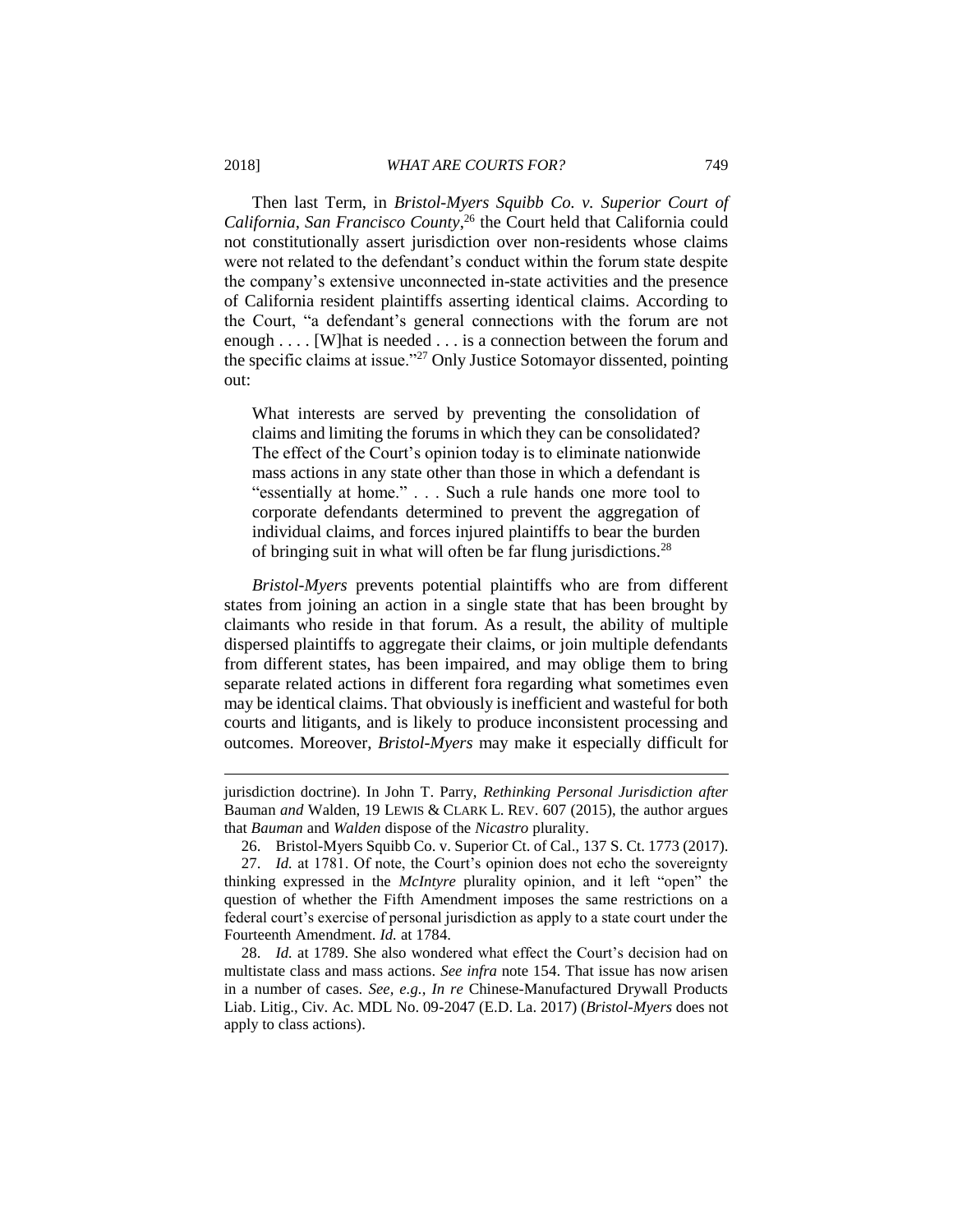claimants with small and overlapping claims who reside in less populous states. Economic reality may mean that effectively there is no forum in any state in which there are enough potential claimants to constitute a critical mass of plaintiffs that can be aggregated.

I have no idea how often this contraction of the jurisdictional reach of American courts over matters having a nexus to this country or to a particular state will enable economic entities—domestic as well as foreign—to create jurisdictional safe havens to the disadvantage of plaintiffs without sufficient resources to chase possible wrongdoers. At a minimum, the Court's decisions have put the question of personal jurisdiction "in play" more often than in the past, encouraging motions to dismiss at a case's threshold with attendant cost and delay. Long-arm jurisdiction clearly is getting shorter.<sup>29</sup>

#### *B. Pleading*

 $\overline{a}$ 

Moving along the litigation timeline, the sudden appearance of "plausibility" pleading is next on my list of procedural stop signs. The Supreme Court's 2007 decision in *Bell Atlantic Corp. v. Twombly*<sup>30</sup> and its elaboration two years later in *Ashcroft v. Iqbal*<sup>31</sup>—two particular objects of my concern about what is happening to the Gold Standard have reintroduced fact pleading by calling for a showing of "plausibility" in a federal complaint and in those states that choose to follow the two federal decisions. That development effectively authorizes fact evaluation and possibly merit determinations on what for centuries has been purely a law motion that simply asked whether the complaint "stated" a legally cognizable claim. Whether that claim is "provable" or "trial-worthy" or "for the jury" are questions that supposedly are to be left for later stages

<sup>29.</sup> If the shortening of the jurisdictional reach of American courts is coupled with the Supreme Court's presumption that federal substantive statutes do not apply extraterritorially, the result may be to deprive many citizens and noncitizens of a domestic forum for challenging foreign conduct having an effect in this country. *E.g.*, RJR Nabisco, Inc. v. European Cmty., 136 S. Ct. 2090 (2016) (Racketeer Influenced Corrupt Organizations Act); Kiobel v. Royal Dutch Petroleum Co., 569 U.S. 108 (2013) (Alien Tort Statute); Morrison v. Nat'l Austl. Bank, Ltd., 561 U.S. 247, 255 (2010) (Securities Exchange Act § 10(b)).

<sup>30.</sup> Bell Atl. Corp. v. Twombly, 550 U.S. 544 (2007).

<sup>31.</sup> Ashcroft v. Iqbal, 556 U.S. 662 (2009). In *Erickson v. Pardus*, 551 U.S. 89 (2007) (per curiam), decided days after *Twombly*, the Court reversed a dismissal of a prisoner's complaint for failing to satisfy the Federal Rules' pleading standard. The subsequent *Iqbal* decision, however, made clear that *Erickson* was not a retreat from "plausibility pleading." The complaint's striking facts made its sufficiency fairly obvious.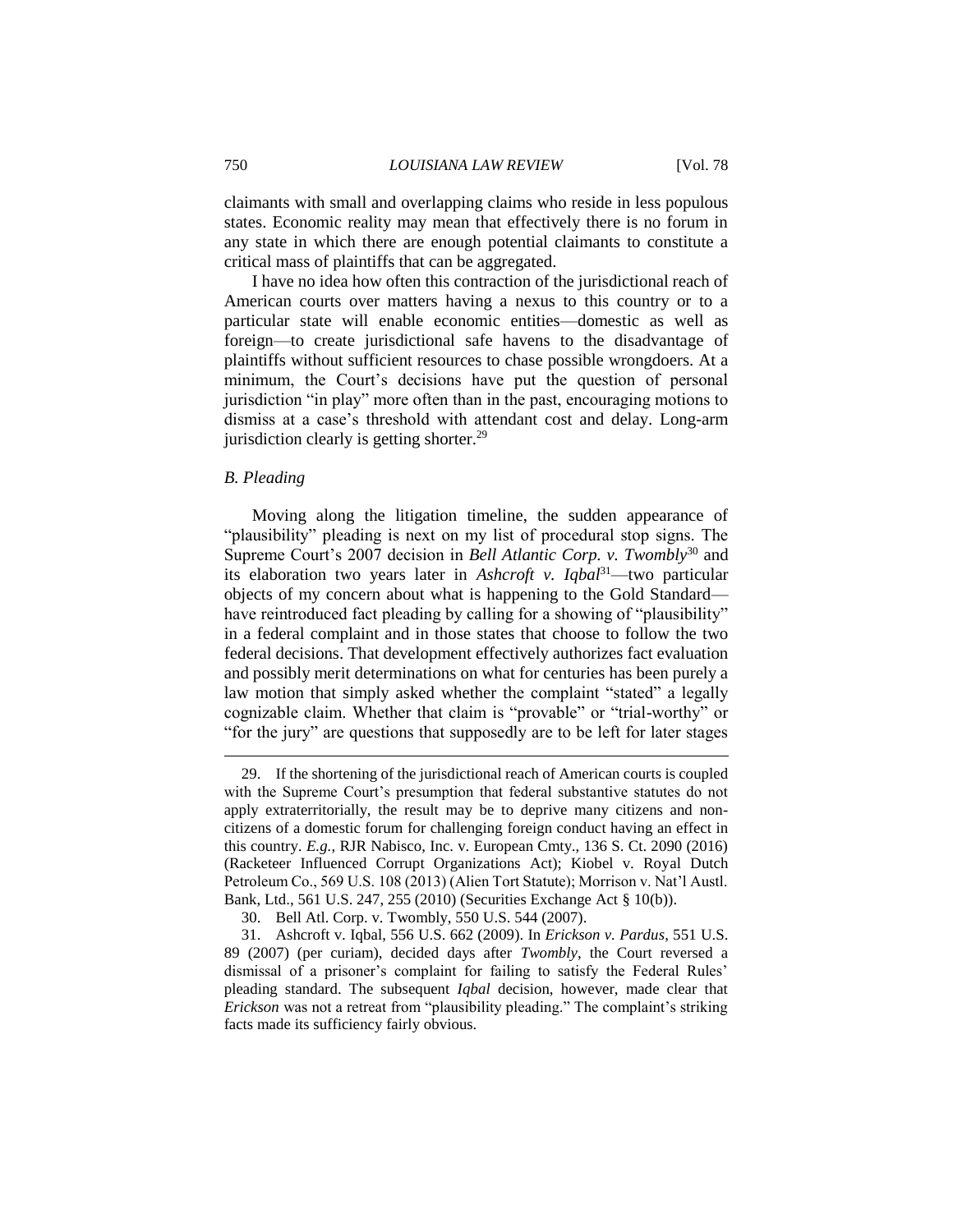of the litigation. These two decisions came out of the blue. One night I went to sleep believing that I lived in the access-oriented world of notice pleading, something repeatedly reaffirmed by the Supreme Court for 50 years.<sup>32</sup> I woke up in a world of fact pleading. I felt as if I had been transported back to New York's 1848 Code of Procedure.<sup>33</sup>

The two decisions ignore the reality that at the outset of many cases there is a significant information asymmetry between plaintiffs and defendants, typically favoring defendants. Plaintiffs rarely know why a complex machine malfunctioned or why a pharmaceutical appears to have deleterious side effects. To make the demand for facts in the complaint even more consequential, the Court said there can be no discovery—not even "spotlight" or "pinpoint" discovery to help establish a claim's plausibility—until the plaintiff has pled a "plausible" case, which often means not until the complaint survives a motion to dismiss under Rule  $12(b)(6)$ .<sup>34</sup> It is tantamount to telling a plaintiff: "You must plead what you don't know and the system won't help you find anything out before it dismisses you."<sup>35</sup> To me, *Twiqbal*—a quaint, but irreverent, shorthand for

33. The Court's reasoning and various critiques of it are discussed at length in the materials cited *infra* notes 34–40.

34. *Iqbal*, 556 U.S. at 665. The Court has been criticized sharply for effectively amending Federal Rule 8(a) without following the rulemaking process prescribed by statute. *E.g.*, Steve Subrin, Ashcroft v. Iqbal*: Contempt for Rules, Statutes, the Constitution, and Elemental Fairness*, 12 NEV. L.J. 571, 575 (2012) ("The Supreme Court has acted lawlessly."). Other commentators also have been critical. *See generally* Edward D. Cavanuagh, Twombly*, the Federal Rules of Civil Procedure and the Courts*, 82 ST. JOHN'S L. REV. 877, 892 (2012) ("*Twombly* has shifted the balance of power in federal court decidedly in favor of defendants."); Arthur R. Miller, *From* Conley *to* Twombly *to* Iqbal*: A Double Play on the Federal Rules*, 60 DUKE L.J. 1 (2010) [hereinafter Miller, *Double Play on the Federal Rules*]; Alex Reinert, *Measuring the Impact of Plausibility Pleading*, 101 VA. L. REV. 2117 (2015); A. Benjamin Spencer, *Plausibility Pleading*, 49 B.C. L. REV. 431 (2008).

35. I think a more reasonable approach is that taken by the Ninth Circuit in cases involving the analogous context of pleading fraud under Federal Rule 9(b) in which that court has excused the failure to allege facts the plaintiff cannot "reasonably be expected to have access," Concha v. London, 62 F.3d 1493, 1503 (9th Cir. 1995), or relaxed Rule 9(b) "as to matters within the opposing party's knowledge," Moore v. Kayport Package Express, Inc., 885 F.2d 531, 540 (9th Cir.

<sup>32.</sup> *See* 5 CHARLES ALAN WRIGHT & ARTHUR R. MILLER, FEDERAL PRACTICE AND PROCEDURE: CIVIL § 1215 (3d ed. 2004). Starting with *Conley v. Gibson*, 355 U.S. 41 (1957), the Supreme Court repeatedly endorsed the notion of simplified notice pleading. *E.g.*, Swierkiewicz v. Sorema N.A., 534 U.S. 506, 512 (2002); Leatherman v. Tarrant Cnty. Narcotics Intelligence & Coordination Unit, 507 U.S. 163, 168 (1993).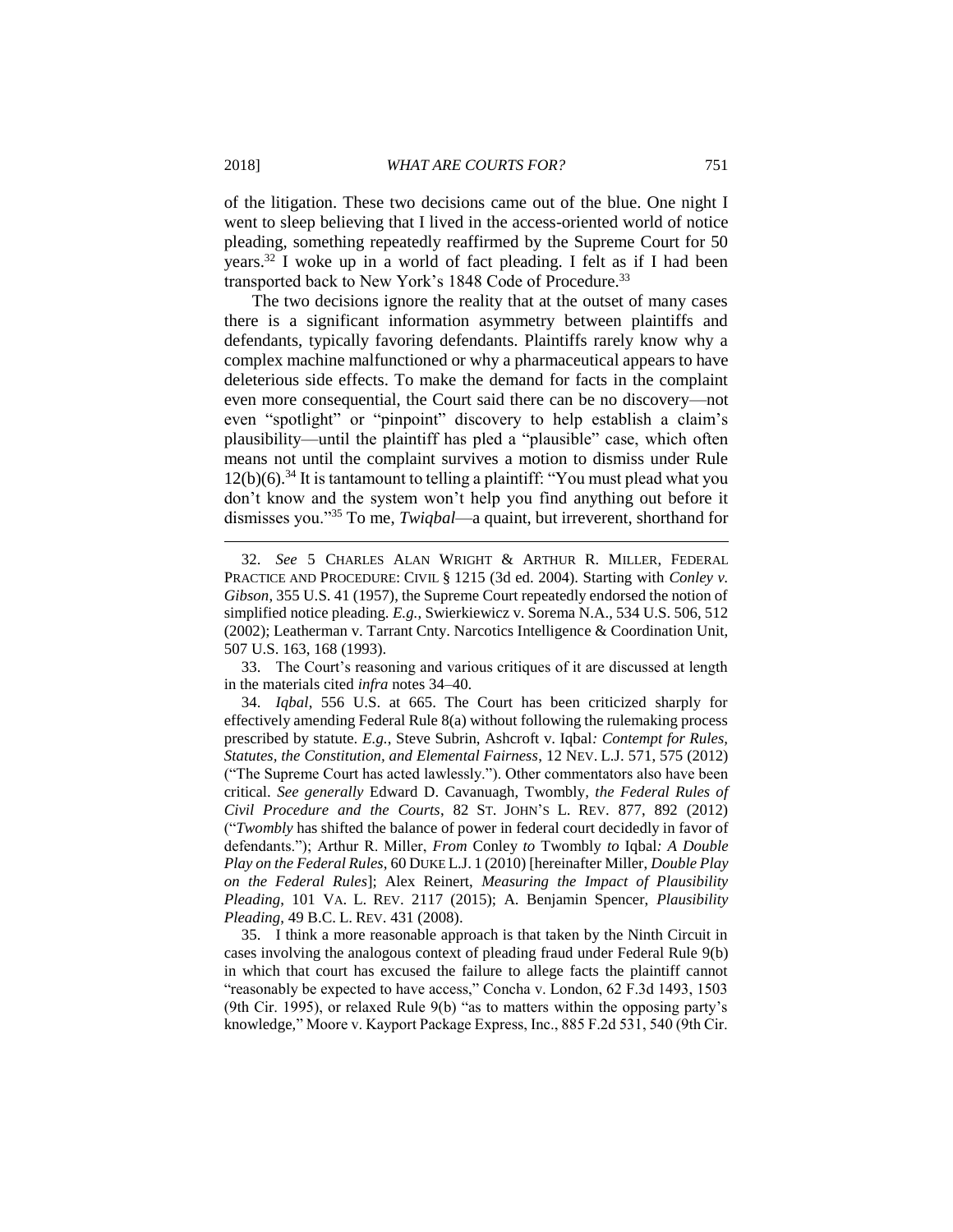the two cases—is inconsistent with a systemic commitment to getting to and resolving a case on its merits.<sup>36</sup> It appears to have resulted in lengthier, over-inclusive, protracted pleadings as well as increased motions to dismiss and appeals from dismissals that have to be decided on the basis of a single document—the complaint—with no discovery, no summary judgment, no trial, and no jury. There also is reason to believe that the increased risks and burdens of "plausibility" pleading inhibit the institution of cases that might have proven meritorious. Of course, it is quite difficult, if not impossible, to ascertain whether that inhibition is real, or how frequently it occurs, let alone figure out how many of those unasserted claims might have proven meritorious.<sup>37</sup>

According to the majority opinion in *Iqbal*, "plausibility" is to be judged by subjective and ambiguous factors such as "judicial experience" and "common sense."<sup>38</sup> It defies reality to think that judges with radically different educations, philosophical orientations, and social backgrounds

36. *See generally* Miller, *Double Play on the Federal Rules, supra* note 34; Reinert, *Measuring the Impact of Plausibility Pleading*, *supra* note 34; Alex Reinert, *Pleading as Information-Forcing*, 75 LAW & CONTEMP. PROBLEMS 1, 1– 2 (2012) (noting the change in pleading standards among lower courts). Before the two Supreme Court decisions, I would quip in class that the last time a motion to dismiss under Federal Rule 12(b)(6) was granted was in the McKinley administration. The fact that McKinley's presidency ended 37 years before the Rules were promulgated apparently never was noticed by the students.

37. *See generally* Jonah B. Gelbach, Note, *Locking the Doors to Discovery, Assessing the Effects of* Twombly *and* Iqbal *on Access to Discovery*, 121 YALE L.J. 2270 (2012) (an attempt to measure the effects of *Twombly* on party behavior); William H.J. Hubbard, *A Fresh Look at Plausibility Pleading*, 83 U. CHI. L. REV. 693 (2016) (a thought experiment by the author based on a hypothetical pleading regime he creates).

38. *Twombly* and *Iqbal* have been characterized by some scholars in political terms, employing words such as "judicial activism," or as part of the "right/left" dichotomy, or furthering "conservative" and "corporate" interests. *See, e.g.*, Kevin M. Clermont & Stephen C. Yeazell, *Inventing Tests, Destabilizing Systems*, 95 IOWA L. REV. 821, 850 (2010) ("Many observers . . . see the same old right/left story: the conservatives seek to protect rich or powerful defendants, while the liberals stand with the little plaintiffs."); Adam N. Steinman, *The Pleading Problem*, 62 STAN. L. REV. 1293, 1325 (2010) (explaining that *Twombly* and *Iqbal* can be read as favoring "corporate and business interests").

<sup>1989);</sup> *see also* Rubenstein v. Neiman Marcus Grp., L.L.C., 687 F. App'x 564 (9th Cir. 2017) (dismissal reversed because "without an opportunity to conduct any discovery" the plaintiff "cannot reasonably be expected to have detailed personal knowledge" of the defendant's "internal pricing policies or procedures" and thus "need not specifically plead facts to which she cannot 'reasonably be expected to have access'").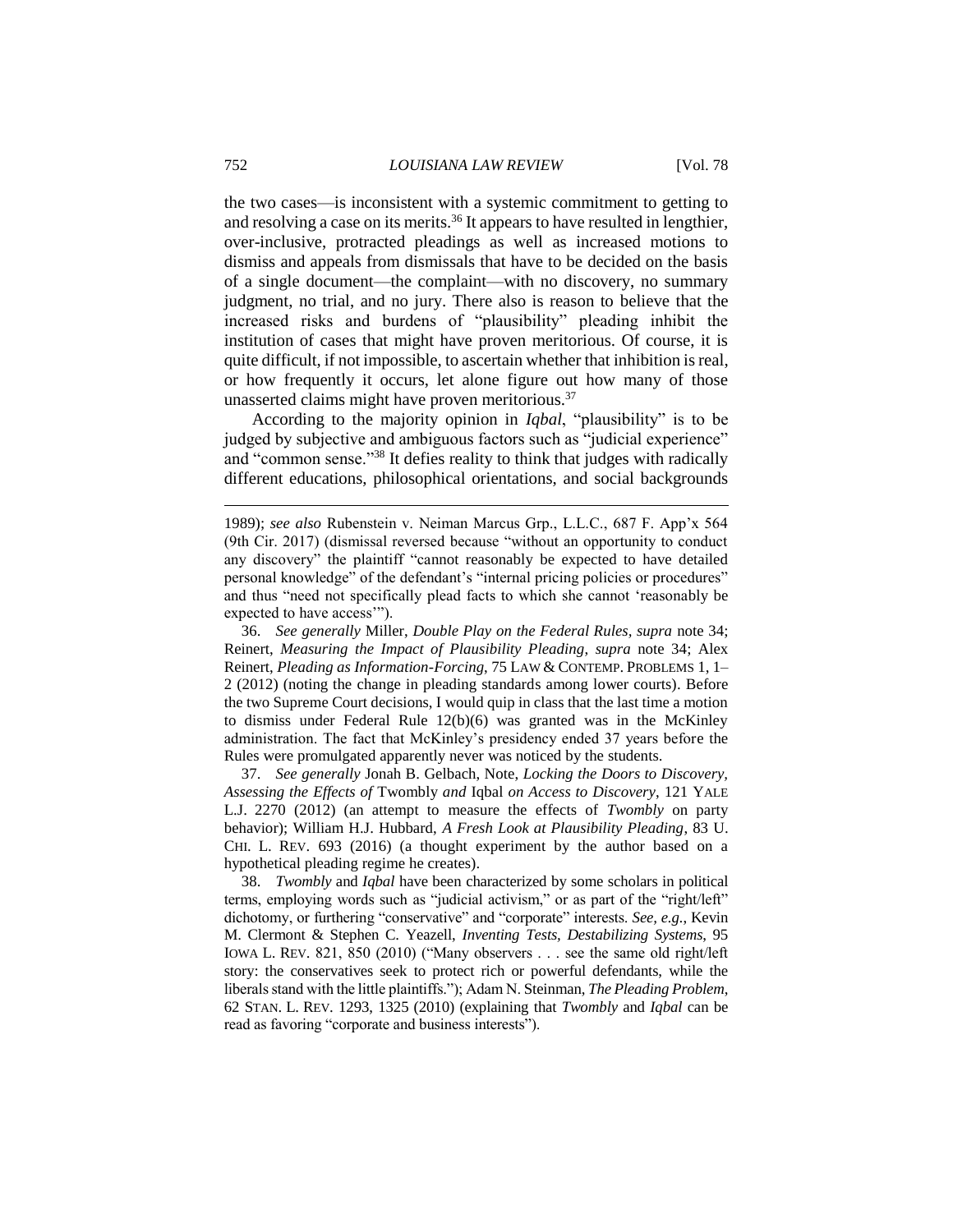will have comparable "judicial experience" or "common sense."<sup>39</sup> Thus, what has always been a motion addressed to a question of law now is dependent on what lies in the eyes of the judicial beholder regarding the pleaded facts, which lowers predictability, reduces the likelihood of consistency of result, and engenders protraction.<sup>40</sup> The desire to separate litigation chaff from litigation wheat is understandable, but there are other, more merit-preserving techniques than through a heightened pleading requirement that can lead to premature termination.

#### *C. Class Actions*

 $\overline{a}$ 

Next, there has been a debilitation of the class action. To state the obvious, the growth in class action practice following the 1966 amendment of Federal Rule 23, which was designed to make the procedure more user friendly, was revolutionary. Most of the Rules Advisory Committee members wanted to create a mechanism for cases they believed would profit from aggregate handling and intended to give the procedure enough functionality and clarity to enable it to operate efficiently and fairly. As a hedge against unknown future developments in the law and society, to be cautious, and to protect absent class members, they wisely contained the somewhat adventuresome Rule 23(b)(3) "damage" class action with special procedural safeguards—requiring the common questions to predominate over individual questions, insisting that the class action be superior to other adjudicatory techniques, providing individual notice of the action to identifiable absent class members, and giving the class members a right to opt out. These procedures were imposed in addition to the court's obligation in all class actions to assure the adequacy of the class representative, select class counsel, award counsel fees if the class is

<sup>39.</sup> This point was made forcefully by a former federal judge in Nancy Gertner, *A Judge Hangs Up Her Robes*, 38 LITIG. 60, 61 (2012); *see also* Stephen B. Burbank, *Pleading and the Dilemmas of Modern American Procedure*, 93 JUDICATURE 109, 115 (2009) ("The discretionary power of the judge to follow his or her personal preferences in deciding the plausibility of a complaint is enlarged to the extent that direct allegations of liability-creating conduct can be thus disregarded.").

<sup>40.</sup> In Adam N. Steinman, *The Rise and Fall of Plausibility Pleading*, 69 VAND. L. REV. 333 (2016), the author, a frequent commentator on pleading (as well as my co-author), suggests that there are indications in post-*Twiqbal* Supreme Court decisions that offer a way of preserving the pre-plausibility structure of notice pleading regarding the limited judicial function on a motion to dismiss.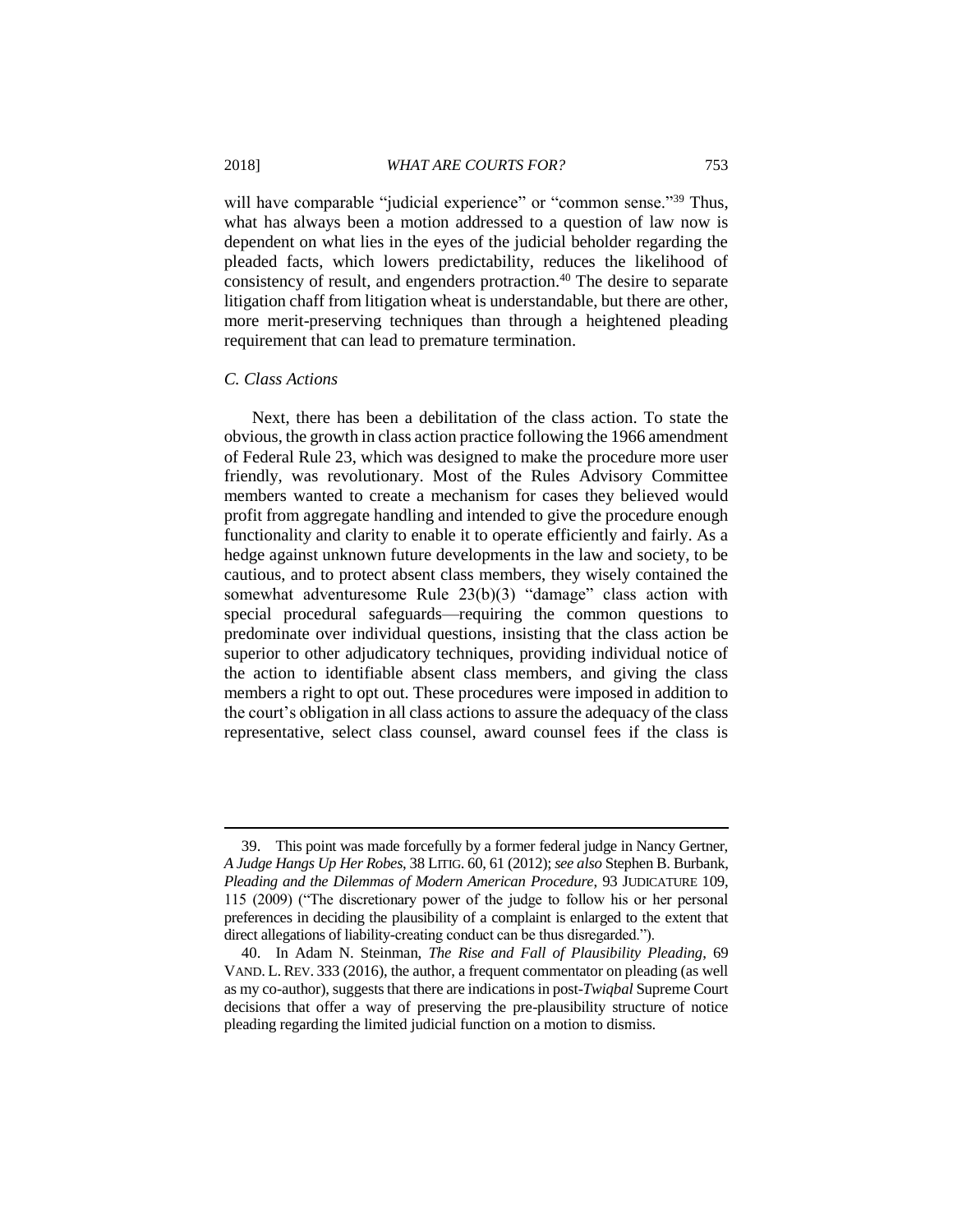successful, and approve the fairness, reasonableness, and adequacy of a settlement.<sup>41</sup>

Surely the Committee members could not have foreseen what was to come in the following decades: the explosive recognition of new substantive rights by federal and state statutes and judicial activity; the wide-angle invocation of the class action for civil rights and other public interest purposes; the enlarged dimension, scope, and economic stakes of many class actions; and the frequency—let alone the character—of product and commercial failures and other adverse events that would give rise to aggregate litigation.<sup>42</sup> That combination of forces created a perfect storm for generating unprecedented class action activity. Depending on one's perspective and attitude regarding the class action as well as the character of the cases invoking the procedure, the result of the Committee's labors can be viewed positively or negatively. All would agree, however, that the world of class actions was completely transformed following the 1966 revision.

Class action practice expanded dramatically in the years following 1966. It became the procedural vehicle of choice across a wide range of substantive fields<sup>43</sup> and was recognized as the best—often the only—way

43. *See, e.g.*, Reiter v. Sonotone Corp., 442 U.S. 330 (1979) (antitrust); Albermarle Paper Co. v. Moody, 422 U.S. 405 (1975) (discrimination); Dunn v.

<sup>41.</sup> Much of the history of the process that produced the 1966 revision of Rule 23 is recounted in John K. Rabiej, *The Making of Class Action Rule 23—What Were We Thinking?*, 24 MISS. C. L. REV. 323, 333–45 (2005). *See generally* 7AA CHARLES ALAN WRIGHT, ARTHUR R. MILLER & MARY KAY KANE, FEDERAL PRACTICE AND PROCEDURE: CIVIL §§ 1777-84.1, 1804–05 (3d ed. 2005); *An Oral History of Rule 23: An Interview of Professor Arthur R. Miller by Professor Samuel Issacharoff*, Ctr. on Civil Justice Papers 1 (2017), http://www.law.nyu.edu/sites /default/files/ICCVCJUS17.1-CCJ%20Rule%2023%4050%20Booklet%20Project \_RELEASE.pdf [https://perma.cc/P39R-VF4W].

<sup>42.</sup> My co-author on the Federal Practice and Procedure treatise, who was part of the rulemaking process at the time of the revision, expressed the opinion that not many Federal Rule 23(b)(3) cases would materialize. Charles Alan Wright, *Recent Changes in the Federal Rules of Procedure*, 42 F.R.D. 552, 567 (1966). Three years later Charlie confessed error. Charles Alan Wright, *Class Actions*, 47 F.R.D. 169, 179 (1969). The caution in the Advisory Committee Note accompanying the revised rule that a "mass accident . . . is ordinarily not appropriate for a class action" seems quaint in retrospect given what has happened since 1966. As a percipient witness to events both in the Advisory Committee meetings and as a result of numerous contacts with Committee members and the Reporter outside of meetings, I can say—with a touch of nostalgia—you had to be there to appreciate how that passage in the Note came into being.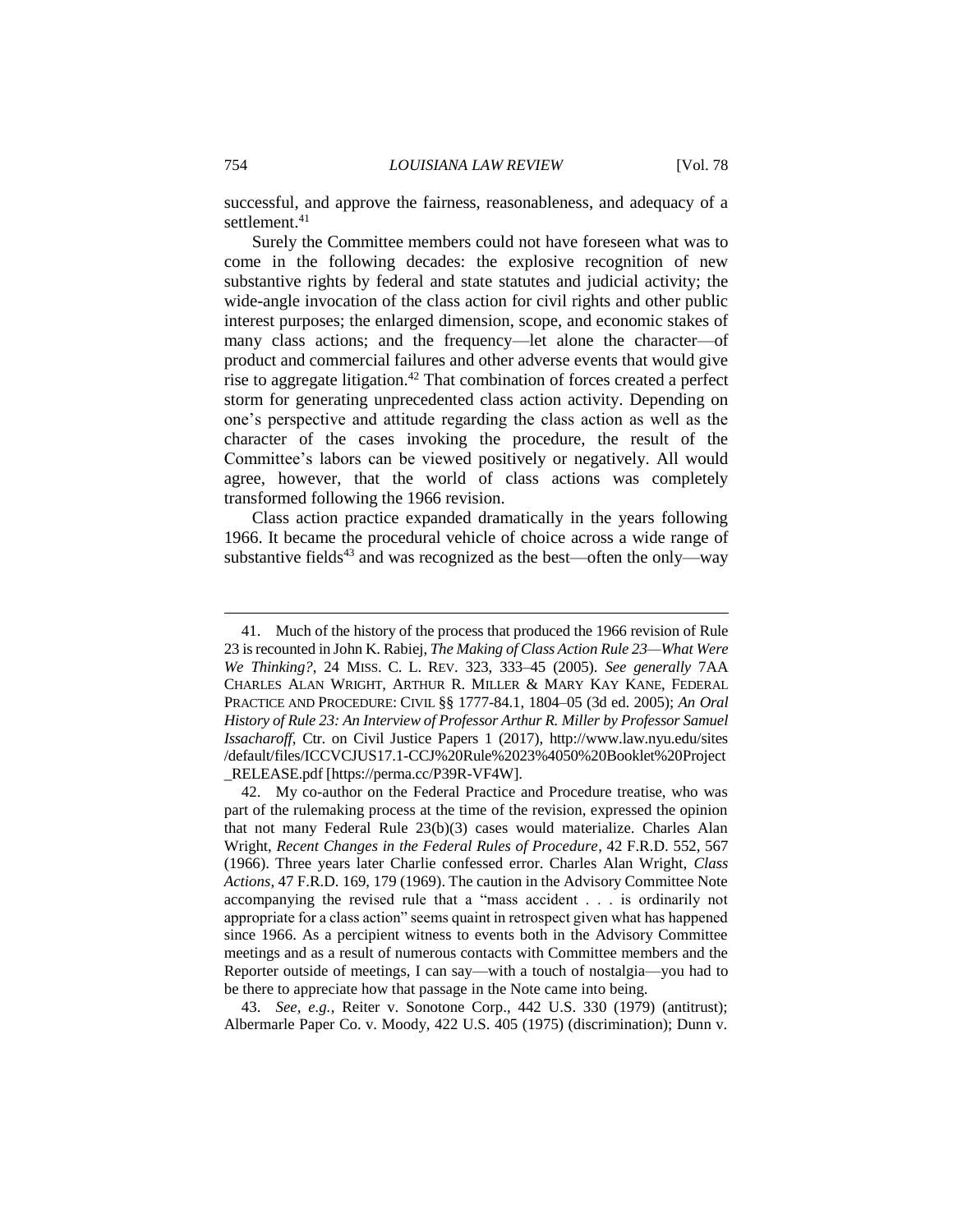to pursue a remedy for small claims that were not economically viable on an individual basis.<sup>44</sup> The procedure was employed by both public interest and entrepreneurial lawyers to challenge various forms of discrimination, enforce public policies, pursue compensation for various economic injuries, and remedy a wide range of other types of misconduct that impacted large groups of people. Some commentators have referred to this period as a "Golden Age" of class actions.<sup>45</sup> But every action breeds a reaction, and eventually resistance to class actions intensified, especially in the mass tort and physical injury contexts.<sup>46</sup> A polarized and contentious debate set in, which continues to this day,<sup>47</sup> often accompanied by proposals for further revision of Rule 23 and other facets of complex litigation.<sup>48</sup>

45. *See* Richard Marcus, *Bending in the Breeze: American Class Actions in the Twenty-First Century*, 65 DEPAUL L. REV. 497, 499–504 (2016) [hereinafter Marcus, *Bending in the Breeze*] (supporting the belief that aggregate litigation will continue); Linda S. Mullenix, *Ending Class Actions as We Know Them: Rethinking the American Class Action*, 64 EMORY L.J. 399, 404 (2014) (proposing a more limited role for class litigation) [hereinafter Mullenix, *Ending Class Actions as We Know Them*].

46. A group of virtually simultaneous court of appeals decisions rejecting the certification of personal injury classes were instrumental in turning the tide. Valentino v. Carter-Wallace, Inc., 97 F.3d 1227 (9th Cir. 1996) (epilepsy drug); Castano v. Am. Tobacco Co., 84 F.3d 734 (5th Cir. 1996) (tobacco addiction); *In re* Am. Med. Sys., Inc., 75 F.3d 1069 (6th Cir. 1996) (defective penile implants); Rhone-Poulenc Rorer, Inc. v. Home Indem. Co., 32 F.3d 851 (7th Cir. 1994), *cert. denied*, 516 U.S. 867 (1995) (contaminated blood supply).

47. I naively tried to calm the waters. Arthur R. Miller, *Of Frankenstein Monsters and Shining Knights: Myth, Reality, and the "Class Action Problem*", 92 HARV. L. REV. 664 (1979).

48. The Rule has been amended several times since 1966. Additional amendments are now working their way through the rulemaking process. *See* COMM. ON RULES OF PRACTICE AND PROCEDURE, REPORT OF THE JUDICIAL CONFERENCE 25-

Blumstein, 405 U.S. 330 (1972) (voting rights); Green v. Wolf Corp., 406 F.2d 291 (2d Cir. 1968) (securities).

<sup>44.</sup> *See, e.g.*, Deposit Guar. Nat'l Bank v. Roper, 445 U.S. 326 (1980); Eisen v. Carlisle & Jaquelin, 417 U.S. 156 (1974). The amount-in-controversy requirement in 28 U.S.C. § 1332(a) (2012) limited the class action's utility in diversity of citizenship cases. *See, e.g.*, Zahn v. Int'l Paper Co., 414 U.S. 291, 301 (1973) (requiring that each class member in a Rule 23(b)(3) action satisfy the diversity of citizenship statute's amount-in-controversy requirement). In *Exxon Mobil Corp. v. Allapattah Servs., Inc*., 545 U.S. 546 (2005), the Court concluded that the enactment of the Supplemental Jurisdiction Act, 28 U.S.C. § 1367, effectively overruled *Zahn*. The enactment of the Class Action Fairness Act has largely eliminated the amount in controversy issue in diversity-based class actions. *See infra* notes 58–61.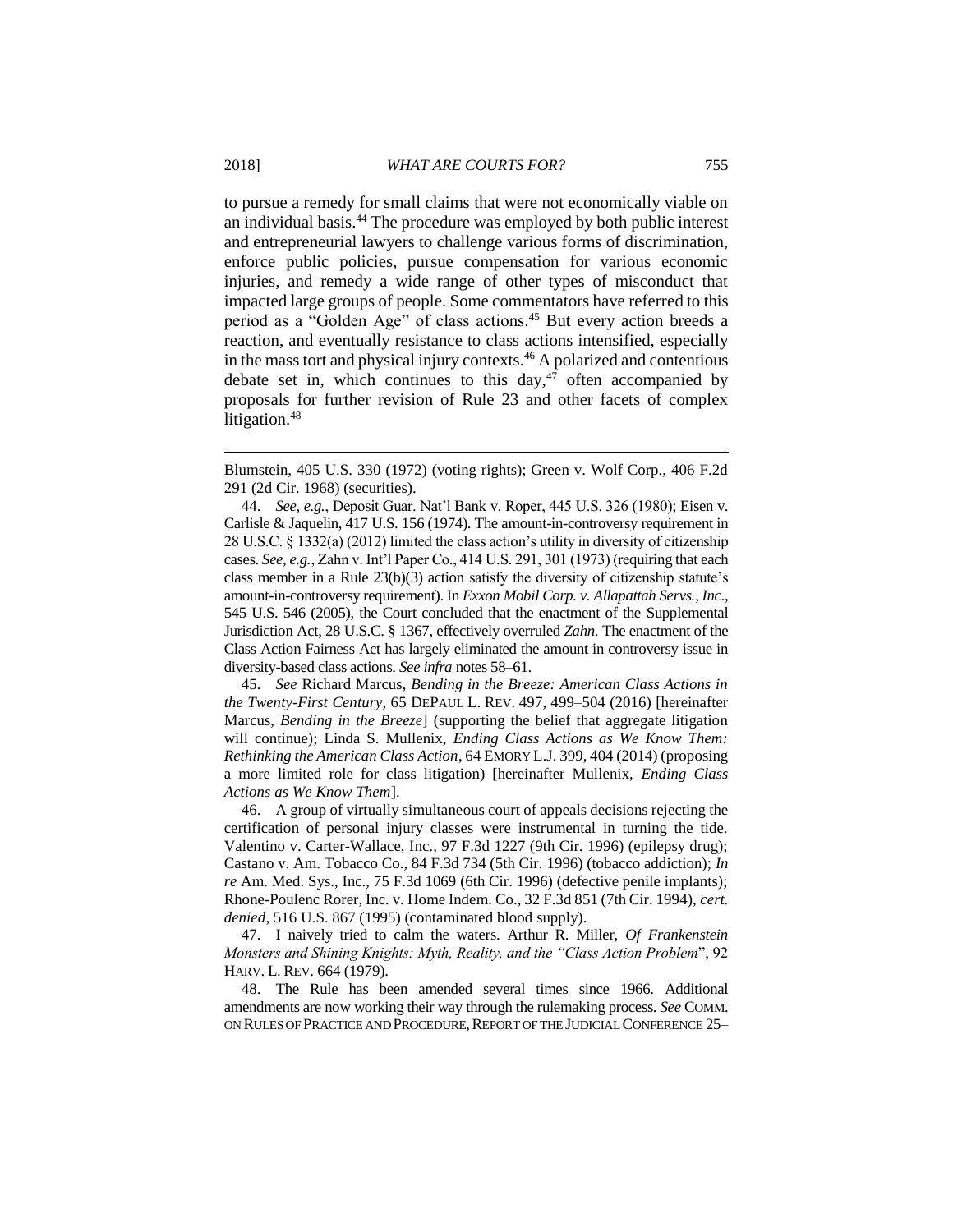That Golden Age is long over. The Supreme Court's decisions in *Wal-Mart Stores Inc. v. Dukes*, <sup>49</sup> *Amchem Products, Inc. v. Windsor,*<sup>50</sup> *Ortiz v. Fibreboard Corp.*<sup>51</sup> and other cases<sup>52</sup> have made class certification and

27 (2017), http://www.uscourts.gov/sites/default/files/2017-09-jcus-report\_0.pdf [https://perma.cc/4JE7-R86L]. They are not major. One of the most inventive academic proposals is to reconceptualize the class as an entity and focus on the adequacy of its representation. *See* David L. Shapiro, *Class Actions: The Class as*  Party and Client, 73 NOTRE DAME L. REV. 913 (1998). Some issues never seem to be definitively resolved. For example, more than 50 years after it was decided that Rule 23(b)(3) class actions should be opt-out in character, some scholars continue to advocate they be opt-in or that such a possibility be available in particular cases. *See, e.g.*, Scott Dodson, *An Opt-In Option for Class Actions*, 115 MICH. L. REV. 171 (2016); Mullenix, *Ending Class Actions, supra* note 45, at 441; *see also* John Bronsteen, *Class Action Settlements: An Opt-In Proposal*, 2005 U. ILL. L. REV. 903 (2005) (advocating limiting class settlements to those who consent to them by opting in).

49. Wal-Mart Stores, Inc. v. Dukes, 564 U.S. 338 (2011). *But cf. id.* at 375 (Ginsburg, J., dissenting) ("The Court blends Rule  $23(a)(2)$ " s threshold criterion with the more demanding criteria of Rule  $23(b)(3)$ , and thereby elevates the (a)(2) inquiry so that it is no longer 'easily satisfied.'"). Although Rule 23 establishes different categories of class actions, some evidence exists that cases like *Wal-Mart* seem to obscure the differences between and among them, sometimes making certification even more difficult to achieve. *See* Maureen Carroll, *Class Action Myopia*, 65 DUKE L.J. 843 (2016) (arguing that courts should engage in a broader analysis that takes into account all of the subtypes described in the class-action rule).

50. Amchem Prods., Inc. v. Windsor, 521 U.S. 591 (1997).

51. Ortiz v. Fibreboard Corp., 527 U.S. 815 (1999).

52. There have been other negative class action decisions by the Court. *E.g.*, Spokeo, Inc. v. Robins, 136 S. Ct. 1540, 1550 (2016) (determining the court of appeals failed to apply a proper injury-in-fact or concreteness standard in a Fair Credit Reporting Act case), *on remand*, 867 F.3d 1108, 1118 (9th Cir. 2017) (holding that an inaccurate website report alleged a sufficiently concrete injury), *cert denied*, 138 S.Ct. 931 (2018), 2018 WL 491554; Am. Express Co. v. Italian Colors Rest., 570 U.S. 228 (2013) (upholding a no-class-action-or-classarbitration clause despite the obvious economic unviability of individual litigation or arbitration); Comcast Corp. v. Behrend, 569 U.S. 27, 35–38 (2013) (determining plaintiffs' expert regression model was not acceptable to show damages on a class-wide basis for purposes of establishing predominance); AT&T Mobility, L.L.C. v. Concepcion, 536 U.S. 333, 340, 351–52 (2011) (enforcing a no-class-action arbitration clause despite California law on contract unconscionability). Most recently, in *California Pub. Emps.' Retirement Sys. v. ANZ Secs., Inc*., 137 S. Ct. 2042 (2017), the Court applied the three-year repose provision, 15 U.S.C. § 77m (2012), applicable to actions under § 11 of the Securities Act of 1933, 15 U.S.C. §§ 77a–77aa, to bar the claim of a class member who opted out after three years to bring its own action. Four Justices dissented.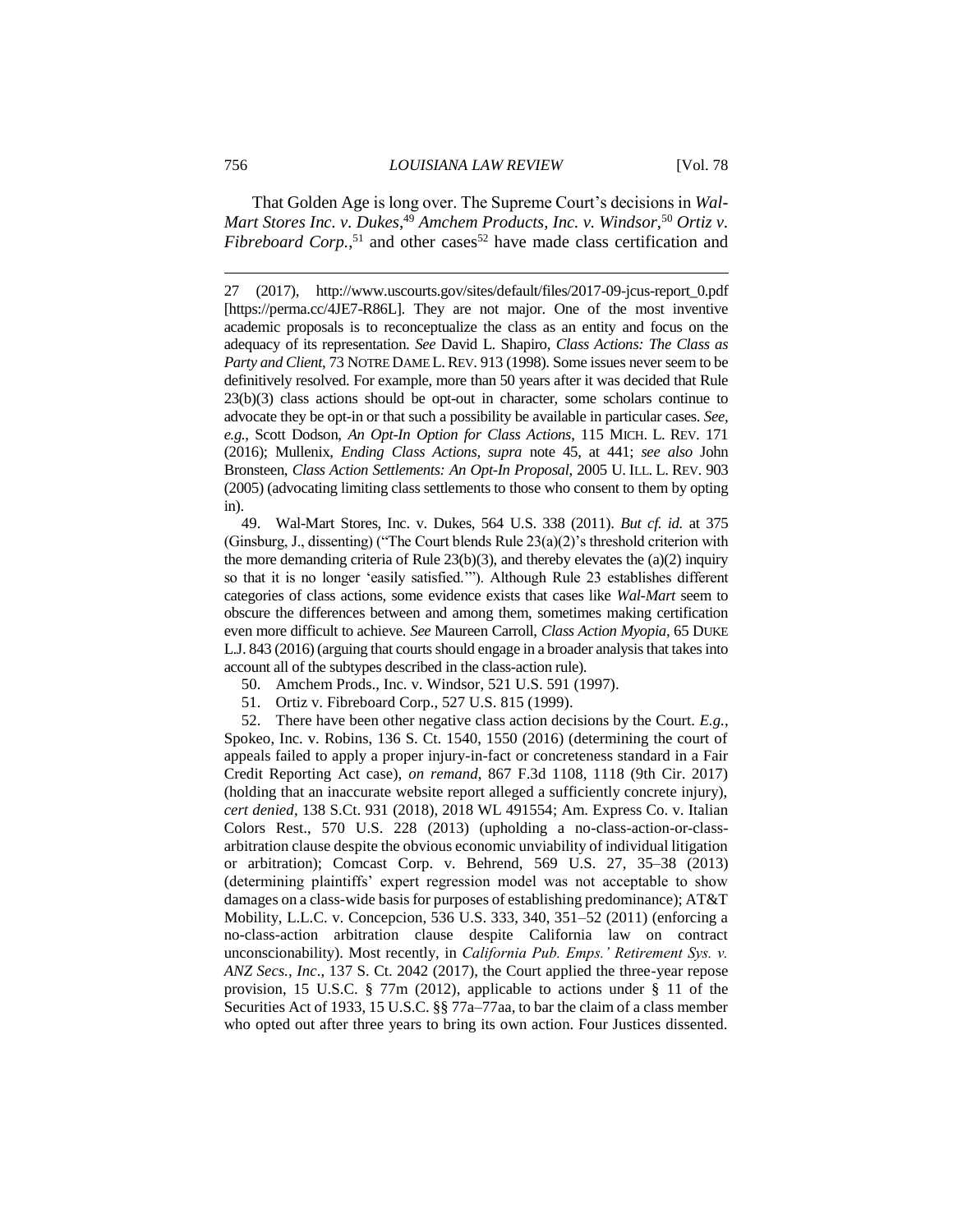settlement approval more difficult to secure and generated procedures that have become very labor and resource intensive. Courts not only demand "rigorous" adherence to the Rule 23 requirements, particularly predominance,<sup>53</sup> but also explore merit issues when they are intertwined with any of the certification requirements.<sup>54</sup> It is somewhat ironic that

53. The Supreme Court demanded a "rigorous analysis" initially in *Gen. Tel. Co. Sw. v. Falcon*, 457 U.S. 147 (1982). It has been repeated as catechism many times since. *E.g.*, Halliburton Co. v. Erica P. John Fund, Inc., 134 S. Ct. 2398, 2412 (2014) (noting plaintiffs must "prove each requirement of Rule 23, including . . . predominance"); Marcus v. BMW of N. Am., L.L.C., 687 F.3d 583, 592, 594, 596–97, 605 (3d Cir. 2012) (reversing class certification and demanding higher factual proof of the class definition, class ascertainability, numerosity, and causation); *In re* Hydrogen Peroxide Antitrust Litig., 552 F.3d 305, 321 (3d Cir. 2008) (remanding certification because the district court seemingly departed from the "rigorous analysis" standard); Oscar Private Equity Invs. v. Allegiance Telecom, Inc., 487 F.3d 261, 268 (5th Cir. 2007) ("Rule 23's requirements must be given their full weight independent of the merits."), *abrogated on other grounds by* Erica P. John Fund, Inc. v. Halliburton Co., 563 U.S. 804 (2011); Cole v. Gen. Motors Corp., 484 F.3d 717, 724 (5th Cir. 2007) ("rigorous" analysis showed that differences in various aspects of states' laws meant that common questions did not predominate); *In re* Initial Pub. Offerings Secs. Litig., 471 F.3d 24, 27 (2d Cir. 2006) (class certification requires a ruling on each Rule 23 requirement regardless of any overlap with merit issues); McManus v. Fleetwood Enters., Inc., 320 F.3d 545 (5th Cir. 2003) (individual issues of reliance precluded certification on various theories).

54. *See, e.g.*, *Comcast Corp.*, 569 U.S. at 35–36 (damage measurement); Phillips v. Asset Acceptance, L.L.C., 736 F.3d 1076, 1077 (7th Cir. 2013) (determining statute of limitations issue relevant to class certification); *In re* Rail Freight Fuel Surcharge Antitrust Litig., 725 F.3d 244, 253 (D.C. Cir. 2013) (finding scrutiny of damage model relevant to class certification); Szabo v. Bridgeport Machs, Inc., 249 F.3d 672, 676 (7th Cir. 2001) (stating that when there is an overlap

The effect of the decision is to compromise the "constitutionally shielded," *ANZ Secs., Inc*., 137 S. Ct. at 2057 (Ginsberg, J., dissenting), opt-out right when it is exercised after the repose period expires either because the court denies class certification or the class member learns of a settlement proposal he deems inadequate after the time limitation has run. The *ANZ Secs*. decision may encourage class members to file protective actions to preserve their individual litigation option, further complicating global resolution of disputes. Some decisions by the Court have been more hospitable. *See, e.g.*, Tyson Foods, Inc. v. Bouaphakeo, 136 S. Ct. 1036, 1046–47 (2016) (allowing sample evidence as to employee practices in a Fair Labor Standards Act case to establish predominance); Campbell-Ewald Co. v. Gomez, 136 S. Ct. 663, 672 (2016) (determining that a consumer class complaint under the Telephone Consumer Protection Act challenging advertising use of a third party's involvement in unsolicited text messages was not rendered moot by an unaccepted offer of judgment).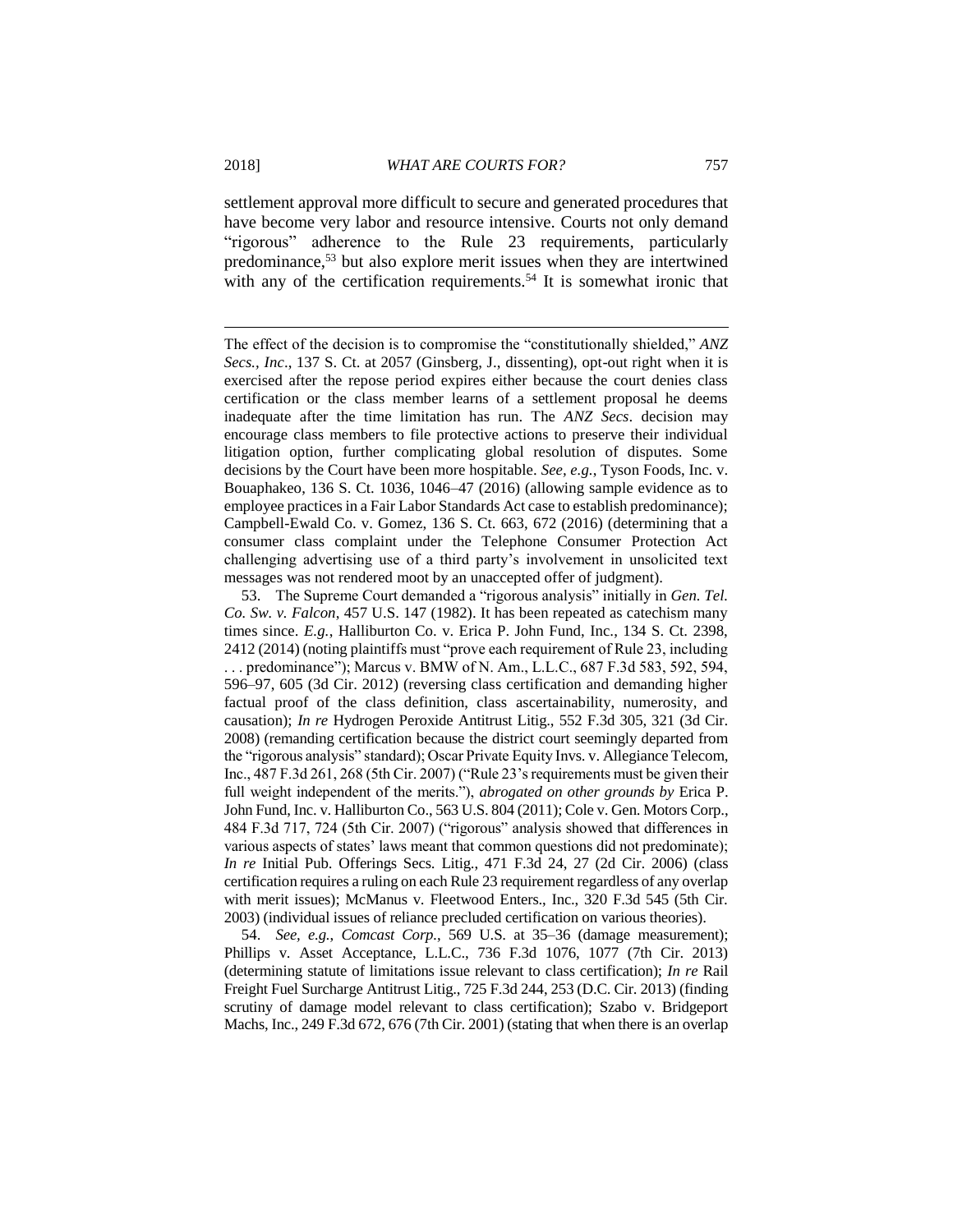many of the protections for absentees the rulemakers crafted in the 1966 revision have become burdensome points of contention on the certification motion.

Moreover, defense lawyers and litigants who generally find themselves on the right side of the "v." in class actions, as well as some courts, have exerted pressure to impose new procedural requirements that are not prescribed in the Rule, such as demanding the ascertainability of every class member when certification is sought,<sup>55</sup> even though that does not seem necessary and is not particularly useful until the case is resolved,

55. The courts of appeals are divided on whether there is a heightened ascertainability requirement, although the trend seems to be going against recognizing it. *Compare In re* Petrobras Secs., 862 F.3d 250, 265 (2d Cir. 2017) ("[W]e decline to adopt a heightened ascertainability theory that requires a showing of administrative feasibility at the class certification stage" because it is not consistent with Rule 23.); Briseno v. ConAgra Foods, Inc., 844 F.3d 1121, 1123 (9th Cir. 2017), *cert. denied*, 138 S. Ct. 313 (2017) (not requiring class proponents to demonstrate that it is administratively feasible to identify class members); Sandusky Wellness Ctr., L.L.C. v. Medfox Sci., Inc., 821 F.3d 992, 996 (8th Cir. 2016); Rikos v. Procter & Gamble Co., 799 F.3d 497 (6th Cir. 2015), *cert. denied*, 136 S. Ct. 1161 (2016) (deeming objective criteria such as online sales, receipts, and identification by physicians sufficient); Mullins v. Direct Digital, Inc., 795 F.3d 654 (7th Cir. 2015), *cert. denied*, 136 S. Ct. 1161 (2016) (rejecting heightened ascertainability), *with* Byrd v. Aarons, Inc., 784 F.3d 154, 162–63 (3d Cir. 2015) (requiring the class to provide a "reliable and administratively feasible" method for determining membership); Carrera v. Bayer Corp., 727 F.3d 300, 310, 312 (3d Cir. 2013) (rejecting class of purchasers of an inexpensive over-the-counter product for lack of ascertainability); Karhu v. Vital Pharmacies, Inc., 621 F. App'x 945, 949–51 (11th Cir. 2015) (requiring objective criteria for identification). *See also* City Select Auto Sales, Inc. v. BMW Bank of N. Am., Inc., 867 F.3d 434, 441 (3d Cir. 2017) ("Affidavits, in combination with records or other reliable and administratively feasible means, can meet the ascertainability standard."). *See generally* Robert G. Bone, *Justifying Class Action Limits: Parsing Debates Over Ascertainability and Cy Press*, 65 U. KAN. L. REV. 913, 913–39 (2017); Sarah R. Cansler, *An "Insurmountable Hurdle" to Class Action Certification? The Heightened Ascertainability Requirement's Effect on Small Consumer Claims*, 94 N.C. L. REV. 1382 (2016); Geoffrey C. Shaw, *Class Ascertainability*, 124 YALE L.J. 2354 (2015). The Advisory Committee considered the ascertainability question for almost three years but abandoned further consideration of the subject. *See* Scott Dodson, *A Negative Retrospective of Rule 23*, 92 N.Y.U. L. REV. 101 (2017). If enacted, the Fairness in Class Action Litigation Act of 2017, H. Rep. 985, 115th Cong. (2017), discussed *infra* note 66, would demand heightened ascertainability.

between the merits and Rule  $23(b)(3)$  issues, "[T]he judge must make a preliminary inquiry into the merits.").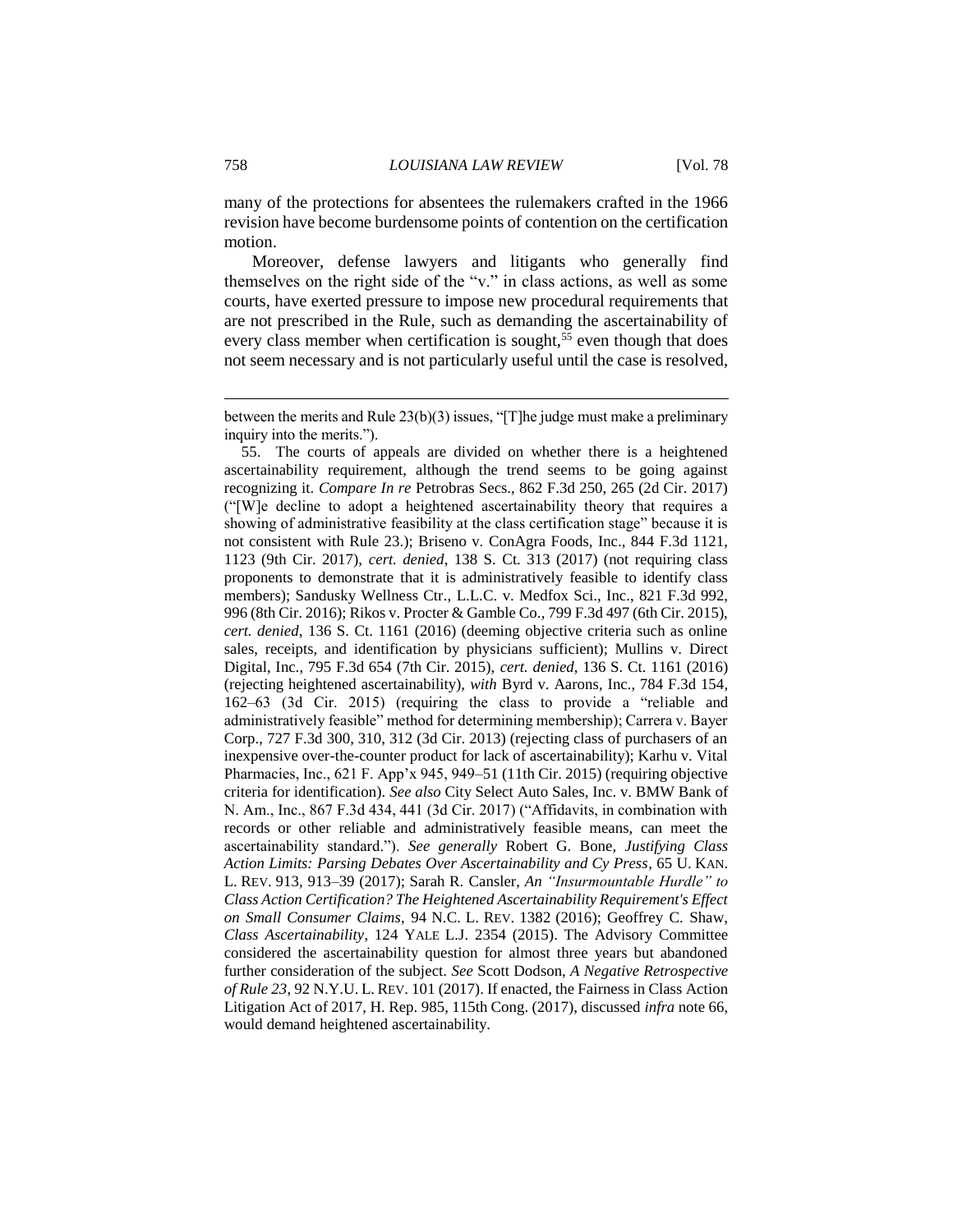or requiring a showing that each class member has been injured<sup>56</sup> and is seeking the same remedy. There also has been pressure to eliminate the socalled "it ain't worth it" actions or those actions that might result in overdeterrence or overcompensation—matters that seem highly speculative at the certification stage.<sup>57</sup>

<sup>56.</sup> *See Spokeo*, 136 S. Ct. at 1547–50 (holding plaintiff must show an injury in fact that is concrete and particularized), *on remand*, 867 F.3d 1108 (9th Cir. 2017) (concluding that website inaccuracies concerning age, marital status, educational background, and employment concrete for Fair Credit Reporting Act standing); Attias v. CareFirst, Inc., 865 F.3d 620 (D.C. Cir. 2017) (concluding that there was a substantial risk of injury from a data breach); *In re*: SuperValu, Inc., 870 F.3d 763 (8th Cir. 2017) (data breach was not shown to create a "substantial risk" of injury); Eike v. Allergen, Inc., 850 F.3d 315, 318 (7th Cir. 2017) (finding regret or disappointment about a product is not injury for standing purposes). Thus far the courts only have required that the named representatives show a cognizable injury to satisfy the standing-to-sue requirement. *See In re: SuperValu, Inc.*, 870 F.3d 763; *In re* Deepwater Horizon, 739 F.3d 790, 802 (5th Cir. 2014); *see also Phillips*, 736 F.3d 1076. *See generally* Joshua P. Davis, Eric L. Cramer & Caitlin V. May, *The Puzzle of Class Actions with Uninjured Members*, 82 GEO. WASH. L.REV. 858 (2014). However, these decisions preceded the Supreme Court's decision in *Spokeo*, 136 S. Ct. at 1549, in which the Court said that "Article III standing requires a concrete injury even in the context of a statutory violation." Since then a number of courts have dismissed actions under the Fair and Accurate Credit Transactions Act, 15 U.S.C. § 1681c(g)(1), which limits the number of credit card digits that can be included on receipts, because the only injury alleged was an increased risk of identity theft. The courts concluded that a bare allegation to that effect lacked a "degree of risk sufficient to meet the concreteness requirement." *Spokeo*, 136 S. Ct. at 1550. *See, e.g.*, Meyers v. Nicolet Rest. of De Perre, L.L.C., 843 F.3d 724 (7th Cir. 2016); Hendrick v. Aramark Corp., 2017 WL 1397241 (E.D. Pa. Apr. 18, 2017). There are similar decisions under other statutes. *See, e.g*., Hancock v. Urban Outfitters, Inc., 830 F.3d 511 (D.C. Cir. 2016) (District of Columbia Consumer Protection Procedures Act). *Compare* Perry v. Cable News Network, Inc., 854 F.3d 1336, 1337 (11th Cir. 2017) (finding disclosure of a consumer's personal information was a sufficiently concrete injury to provide standing under the Video Privacy Protection Act, but the action was dismissed because downloading the defendant's app for free did not make the plaintiff a statutory "subscriber"), *with* Cole v. Gene by Gene, Ltd., 2017 WL 2838256, at \*4–5 (D. Alaska June 30, 2017) (finding disclosure of plaintiff's DNA satisfied the injury-in-fact requirement). The proposed Fairness in Class Action Litigation Act, described in note 66, *infra*, has a demanding injury requirement.

<sup>57.</sup> *See, e.g.*, Kline v. Coldwell, Banker & Co., 508 F.2d 226, 235 (9th Cir. 1974) (applying the standard used in *Ratner*, cited below*,* to Sherman and Clayton Act actions); Rowden v. Pac. Parking Sys., Inc., 282 F.R.D. 581, 587 (C.D. Cal. 2012), *aff'd in part*, 583 F. App'x 803 (9th Cir. 2014) (determining certification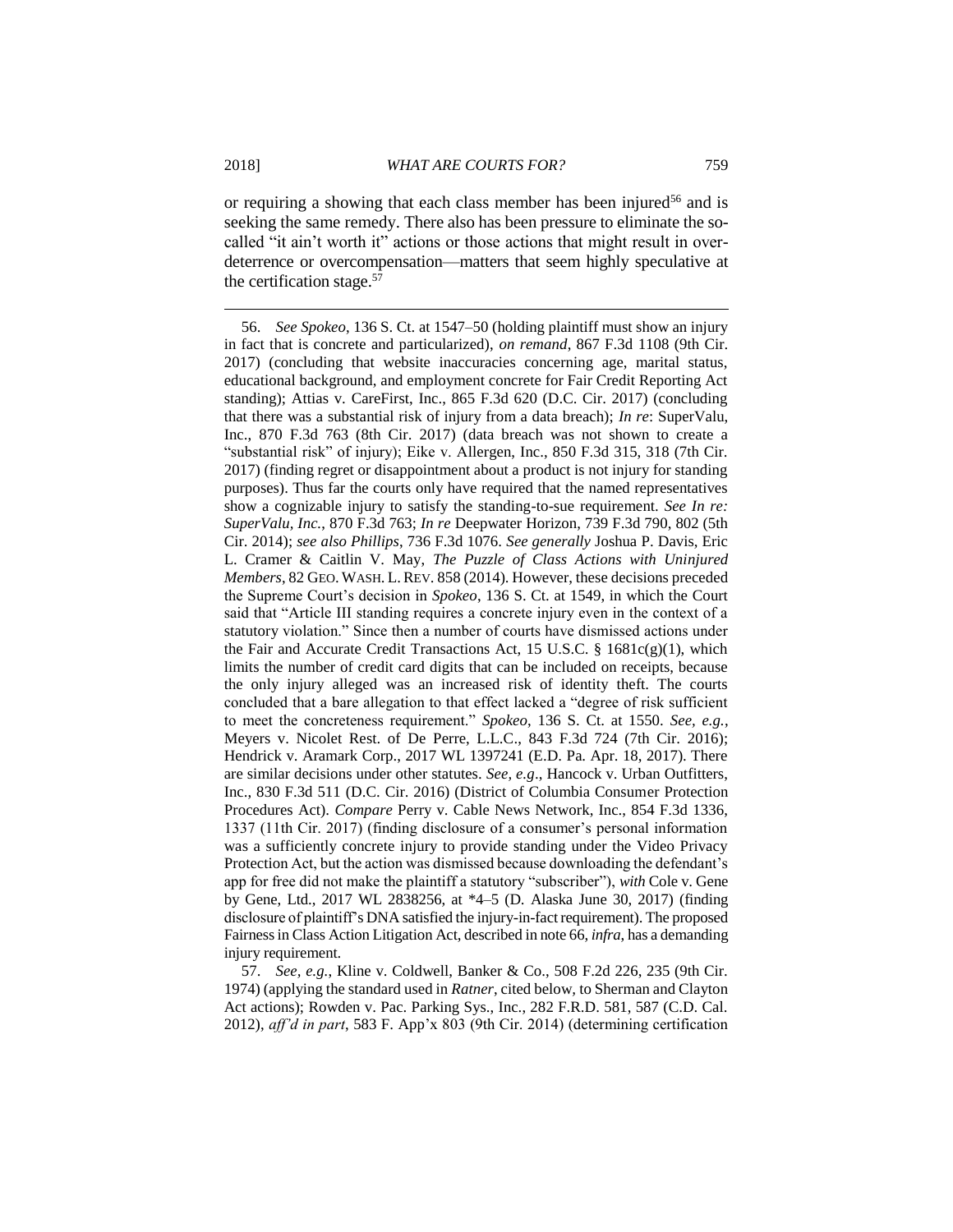In addition, when Congress became more conservative and responsive to business interests, corporate and other defense groups secured the 2005 enactment of the Class Action Fairness Act ("CAFA")<sup>58</sup>—a misnomer if

would limit Laguna Beach's "ability to protect the health, safety and welfare of the city"); Leysoto v. Mama Mia I., Inc., 255 F.R.D. 693, 697 (S.D. Fla 2009) (holding that a class action was not "superior" for purposes of satisfying Rule  $23(b)(3)$  "in light of the potentially annihilating" damages it might inflict); Shields v. First Nat'l Bank of Ariz., 56 F.R.D. 442, 446 (D. Ariz. 1972) (determining potential \$100 million class recovery was grossly disproportionate given that the class members had suffered no damage and the defendant had gained little benefit; such a recovery is a "possibly annihilating punishment"); Ratner v. Chem. Bank N.Y. Trust Co., 54 F.R.D. 412, 416 (S.D.N.Y. 1972) (expressing concern that a class action might inflict "horrendous, possibly annihilating punishment, unrelated to any damage"). *But see* Bateman v. Am. Multi-Cinema, Inc., 623 F.3d 708 (9th Cir. 2010) (holding that Rule 23(b) does not permit consideration of the proportionality of liability to actual harm and reversing a denial of class certification); Murray v. GMAC Mort. Corp., 434 F.3d 948 (7th Cir. 2006) (concluding that defendant's potential enormous liability is an impermissible factor in a Rule 23(b) superiority analysis). A proposal to add a Rule 23(b)(3)(F) to the effect that the court consider "whether the probable relief to individual class members justifies the costs and burdens of class litigation" on a motion to certify under Rule 23(b)(3) was offered to the bench and bar by the Civil Rules Advisory Committee in the 1990s. It was almost universally opposed and dropped by the Committee. For a glimpse into some reactions to that proposal, see COMM. ON RULES OF PRACTICE & PROCEDURE, FED. JUDICIAL CONFERENCE OF THE U.S., REPORT OF THE ADVISORY COMMITTEE ON CIVIL RULES 36–38 (1997), http://www.uscourts.gov/uscourts/RulesAndPolicies/rules/Reports/CV5-1997.pdf [https://perma.cc/6VLK-LQTQ]; *see also* Edward H. Cooper, *The (Cloudy) Future of Class Actions*, 40 ARIZ. L. REV. 923, 937–46 (1998) (discussing the arguments for and against the proposal); Linda S. Mullenix, *The Constitutionality of the Proposed Rule 23 Class Action Amendments*, 39 ARIZ. L. REV. 615, 621–22 (1997) (suggesting the proposal might violate the Rules Enabling Act).

58. Class Action Fairness Act, 28 U.S.C. §§ 1332(d), 1453, 1711–1715. With certain very limited exceptions, the Act embraces all class and "mass" actions with 100 or more members with claims having an aggregate value exceeding \$5,000,000 and only requires minimal diversity of citizenship. Unfortunately, the statute does nothing to reduce the stringency with which the class certification prerequisites have been applied by the federal courts in recent decades in multijurisdictional diversity-based class actions or ameliorate the difficult choice-oflaw issues caused by differences in state law those cases often raise. *See, e.g.*, Phillips Petroleum Co. v. Shutts, 472 U.S. 797 (1985); *In re* Bridgestone/Firestone, Inc., Tires Prods. Liab. Litig., 288 F.3d 1012 (7th Cir. 2012) (decertifying a nationwide class because the law of all states would have to be applied); Cole v. Gen. Motors Corp., 484 F.3d 717 (5th Cir. 2007) (finding differences in state laws meant predominance not satisfied); *In re* Am. Med. Sys., Inc., 75 F.3d 1069, 1085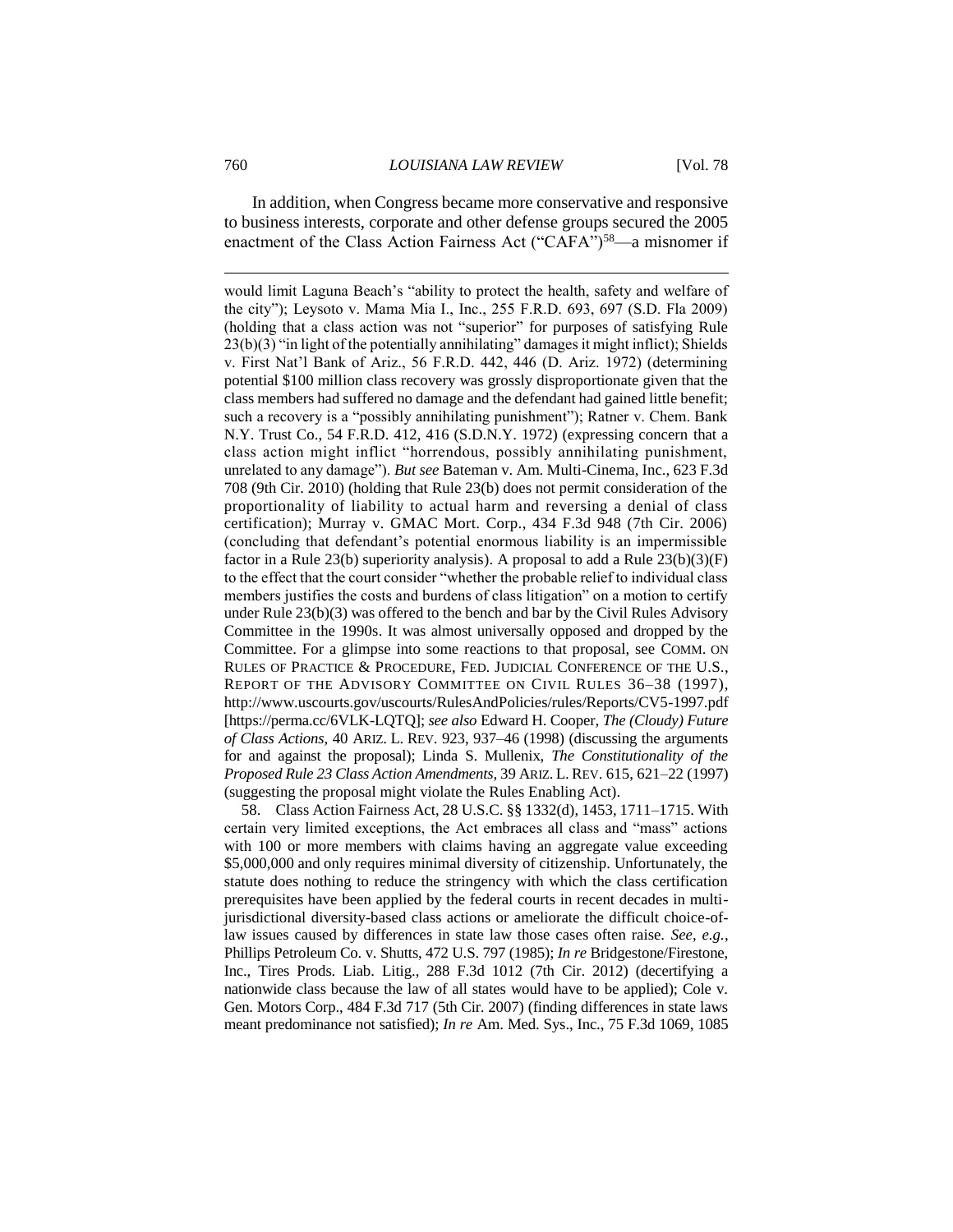ever there was one. The Act virtually federalizes class actions of any substantial dimension, thereby marginalizing involvement by state courts.<sup>59</sup> In my view, it is a blatant affront to federalism.<sup>60</sup> But there is an irony. By alleviating certain historic subject matter jurisdiction limitations to capture these cases in the federal courts, such as the complete diversity of citizenship and amount in controversy requirements applicable in nonclass diversity cases, the Act has enabled the aggregation of modest monetary state law claims so that an array of matters that previously could not have been brought as class actions in federal court now can be, which is particularly significant in the consumer protection field.<sup>61</sup>

In my judgment, the class action now has reduced effectiveness in several respects. It has less utility as a means of promoting the private enforcement of important public policies, particularly in the civil rights and employment fields, which supplements government enforcement. Its efficacy as a deterrent to large-scale wrongdoing has decreased. Its usefulness as a remedial mechanism for compensating those injured by public or private wrongs has been compromised. And finally, to some extent, elements of the plaintiffs' bar have been discouraged from acting

<sup>(6</sup>th Cir. 1996) (decertifying nationwide products liability class action because the negligence law of 50 states would be impossible to be applied as would instructing the jury); Powers v. Gov't Emps. Ins. Co., 892 F.R.D. 313 (S.D. Fla. 1998) (same). *See generally* WRIGHT, MILLER & KANE, *supra* note 41, § 1780.1; Samuel Issacharoff, *Settled Expectations in a World of Unsettled Law: Choice of Law After the Class Action Fairness Act*, 106 COLUM. L. REV. 1839 (2006); Larry Kramer, *Choice of Law in Complex Litigation*, 71 N.Y.U. L. REV. 547 (1996); Arthur R. Miller & David Crump, *Jurisdiction and Choice of Law in Multistate Class Actions After* Phillips Petroleum Co*.* v. Shutts, 96 YALE L.J. 1 (1986).

<sup>59.</sup> State law class actions still may be brought in state court if they fall within one of the limited exceptions in CAFA permitting that, 28 U.S.C.  $\S$  1332(d)(3)– (4), the defendant fails to remove, or if a federal court has declined to certify. *See* Smith v. Bayer Corp., 564 U.S. 299 (2011).

<sup>60.</sup> For an excellent analysis of the relationship between preemption and federalism, see Samuel Issacharoff & Catherine M. Sharkey, *Backdoor Federalization*, 53 UCLA L. REV. 1353 (2006).

<sup>61.</sup> *See* Richard L. Marcus, *Assessing CAFA's Stated Jurisdictional Policy*, 156 U. PA. L. REV. 1765 (2008) (discussing the expansion of federal subject matter jurisdiction over class actions); Edward A. Purcell, Jr., *The Class Action Fairness Act in Perspective: The Old and the New in Federal Jurisdiction Reform*, 156 U. PA. L. REV. 1823 (2008) (analyzing CAFA's centralizing impact on American law and government).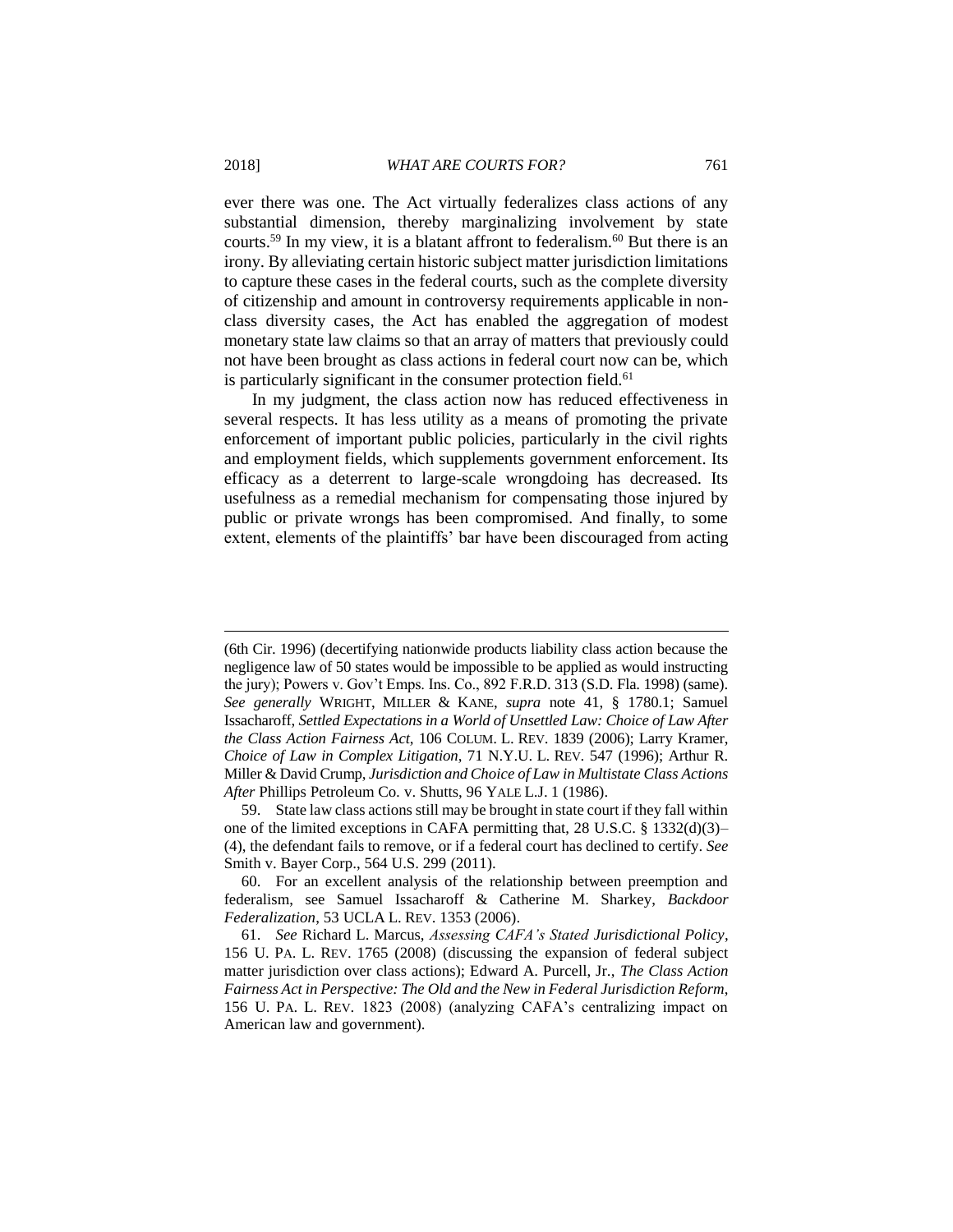as private attorneys general and some of its members have become extremely risk averse.<sup>62</sup>

The procedural rigors that now burden class action certification obviously weigh particularly heavily on plaintiffs. The reality is that today's judicial treatment of the class action has made pursuing certification a time-consuming and expensive process, one that often is nearly or completely impossible to navigate successfully, leading some knowledgeable scholars to question the long-term viability of the procedure.<sup>63</sup> I, however, disagree with their calamitous forebodings; to paraphrase Mark Twain, reports of the death of class actions are "greatly exaggerated."<sup>64</sup> In some parts of the country and in certain substantive

63. *See, e.g.*, Brian T. Fitzpatrick, *The End of Class Actions?*, 57 ARIZ. L. REV. 161 (2015); Myriam Gilles, *Opting Out of Liability: The Forthcoming Near-Total Demise of the Modern Class Action*, 104 MICH. L. REV. 373, 375 (2005) (asserting that class actions will soon be "virtually extinct"); Robert H. Klonoff, *The Decline of Class Actions*, 90 WASH. U. L. REV. 729 (2013) (providing an excellent description of the then current state of affairs); four years later the author was somewhat more optimistic: Robert H. Klonoff, *Class Actions Part II: A Respite from the Decline*, 92 N.Y.U. L. REV. 971 (2017); Georgene Vairo, *Is the Class Action Really Dead? Is That Good or Bad for Class Members?*, 64 EMORY L.J. 477, 528 (2014) ("[C]lass actions . . . have taken a huge hit."); *see also*  MARTIN H. REDISH, WHOLESALE JUSTICE: CONSTITUTIONAL DEMOCRACY AND THE PROBLEM OF THE CLASS ACTION LAWSUIT (2009) (arguing that class actions undermine foundational constitutional principles); Mullenix, *Ending Class Actions*, *supra* note 45; Martin H. Redish, *Rethinking the Theory of the Class Action: The Risks and Rewards of Capitalistic Socialism in the Litigation Process*, 64 EMORY L.J. 451, 462 (2014) (arguing that class attorneys should be viewed as the fiduciary or guardian of the absent class members).

64. Class action litigation, it turns out, is hard to kill off. *See* Linda S. Mullenix, *Aggregate Litigation and the Death of Democratic Dispute Resolution*, 107 NW. U. L. REV. 511, 516 (2013); *see also* Elizabeth J. Cabraser & Samuel

<sup>62.</sup> *See generally* David Marcus, *The Public Interest Class Action*, 104 GEO. L.J. 777 (2016) (noting that public interest classes are not being certified today for reasons that would have been nearly unimaginable a decade ago); Arthur R. Miller, *The Preservation and Rejuvenation of Aggregate Litigation: A Systemic Imperative*, 64 EMORY L.J. 293, 296–300 (2014) [hereinafter Miller, *Preservation and Rejuvenation*] (describing the current difficulties of securing class certification). Questions about the legitimacy and utility of private enforcement have been part of the class-action debate. One negative frequently asserted is that private enforcement occasionally creates a risk of over-deterrence or overenforcement, particularly when there has been a small or technical violation of a statutory scheme that affects a large number of people in some marginal way. *See generally* Marcus, *Bending in the Breeze*, *supra* note 45, at 520–30. That has led to a denial of certification in some cases. *See* the citations *supra* note 57.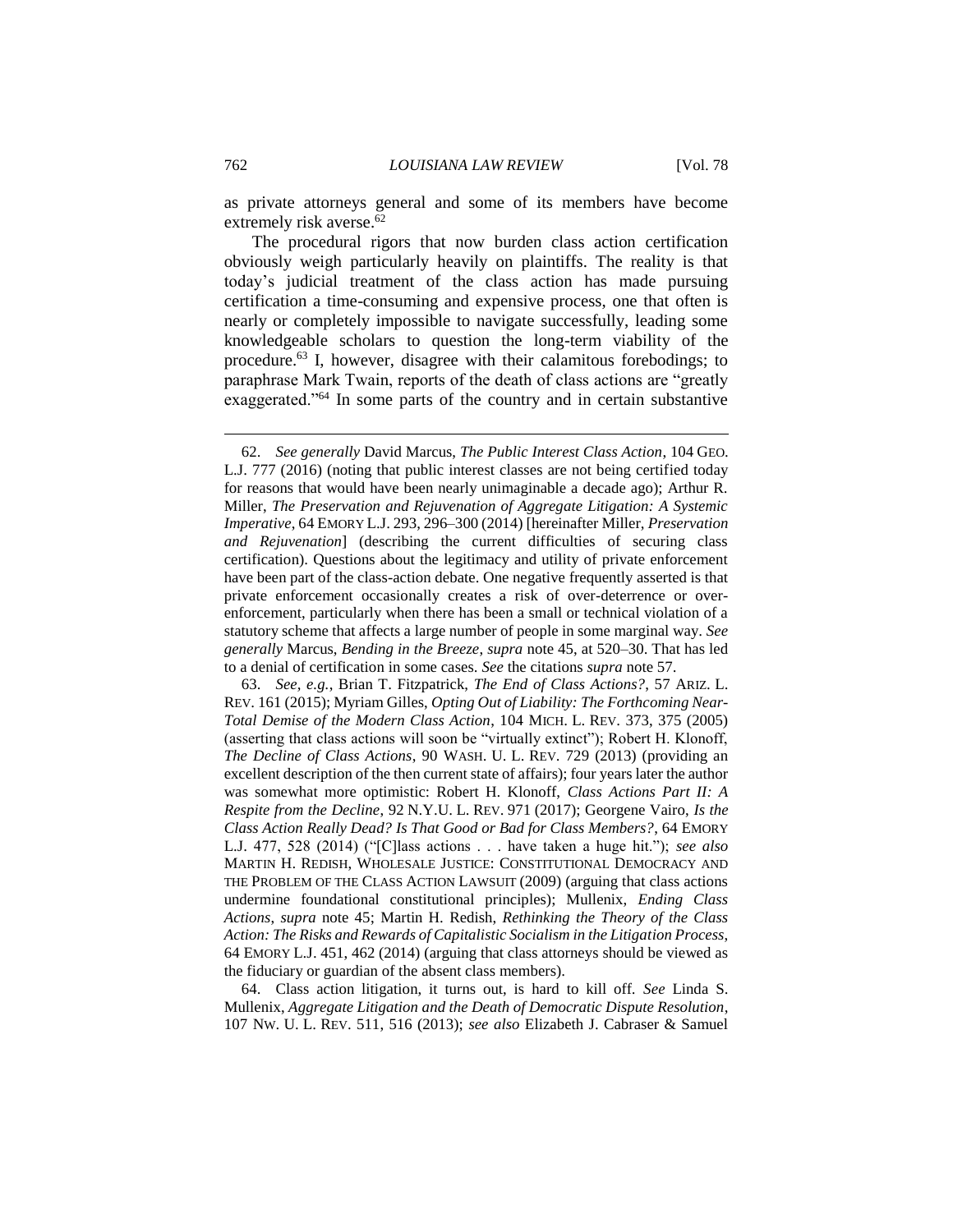contexts, class actions actually appear to flourish, although in others they languish or are stillborn. Despite the gloomy picture painted above, a few years ago I expressed the view that "there are some rays of light that indicate it will survive."<sup>65</sup> I stubbornly repeat that belief.

The pessimistic views are either understandable expressions of frustration, possibly tinged with a touch of despair, or wishful thinking depending on the speaker's or writer's point of view. Objectively viewed, however, the demise of the class action would be completely at odds with the litigation system's contemporary needs. In today's world, a procedural system cannot function with a reasonable degree of efficiency by processing a substantial number of overlapping or related claims one-byone. Abandonment of the class action and other multi-party consolidation devices is not a reasonable option. Not only is effective aggregate litigation a matter of common sense, it is a matter of the rational utilization of litigant and judicial system resources. That efficiency is in everyone's interest. Nonetheless, a bill has passed the House of Representatives that would further burden class actions in very significant ways and probably extinguish or dim the "rays of light" to which I referred.<sup>66</sup>

One reason for optimism is the willingness of some federal judges in recent years to employ the passage in Rule  $23(c)(4)$ , stating that "when

65. Miller, *Preservation and Rejuvenation*, *supra* note 62, at 306. Professor Richard Marcus, who is my co-author on the Federal Practice and Procedure treatise and an Associate Reporter of the current Advisory Committee on Civil Rules, echoes my thought in his text, Marcus, *Bending in the Breeze*, *supra* note 45. I hope we are not travelling down a primrose path. If the reader has patience, perhaps the "rays of light" I perceive will become apparent.

66. The Fairness in Class Action Litigation Act of 2017, H.R. 985, 115th Cong. (2017). The bill cleared the House in days without any hearings or public discussion. Among other things it would require an affirmative demonstration that "each" class member "suffered the same type and scope of injury," that class members be ascertainable, that attorney's fees be limited to a reasonable percentage of the monies "directly distributed" to class members and postpone payment of fees until the distribution to class members has been "completed," eliminate issue classes, and postpone discovery until various motions, including the motion to dismiss, have been decided. *Id.* Simply put, the legislation would cripple class action practice. So, one might ask for whom would the proposed "Fairness Act" provide "fairness."

Issacharoff, *The Participatory Class Action*, 92 N.Y.U. L. REV. 846 (2017) (describing how the class action is getting a second life). Actions under Rule 23(b)(1) to avoid prejudice always were thought to be the exception not the rule and have not figured prominently in the class action debate; actions under Rule 23(b)(2) for injunctions primarily to stop discrimination or public policy violations also have largely avoided the brunt of the controversy.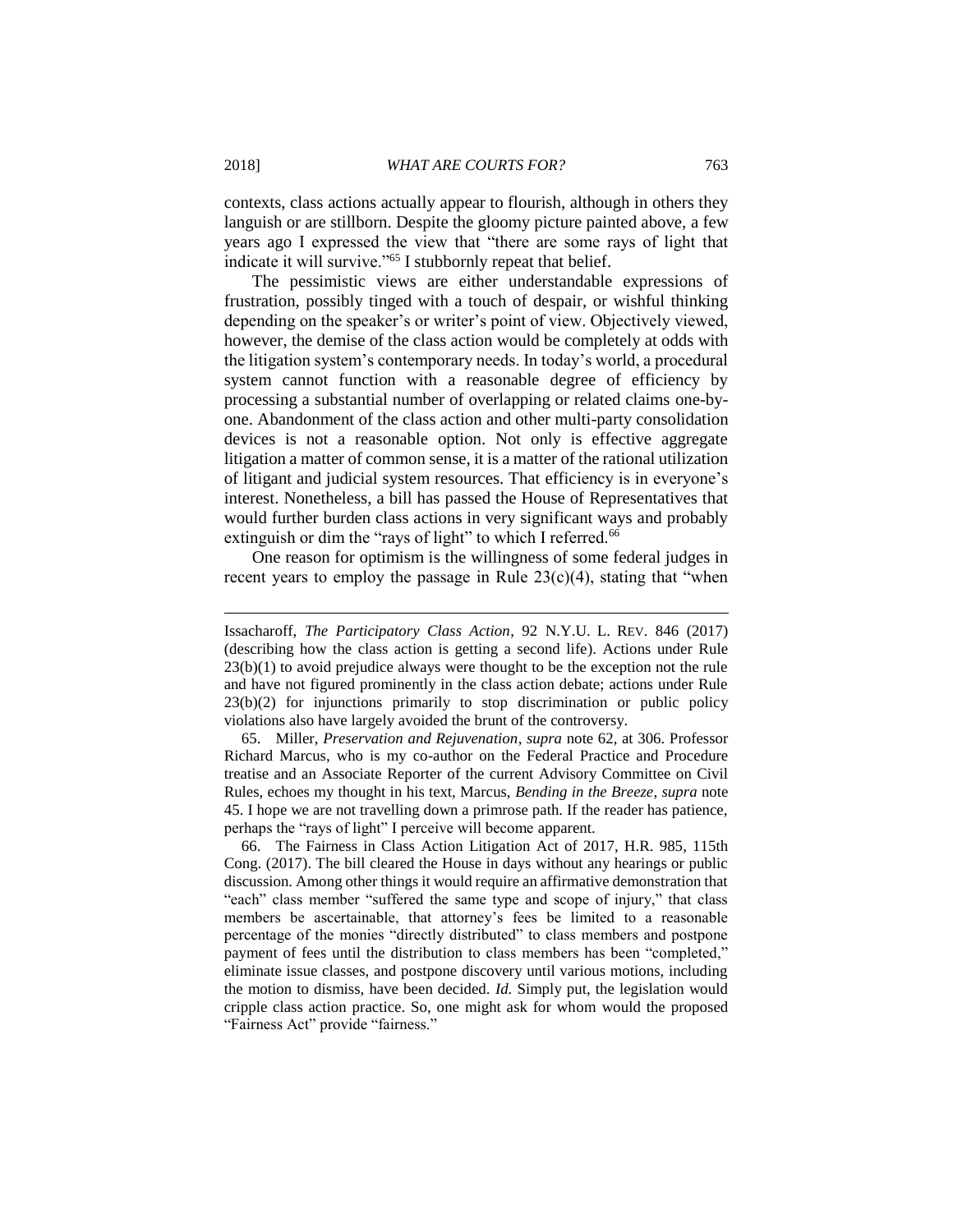appropriate, an action may be brought or maintained as a class action with respect to particular issues." Admittedly, the provision is ambiguous as to whether it is an independent basis for class certification or presupposes that all other prerequisites, most notably predominance in Rule 23(b)(3), must be satisfied before the court can treat one or more issues on an aggregate basis, leaving the remaining issues for individual treatment.<sup>67</sup> The former construction, creating what now is called single-issue certification, has been gaining traction.

A good example is *Butler v. Sears Roebuck & Co.*<sup>68</sup>*—*a product defect consumer class action involving mold in washing machines. The Court of Appeals for the Seventh Circuit reversed a denial of certification of one of two separate classes that advanced two different breach-of-warranty theories. The opinion is very pragmatic, focusing on the need for courts to handle partially overlapping cases efficiently. Judge Richard Posner, writing for the court, concluded that the central liability question of whether the washing machines were defective could be determined on a

<sup>67.</sup> The ambiguity is exemplified by two 1996 court of appeals decisions that expressed opposite views on the point. *Compare* Valentino v. Carter-Wallace, Inc., 97 F.3d 1227, 1234 (9th Cir. 1996) ("Even if the common questions do not predominate over the individual questions so that class certification of the entire action is warranted, Rule 23 authorizes the district court in appropriate cases to isolate the common issues under Rule  $23(c)(4)(A)$  and proceed with class treatment of these particular issues."), *with* Castano v. Am. Tobacco Co., 84 F.3d 734, 745–46, 745 n.21 (5th Cir. 1996) ("The proper interpretation of the interaction between subdivisions  $(b)(3)$  and  $(c)(4)$  is that a cause of action, as a whole, must satisfy the predominance requirement of  $(b)(3)$ ."). It is unclear whether *Castano*'s rejection of single-issue certification is still good law in the Fifth Circuit. *See In re* Deepwater Horizon, 739 F.3d 790, 815–16 (5th Cir. 2014). Another unclear decision is *Gunnells v. Healthplan Servs., Inc.*, 348 F.3d 417, 441–43 (4th Cir. 2003). The subject has attracted considerable academic interest. *See generally* WRIGHT, MILLER & KANE, *supra* note 41, § 1790; Elizabeth Chamblee Burch, *Constructing Issue Classes*, 101 VA. L. REV. 1855 (2015); Laura J. Hines, *Codifying the Issue Class Action*, 16 NEV. L.J. 625 (2016); Jon Romberg, *Half a Loaf is Predominant and Superior to None: Class Certification of Particular Issues Under Rule 23(c)(4)(A)*, 2002 UTAH L. REV. 249 (2002); Joseph A. Seiner, *The Issue Class*, 56 B.C. L. REV. 121 (2015).

<sup>68.</sup> Butler v. Sears Roebuck & Co., 727 F.3d 796 (7th Cir. 2013), *cert. denied*, 134 S. Ct. 1277 (2014); *see also In re* Whirlpool Corp. Front-Loading Washer Prods. Liab. Litig., 722 F.3d 838, 839 (6th Cir. 2013) (holding that the class action prerequisites were satisfied in a related washing machine mold case), *cert. denied*, 134 S. Ct. 1277 (2014).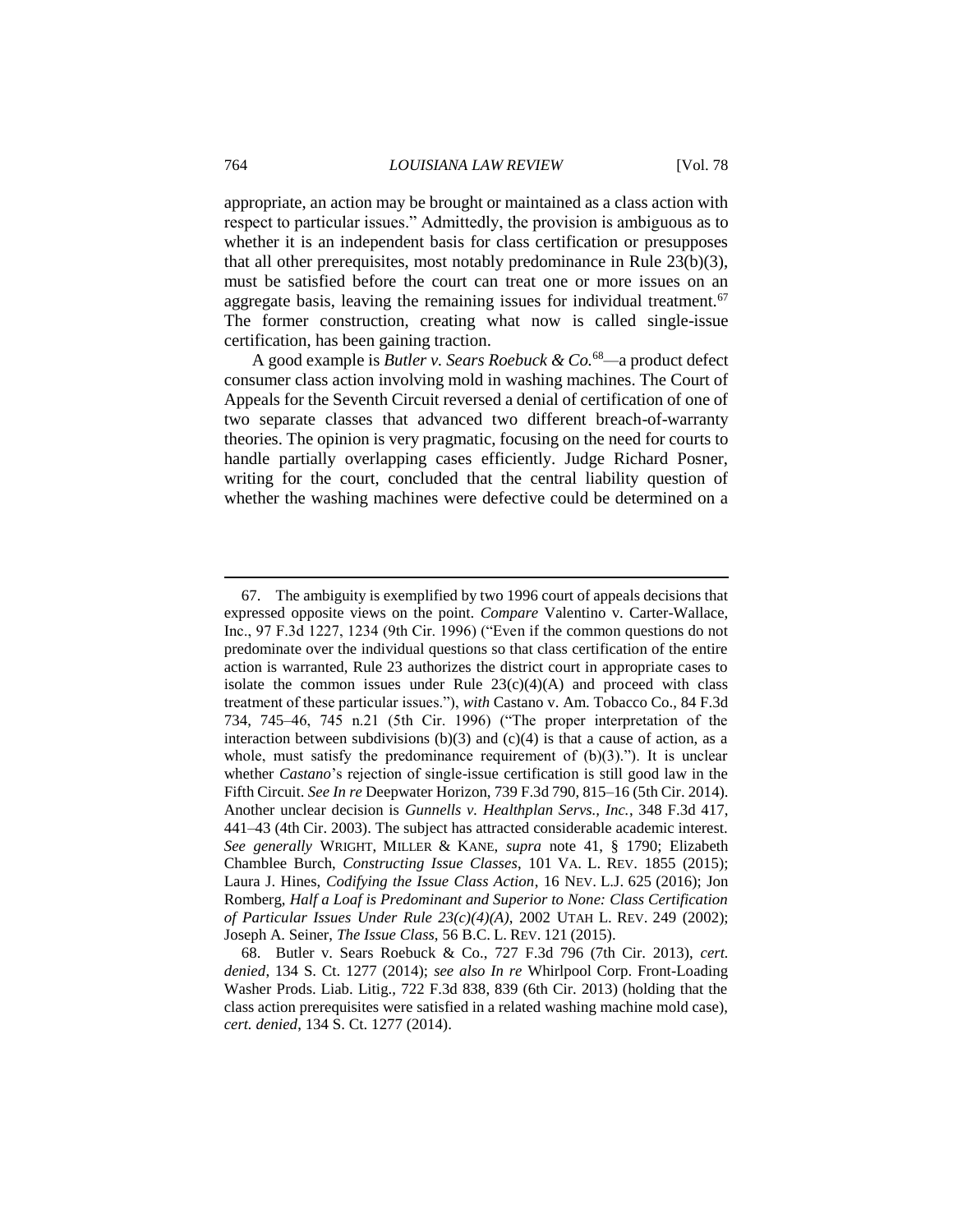class-wide basis, leaving damage matters to individual proceedings if liability were established.<sup>69</sup>

In 2014, a year after the *Butler* decision, the Seventh Circuit reiterated its receptivity to the aggregate adjudication of portions of identical consumer claims in *In re IKO Roofing Shingle Products Liability Litigation*, <sup>70</sup> when it again vacated a denial of class certification in another home products case. The court of appeals rejected the district court's conclusion that "commonality of damages" among class members was "legally indispensable."<sup>71</sup> The class's two theories of damages both matched its liability theory. The *IKO* panel acknowledged, but was not concerned, that one of the damage theories would require buyer-specific hearings and could not be handled on a class-wide basis in the event the common liability questions were established in the class's favor; it simply cited *Butler*. 72

These two decisions show that some judges are willing to employ the class action whenever the determination of one or more significant classwide issues will meaningfully advance the litigation's resolution.<sup>73</sup> Other

70. *In re* IKO Roofing Shingle Prods. Liab. Litig., 757 F.3d 599 (7th Cir. 2014).

71. *Id.* at 603.

 $\overline{a}$ 

72. *Id.* The Seventh Circuit explicitly embraced this view in *Suchanek v. Sturm Foods, Inc.*, 764 F.3d 750 (7th Cir. 2014), another consumer products case reversing the district court's denial of class certification. *See also* Parko v. Shell Oil Co., 739 F.3d 1083, 1085 (7th Cir. 2014) (cautioning that the common issue must "greatly simplify the litigation" to avoid creating risks).

73. The materially-advance approach also has been approved by the *Manual for Complex Litigation* and the American Law Institute's *Principles of the Law of Aggregate Litigation*. *See* FED. JUDICIAL CTR., MANUAL FOR COMPLEX LITIGATION § 21.24 (4th ed. 2004); AM. LAW. INST., PRINCIPLES OF THE LAW OF AGGREGATE LITIGATION § 2.02 (2010). Sometimes, it is difficult to determine whether the court is deciding the certification question on the basis of the existence of a meaningful common single issue or because some other Rule 23 prerequisite, such as predominance, is satisfied. For example, in *Johnson v. Nextel Commc'ns, Inc*., 780 F.3d 128, 147–48 (2d Cir. 2015), a failure to satisfy the materially-advance standard was characterized as a lack of both predominance and superiority. In *Jacob v. Duane Reade, Inc.*, 602 F. App'x 3 (2d Cir. 2015), the court upheld certification on the basis of "liability" being common but spoke in terms of predominance, which a single issue occasionally can satisfy.

<sup>69.</sup> *Butler*, 727 F.3d at 801–02. Judge Posner's *Butler* opinion can be traced back to his earlier opinion in *MacReynolds v. Merrill Lynch Pierce, Fenner & Smith, Inc*., 672 F.3d 482 (7th Cir. 2012) (allowing certification of the issue whether the defendant's practices had a discriminatory effect). His earlier opinion in *In re Rhone-Poulenc Rorer, Inc.*, 51 F.3d 1293 (7th Cir. 1995), *cert. denied*, 516 U.S. 867 (1995), was far less accepting of single-issue certification.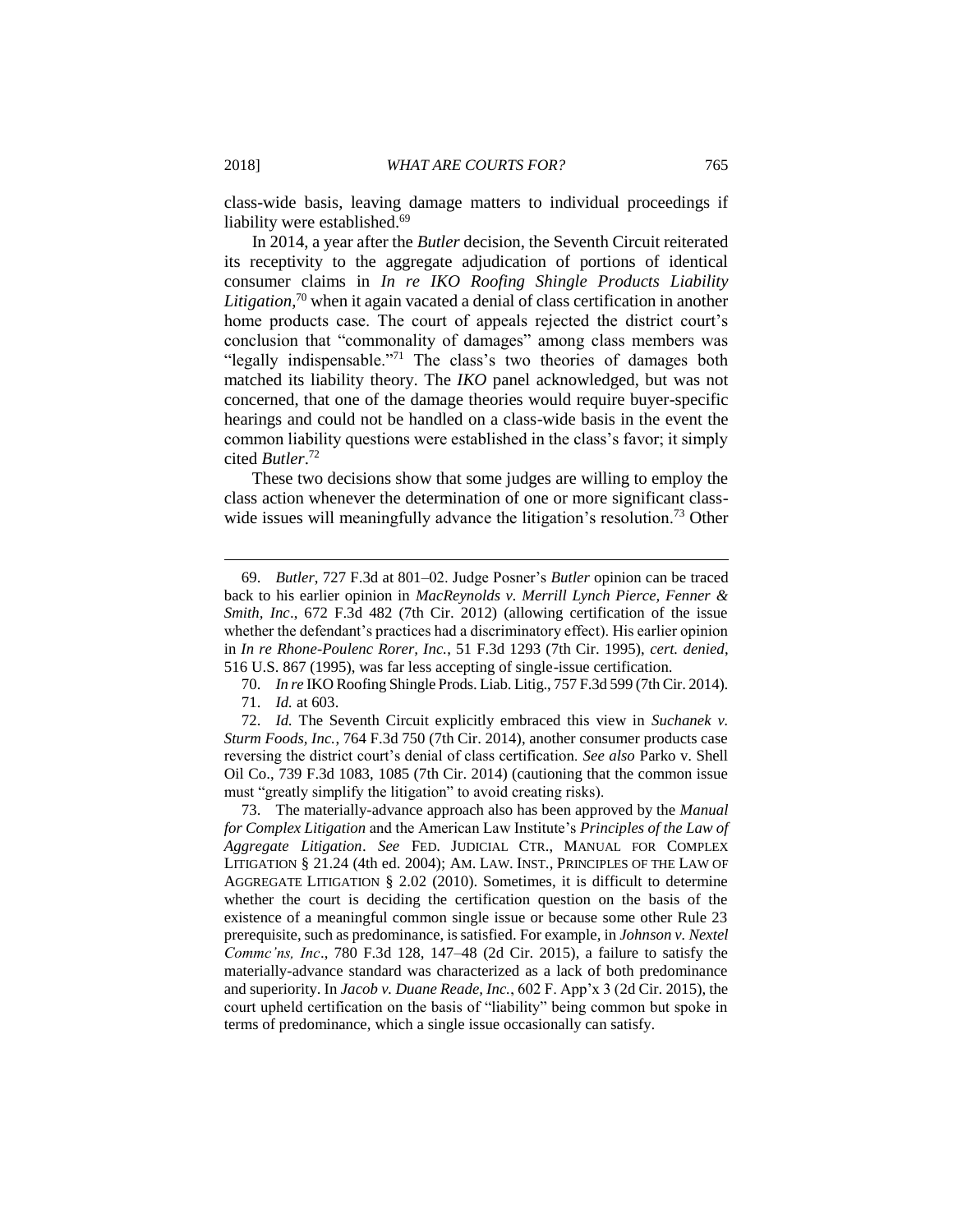courts have accepted single-issue certification but have used different formulations for deciding when it is appropriate to do so.<sup>74</sup> This singleissue class action concept, if it is ultimately accepted by the Supreme Court and survives the current threat of being legislatively overruled by Congress,<sup>75</sup> holds great promise for proceeding on an aggregate basis in the future in various substantive contexts.<sup>76</sup>

75. If enacted, the Fairness in Class Action Litigation Act of 2017, H.R. 985, 115th Cong. § 1.03 (2017), described *supra* note 66, would prohibit certifying any issue under Rule  $23(c)(4)$  unless all class action certification requirements are satisfied with regard to the entirety of the cause of action from which the issue arises, effectively overruling *Butler* and *IKO*. As resistance to class action certification has increased and the burdens associated with that process have magnified in the United States, class-action-like and other aggregation procedures have developed in many other nations. *See generally* Deborah R. Hensler, *From Sea to Shining Sea: How and Why Class Actions Are Spreading Globally*, 65 U. KAN. L. REV. 965 (2017). This is somewhat ironic because in the Golden Age of the American class action many around the globe took pleasure in saying at conferences or in private conversation that our practice under Rule 23 was quite irresponsible and unacceptable.

76. The subcommittee of the Civil Rules Advisory Committee appointed to evaluate and propose amendments to Rule 23 undertook a consideration of singleissue classes, but abandoned the subject after almost two years. *See* ADVISORY COMM. ON CIVIL RULES, RULE 23 SUBCOMMITTEE REPORT 87 (Nov. 5-6, 2015), http://www.uscourts.gov/rules-policies/archives/agenda-books/advisory-committeerules-civil-procedure-november-2015 [https://perma.cc/VD4J-6N3Z].

<sup>74.</sup> *See In re* Urethane Antitrust Litig., 768 F.3d 1245, 1253 (10th Cir. 2014) (stating common antitrust questions of conspiracy and impact "drive the resolution of litigation" (quoting Wal-Mart Stores, Inc. v. Dukes, 564 U.S. 338, 350 (2011)) (internal quotation marks omitted); Gates v. Rohm & Haas Co., 655 F.3d 255, 272–73 (3d Cir. 2011) (accepting the concept of single-issue certification and offering numerous factors for determining when it is appropriate to use it); McLaughlin v. Am. Tobacco Co., 522 F.3d 215, 234 (2d Cir. 2008) (indicating that a single issue must "materially advance the litigation"); *In re*  Nassau Cnty. Strip Search Cases, 461 F.3d 219 (2d Cir. 2006) (allowing certification of a single issue relating to the propriety of strip searches); *cf. In re* St. Jude Med., Inc., 522 F.3d 836 (8th Cir. 2008). Another case in the same vein, although not phrased in single-issue terms, is *Klay v. Humana, Inc.*, 382 F.3d 1241 (11th Cir. 2004), which held that a common question in a Racketeer Influenced Corrupt Organization action predominated. Other cases recognize single-issue certification but decline to employ it because of the circumstances of the particular case. *E.g.*, *Gates*, 655 F.3d 255; *McLaughlin*, 522 F.3d 215; Valentino v. Carter-Wallace, Inc., 97 F.3d 1227 (9th Cir. 1996). Also, Judge Pryor's opinion for an *en banc* court in *Graham v. R.J. Reynolds, Tobacco Co.*, 782 F.3d 1261 (11th Cir. 2015), seems quite accepting of issue classes, liability-only class determinations, and bifurcation.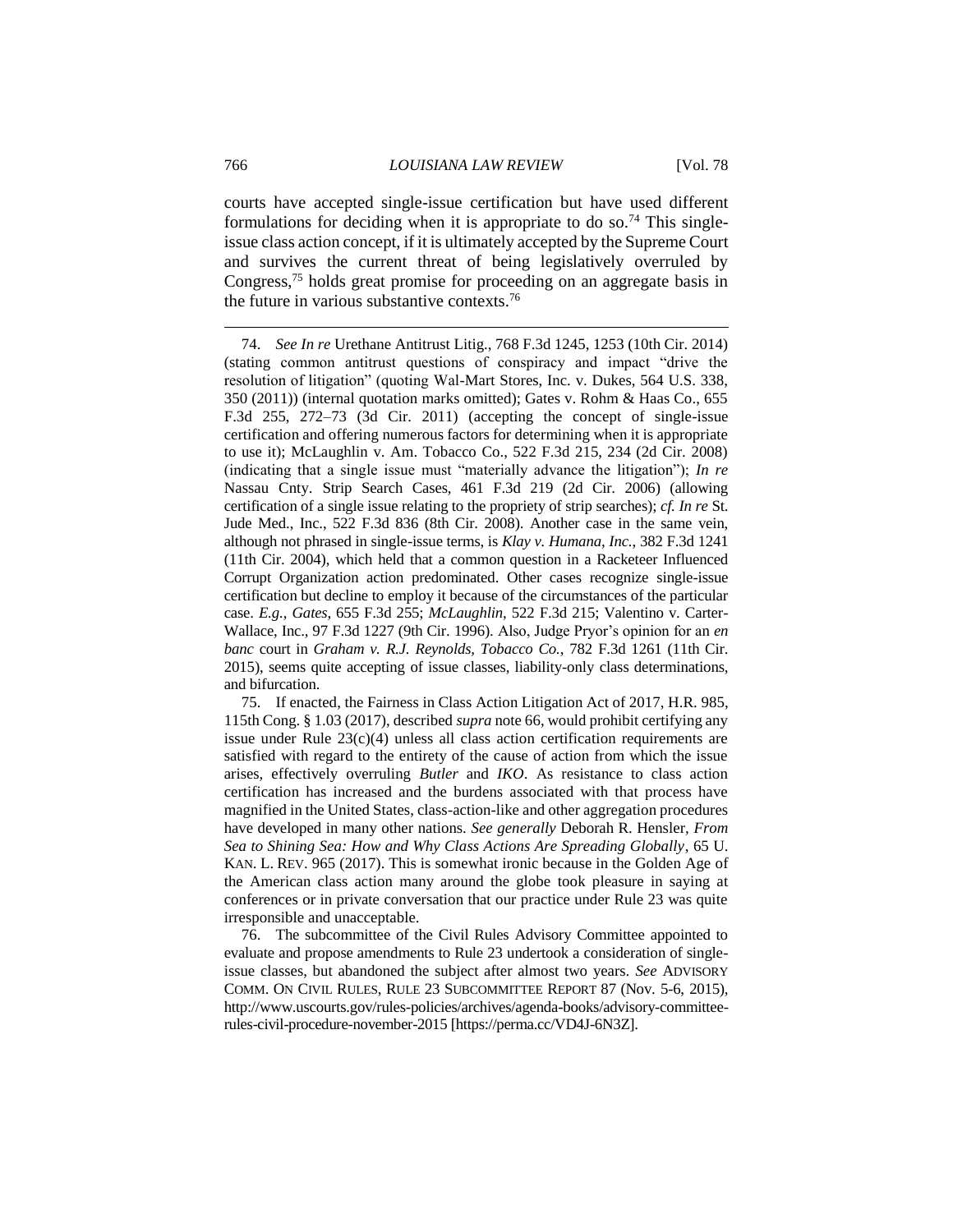#### *D. Discovery*

Another illustration of the stop-sign phenomenon relates to discovery, which no longer is fully committed to providing litigants equal access to all relevant data as was the original objective of the Rules promulgated in 1938. There have been sequential restrictions on it by Federal Rule amendments over the past  $\overline{40}$  years,<sup>77</sup> including redefining the scope of discovery, reducing its availability, and creating presumptive limits on its use. Additionally, the most recent amendment imposes a new "proportionality" requirement in Rule 26(b)(1) to be applied by "considering" six factors, a few of which are quite amorphous or subjective. Some observers are concerned that this latest linguistic change creates an additional restraint on the availability of discovery. Its significance is yet to be seen.<sup>78</sup> At a minimum, "proportionality" shows signs of producing a fair

<sup>77.</sup> Since 1983 almost all the amendments to the Federal Rules relating to discovery have encouraged judges to contain the process. *See* Arthur R. Miller, *Simplified Pleading, Meaningful Days in Court, and Trials on the Merits: Reflections on the Deformation of Federal Procedure*, 88 N.Y.U. L. REV. 286, 353–56 (2013) [hereinafter Miller, *Deformation of Federal Procedure*]. It seems fairly obvious that discovery restrictions can impact other procedural and substantive policies and should be undertaken cautiously. Broad access to discovery is often a necessity in lawsuits under federal substantive statutes and other matters of public policy because in those contexts, we often are especially dependent on litigation to augment governmental enforcement of federal normative standards. Events in both the financial and real estate markets during the last severe recession, for example, have laid bare the consequences of under-enforcement of federal regulatory policies. It seems odd, therefore, to impede the efficacy of private enforcement of national as well as state policies by limiting discovery. Discovery is often the key that opens the door to information critical to remediating violations of important constitutional, statutory, and common law principles. *See generally*  Jack H. Friedenthal, *A Divided Supreme Court Adopts Discovery Amendments to the Federal Rules of Civil Procedure*, 69 CAL. L. REV. 806, 818 (1981) (explaining that discovery is essential to "the evolution of substantive law").

<sup>78.</sup> *See* David Crump, *Goodbye, "Reasonably Calculated," You're Replaced by "Proportionality": Deciphering the New Federal Scope of Discovery*, 23 GEO. MASON L. REV. 1093, 1094 (2016) ("[T]he criterion of 'relevance' is intentionally demoted in importance."); Patricia H. Moore, *The Anti-Plaintiff Pending Amendments to the Federal Rules of Civil Procedure and the Pro-Defendant Composition of the Federal Rulemaking Committees*, 83 U. CIN. L. REV. 1083 (2016) (opining that proportionality will likely further restrict the ability to obtain information). A more optimistic view—I hope it is not wishful thinking—is offered in Adam N. Steinman, *The End of an Era? Federal Civil Procedure After the 2015 Amendments*, 66 EMORY L.J. 1, 28–33 (2016) (arguing that the 2015 amendments are unlikely to alter practice under the Federal Rules significantly).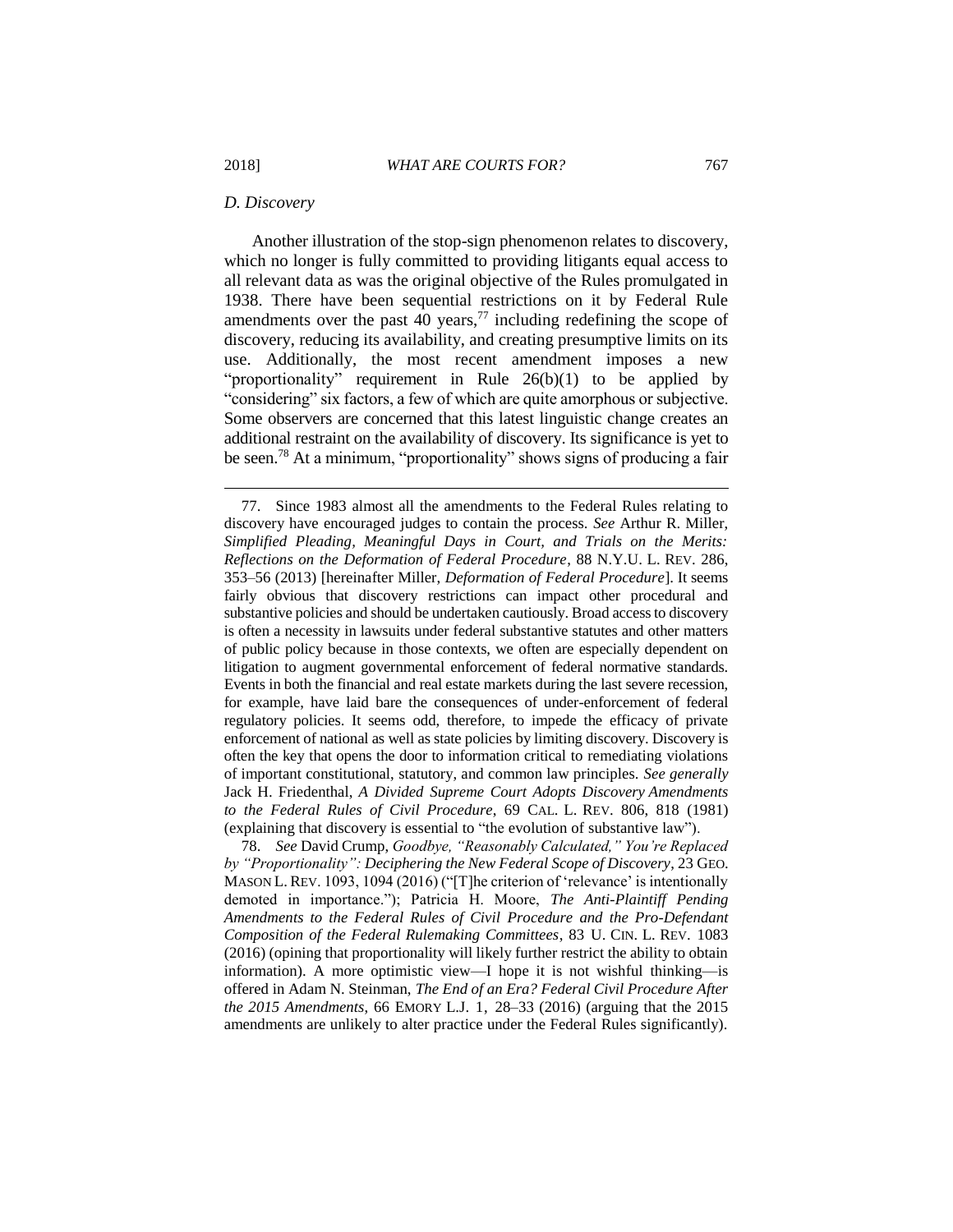amount of motion practice.<sup>79</sup> Although individually these amendments might not represent a dramatic undermining of federal discovery, collectively they clearly look in a philosophically different direction than did the original rules, which allowed discovery of anything "relevant to the subject matter of the action" and were designed to operate in a simple, self-executing way.<sup>80</sup>

Some courts have quoted the Chief Justice's enthusiastic—some might say overstated—description of the amendment, even though his remarks are not part of the Rule itself. JOHN G. ROBERTS, JR., 2015 YEAR-END REPORT OF THE FEDERAL JUDICIARY 5 (Dec. 31, 2015), https://www.supremecourt.gov/public info/year-end/2015year-endreport.pdf ("The amendments may not look like a big deal at first glance, but they are.") [https://perma.cc/KU69-JBC3]. A recent canvas of the cases under the new discovery rules in the class action context by a distinguished proceduralist who was involved in drafting the new rules suggest no significant changes in governing principles has taken place. Robert H. Klonoff, *Application of the New Discovery Rules in Class Actions: Much Ado About Nothing*, 71 VAND. L. REV. (2018).

79. *See, e.g.*, Panel Specialists, Inc. v. Tenawa Haven Processing, L.L.C., 2017 WL 3503354, at \*4 (D. Kan. Aug. 16, 2017) (concluding that a request for specific information concerning the markups charged other customers was not proportional to the needs of the case and would burden a small, family-owned company; the magistrate judge thought it was a close case); *In re* Bard IVC Filters Prods. Liab. Litig., 317 F.R.D. 562, 564 (D. Ariz. 2016) (stating that the proportionality inquiry "requires input from both sides"); Hibu, Inc. v. Peck, 2016 WL 4702422, at \*2 (D. Kan. Sept. 8, 2016), *review denied*, 2016 WL 6462044 (D. Kan. Nov. 1, 2016) ("Moving the proportionality provisions to Rule 26 does not place on the party seeking discovery the burden of addressing all proportionality considerations . . . ."); Jackson v. E-Z-GO Div. of Textron, Inc., 2016 WL 6211719, at \*5 (W.D. Ky. Oct. 24, 2016) (finding that compelled discovery of "information from former counsel, information from independent third parties that *currently* perform services for Defendants, and claims that *may* involve one of the four design features of concern" was not disproportionate); Robertson v. People Magazine, 2015 WL 9077111, at \*2 (S.D.N.Y. Dec. 16, 2015) ("[T]he 2015 amendment does not create a new standard; rather it serves to exhort judges to exercise their preexisting control over discovery more exactingly. . . .").

80. It is generally acknowledged that in routine litigation, discovery is modest—often nonexistent—in keeping with the dimension of the case, and usually does not require judicial supervision. *See* EMERY G. LEE III & THOMAS E. WILLGING, FED. JUDICIAL CTR., NATIONAL, CASE-BASED CIVIL RULES SURVEY: PRELIMINARY REPORT TO THE JUDICIAL CONFERENCE ADVISORY COMMITTEE ON CIVIL RULES 2 (2009) (discussing findings from a survey of attorneys regarding discovery in recently closed civil cases); EMERY G. LEE III & THOMAS E. WILLGING, FED. JUDICIAL CTR., ATTORNEY SATISFACTION WITH THE FEDERAL RULES OF CIVIL PROCEDURE: REPORT TO THE JUDICIAL CONFERENCE ADVISORY COMMITTEE ON CIVIL RULES 2 (2010).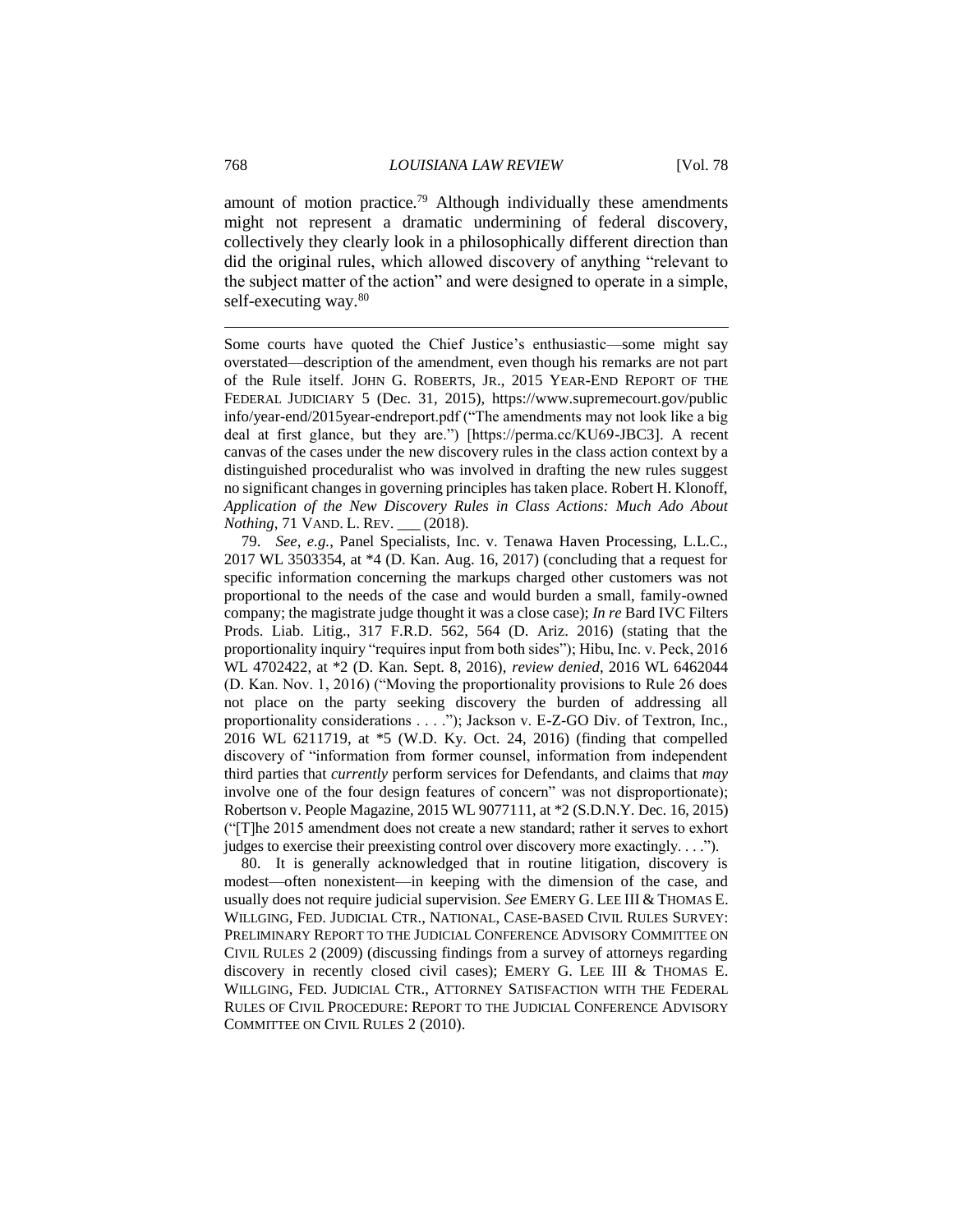#### *E. Expert Witnesses*

Hearings to qualify expert witnesses have proliferated and become protracted. This shift is primarily because of the Supreme Court's decision in *Daubert v. Merrell Dow Pharmaceuticals, Inc.*, <sup>81</sup> which in the name of judicial gatekeeping—admittedly a worthy objective—has made expert qualification for testimonial purposes on economic, scientific, and technical matters more difficult to achieve and a major procedural obstacle with attendant risks, costs, and delays. On occasion, the *Daubert* hearing has become a trial within a trial. This process most likely burdens plaintiffs more heavily than defendants and, of course, is yet another pretrial stop sign. Indeed, given the importance of expert testimony in many types of cases, the *Daubert* hearing can amount to a "Road Closed"—not merely a temporary "stop"—sign.

#### *F. Summary Judgment*

 $\overline{a}$ 

Finally, resort to the summary judgment motion clearly has increased in recent times; when the motion is granted, it operates as a terminal stop

<sup>81.</sup> Daubert v. Merrell Dow Pharm., Inc., 509 U.S. 579 (1993). Two other cases complete the *Daubert* trilogy. Kumho Tire Co. v. Carmichael, 526 U.S. 137, 158 (1999) (applying *Daubert* to a tire failure expert witnesses); Gen. Elec. Co. v. Joiner, 522 U.S. 136, 146–47 (1997) (finding no abuse of discretion in the district court's exclusion of scientific epidemiological expert testimony). *See generally* Andrew B. Gagen, *What is an Environmental Expert? The Impact of* Daubert*,* Joiner *and*  Kumho Tire *on the Admissibility of Scientific Expert Evidence*, 19 UCLA J. ENVTL. L. & POL'Y 401, 447 (2002) (discussing the broad impact of the *Daubert* trilogy on environmental litigation); Robert J. Goodwin, *The Hidden Significance of* Kumho Tire Co. v. Carmichael*: A Compass for Problems of Definition and Procedure Created by* Daubert v. Merrell Dow Pharm., Inc., 52 BAYLOR L. REV. 603, 646 (2000) (emphasizing how the broad discretion given to judges as "gatekeepers" creates inconsistency in results); Christopher B. Hockett, Geraldine M. Alexis & Christina M. Wheeler, *Revisiting the Admissibility of Expert Evidence in Antitrust Cases*, 15 ANTITRUST 7 (2001) (finding that after *Kumho Tire*'s application of *Daubert* to soft sciences, challenges frequently succeed even against highly qualified experts, and can involve extensive evidentiary hearings). Most states have adopted the *Daubert* approach, but recently the Florida Supreme Court rejected inserting it as a rule in the Florida Evidence Code because of "grave concerns about the constitutionality of the amendment" in terms of its possible effect on the jurytrial right and access to the courts. *See In re* Amendments to the Fla. Evidence Code, 210 So. 3d 1231, 1239 (2017).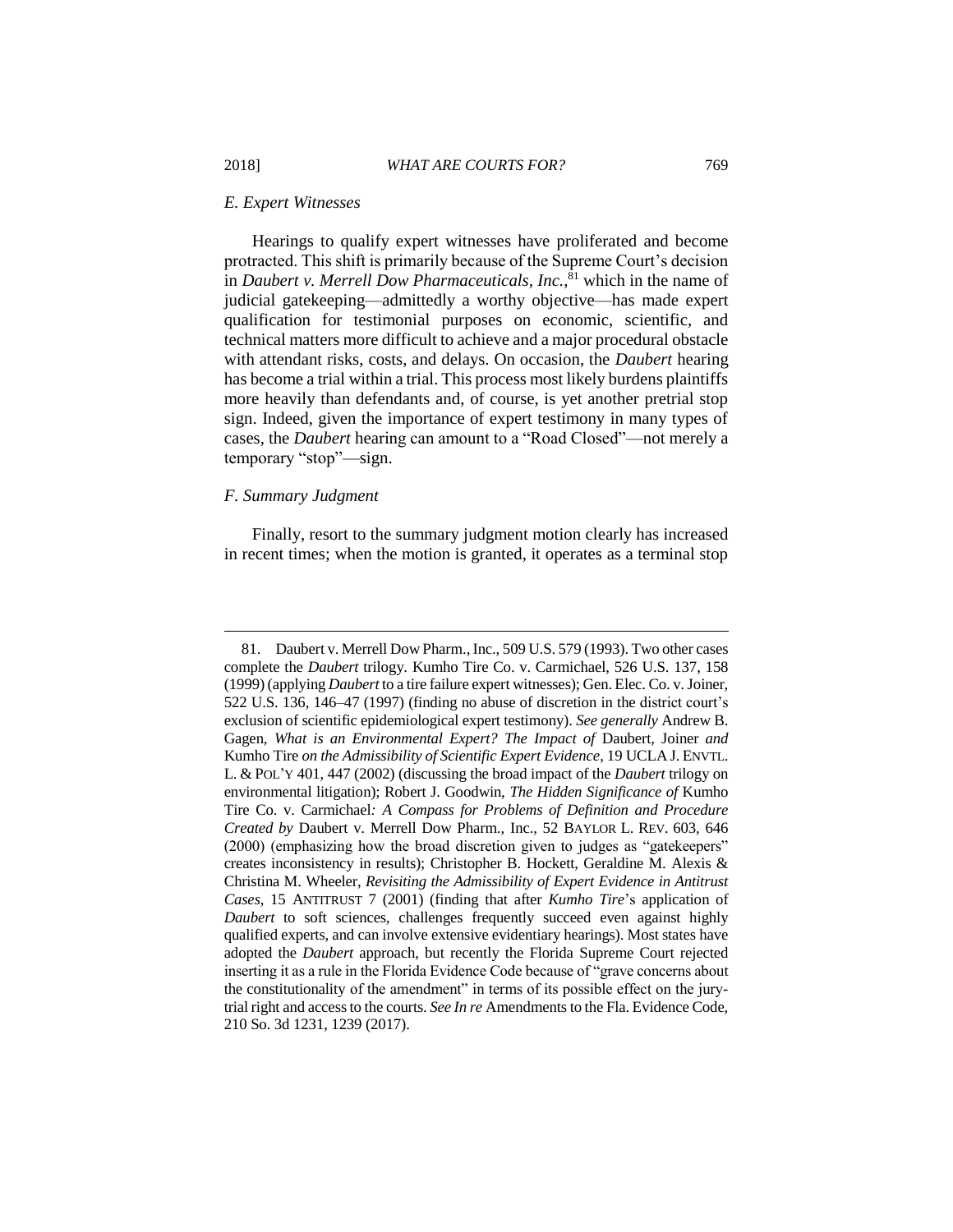sign.<sup>82</sup> Indeed, it was the 1986 Supreme Court decisions in *Celotex Corp. v. Catrett*, <sup>83</sup> *Anderson v. Liberty Lobby, Inc.*, <sup>84</sup> and *Matsushita Elec. Indus. Co., Ltd. v. Zenith Radio Corp.*, <sup>85</sup>—the so-called summary judgment trilogy—that began the procedural retrenchment I am describing. The opinions in these cases appear to have encouraged heightened invocation of the motion by establishing a nebulous "plausibility" standard that, like the previously discussed pleading "plausibility" standard governing motions to dismiss, seems to promote fact-finding and evidence-weighing by judges. As is true of the motion to dismiss, a summary judgment motion will be decided on the basis of judicial subjectivity and a paper record sometimes an obscenely large one—not live testimony subject to crossexamination, let alone a trial with a jury. $86$  Thus, a motion historically

- 84. Anderson v. Liberty Lobby, Inc., 477 U.S. 242 (1986).
- 85. Matsushita Elec. Indus. Co. v. Zenith Radio Corp., 475 U.S. 574 (1986).

86. *See* Scott v. Harris, 550 U.S. 372 (2007). This highly controversial decision, *see* Dan M. Kahan, David A. Hoffman & Donald Braman, *Whose Eyes Are You Going to Believe?* Scott v. Harris *and the Perils of Cognitive Illiberalism*, 122 HARV.L.REV. 837 (2009), is exhaustively analyzed in Tobias Barrington Wolff, Scott v. Harris *and the Future of Summary Judgment*, 15 NEV. L.J. 1351 (2015). Professor Wolff expresses concern that the *Scott* opinion has destabilized the historic presumption in favor of the non-moving party, as well as the practice of looking at the record in the light most favorable to that party, and has inappropriately permitted interlocutory review of a denial of the motion. *See generally* Stephen B. Burbank & Stephen N. Subrin, *Litigation and Democracy: Restoring a Realistic Prospect of Trial*, 46 HARV. C.R.-C.L. L. REV. 399, 401–02 (2011); Miller, *Pretrial Rush to Judgment*, *supra* note 82, at 1074–1132 (evaluating the importance of oral testimony and jury trial); Nathan S. Richard, *Judicial Resolution of EMTALA Screening Claims at Summary Judgment*, 87 N.Y.U. L. REV. 591, 635 (2012) ("The frequent inability of plaintiffs suing under . . . [the Emergency Medical Treatment & Active Labor Act] to survive a summary judgment has substantially curtailed the Act's capacity to remedy and deter disparities in emergency-department screenings. At summary judgment, many federal courts . . .

<sup>82.</sup> *See* Joe S. Cecil, Rebecca N. Eyre, Dean Miletich & David Rindskopf, *A Quarter-Century of Summary Judgment Practice in Six Federal District Courts*, 4 J. EMPIRICAL LEGAL STUD. 861, 896 (2007) (showing an increase in motions made from 12% to 21% of the sample cases from 1975 to 2000 and an increase in the grant rate from 6% to 12% in those years); Joe S. Cecil, *Trends in Summary Judgment Practice: A Summary of Findings*, 1 FJC DIRECTIONS 11, 16–17, 19 n.10 (1991) (discussing the increase in summary judgment motions filed, opining that the increase may be because of increased dispositions of asbestos cases). *See generally* Arthur R. Miller, *The Pretrial Rush to Judgment: Are the "Litigation Explosion," "Liability Crisis," and Efficiency Clichés Eroding Our Day in Court and Jury Trial Commitments?*, 78 N.Y.U. L. REV. 982, 1074–1132, 1048–57 (2003) [hereinafter Miller, *Pretrial Rush to Judgment*].

<sup>83.</sup> Celotex Corp. v. Catrett, 477 U.S. 317 (1986).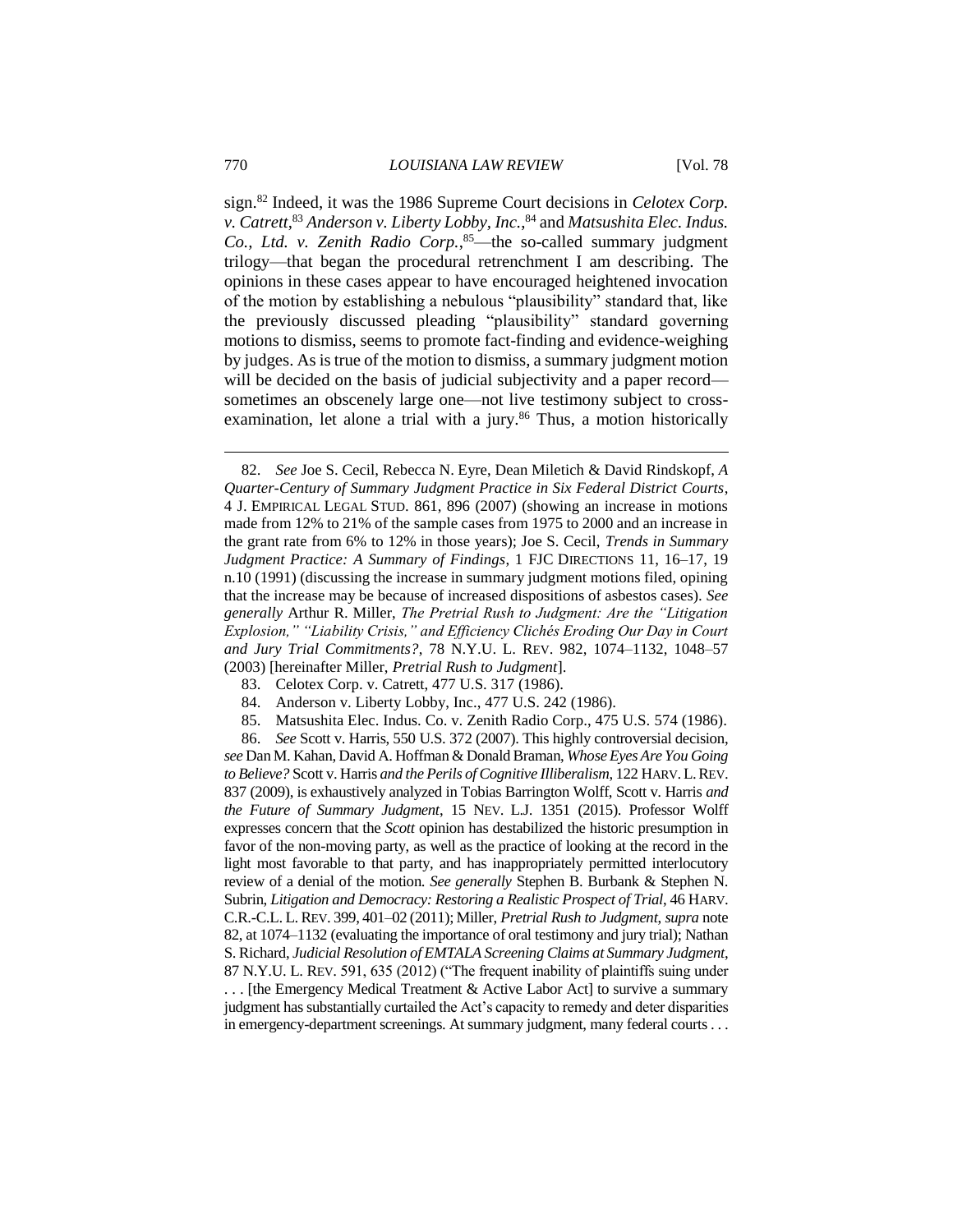designed solely to determine whether a case is trial-worthy or resolvable by the court as a matter of law has been transmogrified into a judge's subjective exploration of the claim's "plausibility."

The concern is that the motion may now be used to dispose of cases that previously might have been considered trial-worthy because the record revealed a "genuine dispute as to [a] . . . material fact," in theory the only issue to be decided on a summary judgment motion according to Federal Rule 56 and its many state counterparts. That result, I believe, contravenes our commitment to a right to a meaningful day in court, elements of due process, and trial by jury when applicable.<sup>87</sup> Because the motion is primarily a defense weapon, it is not surprising that it is invoked primarily by defendants. Moreover, the process of making, responding, and adjudicating the motion has become protracted, resource consumptive, and, when granted, vulnerable to reversal on appeal. One suspects that in many instances it might be more efficient to try the case, raising the

are highly deferential to the assertions, judgments, and perceptions of treating physicians. To the extent that this practice constitutes a 'weighing of the evidence,' it amounts to an aggressive, if not improper, use of summary judgment.").

87. *See* Miller, *Deformation of Federal Procedure, supra* note 77, at 310–12 (observing that what is being decided "as a matter of law" has been enlarged); Miller, *Pretrial Rush to Judgment*, *supra* note 82, at 1062–72, 1074–77 (arguing that the summary judgment trilogy has promoted paper trials); David L. Shapiro, *The Story of* Celotex*: The Role of Summary Judgment in the Administration of Civil Justice*, *in* CIVIL PROCEDURE STORIES 359, 386–87 (Kevin M. Clermont ed., 2d ed. 2008) (summarizing the tension between summary judgment and constitutional concerns); *see also* John Bronsteen, *Against Summary Judgment*, 75 GEO. WASH. L. REV. 522, 539–43 (2007) (arguing that summary judgment is inherently pro-defendant); Brooke D. Coleman, *Summary Judgment: What We Think We Know Versus What We Ought to Know*, 43 LOY. U. CHI. L.J. 705, 709– 10 (2012) (discussing the high rate of summary judgment grants in favor of defendants); Theodore Eisenberg & Kevin M. Clermont, *Plaintiphobia in the Supreme Court*, 100 CORNELL L. REV 193 (2014); *cf.* Tolan v. Cotton, 134 S. Ct. 1861, 1866 (2014) (reaffirming that evidence is not to be "weighed" on a summary judgment motion and must be viewed in the light most favorable to the nonmoving party). In a recently published book, SANDRA F. SPERINO & SUJA A. THOMAS, UNEQUAL: HOW AMERICA'S COURTS UNDERMINE DISCRIMINATION LAW (2017), the authors persuasively argue that the hyperactivity in granting summary judgment motions in civil rights, age discrimination, and disability cases—all matters governed by protective federal statutes—usurps the role of the jury on such questions as what constitutes discrimination by effectively engaging in fact-finding and deciding how the facts should be applied. An extreme position on this subject is taken in Suja A. Thomas, *Why Summary Judgment Is Unconstitutional*, 93 VA. L. REV. 139, 148–58 (2007) (contrasting the summary judgment motion with English common law procedural devices).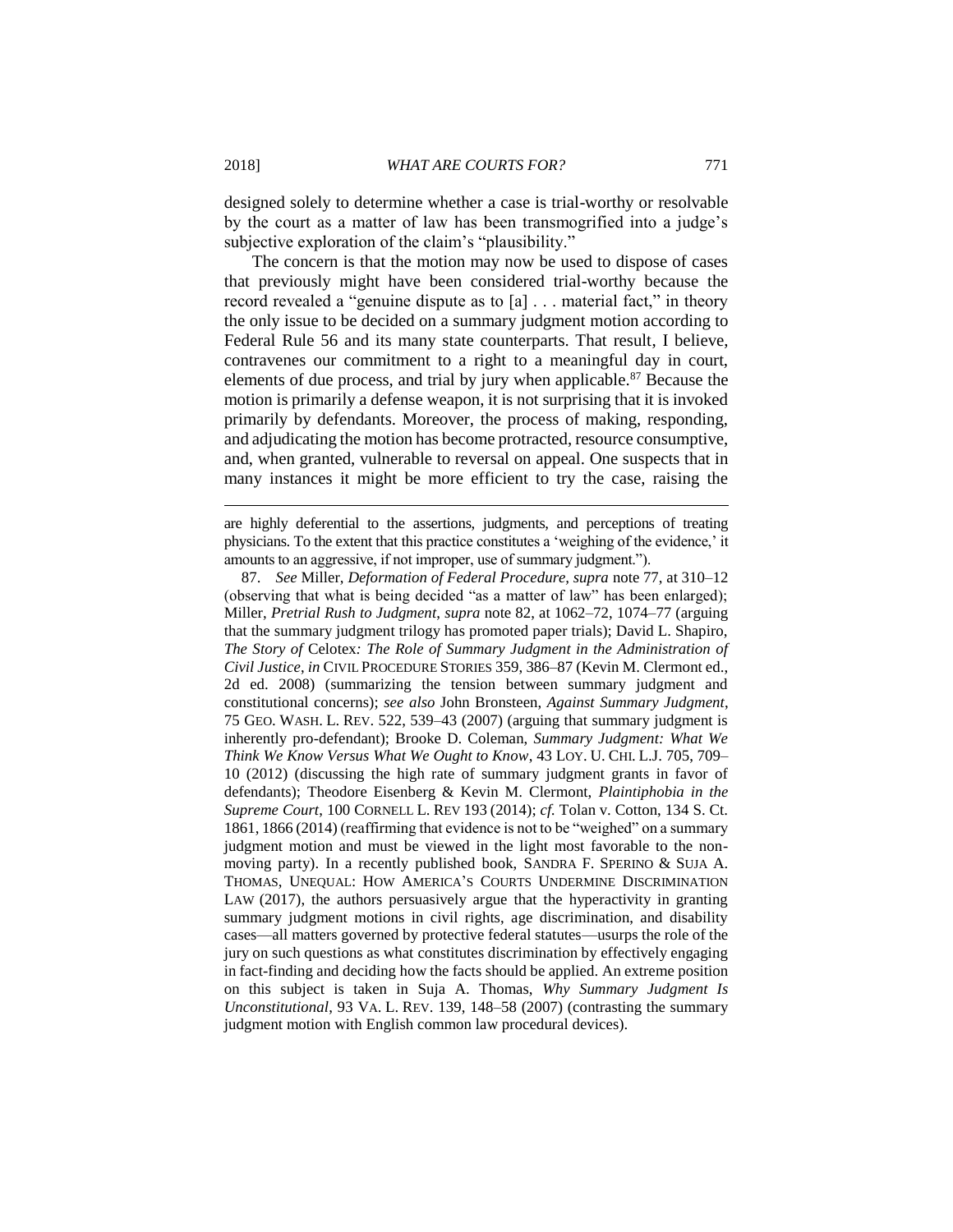question of what really motivates the widespread invocation of the motion.<sup>88</sup> When today's summary judgment practice is combined with the other procedural impediments I have catalogued and others I might have added to my list, $89$  I am led to ask: what has happened to that relatively uncluttered Gold Standard of my youth?<sup>90</sup>

88. Obviously, the interposition of a summary judgment motion postpones (and possibly eliminates) any trial and probably lowers the settlement value of the case. A distinguished federal judge takes a dim view of the frequency with which the motion is made, the resources expended, and the marginal results achieved. Victor Marrero, *The Cost of Rules, the Rule of Costs*, 37 CARDOZO L. REV. 1599, 1663–70 (2016).

89. For example, a number of years ago the Supreme Court imposed constitutional limitations on punitive damages, previously thought to be a matter of state law*. See, e.g.*, Exxon Shipping Co. v. Baker, 554 U.S. 471, 503–15 (2008) (limiting punitive damages in admiralty); State Farm Mut. Auto. Ins. Co. v. Campbell, 538 U.S. 408, 423, 425–26 (2003) (limiting punitive damages under the Due Process Clause); BMW of N. Am., Inc. v. Gore, 517 U.S. 559, 585–86 (1996) (same); TXO Prods. Corp. v. All. Res. Corp., 509 U.S. 443, 453–54 (1993) (same). In effect, these cases federalized the question of how to define the upper limit of a punitive damage award. The decisions by the Court preempting state law on that subject have been criticized. *See generally* Martin H. Redish & Andrew L. Mathews, *Why Punitive Damages are Unconstitutional*, 53 EMORY L.J. 1, 10 (2004) (discussing the potential harms caused by unchecked jury awards of punitive damages and judicial responses to such harms). Additional stop signs take the form of judicial receptivity to motions to dismiss based on standing, preemption, immunity, abstention, exhaustion, time limitations, and other threshold matters.

90. I have written extensively—some might say excessively—on these matters. *See* Miller, *Deformation of Federal Procedure, supra* note 77; Miller, McIntyre *in Context, supra* note 24; Arthur R. Miller, *Are the Federal Courthouse Doors Closing? What's Happened to the Federal Rules of Civil Procedure?*, 43 TEX. TECH. L. REV. 587 (2011); Miller, *Double Play on the Federal Rules*, *supra* note 34; Miller, *Pretrial Rush to Judgment, supra* note 82. A number of prominent proceduralists have as well. *See generally* Paul D. Carrington, *Protecting the Right of Citizens to Aggregate Small Claims Against Businesses*, 46 U. MICH. J.L. REFORM 537 (2013) (discussing the "subversion" of Rule 23(b)(3)); Judith Resnik, *Failing Faith: Adjudicatory Procedure in Decline*, 53 U. CHI. L. REV. 494 (1986). The effect of these procedural developments in two important public policy arenas is canvassed in Suzette Marie Malveaux, *A Diamond in the Rough: Trans-Substantivity of the Federal Rules of Civil Procedure and Its Detrimental Impact on Civil Rights*, 92 WASH. U. L. REV. 455 (2014); Myriam Gilles, *Class Dismissed: Contemporary Judicial Hostility to Small-Claims Consumer Class Actions*, 59 DEPAUL L. REV. 305, 307 (2010). Other commentators argue that the Supreme Court's decisions "interpreting" (some would say "amending") the Federal Rules and on other procedural matters have been designed to curtail the private enforcement of statutory rights and other public policies. *E.g.*, Stephen B. Burbank & Sean Farhang, *Litigation Reform: An Institutional Approach*, 162 U. PA. L. REV.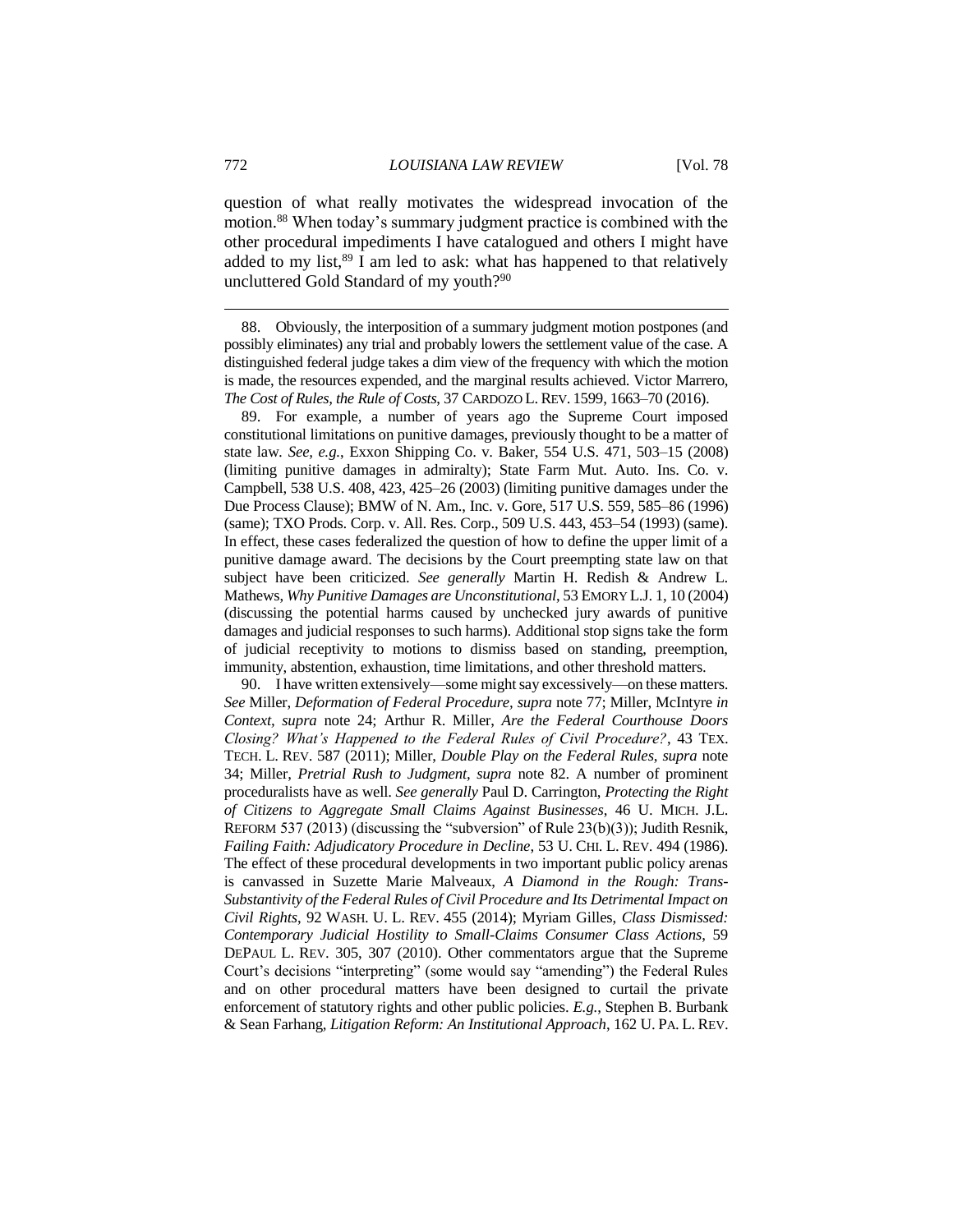#### II. THE PRIVATIZATION OF CIVIL DISPUTE RESOLUTION

The easy-access philosophy underlying the original Federal Rules welcoming citizens to the courthouse also is being displaced by significant pressures that are diverting disputes from the public court system to mediation, arbitration, and other forms of alternative dispute resolution.<sup>91</sup> Many businesses and employers now insist on private dispute resolution with their customers and employees through the widespread use of contractual mandatory arbitration provisions that expressly forbid resort to the courts; many of these provisions also prohibit the use of any form of aggregate arbitration. These clauses impact important areas of substantive law and affect a range of consumer, financing, employment, and small business transactions. These activities are engaged in by millions of people. Thus, dispute resolution is being privatized by a process that is invisible, under the control of industry, not constrained by rules of evidence or procedure, and lacks any meaningful judicial or other review.

The expansive use of contractually mandated arbitration undermines the availability of the class action and other aggregation methods. It is fueled by the Supreme Court's seemingly boundless application of the Federal Arbitration Act ("FAA").<sup>92</sup> Of particular concern is the Court's

91. See the comprehensive discussion of this subject in Judith Resnik, *The Privatization of Process: Celebration and Requiem for the Federal Rules of Civil Procedure at 75*, 162 U. PA. L. REV. 1793, 1802–06 (2015).

92. Federal Arbitration Act, Pub. L. No. 68-401, 43 Stat. 883 (1925) (codified at 9 U.S.C. §§ 1–16 (2012)). Some statutes void arbitration clauses in certain limited contexts. *E.g.*, 10 U.S.C. § 987(e)(3), (f)(4) (except for residential mortgages and car loans, arbitration clauses in payday loans and consumer credit contracts with members of the military and their family members are void); 15 U.S.C.  $\S$  1226(a)(2) (prohibiting pre-dispute arbitration clauses in automobile franchise agreements). On the other hand, some federal statutes provide for the arbitration of disputes. *E.g.*, Federal Insecticide, Fungicide, and Rodenticide Act of 1947, Pub. L. No. 114-38 (codified as amended at 7 U.S.C. §§ 136–136y); Amateur Sports Act of 1978, Pub. L. No. 95-606, § 205(c)(1), 92 Stat. 3045 (codified as amended at 36 U.S.C. § 220529) (any party aggrieved by a

<sup>1543 (2014) [</sup>hereinafter Burbank & Farhang, *Litigation Reform*]; Judith Resnik, *Trial as Error, Jurisdiction as Injury: Transforming the Meaning of Article III*, 113 HARV. L. REV. 924, 928–30 (2000); Andrew M. Siegel, *The Court Against the Courts: Hostility to Litigation as an Organizing Theme in the Rehnquist Court's Jurisprudenc*e, 84 TEX. L. REV. 1097, 1108 (2006); A. Benjamin Spencer, *The Restrictive Ethos in Civil Procedure*, 78 GEO. WASH. L. REV. 353, 353–54 (2010); Stephen N. Subrin & Thomas O. Main, *The Fourth Era of American Civil Procedure*, 162 U. PA. L. REV. 1839 (2014); Howard M. Wasserman, *The Roberts Court and the Civil Procedure Revival*, 31 REV. LITIG. 313, 314–32 (2012).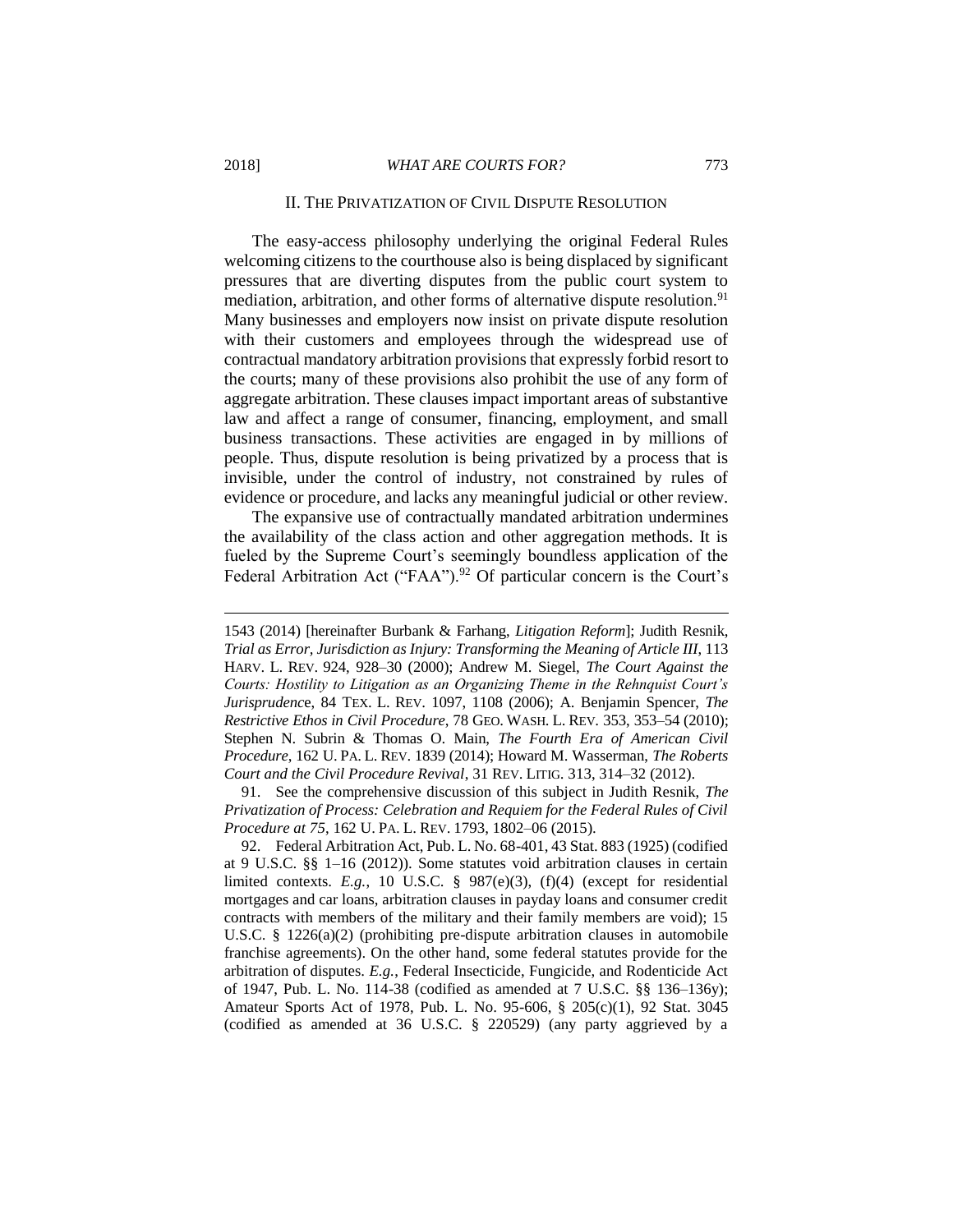validation of these clauses—including their class action and aggregate arbitration waivers—in *AT&T Mobility L.L.C. v. Concepcion*<sup>93</sup> and *American Express v. Italian Colors Restaurant.*<sup>94</sup> To me it was strikingly inappropriate to do so in these cases*. Concepcion* involves a consumer's claim that the defendant had advertised a "free" phone but then improperly charged him \$30 for sales tax. *Italian Colors* is a federal antitrust action pursued by small businesses that asserted claims that were not economically substantial enough to be brought as individual actions or arbitrations.

*Concepcion* authorizes the preemption of state contract law doctrines, such as unconscionability (the Arbitration Act might have been interpreted to preserve them),<sup>95</sup> and, like CAFA, is another example of the federalization of state law claims.<sup>96</sup> *Italian Colors* enables the circumvention of federal substantive statutes, such as the antitrust and securities laws, because the

93. AT&T Mobility, L.L.C. v. Concepcion, 563 U.S. 333 (2011); *see also* DirectTV v. Imburgia, 136 S. Ct. 463 (2015).

94. Am. Express v. Italian Colors Rest., 570 U.S. 228 (2013). The Financial Industry Regulatory Authority ("FINRA") reaffirmed its bar on enforcing predispute class action waivers after the Supreme Court decisions. Charles Schwab & Co., 2014 WL 1665738, at \*18 (FINRA April 24, 2014).

95. 9 U.S.C. § 2. In *Kindred Nursing Ctrs. Ltd. P'ship v. Clark*, 137 S. Ct. 1421, 1426 (2017), the Court reaffirmed its preemption of any state contract rule that reflects "discrimination on its face against arbitration" and "displaces any rule that covertly accomplishes the same objective." The Court struck down Kentucky's requirement of a "clear statement" waiving "the right to go to court and receive a jury trial" because it was "tailor-made to [apply to] arbitration agreements" and singled them out "for disfavored treatment." *Id.* at 1423; *see also*  Allied Bruce Terminex Cos. v. Dobson, 513 U.S. 265 (1995) (holding that state laws singling out arbitration clauses are subject to the FAA). So much for Kentucky's attempt to protect the exercise of two constitutional rights.

96. *See, e.g.*, *Concepcion*, 563 U.S. at 333 (consumer claim); Marmet Health Care Ctr., Inc. v. Brown, 565 U.S. 530 (2012) (state claim against a nursing home); Circuit Cities Stores, Inc. v. Adams, 532 U.S. 106 (2001) (state sex discrimination claim); Gilmer v. Interstate/Johnson Lane Corp., 500 U.S. 20 (1991) (age discrimination); Southland Corp. v. Keating, 465 U.S. 1 (1984) (California's Franchise Investment Law).

determination may seek review by any regional office of the American Arbitration Association); Multiemployer Pension Plan Amendments Act of 1980, Pub. L. No. 96-364, § 4221(a)(1), 94 Stat. 1208 (codified as amended at 29 U.S.C. § 1401) (any dispute between an employer and the sponsor of a multiemployer plan concerning a pension determination); Dodd-Frank Wall Street Reform and Consumer Protection Act, Pub. L. No. 111-203, § 921, 124 Stat. 1376, 1847 (2010) (SEC rule on investor agreements).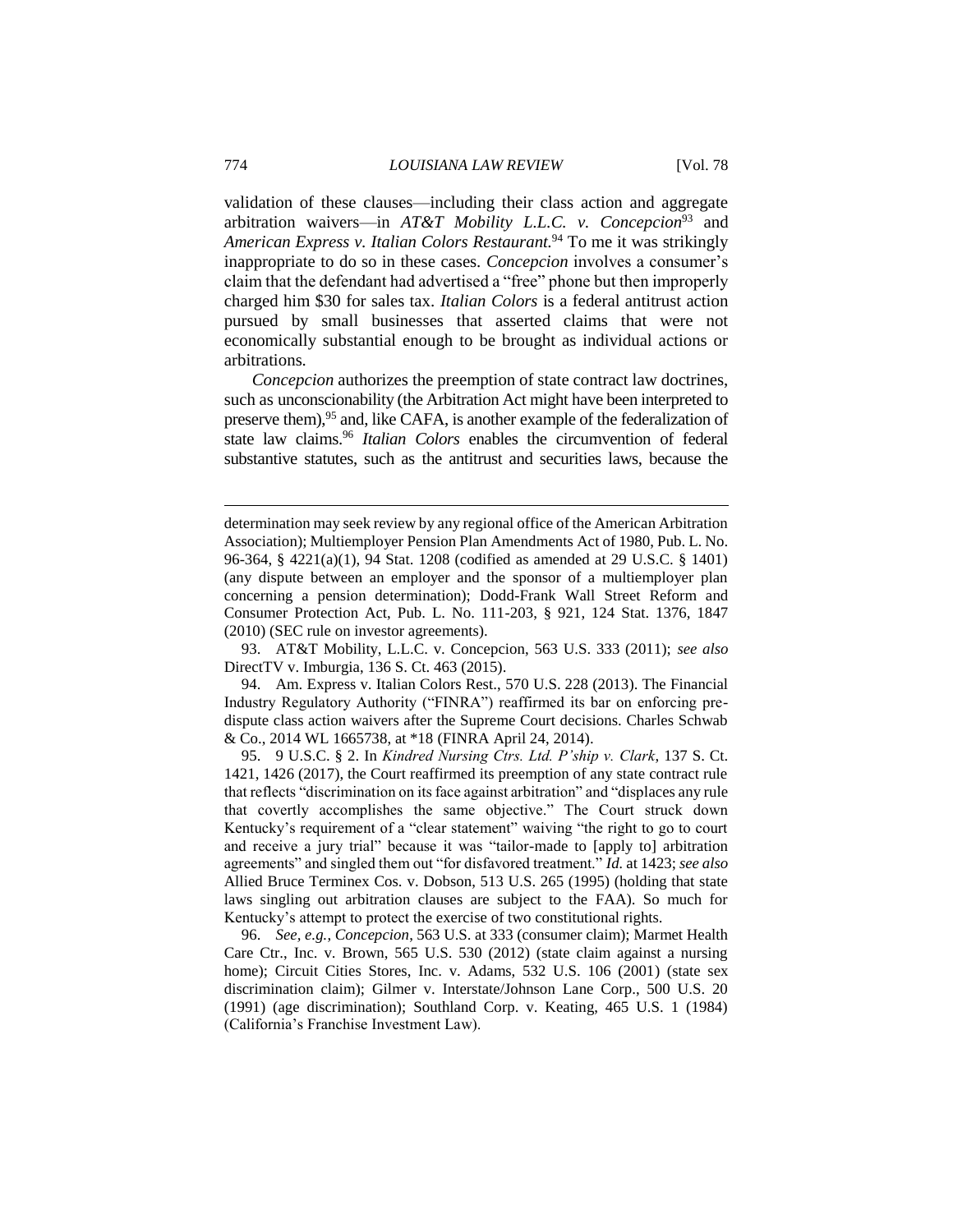Court simply has declared that the Arbitration Act trumps them.<sup>97</sup> In effect, the Court has created a powerful federal common law of arbitration.<sup>98</sup> Thus, a supposed, but largely judicially fabricated, national commitment to arbitration has enabled a dramatic impairment of access to the courts. The decisions also deprive people of the opportunity to participate in a class action or aggregate arbitration of related and sometimes identical matters, which often is an economic necessity since the individual claims typically have a negative value from a dispute resolution perspective.<sup>99</sup>

<sup>97.</sup> *See, e.g.*, *Italian Colors*, 570 U.S. at 228 (antitrust claims); CompuCredit Corp. v. Greenwood, 565 U.S. 95 (2012) (Credit Repair Organization Act); Rodriguez de Quijas v. Shearson Am. Express, Inc., 490 U.S. 477 (1989) (securities claim); Shearson Am. Express, Inc. v. McMahon, 482 U.S. 220 (1987) (Racketeer Influenced and Corrupt Organizations Act claims); Mitsubishi Motors Corp. v. Solar Chrysler-Plymouth, Inc., 473 U.S. 614 (1985) (stating that an antitrust claim will be "effectively vindicated" in an arbitral forum); Jones v. Waffle House, Inc., 866 F.3d 1257 (11th Cir. 2017) (Fair Credit Reporting Act).

<sup>98.</sup> *See* Michael J. Yelonsky, *Fully-Federalizing the Federal Arbitration Act*, 90 OR. L. REV. 729 (2012).

<sup>99.</sup> The extraordinary expansion of the FAA's application by the Supreme Court and the statute's legislative history are discussed in Aaron-Andrew P. Bruhl, *The Unconscionability Game: Strategic Judging and the Evolution of Federal Arbitration Law*, 83 N.Y.U.L.REV. 1420, 1426–32 (2008); Christopher R. Leslie, *The Arbitration Bootstrap*, 94 TEX. L. REV. 265 (2015); Margaret L. Moses, *Statutory Misconstruction: How the Supreme Court Created a Federal Arbitration Law Never Enacted by Congress*, 34 FLA. ST. U. L. REV. 99 (2006); Judith Resnik, *Diffusing Disputes: The Public in the Private of Arbitration, The Private in Courts, and the Erasure of Rights*, 124 YALE L.J. 2804, 2860–71 (2015) [hereinafter Resnik, *Diffusing Disputes*]; Jean R. Sternlight, *Creeping Mandatory Arbitration: Is It Just?*, 57 STAN. L. REV. 1631, 1635–42 (2005); *see also* Myriam Gilles, *The Day Doctrine Died: Private Arbitration and the End of Law*, 2016 U.ILL. L. REV. 317 [hereinafter Gilles, *The Day Doctrine Died*]. The diversion of disputes to arbitration and other forms of alternative dispute resolution also have been thought desirable to help ameliorate the growing caseloads in the federal courts and to husband their limited resources. *See, e.g.*, Ultracashmere House, Ltd. v. Meyer, 664 F.2d 1176, 1179 (11th Cir. 1981) (stating that the purpose of the FAA is "to relieve congestion in the courts and to provide parties with an alternative method of dispute resolution"), *abrogated on other grounds by* Moses H. Cone Mem'l Hosp. v. Mercury Constr. Corp., 460 U.S. 1 (1983). Congress also has promoted this movement. *See* Alternative Dispute Resolution Act of 1998, Pub. L. No. 105-315, 112 Stat. 2993 (codified at 28 U.S.C. §§ 621–658). As a distinguished scholar of the subject has pointed out, the "Supreme Court has not produced a single decision finding arbitration inadequate, inaccessible, or ineffective to vindicate rights." Resnik, *Diffusing Disputes*, *supra*, at 2886. I submit, as she and the dissenting Justices have, that *American Express* fits that description perfectly. I sense (perhaps it is unjustified optimism) that some courts are not eager to extend the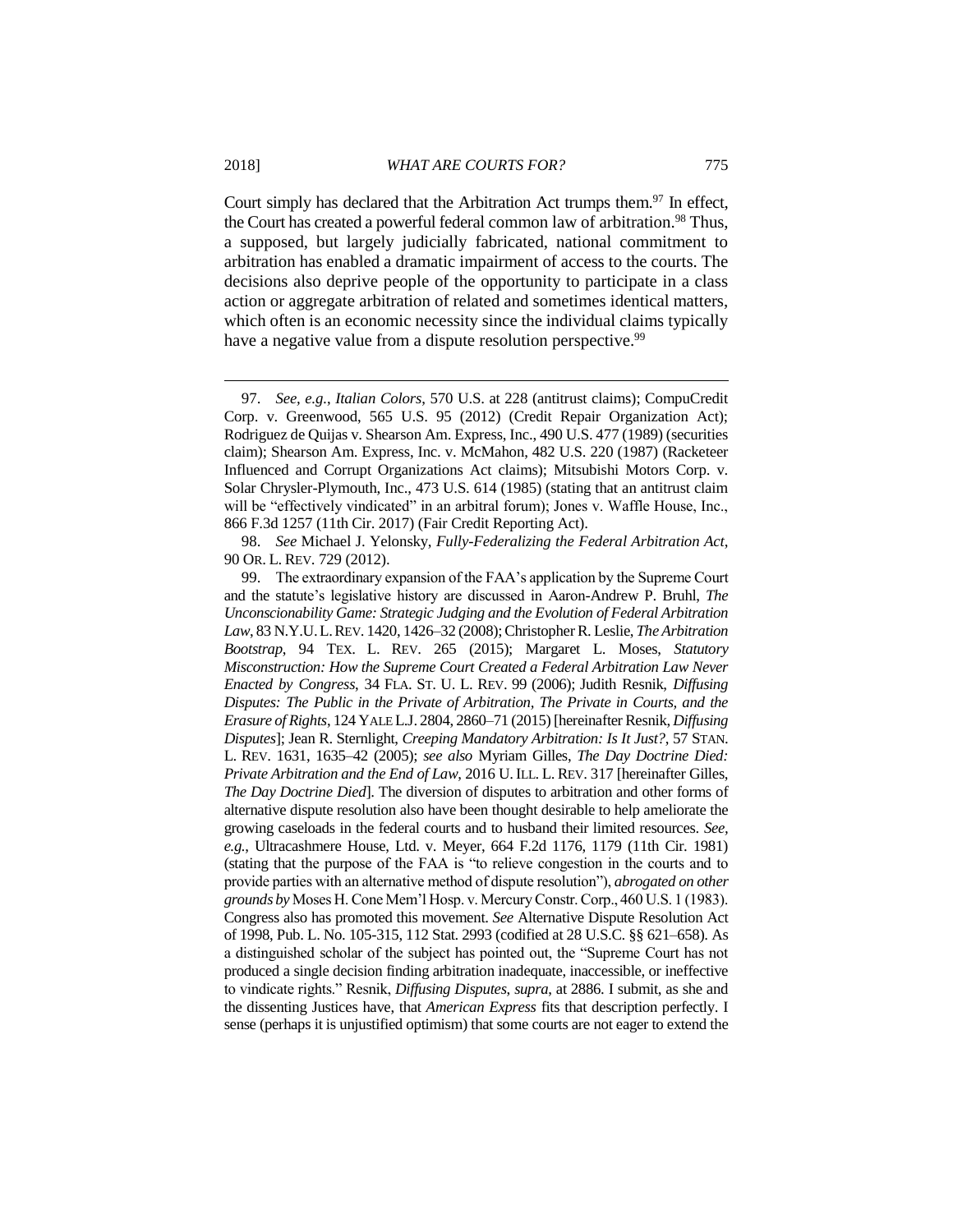In the consumer and financing fields, as well as in many employment and small business contexts, these no-class-or-aggregate-arbitration clauses are completely adhesive.<sup>100</sup> They are not the product of arm's length bargaining—or any bargaining—in most cases. Invocation of the "freedom of contract" cliché to justify them defies reality. Nonetheless, people are being subjected to these clauses in contracts about a wide range of basic consumer transactions involving both societal amenities and necessities as well as being denied the protection of federal statutes and state law.<sup>101</sup> Some academics depressingly express concerns that permitting the enforcement of these clauses is the "*coup de grace*"—the end of any effective aggregate procedure for handling a wide variety of claims that have been subjected to mandatory arbitration provisions.<sup>102</sup>

The Supreme Court's decisions are based on a statute enacted almost a century ago for resolving inter-corporate disputes between sophisticated entities, not consumer, employment, or small business claims. It is

100. Various aspects of the utilization of these clauses are discussed in the following articles. Theodore Eisenberg, Geoffrey P. Miller & Emily Sherwin, *Arbitration's Summer Soldiers: An Empirical Study of Arbitration Clauses in Consumer and Nonconsumer Contracts*, 41 U. MICH.J.L. REF. 871 (2008); Gilles, *The Day Doctrine Died, supra* note 99; Resnik, *Diffusing Disputes, supra* note 99; Peter B. Rutledge & Christopher R. Drahozal, *Contract and Choice*, 2013 B.Y.U. L. REV. 1 (2013); Jean R. Sternlight, *Disarming Employees: How American Employers are Using Mandatory Arbitration to Deprive Workers of Legal Protection*, 80 BROOK. L. REV. 1309 (2015).

101. The Court was once far more protective of consumers and employees regarding arbitration clauses. *See, e.g.*, Wilko v. Swan, 346 U.S. 427, 437 (1953); *cf.* EEOC v. Waffle House, Inc., 534 U.S. 279 (2002). The same is true of people who lacked "bargaining power," *see, e.g.*, Prima Paint Corp. v. Flood & Conklin Mfg. Co., 388 U.S. 395, 414 (1967) (Black, J., dissenting). *See generally* J. Maria Glover, *Disappearing Claims and the Erosion of Substantive Law*, 124 YALE L.J. 3052 (2015); Resnik, *Diffusing Disputes*, *supra* note 99, at 2836–39.

102. *See* Myriam Gilles & Gary Friedman, *After Class: Aggregate Litigation in the Wake of* AT&T Mobility v. Concepcion, 79 U. CHI. L. REV. 623, 627, 658– 60 (2012) ("Class actions are on the ropes."); Resnik, *Diffusing Disputes, supra*  note 99 (arguing that the diffusion of disputes to private, unaccountable, and unknowable adjudicators is unconstitutional)*.*

Supreme Court's arbitration decisions. For example, in *McGill v. Citibank, N.A.*, 393 P.3d 85 (Cal. 2017), the California Supreme Court declined to enforce an arbitration clause in a credit card agreement waiving the right to seek public injunctive relief in any forum. The court concluded that a California statute providing that "a law established for a public reason cannot be contravened by a private agreement," CAL. CIV. CODE § 3513 (West 2017), is a generally applicable contract defense, does not discriminate against arbitration, and therefore is not preempted by the FAA. *Id.* at 94– 98. *But cf*. the cases cited *supra* note 95.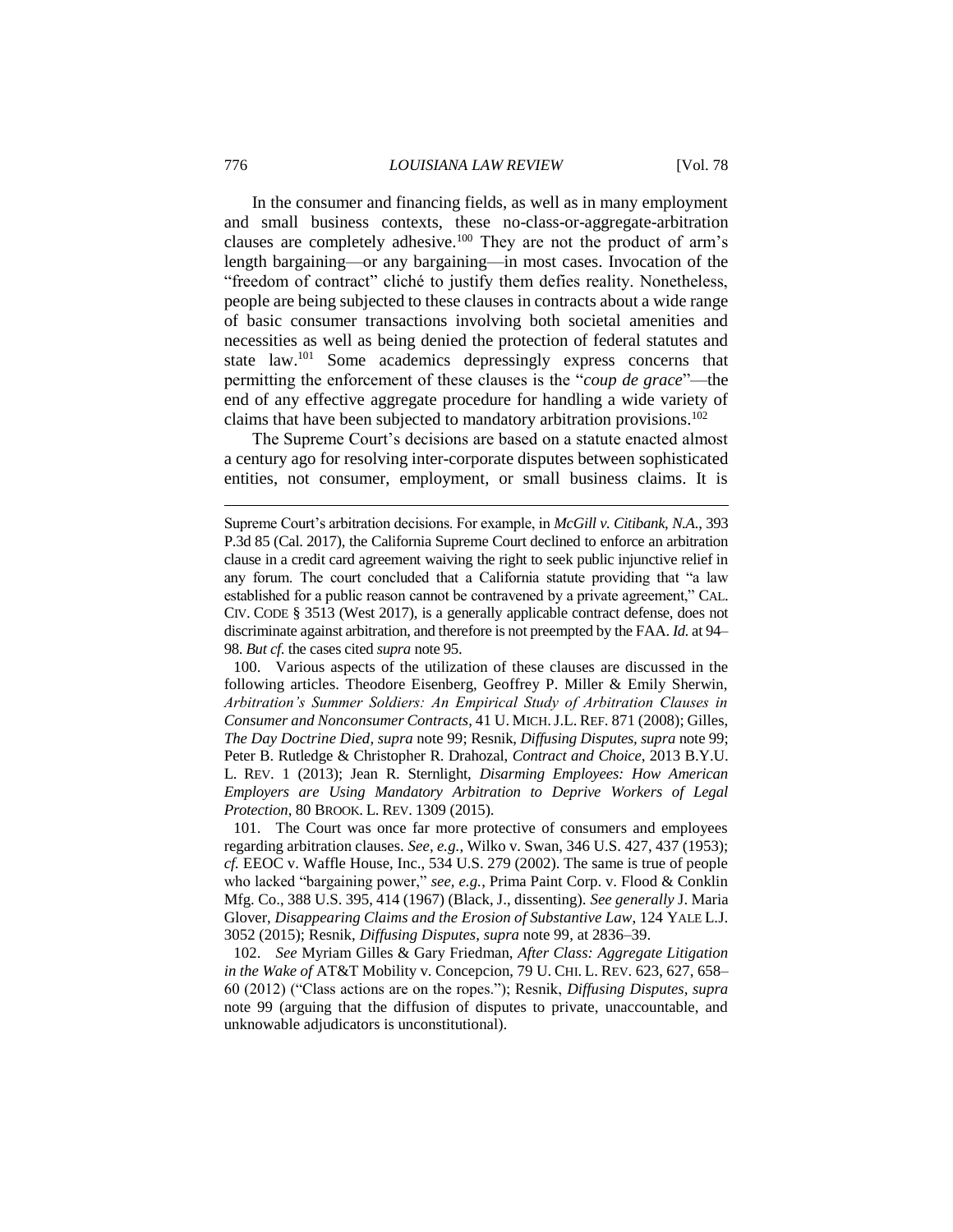apparent that the Court's striking attraction for arbitration reflects its sense of the limited resources of the federal judiciary and perhaps a lack of confidence in state and federal trial courts, as well as a mistrust of juries; it also may be a byproduct of the anti-litigation campaign that has been waged for several decades in the courts and the public arena by the defense bar and business interests.<sup>103</sup>

Moreover, despite Justice Scalia's assertion in his *Concepcion* and *Italian Colors* opinions that group arbitration does not work and is inconsistent with the supposed economies and efficiencies of arbitration,<sup>104</sup> there is considerable experience with aggregate and class arbitration that does not reveal any intractable difficulties.<sup>105</sup> And what of the other values that are at stake? Little or no attention has been paid to the possibly deleterious effect of those clauses on traditional due-process notions based on the day-in-court principle, the jury trial guarantee, federalism, transparency of process, substantive law development, and the need for oversight of arbitration practices, let alone to the potential negative effect on the enforcement of important public policies that result from diverting dispute resolution away from the public court system.<sup>106</sup>

<sup>103.</sup> See discussion *infra* notes 173–182.

<sup>104.</sup> *See, e.g.*, *Italian Colors*, 570 U.S. at 228; *Concepcion*, 563 U.S. at 333; *see also* Marmet Health Care Ctr., Inc. v. Brown, 565 U.S. 530 (2012); Rodriguez de Quijas v. Shearson Am. Express, Inc., 490 U.S. 477 (1989).

<sup>105.</sup> At the time *Concepcion* was decided, the rules of the American Arbitration Association provided for class arbitration. AM. ARB. ASS'N, SUPPLEMENTARY RULES FOR CLASS ARBITRATIONS (2003), https://www.adr.org/sites/default/files /Supplementary%20Rules%20for%20Class%20Arbitrations.pdf [https://perma.cc /GGS4-AX5A]. *See generally* David Horton, *Mass Arbitrations and Democratic Legitimacy*, 85 U. COLO. L. REV. 459 (2014). The Court's negative view of group adjudication in favor of arbitration stands in contrast with the apparent growth in the use of class actions and other aggregation techniques in the courts. *See generally* Michael Sant'Ambrogio & Adam S. Zimmerman, *Inside the Agency Class Action*, 126 YALE L.J. 1634, 1643 (2017) ("As a practical matter . . . [these procedures] offer agencies important new tools to respond to rising case volumes while promoting legal access.").

<sup>106.</sup> The many critical commentaries on the two Supreme Court decisions include Carrington, *supra* note 90; Gilles, *The Day Doctrine Died*, *supra* note 99; Burt Neuborne, *Ending* Lochner *Lite*, 50 HARV. C.R.-C.L. L. REV. 183, 204 n.136 (2015) (arguing mandatory arbitration violates freedom of association). *See generally* Resnik, *Diffusing Disputes, supra* note 99, *passim* (the Supreme Court's arbitration decisions have created an unconstitutional system); *see also* Lauren Guth Barnes, *How Mandatory Arbitration Agreements and Class Action Waivers Undermine Consumer Rights and Why We Need Congress to Act*, 9 HARV. L. & POL'Y REV. 329 (2015); Sara E. Costello, *Class Action Waivers Hang in the*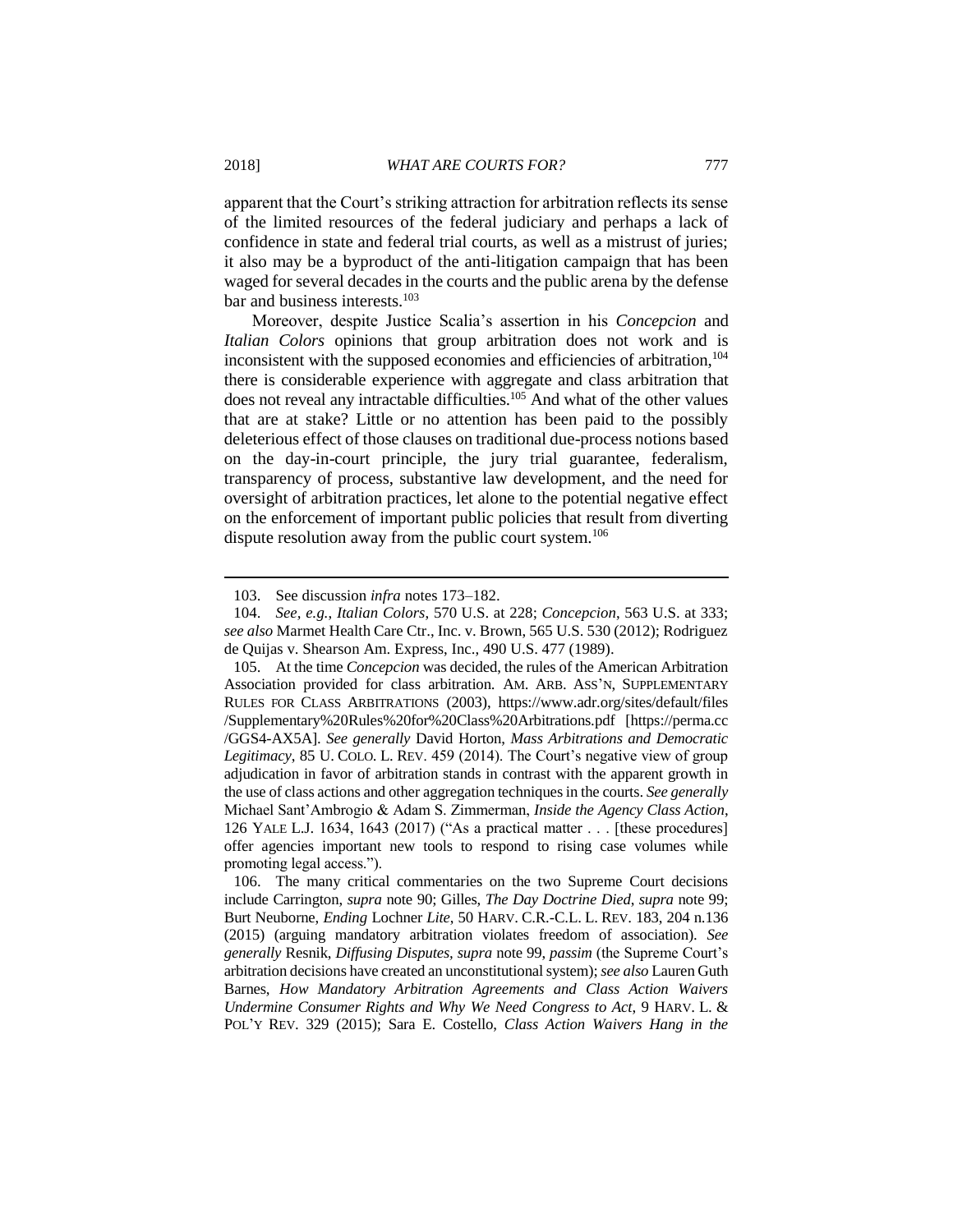It seems obvious that most people are not even aware that they are limited to one-by-one arbitration should they have the fortitude and want to pursue a claim against their contracting partner.<sup>107</sup> The available evidence shows that arbitration is rarely invoked on an individual basis.<sup>108</sup> Almost no consumer, employee, or small business has the ability, training, or resources to navigate the arbitration process effectively.<sup>109</sup> It simply is not a meaningful substitute for the possibility of going to a court of limited monetary jurisdiction or vicariously participating in a class action or aggregate arbitration proceeding.<sup>110</sup> In the few instances in which individual arbitration is pursued, the claimant typically is opposed by a substantial company represented by a lawyer experienced by prior participation in similar proceedings and an arbitrator who may well have

108. *Id*. § 7.3, at 8 (describing the infrequency of individual consumer-initiated arbitration claims in the credit market); *see also* Alexander J.S. Colvin, *An Empirical Study of Employment Arbitration: Case Outcomes and Processes*, 8 J. EMPIRICAL LEGAL STUDS. 1 (2011).

109. The assertions in the Supreme Court's majority opinions in these cases that arbitration is more effective, cheaper, faster, and less burdensome than litigation are subject to doubt given the absence of empiric proof to that effect and the lack of the metrics needed to make the comparison. *See* Andrea Cann Chandrasekher & David Horton, *After the Revolution: An Empirical Study of Consumer Arbitration*, 104 GEO. L.J. 57 (2015); Resnik, *Diffusing Disputes, supra* note 99, at 2812–14 ("[T]he number of documented consumer arbitrations is startlingly small."). Some commentators, however, argue that arbitration is preferable to the class action. *See, e.g.*, Alan S. Kaplinsky & Mark J. Levin, *Consumer Financial Services Arbitration: What Does the Future Hold After*  Concepcion*?*, 8 J. BUS. & TECH. L. 345 (2013).

110. This was the conclusion of the Consumer Financial Protection Bureau in its arbitration report. *See* ARBITRATION STUDY: REPORT TO CONGRESS, *supra* note 107, § 1.4.3, at 11.

*Balance*, 42 LITIG. NEWS, Winter 2017, at 10 (2017); Jack Downing, Note, *An Important Time for the Future of Class Action Waivers and the Power Struggle Between Business and Consumers*, 81 MO. L. REV. 1151 (2016). *But cf.* Michael Hoenig & Linda M. Brown, *Arbitration and Class Action Waivers Under*  Concepcion*: Reason and Reasonableness Deflect Strident Attacks*, 68 ARK. L. REV. 669, 670 (2015)("There are several cogent reasons for the continued vitality of class action waivers.").

<sup>107.</sup> *See* CONSUMER FIN. PROT. BUREAU, ARBITRATION STUDY: REPORT TO CONGRESS PURSUANT TO DODD-FRANK WALL STREET REFORM AND CONSUMER PROTECTIONS ACT § 1.4.2, at 11 (Mar. 2015), http://files.consumerfinance.gov/f/201 503\_cfpb\_arbitration-study-report-to-congress-2015.pdf [hereinafter ARBITRATION STUDY: REPORT TO CONGRESS] (finding that consumers are generally unaware of whether their credit card contracts include arbitration clauses) [https://perma.cc/QTM4- 33JD].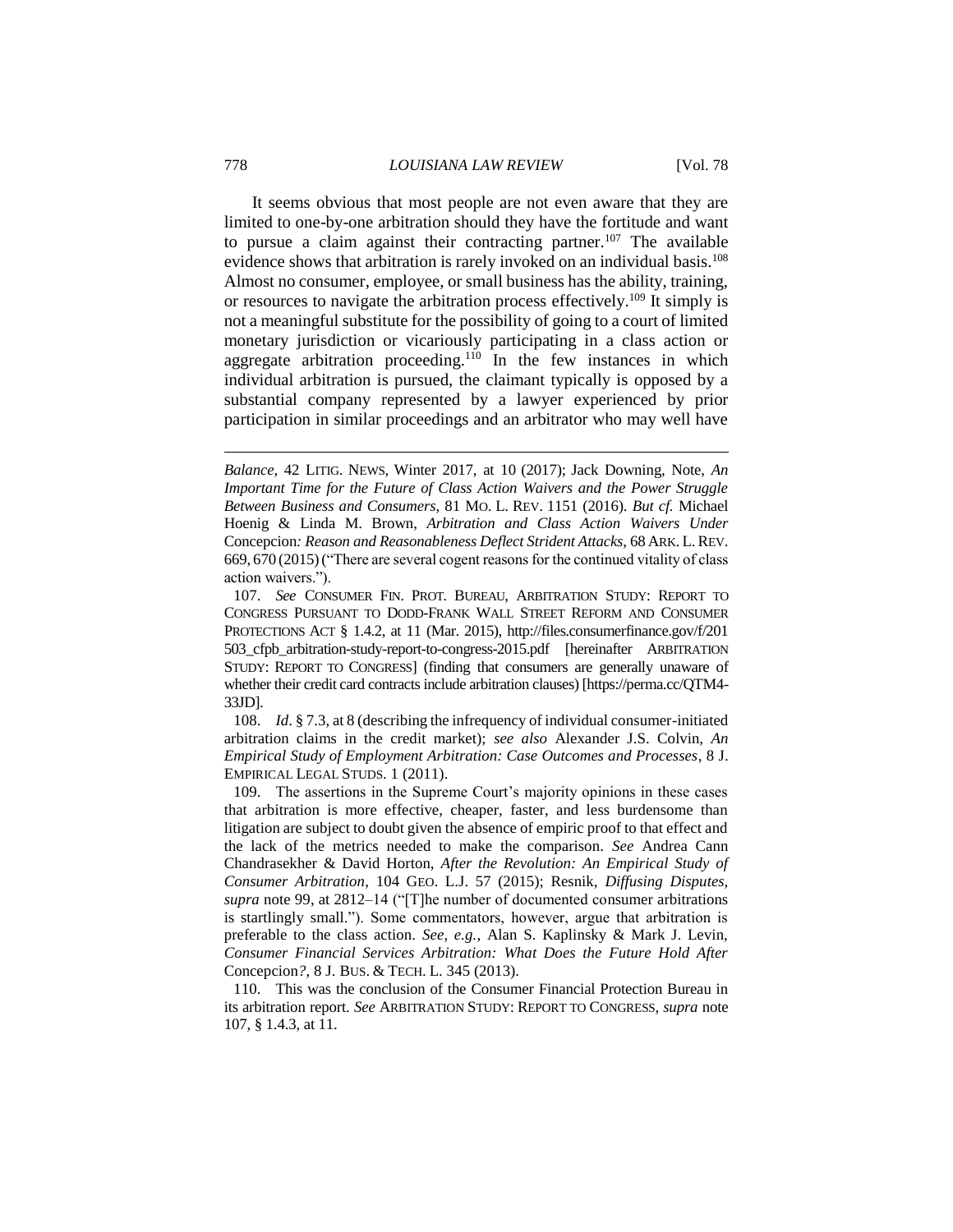an economic interest to favor repeat players.<sup>111</sup> Moreover, lawyers frequently are unwilling to undertake arbitration claims, especially on an individual basis. In short, the picture is so discouraging that people overwhelmingly decide not to pursue their claims despite their potential merits.

Two things should be mentioned that somewhat ameliorate the effects of *Concepcion* and *Italian Colors*. First, in certain contexts a very significant percentage of mandatory, no-aggregation arbitration clauses have a carve-out that allows the consumer to go to a small claims court.<sup>112</sup> They generally are thought to be consumer friendly. Many of those courts, however, do not have class action or aggregate procedures, and some are not empowered to grant equitable relief to stop a practice found offensive. Second, both the American Arbitration Association and the Judicial Arbitration and Mediation Service ("JAMS"), the two most significant providers of arbitrator services, have protocols assuring a modicum of procedural regularity.<sup>113</sup>

Although there initially was some movement in Congress to overturn the Supreme Court's decisions by legislation,<sup>114</sup> that movement has become extremely unlikely given the outcome of the 2016 presidential and congressional elections. Similarly, the young Federal Consumer Financial Protection Bureau ("CFPB"),<sup>115</sup> which was created as a watchdog agency

<sup>111.</sup> Sometimes, the deck appears stacked against the claimant. *See* Jessica Silver-Greenberg & Michael Corkery, *Beware of the Fine Print Part II, in Arbitration, a 'Privatization of the Justice System*', N.Y. TIMES (Nov. 1, 2015), https://www.nytimes.com/2015/11/02/business/dealbook/in-arbitration-a-privatizationof-the-justice-system.html?  $r=0$  (part of a three-part series critical of arbitration clauses in consumer contracts) [https://perma.cc/E5A7-2Q8P].

<sup>112.</sup> *See* ARBITRATION STUDY:REPORT TO CONGRESS,*supra* note 107, § 1.4.1, at 10.

<sup>113.</sup> *See, e.g.*, AM. ARB. ASS'N, CONSUMER DUE PROCESS PROTOCOL (1980); JAMS POLICY ON CONSUMER ARBITRATIONS PURSUANT TO PRE-DISPUTE CLAUSES MINIMUM STANDARDS OF PROCEDURAL FAIRNESS (2009), https://www.jamsadr.com /files/Uploads/Documents/JAMS-Rules/JAMS\_Consumer\_Min\_Stds-2009.pdf [https://perma.cc/X78F-YC4Z].

<sup>114.</sup> *E.g.*, Arbitration Fairness Act of 2011, S. 987, 112th Cong. § 2929 (2011); Consumer Mobile Fairness Act of 2011, S. 1652, 112th Cong. § 22 (2011). Neither bill got out of committee. The current bill is the Arbitration Fairness Act of 2017, S. 537, 115th Cong. § 402 (2017) (invalidating pre-dispute arbitration agreements in the employment, consumer, antitrust, and civil rights contexts).

<sup>115.</sup> Consumer Financial Protection Act of 2010, § 1028, 12 U.S.C. § 5518 (2012). The Bureau issued a report based on an extensive study that is extremely critical of various arbitration clause abuses. ARBITRATION STUDY: REPORT TO CONGRESS, *supra* note 107, § 1128(a). *See generally* Nicholas M. Engel, Comment,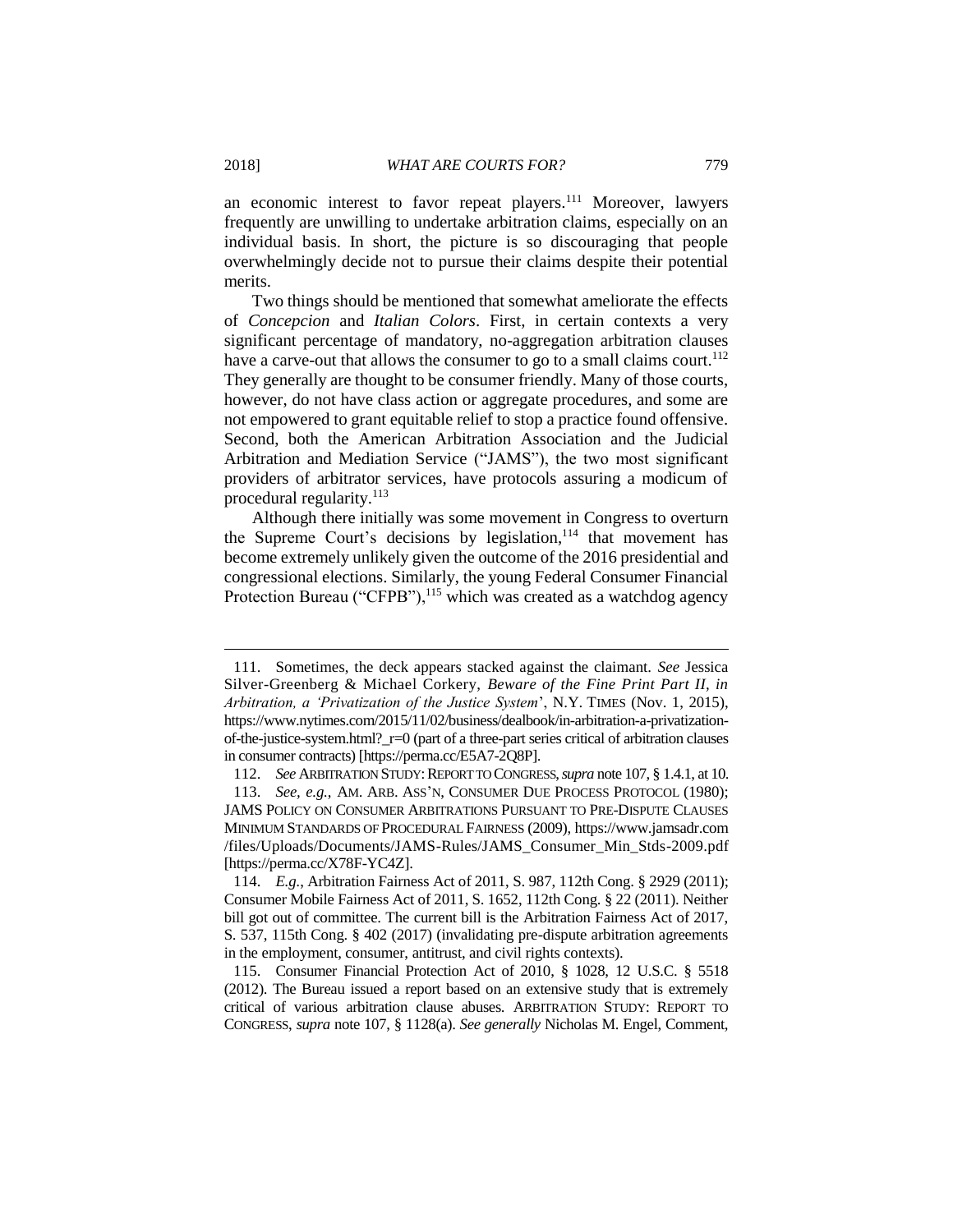following the mortgage crisis during the last decade and seemed so promising to consumer advocates a short time ago, has not been able to secure the effectiveness of its recent arbitration rule that would have effectively eliminated the application of *Concepcion* and *Italian Colors* in an array of important consumer contexts.  $116$  Immediately after the rule was promulgated by the CFPB, the business community led by the Chamber of Commerce attacked it in Congress, which has the statutory power to reject administrative agency rulemaking.<sup>117</sup> First the House of Representatives voted against the rule along partisan lines without any meaningful deliberation.<sup>118</sup> Then, after months of intense lobbying and a war of words involving a large number of interested parties, the Senate also rejected it.<sup>119</sup> Thus, the arbitration rule will not go into effect.<sup>120</sup> This represents a major

117. Congressional Review Act, 5 U.S.C. §§ 801–808.

118. *See, e.g.*, Michael Macagnone, *House to Vote to Overturn CFPB Arbitration Rule*, LAW360 (July 24, 2017), https://www.law360.com/articles/947461/house-tovote-to-overturn-cfpb-arbitration-rule [https://perma.cc/6UWU-BSNW]; Yuka Hayashi, *House Votes to Repeal CFPB's Arbitration Rule*, WALL ST. J. (July 25, 2017), https://www.wsj.com/articles/house-votes-to-repeal-cfpbs-arbitration-rule-15 01017889?mg=prod/accounts-wsj [https://perma.cc/U3SM-82CZ].

119. With two exceptions, the Senators voted along party lines and divided 50 to 50. That tie enabled Vice President Pence to cast the deciding vote to reject the CFPB's rule. It is impossible to know what avenues consumer interests may pursue regarding arbitration clauses in the future. In addition to the challenge in Congress, major business groups brought lawsuits in federal court attacking the constitutionality of the rule. *See* PHH Corp. v. Consumer Fin. Prot. Bureau, 839 F.3d 1 (D.C. Cir. 2016); Chamber of Commerce of the United States of America v. Consumer Fin. Prot. Bureau, Case No. 3:17-cv-02670 (N.D. Tex. Sept. 29, 2017). A day after President Trump officially nullified the CFPB's work product, these actions were voluntarily dismissed.

120. Had the rule gone into effect it arguably would have represented a "congressional command" that would have overridden the judicial construction of the Arbitration Act, thereby limiting the application of *Concepcion* and *Italian Colors* in important consumer contexts. *See* Am. Express v. Italian Colors Rest., 570 U.S. 228, 233–34 (2013); CompuCredit Corp. v. Greenwood, 565 U.S. 95, 98, 101–02 (2012); *see also* the cases cited *infra* note 125.

*On Waiving Class Action Waivers: A Critique and Defense of the Consumer Financial Protection Bureau's Proposed Regulations*, 89 TEMP. L. REV. 231 (2016).

<sup>116.</sup> 12 C.F.R. § 1040 (2017). The rule was issued on July 10, 2017 and would have gone into effect in 2018. The Chamber of Commerce and some members of Congress immediately called for the rule to be rejected by Congress. *See* Jessica Silver-Greenberg & Michael Corkery, *Rule Could Let Consumers Sue Financial Firms*, N.Y. TIMES, July 12, 2017, p. 1, col. 6, https://www.nytimes.com/2017 /07/10/business/dealbook/class-action-lawsuits-finance-banks.html [https://perma .cc/SL25-6FRH].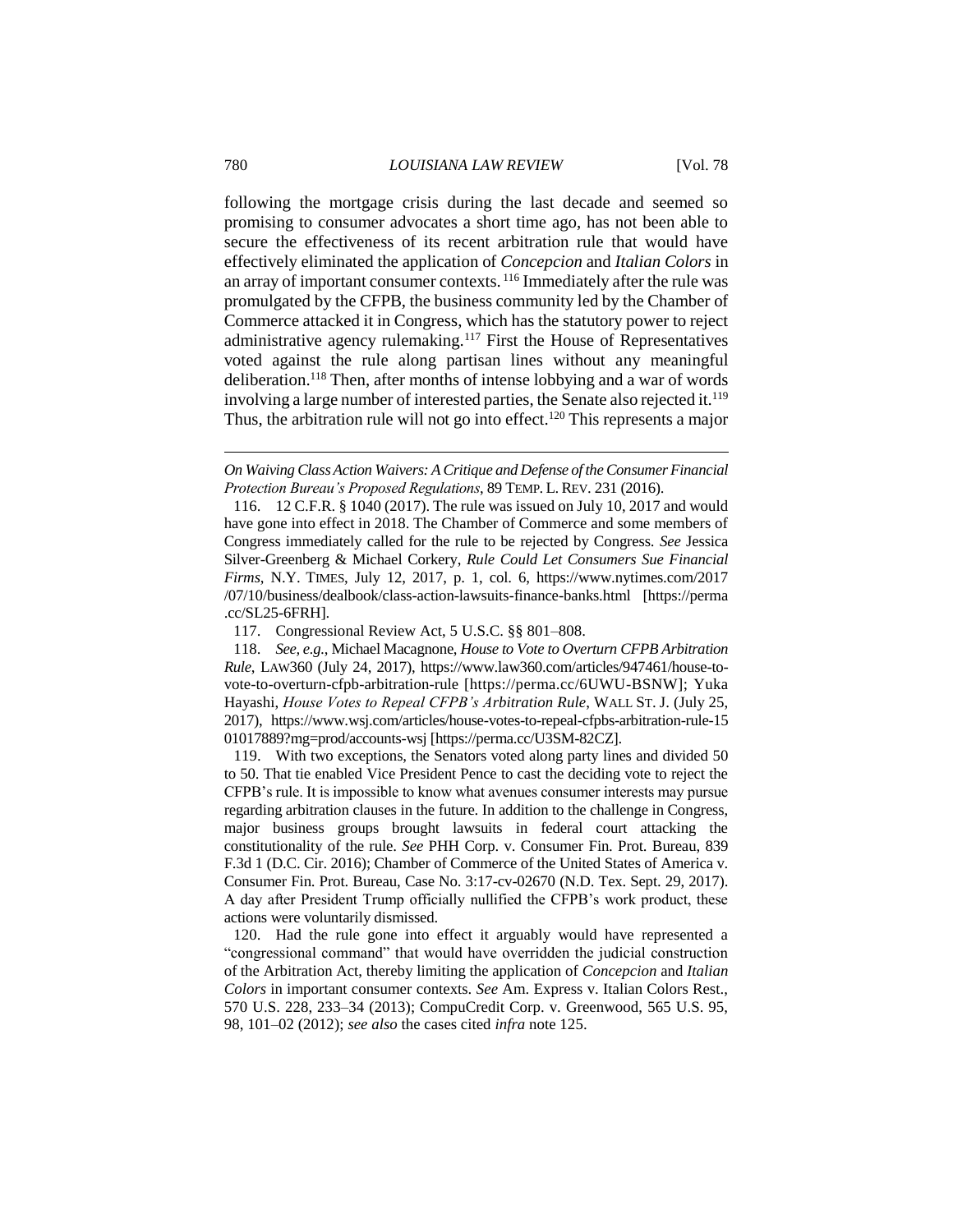defeat for the CFPB and a corresponding victory for the business community. Beyond the loss of the arbitration rule fight, the very existence, or at least the leadership and direction of the Bureau, undoubtedly will change.<sup>121</sup> Such is the tenor of the times in the United States.

There are possibilities for limiting the application of some aspects of the arbitration decisions, however. The Supreme Court has granted certiorari<sup>122</sup> and heard argument in a consolidated trio of cases that may determine whether *Concepcion* and *Italian Colors* apply to employment contracts or whether bans on aggregate litigation and group arbitration in that context are unenforceable because they are inconsistent with the policies and procedures of the National Labor Relations Act.<sup>123</sup> Other

123. National Labor Relations Act, Pub. L. No. 82-189, 65 Stat. 601 (codified at 29 U.S.C. §§ 151–169 (2012)). Courts occasionally have declined to enforce arbitration clauses when the process suffered from structural or procedural

<sup>121.</sup> Plans have been underway for some time to circumscribe the CFPB's scope of operation, The Editorial Board, *Hands Off the Consumer Finance Bureau*, N.Y. TIMES, Feb. 10, 2017, p. A14, col. 1. Richard Cordray, the consumer-oriented director of the Bureau, was appointed by President Obama. He resigned shortly after Congress rejected the arbitration rule, months before the expiration of his five year Term. President Trump has appointed a much more business-friendly successor. *See* Stacey Cowley & Jessica Silver-Greenberg, *Richard Cordray's Exit From Consumer Bureau Gives Trump an Opening*, N.Y. TIMES (Nov. 15, 2017), [https://www.nytimes.com/2017/11/15/business/cordray](https://www.nytimes.com/2017/11/15/business/cordray-consumer-protection.html)[consumer-protection.html](https://www.nytimes.com/2017/11/15/business/cordray-consumer-protection.html) [https://perma.cc/LW8J-N8P3]. *See generally* Ronald L. Rubin, *Cordray's Choice, To Save the Consumer Financial Protection Bureau, its Director Must Resign*, NAT'L REV. (March 17, 2017), http://www.nationalreview .com/article/445758/richard-cordray-consumer-financial-protection-bureau-direct or-must-resign (arguing that the CFPB's Director's partisanship encourages the Republican Party to dismantle the CFPB, and perhaps the way to save it is to change leadership) [https://perma.cc/Y5WF-HKFX].

<sup>122.</sup> Ernst & Young v. Morris, 137 S. Ct. 909 (2017), *cert. granted*, 137 S. Ct. 809 (2017). The courts of appeal are divided on this issue. *Compare* Morris v. Ernst & Young, 834 F.3d 975 (9th Cir. 2016) (determining that a concerted action waiver violates the NLRA), *and* Lewis v. Epic Sys. Corp., 823 F.3d 1147 (7th Cir. 2016), *cert. granted*, 137 S. Ct. 809 (2017) (determining that an agreement barring collective arbitration violates the NLRA), *with In re* LogistiCare Solutions, Inc. v. NLRB, 866 F.3d 715 (5th Cir. 2017); Murphy Oil U.S.A., Inc. v. NLRB, 808 F.3d 1013 (5th Cir. 2015), *cert. granted*, 137 S. Ct. 809 (2017) (enforcing an arbitration clause); D.R. Horton, Inc. v. NLRB, 737 F.3d 344 (5th Cir. 2013) (reversing the NLRB's decision invalidating a class action waiver); *and* Owen v. Bristol Care, Inc., 702 F.3d 1050 (8th Cir. 2013) (enforcing a class action waiver). *See* Costello, *supra* note 106 (discussing the federal circuit court split on the validity of class action waiver provisions and the implications of that division).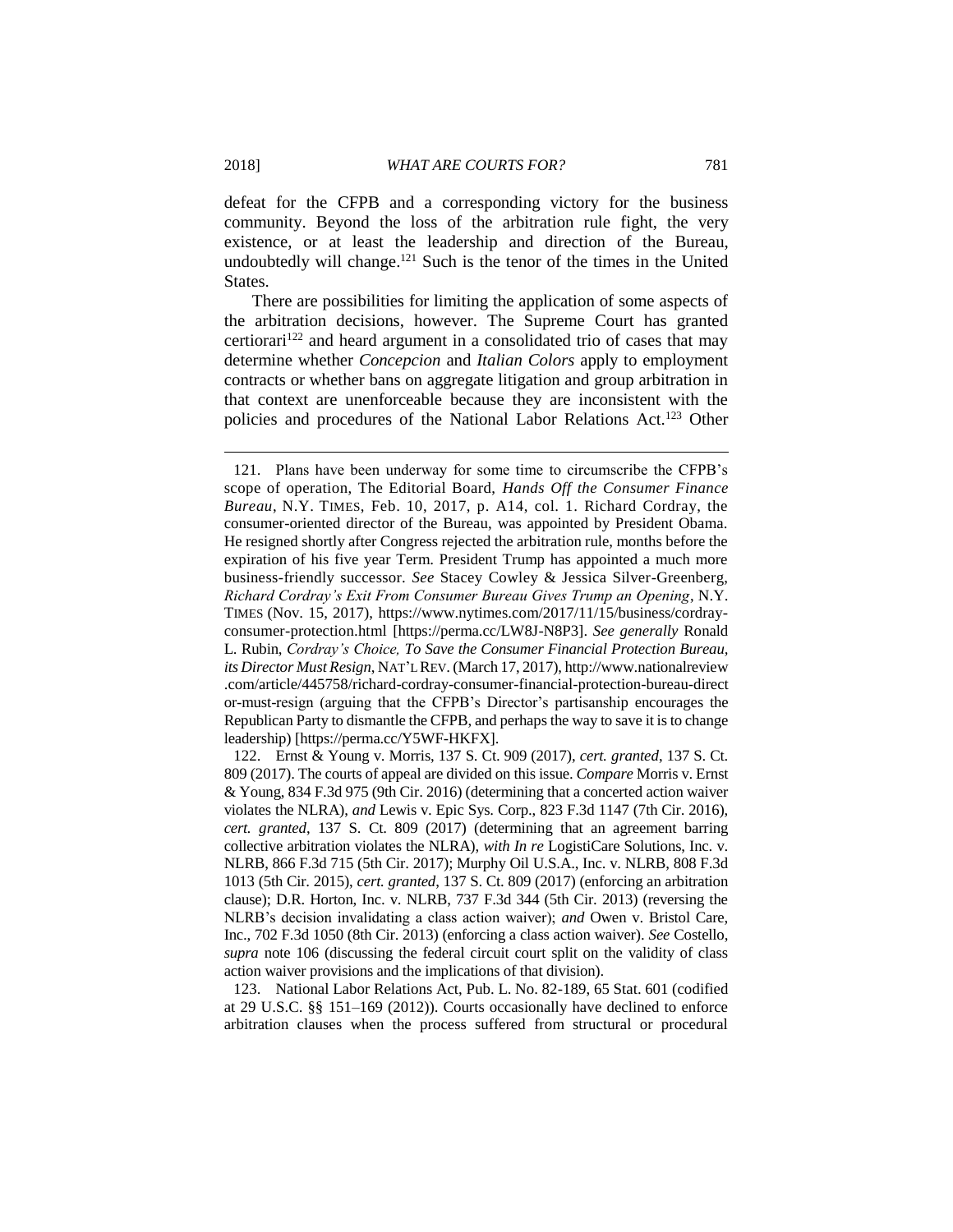efforts by certain federal agencies, such as the regulation of the Department of Health and Human Services ("HHS") regarding nursing homes (which is also under attack), $124$  to limit mandatory no-class arbitration clauses in contracts within their jurisdiction or to use their administrative enforcement powers to secure victim-specific relief when there is a statutory basis for doing  $so^{125}$  may prove more successful again, if they survive. Unfortunately, at best these provisions only provide a piecemeal and limited amelioration of the effect of the two Supreme Court decisions.

There also is the possibility that state attorneys general, using their *parens patriae* power, or private individuals acting on behalf of the state, might bring suit under the rubric of protecting the community's health,

125. *See* Equal Emp't Opportunity Comm'n v. Waffle House, Inc., 534 U.S. 279 (2002) (determining that an arbitration clause does not prevent the EEOC from seeking back pay, reinstatement, and damages in an ADA enforcement action). Courts also have recognized that waivers are unenforceable when there is a "contrary congressional command." *See* Walthour v. Chipio Windshield Repair, L.L.C., 745 F.3d 1326, 1330–31 (11th Cir. 2014) (concluding that no such "command" can be found in the Fair Labor Standards Act); *see also* Smallwood v. Allied Van Lines, Inc., 660 F.3d 1115 (9th Cir. 2011) (holding foreign arbitration clauses are precluded by the Carmack Amendment).

infirmities. *See, e.g.*, Move, Inc. v. Citigroup Mkts, Inc., 840 F.3d 1152 (9th Cir. 2016) (finding the arbitrator misrepresented that he was a licensed attorney); Hooters of Am. v. Phillips, 173 F.3d 933, 939 (4th Cir. 1999) (finding a failure to provide "an impartial decision maker"). Judicial scrutiny of such matters may not be as intense as it once was, however.

<sup>124.</sup> 42 C.F.R. § 483.70(n)(1)(2), at 524 (2016) (barring the entry into predispute arbitration agreements or requesting that a patient sign one as a condition of admission to a facility). The regulation has been challenged in courts in a number of states by nursing home groups, some of which have succeeded in securing an injunction against it taking effect. The Center for Medicare Services and the Justice Department were working on appeals at the end of President Obama's administration, but the current Department apparently has abandoned that effort, leaving an injunction in force. In a parallel case, *Am. Health Care Ass'n v. Burwell*, 217 F. Supp. 3d 921 (N.D. Miss. 2017), against the Secretary of Health and Human Services and the Center for Medicare and Medicaid Services, to declare the rule barring entering into pre-dispute arbitration agreements unlawful, the district court granted a preliminary injunction prohibiting the rule's enforcement. An appeal was dismissed by Thomas Price, who was then President Trump's appointee as Secretary of HHS. *See generally* Robert Pear, *Trump Moves to Impede Consumer Lawsuits Against Nursing Homes*, N.Y. TIMES (Aug. 18, 2017), https://www.nytimes.com/2017/08/18/us/politics/trump-impedes-consumer-lawsuits -against-nursing-homes-deregulation.html?\_r=0 [https://perma.cc/5SNE-XY93].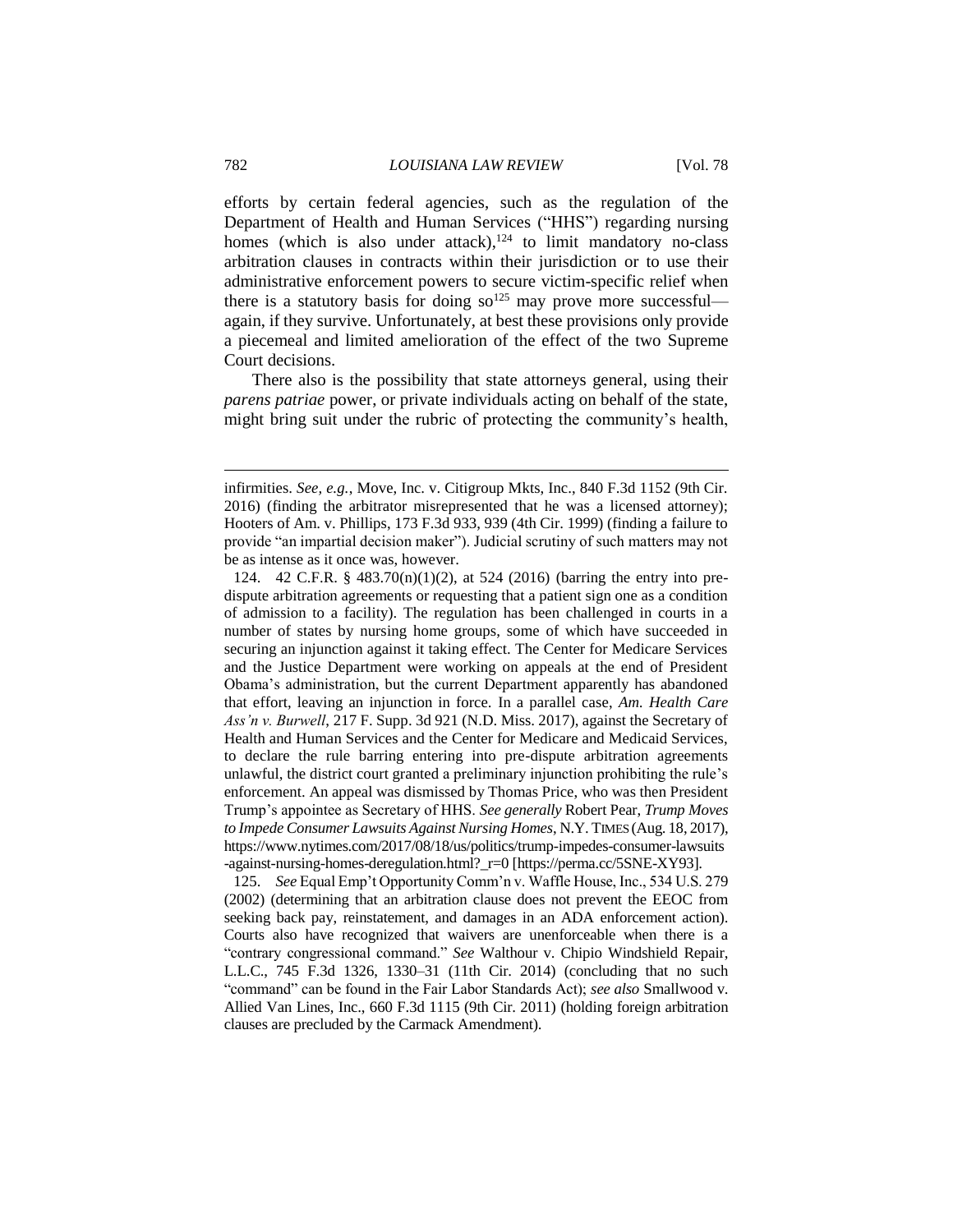welfare, and safety.<sup>126</sup> Perhaps the most dramatic illustration of this approach is the group of parallel actions by various state attorneys general against the tobacco industry seeking reimbursement for the states' increased medical expenses resulting from treating ailments caused by smoking.<sup>127</sup> That collective approach led to a settlement with all the states of over \$200 billion.<sup>128</sup>

Neither the state nor a third party acting for the state is bound by an arbitration clause because they are not parties to the contract.<sup>129</sup> And

<sup>126.</sup> The state must have its own interest in the litigation that is independent from the claims of the individual citizens. *See, e.g.*, Oklahoma *ex rel.* Johnson v. Cook, 304 U.S. 387 (1938); Georgia *ex rel.* Hart v. Tenn. Copper Co., 206 U.S. 230 (1907). For example, the California's Private Attorneys General Act of 2004 empowers an employee to bring an action on behalf of current or former employees to recover civil penalties for Labor Code violations. CAL. LABOR CODE §§ 2698–2699.5 (West 2017). The California Supreme Court has ruled that an action under the statute is not a class action. *See* Iskanian v. CLS Transp. L.A., L.L.C., 327 P.3d 129 (Cal. 2014).

<sup>127.</sup> *See* Texas v. Am. Tobacco Co., 14 F. Supp. 2d 956 (E.D. Tex. 1997) (concluding that the state had authority to bring a common-law *parens patriae* action without statutory authority). *See generally* Richard P. Ieyoub & Theodore Eisenberg, *State Attorney General Actions, the Tobacco Litigation, and the Doctrine of* Parens Patriae, 74 TUL. L. REV. 1859 (2000).

<sup>128.</sup> Ten states have settled their suits against Volkswagen for environmental damage caused by the company's cheating on the emission control rules established by the states. The settlement amount is reported to be \$157 million. *See* Bill Vlasic, *Volkswagen to Pay 10 States Over Environmental Claims*, N.Y. TIMES, March 30, 2017, at p. B3, col. 1.

<sup>129.</sup> *Parens Patriae* actions have been used in a variety of contexts, including consumer claims and mass torts. *E.g.*, Alfred L. Snapp & Sons v. Puerto Rico, 458 U.S. 592 (1982) (determining that Puerto Rico could proceed in *parens patriae* to protect its economic interests from violations of federal law); Hawaii v. Standard Oil Co. of Cal., 405 U.S. 251 (1972) (allowing the state to sue for antitrust violations in its proprietary capacity and on the basis of *parens patriae* on behalf of its citizens); Missouri v. Illinois, 200 U.S. 496 (1901) (allowing suit based on a nuisance theory). *See generally* Edward Brunet, *Improving Class Action Efficiency by Expanded Use of* Parens Patriae *Suits and Intervention*, 74 TUL. L. REV. 1919 (2000); Gilles & Friedman, *supra* note 102, at 658–75 (arguing that state attorneys general should take leadership positions using private lawyers when needed); Margaret H. Lemos, *Aggregate Litigation Goes Public: Representative Suits by State Attorneys General*, 126 HARV. L. REV. 486 (2012) (discussing provisions empowering actions to recover money on behalf of citizens); Margaret S. Thomas, *Parens Patriae and the States' Historic Police Power*, 69 SMU L. REV. 759 (2016) (concluding that *parens patriae* litigation has its roots in the states' police power).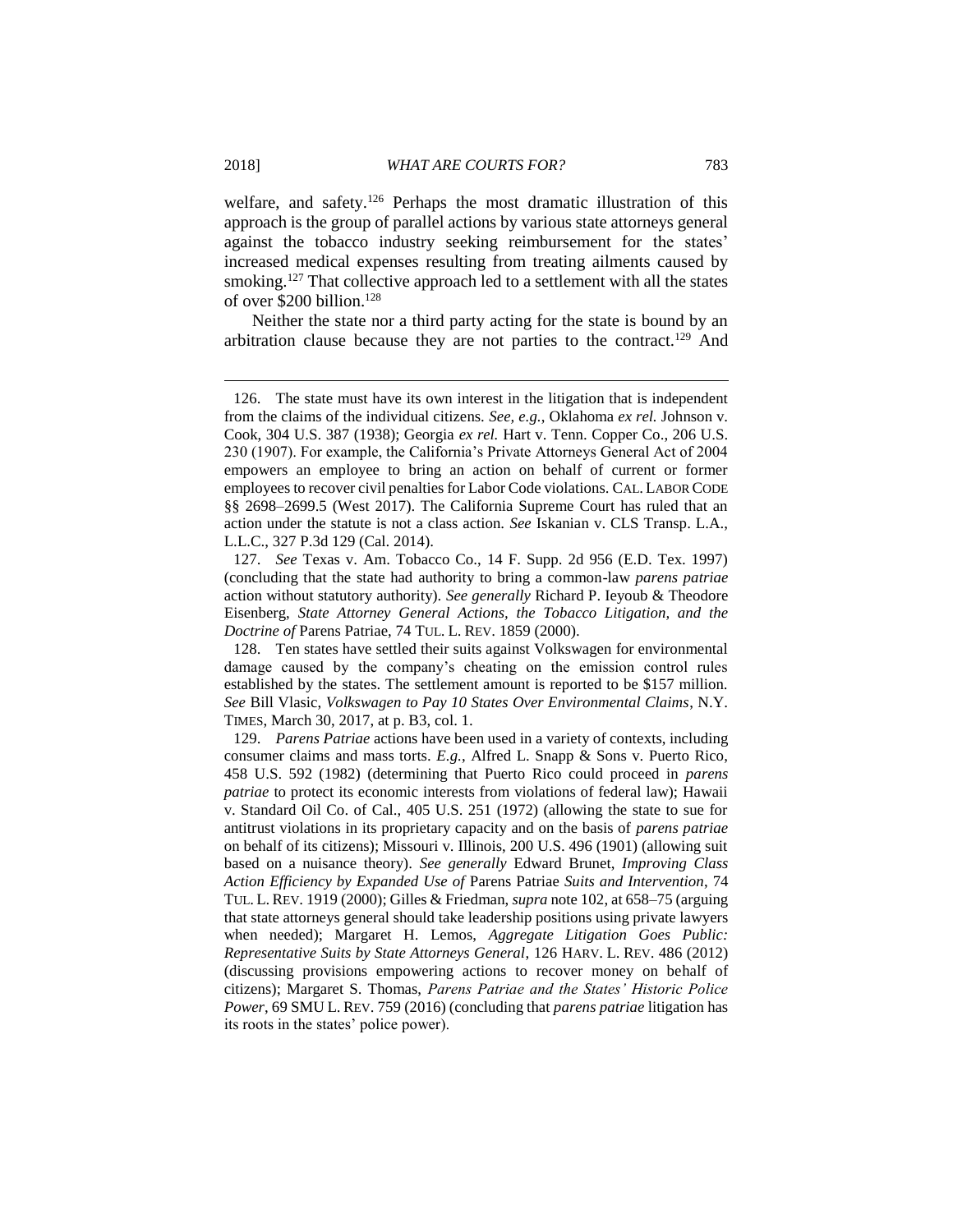because a *parens patriae* action is not a class action, the state has the additional advantages of not being subject to the often cumbersome prerequisites and procedures of Rule 23 and CAFA's federalization of most class and mass actions.<sup>130</sup> But the *parens patriae* possibility depends on whether a particular state has given its attorney general or private individuals acting on behalf of the state standing to bring such an action, whether the political climate in that state favors or discourages *parens patriae* actions and whether the attorney general has sufficient internal resources or is willing to retain experienced private attorneys to prosecute the action, as was done in the tobacco litigation. *Parens patriae* actions, however, often present other procedural difficulties and concerns.<sup>131</sup> Moreover, any defense interests that might be negatively affected by such an action most certainly would lobby against its institution.

There is yet another departure from the courts worth noting. Following certain calamities, special private and governmentally sanctioned dispute resolution mechanisms have been established that in some respects are thought more efficient, cheaper, and less formal than the judicial process

<sup>130.</sup> *See* Mississippi *ex rel.* Hood v. AU Optronics Corp., 571 U.S. 161 (2014). This case is extensively analyzed in Vairo, *supra* note 63, at 520–26. Also, these actions probably would not be affected by the possible enactment of the Fairness in Class Action Litigation Act described in note 66, *supra*.

<sup>131.</sup> Because it is not a class action, a *parens patriae* action would not be governed by the protective provisions prescribed by Rule 23, particularly those applicable to Rule 23(b)(3) actions, most notably a court determination of adequacy of representation, notice to all those potentially affected by the action, and the right to opt out. *See* Equal Emp't Opportunity Comm'n v. Bass Pro Outdoor World, L.L.C., 826 F.3d 791 (5th Cir. 2016). The absence of these and other procedural protections raises concerns about such matters as the quality of the attorney general's representation of the often divergent interests of the various people and entities in the state, the possibility of political or ideological conflicts of interest, the fairness, reasonableness, and adequacy of any settlement agreed to by the attorney general or her chosen surrogate, the propriety of any attorney's fee arrangement or award if private counsel is employed, and whether every citizen or resident of the state is bound by the judgment or is free to bring an individual (or perhaps a class) action after the attorney general's action is resolved. *See* Lemos, *supra* note 129 (discussing these and other concerns about *parens patriae* actions). Problems also might arise when one or more private actions are proceeding at the same time as one or more *parens patriae* actions. *See, e.g.*, California v. IntelliGender, L.L.C., 771 F.3d 1169 (9th Cir. 2014) (determining *parens patriae* proceeding banned by a prior settlement of class actions brought on behalf of California consumers). Perhaps *parens patriae* actions should be judicially treated as quasi-class actions. *See* discussion *infra* notes 155–162. At a minimum, the importance of judicial and citizen oversight of the proceeding and its aftermath should be recognized and assured by the court.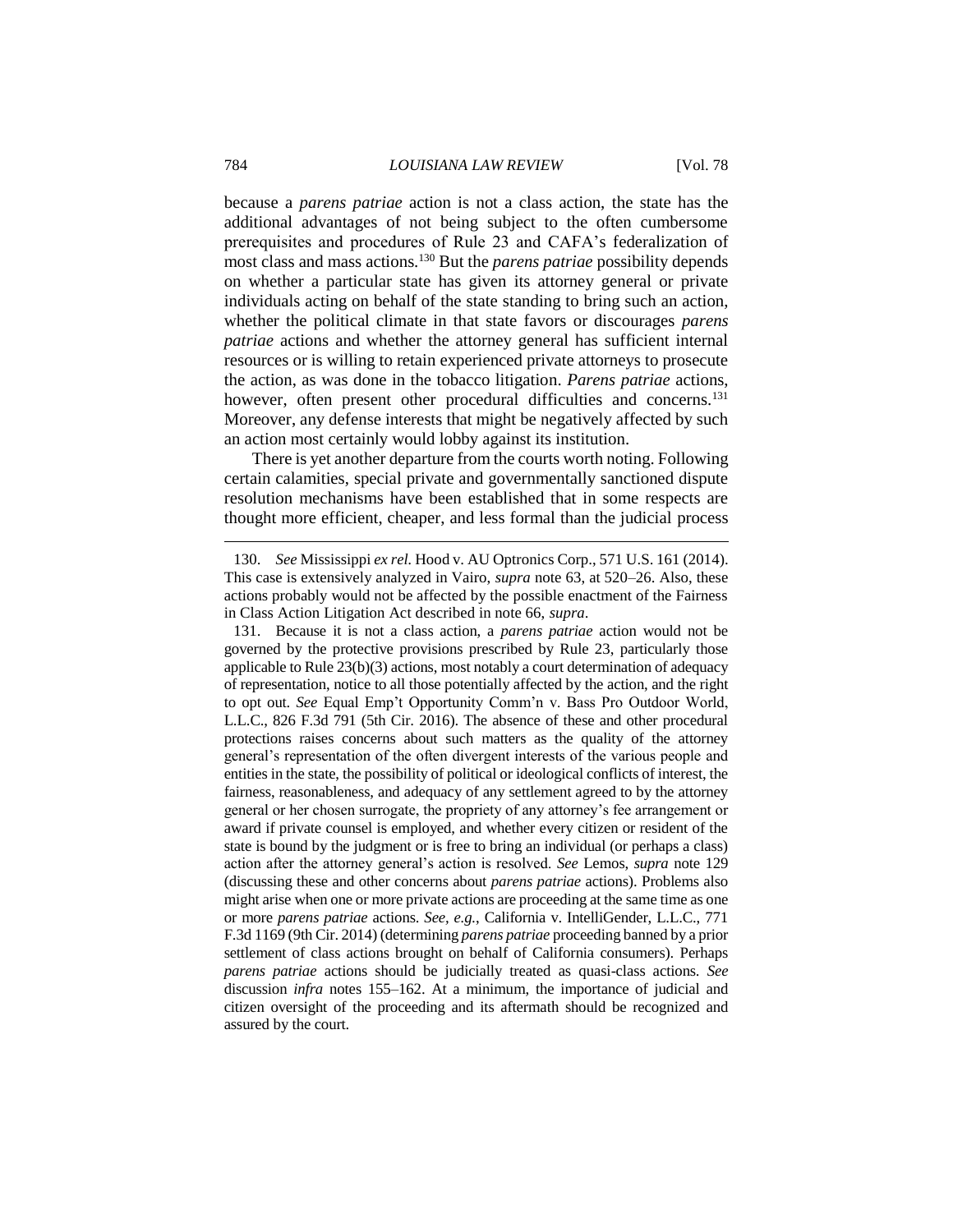for compensating victims. Two exemplars of this approach are the statutory arrangement for claims arising out of the 9/11 terrorist attack on the Twin Towers in New York City<sup>132</sup> and the fund established by British Petroleum following the Deepwater Horizon oil spill in the Gulf of Mexico.<sup>133</sup> Public and private arrangements like these replace the public court system and do not have most of the indicia of traditional civil litigation. The merits of these ad hoc mechanisms may be considerable, but they offer little to no transparency or assurance that all claimants will be treated equally and do not employ procedural and evidentiary rules or appellate judicial review comparable to those available in the public courts. But these concerns may just be academic quibbles.

Specialist Kenneth R. Feinberg's "rough justice" approach for the private resolution of related claims stands out.<sup>134</sup> Of course, thus far there is only one Ken Feinberg who has a special genius and boundless energy for handling matters of this type.<sup>135</sup> Realistically, these arrangements are

133. *In re* Deepwater Horizon, 745 F.3d 157 (5th Cir. 2014), *cert. denied*, 135 S. Ct. 401 (2014). *See generally* John S. Backer, Jr., *The BP Gulf Oil Spill Class Settlement: Redistributive "Justice*"*?*, 19 TEX. REV. L. & POL'Y 287 (2015) (questioning the settlement); Catherine M. Sharkey, *The BP Oil Spill Settlement, Classwide Punitive Damages, and Societal Deterrence*, 64 DEPAUL L. REV. 681 (2015) (discussing criticisms of the settlement).

134. In addition to 9/11 and BP, Ken has been appointed to administer such matters as the Boston Marathon bombing, the Penn State sex-abuse scandal, and the shootings in the Orlando, Florida Pulse nightclub. In Samuel Issacharoff & D. Theodore Rave, *The BP Oil Spill Settlement and the Paradox of Public Litigation*, 74 LA. L. REV. 397 (2014), the authors demonstrate that despite the lower transaction costs, speed, and informality achieved by the Gulf Coast Claims Facility established by BP, the payments made pursuant to the settlement of the class action that replaced it were measurably higher. The authors theorize that for various reasons BP secured a greater degree of finality from the class action and was willing to pay a "peace premium" for a global resolution. They conclude that both sides did better in the public system. *Id.* at 412; *see also* D. Theodore Rave, *Governing the Anticommons in Aggregate Litigation*, 66 VAND. L. REV. 1183, 1192–98 (2013).

135. Another gifted practitioner of this art is Professor Francis E. McGovern of Duke Law School, who has served as a special master in several high-profile disputes, including asbestos and hazardous waste cleanup cases, and various mass

<sup>132.</sup> Air Transportation Safety and Stabilization Act, Pub. L. No. 107-42, 115 Stat. 230 (codified at 49 U.S.C. § 40101 (2012)). *See generally* LLOYD DIXON & RACHEL KAGANOFF STERN, RAND INSTITUTE FOR CIVIL JUSTICE, COMPENSATION FOR LOSSES FROM THE 9/11 ATTACKS (2004), http://www.rand.org /publications/MG/MG264/ [https://perma.cc/M7WB-4VQB]; Peter Schuck, *Special Dispensation*, AM. LAW., June 1, 2004, at 69–71; Anthony J. Sebok, *What's*  Law Got to Do With It? Designing Compensation Schemes in the Shadow of the *Tort System*, 53 DEPAUL L. REV. 501, 517 (2003).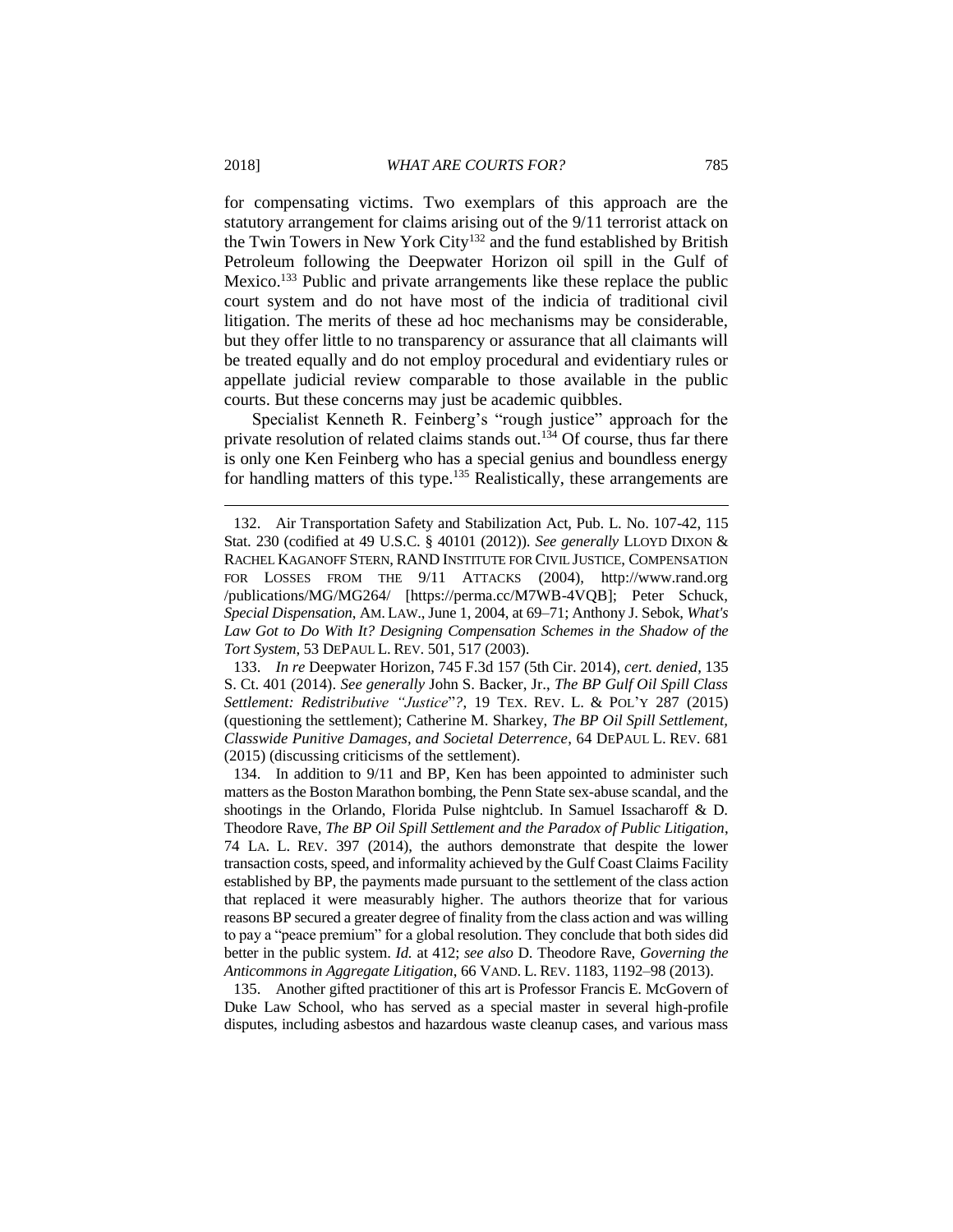# 786 *LOUISIANA LAW REVIEW* [Vol. 78

one-off departures from the public court system that will be created only in a limited number of special circumstances. They are motivated by an understandable desire for consistency in result, expeditious handling of claims arising from particular events that cry out for special treatment, procedural informality, and claimant privacy. These are things dispersed individual lawsuits cannot guarantee. Although these private arrangements are infrequent and have a contained scope, they represent another manifestation of the "outsourcing" of the resolution of civil claims that normally would fall within the ambit of the public courts and at some level reflect a lack of confidence in the judicial process. 136

# III. RELATED RELEVANT PROCEDURAL PHENOMENA

To appraise the current state of civil litigation in the United States, particularly in the federal courts, it is important to consider other procedural phenomena that neither Judge Rubin nor I could have foreseen when we were young professionals, but today are major aspects of the civil litigation panorama. What follows focuses on two of them—multidistrict litigation and case management. Both are integrally related to the procedural developments discussed earlier.

# *A. Multidistrict Litigation*

 $\overline{a}$ 

The first of these had its genesis in 1968 when Congress created the Judicial Panel on Multidistrict Litigation,<sup>137</sup> a special tribunal of seven federal judges appointed by the Chief Justice empowered to transfer all cases in the federal courts "involving one or more common questions of

tort matters, such as the Station nightclub fire in West Warwick, Rhode Island. *See Faculty Profile, Professor Francis E. McGovern*, DUKE, https://law.duke.edu /fac/mcgovern/ [https://perma.cc/SYH7-F84W].

<sup>136.</sup> The ongoing quest for ways of resolving mass claims without endless litigation in the courts includes resort to aggregation through bankruptcy. *See* 11 U.S.C. § 524(g). *See generally* Troy A. McKenzie, *Bankruptcy and the Future of Aggregate Litigation: The Past as Prologue?*, 90 WASH. U. L. REV. 839 (2013).

<sup>137.</sup> 28 U.S.C. § 1407. The background that led to the enactment of the statute is set forth in Phil C. Neal & Perry Goldberg, *The Electrical Equipment Antitrust Cases: Novel Judicial Administration*, 50 A.B.A. J. 621 (1964). *See generally* 15 CHARLES ALAN WRIGHT, ARTHUR R. MILLER, EDWARD H. COOPER & RICHARD D. FREER, FEDERAL PRACTICE AND PROCEDURE: JURISDICTION AND RELATED MATTERS §§ 3861–3868 (4th ed. 2013); Andrew D. Bradt, *"A Radical Proposal": The Multidistrict Litigation Act of 1968*, 165 U. PA. L. REV. 831 (2017); Jaime Dodge, *Facilitative Judging: Organizational Design in Mass Multidistrict Litigation*, 64 EMORY L.J. 329 (2014).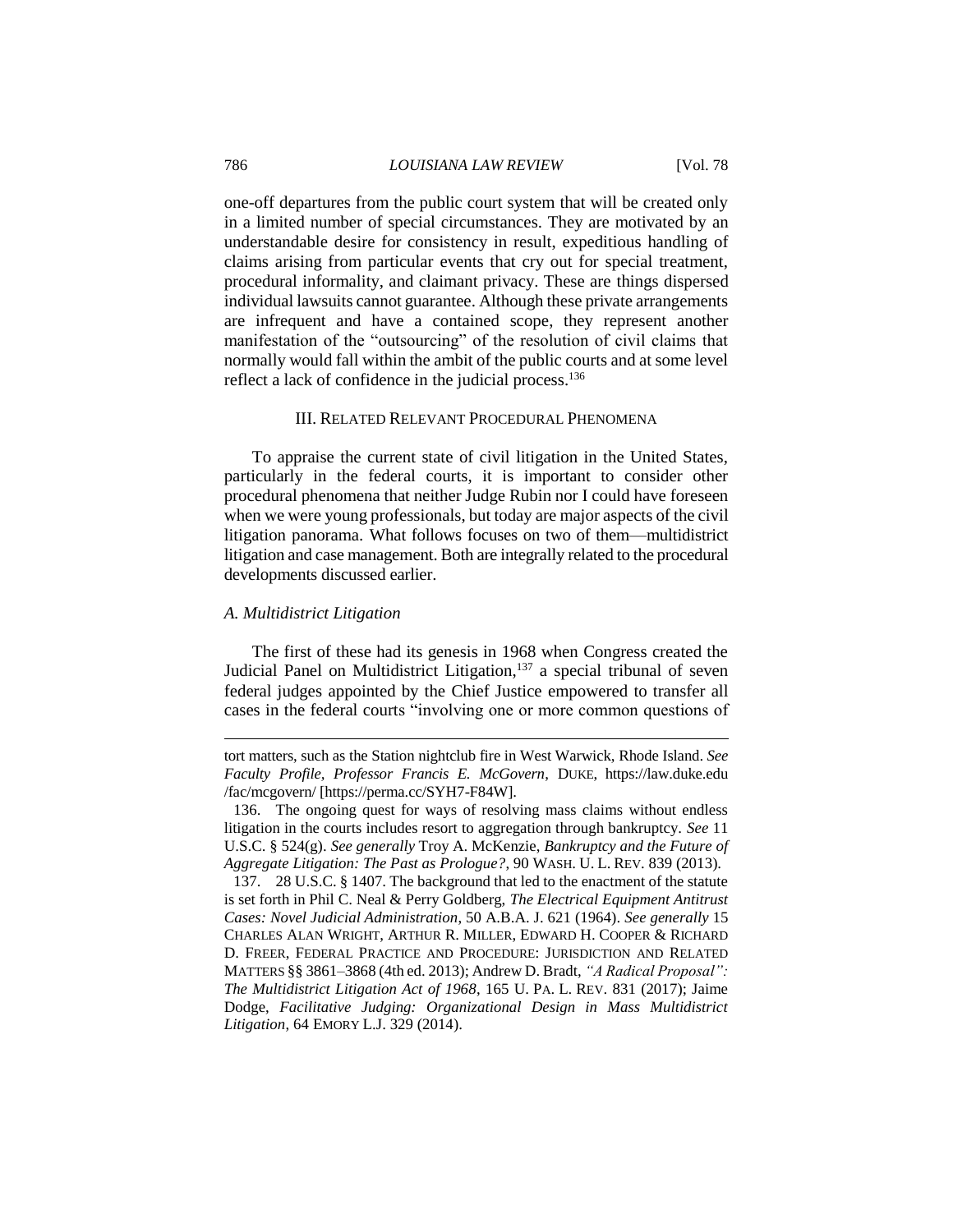fact" to a single district judge "for coordinated or consolidated pretrial proceedings." The statute was an early response to the emerging problem of handling what was then called "The Big Case."

The consolidation of dispersed but related cases for group pretrial processing under the governance of a single judge has become an increasingly ubiquitous feature of federal litigation and now has counterparts in a number of states.<sup>138</sup> It is a reflection of the quest for efficiency, economy, and consistent treatment of related claims. Multi-district-litigation ("MDL") practice under the statute, which has now been with us for 50 years, has become transformative. Indeed, it is fair to say it has become a megaphenomenon. Excluding pro se cases, it is estimated that close to 40% of the civil cases in the federal courts are part of an MDL.<sup>139</sup> That statistic is truly stunning. Because class certification has become so difficult to secure and the process of seeking it freighted with so many burdens,<sup>140</sup> there has been a pronounced shift by many lawyers to the MDL alternative for aggregating claims. As a result, the class action has been partially absorbed and replaced by MDL practice; it is not unusual for one or more class actions to be embedded in an MDL.

The transferee judge has enormous control over the consolidated cases even though the statute requires, as the Supreme Court has held,<sup>141</sup> that the

140. *See* discussion *supra* Part II.C.

141. Lexecon, Inc. v. Milberg Weiss Bershad Hynes & Lerach, 523 U.S. 26 (1998) (concluding that the text of the MDL statute requires retransfer to the

<sup>138.</sup> Among the state provisions most analogous to the federal statute are CAL. CIV. PROC. CODE §§ 404–404.9 (West 2017) (authorizing coordination of cases sharing a common question of fact or law if it will promote the ends of justice); *see* 22 N.Y. COMP. CODES R. & REGS. tit. 22, §§ 202.69–202.70(a)-(b) (enumerating the jurisdiction of the Commercial Division of the Supreme Court of the State of New York over 12 types of business actions); TEX. GOVT. Code ANN. § 74.161 (West 2017); TEX. RULES JUD. ADMIN. r. 13 (coordination of cases having one or more common questions).

<sup>139.</sup> *See* DUKE LAW CTR. FOR JUDICIAL STUDIES, MDLSTANDARDS AND BEST PRACTICES x n.2 (2014), https://law.duke.edu/sites/default/files/centers/judicial studies/MDL\_Standards\_and\_Best\_Practices\_2014-REVISED.pdf ("In 2014, these MDL cases make up 36% of the civil case load.") [https://perma.cc/PK9L-BTBG]; Elizabeth Chamblee Burch, *Monopolies in Multidistrict Litigation*, 70 VAND. L. REV. 67, 72 (2017) [hereinafter Burch, *Monopolies*] (noting that from 2002 to 2015 MDL proceedings "leapt from sixteen to thirty-nine percent" of the civil caseload). There was a decline in grants of consolidation petitions by the Panel in 2016. *See* U.S. JUDICIAL PANEL ON MULTIDISTRICT LITIG., CALENDAR STATISTICS JANUARY THROUGH DECEMBER 2016, http://www.jpml.uscourts.gov /sites/jpml/files/JPML\_Calendar\_Year\_Statistics-2016.pdf (2017) [https://perma .cc/BG4Y-YEZK].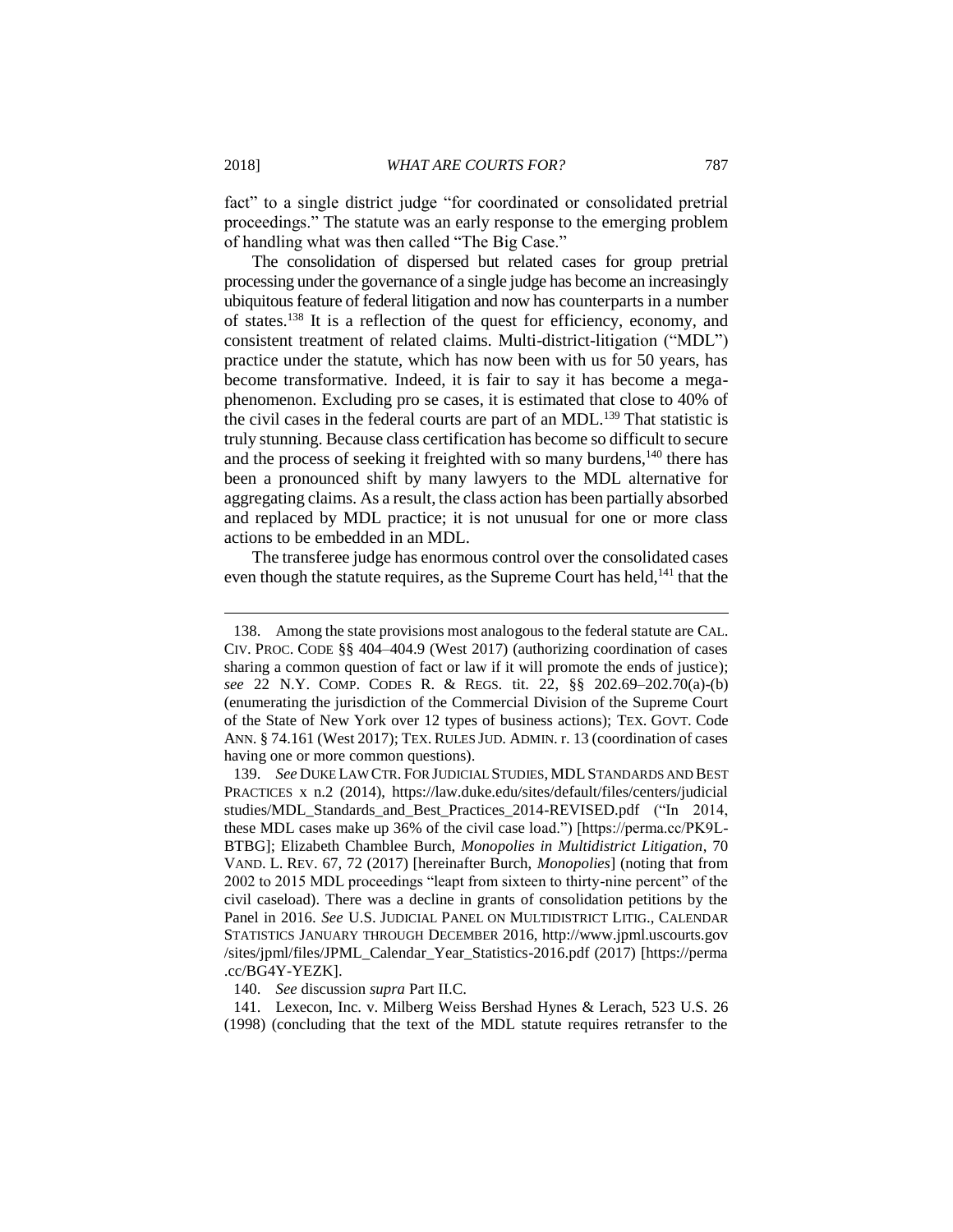individual litigation units must be returned to the Panel and then sent to the courts in which they originated when pretrial proceedings have been concluded. As a practical matter, however, the overwhelming majority of transferred cases are resolved by settlement, a pretrial dispositive motion before retransfer, or remain in place by consent, further empowering the transferee judge and the lawyers who control the MDL.<sup>142</sup> "Work outs" are typically achieved, sometimes following carefully selected bellwether trials, such as in the *In re Vioxx Products Liability Litigation* (pharmaceutical)<sup>143</sup> and *In re DePuy Orthopaedics, Inc.*, *Pinnacle Hip Implant Products Liability Litigation* (implant)<sup>144</sup> matters. In the *In re Volkswagen "Clean Diesel" Marketing, Sales Practices, and Products Liability Litigation* (emissions),<sup>145</sup> two significant settlements were

142. One prominent commentator on MDL litigation estimates "that just 2.9% of cases return to their original districts." *See* Burch, *Monopolies*, *supra* note 139, at 72. Resolution in the transferee court by a judge who has become steeped in the dispute and its management may well be preferable to dispersing the consolidated individual units to numerous judges who are not familiar with the case or cases being transferred to him or her, which would subject them to variances in court dockets, delays, rules of procedure, and appellate review. All of these factors are likely to postpone the dispute's overall resolution and produce significant differences in management and result. On the other hand, collective resolution in the transferee court may be at the expense of the individual autonomy, accuracy, and attention to the variousness of state laws and the circumstances of individual litigants. *See* discussion *infra* notes 151–162 and accompanying text.

143. *In re* Vioxx Prods. Liab. Litig., 501 F. Supp. 2d 789 (E.D. La. 2007).

144. *In re* DePuy Orthopaedics, Inc., Pinnacle Hip Implant Products Liab. Litig., 787 F. Supp. 2d 1358 (J.P.M.L. 2011). The first bellwether trial resulted in a defense verdict; in the second, a jury awarded compensatory and punitive damages totaling approximately \$500 million; the third led to a plaintiffs' verdict of \$502 million; the second and third verdicts are now in the Court of Appeals for the Fifth Circuit. A fourth bellwether trial is now in progress.

145. *In re* Volkswagen "Clean Diesel" Mktg., Sales Practices, and Prods. Liab. Litig., 229 F. Supp. 3d 1052 (N.D. Cal. 2017).

Panel). Legislative attempts to overrule *Lexecon* to empower the transferee judge to retain and adjudicate the cases have failed. *See, e.g.*, Multidistrict Litigation Restoration Act of 2005, H.R. 1038, 109th Cong. (2005); Multidistrict, Multiparty, Multiforum Trial Jurisdiction Act of 2001, H.R. 860, 107th Cong. (2001) (the portion of the bill concerning *Lexecon* died in the Senate Judiciary Committee, but the section dealing with mass disasters is now codified in 28 U.S.C. § 1369). *See generally* Richard L. Marcus, *Cure-All for an Era of Dispersed Litigation? Toward A Maximalist Use of the Multidistrict Litigation Panel's Transfer Power*, 82 TUL. L. REV. 2245 (2008) [hereinafter Marcus, *Cure-All for an Era of Dispersed Litigation*].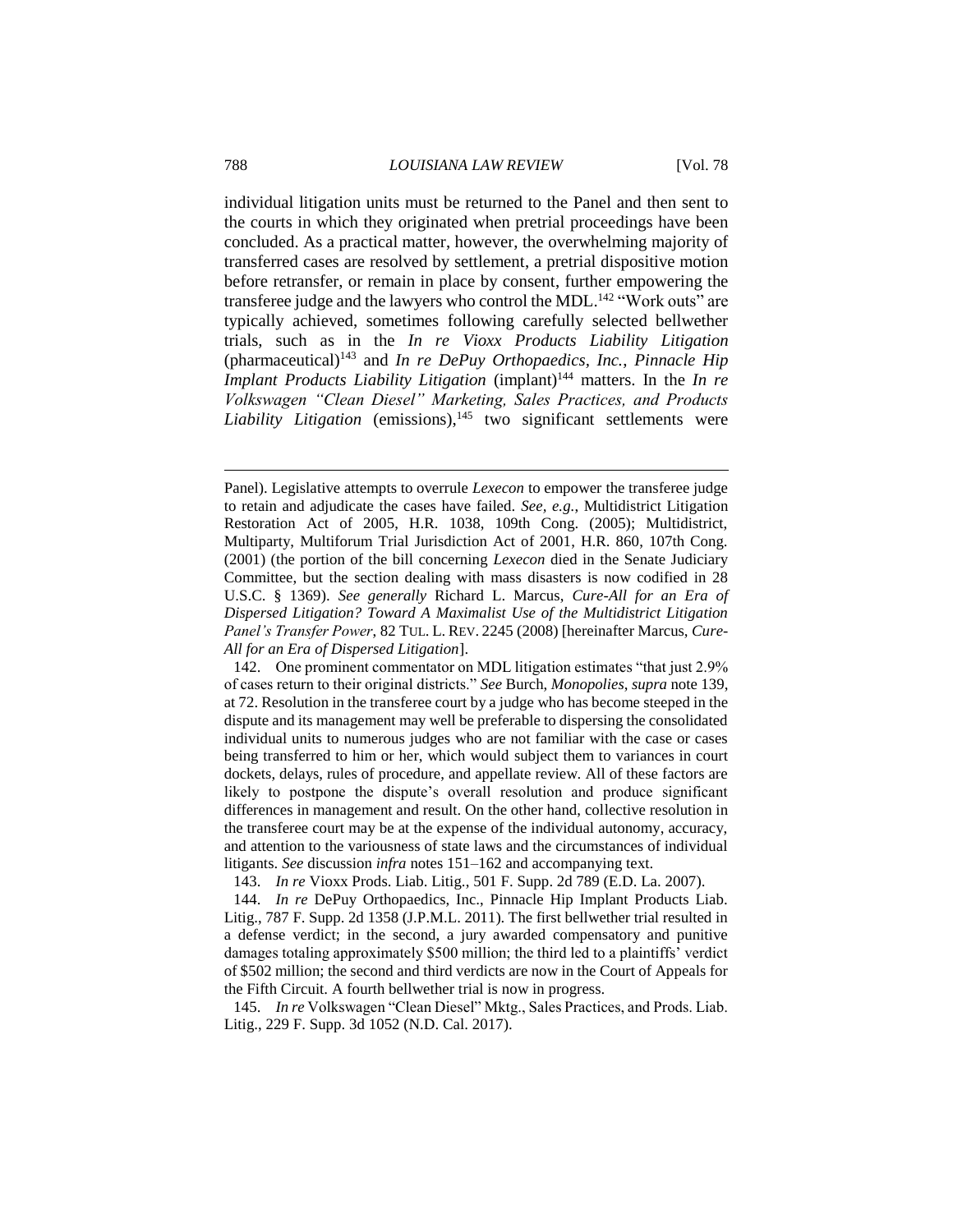efficiently accomplished without any trial through the collaboration of the company, the plaintiffs' steering committee, and the transferee judge.<sup>146</sup>

State court actions are not covered by the federal statute, but the global settlement of an MDL proceeding often embraces the parallel state cases, even those that could not have been initiated in a federal court for jurisdictional reasons.<sup>147</sup> Indeed, because defendants typically want to secure maximum preclusion and closure from a settlement, they often are willing to pay a "peace premium" if the settlement truly is global and embraces cases in both the federal and state courts.<sup>148</sup>

MDL consolidation often affords individual plaintiffs and class members a forum for asserting claims that otherwise might have near-zero or negative litigation value, would languish indefinitely in various courts around the country, or yield inconsistent results if each claim had to be brought individually in separate federal and state courts. Furthermore, given today's judicial attitudes, most mass and toxic tort matters probably could not be certified as class actions, especially when the class members' rights are governed by the laws of multiple states.<sup>149</sup> Those are all positive attributes of an MDL. But the implicit—and clear—culture of MDL transferee judges and lead counsel on both sides appears to have become the facilitation of settlement—as noted, preferably a global one embracing state cases.<sup>150</sup> Indeed, settlement has become a dominant motif of MDL

<sup>146.</sup> No trials were held, presumably because liability was conceded. The settlement terms are quite favorable for the class members, in part because the company wants to put the unfortunate affair behind it. In contrast to the progress in this country, proceedings in Germany where Volkswagen clearly is "at home" are barely underway. Germany does not have a class action procedure comparable to Federal Rule 23.

<sup>147.</sup> *See* Thomas E. Willging & Emery G. Lee III, *From Class Actions to Multidistrict Consolidations: Aggregate Mass-Tort Litigation After* Ortiz, 58 U. KAN. L. REV. 775, 793–98 (2010) (discussing a shift from using class action procedures to multidistrict-litigation procedures to manage and resolve tort litigation).

<sup>148.</sup> *See generally* Issacharoff & Rave, *supra* note 134; *see also* Rave, *supra*  note 134, at 1192–98.

<sup>149</sup>*. See supra* note 58. Judge Rubin recognized at an early date that mass torts were a national—not a local—problem and called for a federal statute governing product and disaster litigation as well as proportionate liability when causation is unclear. Alvin B. Rubin, *Mass Torts and Litigation Disasters*, 20 GA.L.REV. 429 (1986).

<sup>150.</sup> *See generally* RICHARD NAGAREDA, MASS TORTS IN A WORLD OF SETTLEMENT (2007); Howard M. Erichson & Benjamin C. Zipursky, *Consent Versus Closure*, 96 CORNELL L. REV. 265 (2011); Marc Galanter & Mia Cahill, *"Most Cases Settle": Judicial Promotion and Regulation of Settlement*, 46 STAN. L. REV. 1339, 1340 (1994) ("Oft-cited figures estimating settlement rates of between 85 and 95 percent are misleading; those figures represent all civil cases that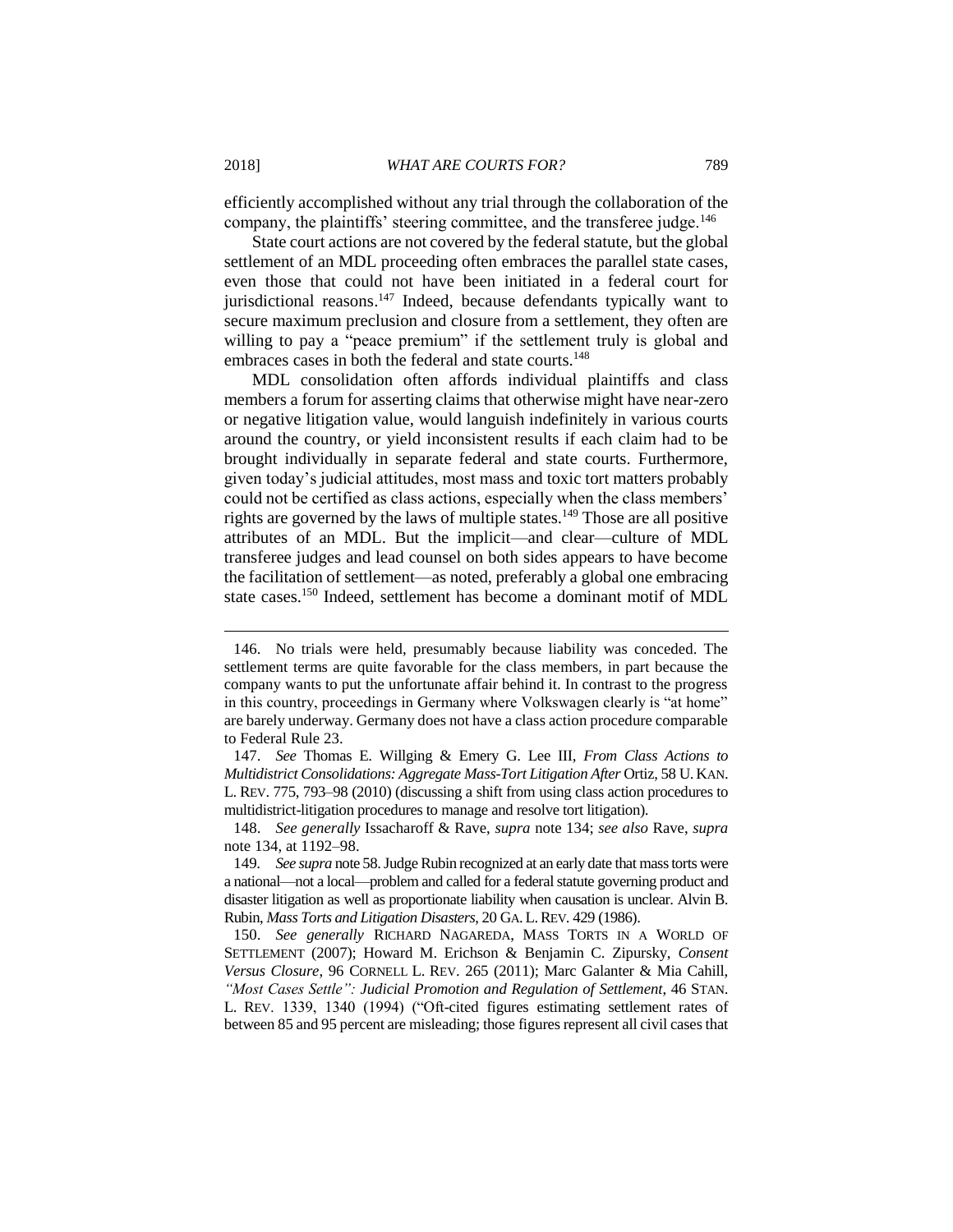practice. This is an understandable aspect of today's focus on litigation efficiency and economy and a manifestation of how lawyers and judges often seem to avoid merit determinations.

I am not a troglodyte. I understand that "going to the merits" often is costly and risky. Like most observers I believe settlement usually is desirable, perhaps even to be prayed for. But I doubt it always should be an institutional driver. Remember, even assuming that the MDL process is efficient, reduces inconsistencies in result and treatment, achieves litigation peace, and federal judges apparently enjoy and take professional pride in managing and resolving these behemoths, consolidation does compromise the traditional right of individual plaintiffs to determine when to sue, choose a forum, be represented by a lawyer of his or her choice, and control or meaningfully participate in the process.<sup>151</sup>

151. It has been argued that the understandable preoccupation with the efficiency of aggregation and achieving finality has obscured its negative effects on other systemic values. *E.g.*, Elizabeth Chamblee Burch, *Disaggregating*, 90 WASH. U. L. REV. 667 (2013). Also, because multidistrict litigation involving hundreds or thousands of cases often is in the hands of repeat players, principalagent concerns have been raised about whether the interests of individual clients are being subordinated to the interests of those controlling the litigation. *E.g.*, Burch, *Monopolies*, *supra* note 139 (offering suggestions for restoring competition); Elizabeth Chamblee Burch & Margaret S. Williams, *Repeat Players in Multidistrict Litigation: The Social Network*, 102 CORNELL L. REV. 1445 (2017); Martin H. Redish & Julie M. Karaba, *One Size Doesn't Fit All: Multidistrict Litigation, Due Process, and the Dangers of Procedural Collectivism*, 95 B.U. L. REV. 109, 117–18, 128 (2015); Margaret S. Williams & Tracey E. George, *Who Will Manage Complex Civil Litigation? The Decision to Transfer and Consolidate Multidistrict Litigation*, 10 J. EMPIRICAL LEGAL STUD. 424, 424 (2013); *see also* Abbie R. Gluck, *Unorthodox Civil Procedure: Modern* 

do not go to trial."); Samuel Issacharoff, *Private Claims, Aggregate Rights*, 2008 SUP. CT. REV. 183 (2008); Samuel Issacharoff & Robert H. Klonoff, *The Public Value of Settlement*, 78 FORDHAM L. REV. 1177 (2009); Samuel Issacharoff & John Fabian Witt, *The Inevitability of Aggregate Settlement: An Institutional Account of American Tort Law*, 57 VAND. L. REV. 1571 (2004); David Marcus, *Some Realism About Mass Torts*, 75 U. CHI. L. REV. 1949 (2008); Marcus, *Cure-All for Dispersed Litigation, supra* note 141, at 2288–89 (noting the settlement orientation); Francis E. McGovern, *A Model State Mass Tort Settlement Statute*, 80 TUL. L. REV. 1809 (2006); Richard A. Nagareda, *Embedded Aggregation in Civil Litigation*, 95 CORNELL L. REV. 1105, 1111 (2010); Edward F. Sherman, *The MDL Model for Resolving Complex Litigation of a Class Action Is Not Possibl*e, 82 TUL. L. REV. 2205 (2008); Charles Silver, *Merging Roles: Mass Tort Lawyers as Agents and Trustees*, 31 PEPP. L. REV. 301 (2004); Charles Silver & Geoffrey P. Miller, *The Quasi-Class Action Method of Managing Multi-District Litigations: Problems and a Proposal*, 63 VAND. L. REV. 107 (2010).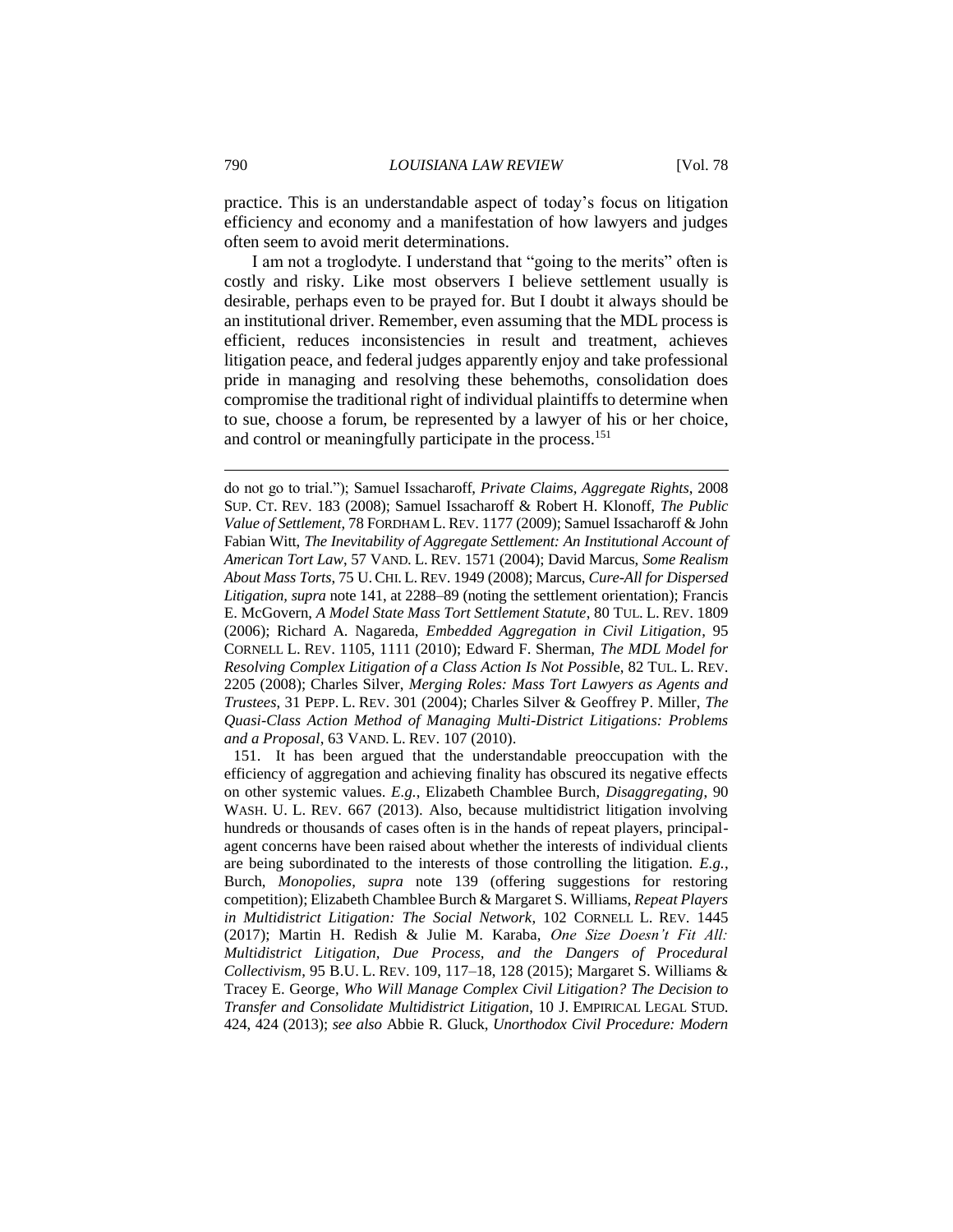Consider the saga of someone with a small but reasonably meritorious grievance—perhaps one under a protective federal or state consumer or products statute—who consults a lawyer in Baton Rouge. Let us assume she is an accomplished practitioner but cannot take the case for economic reasons, a conflict of interest, some other commitment, or a lack of experience in the relevant substantive field. But to help someone who perhaps is a relative, neighbor, past client, or to pursue the public interest, she passes the matter along to an "aggregator," perhaps a lawyer in or near New Orleans, who is developing an "inventory" of similar cases. When the aggregator brings that "inventory" to a federal court, either as an original action or by removal, it will be consolidated with similar cases and inventories by the Multidistrict Litigation Panel and sent to a transferee judge in a jurisdiction, possibly one (in a galaxy) far, far away. If our Baton Rouge lawyer and New Orleans aggregator are not part of the MDL elite of repeat players, and thus unlikely to be on the Plaintiffs' Steering Committee, our hypothetical claimant has been consigned to a largely non-transparent distant world in which he and his counsel have little or no voice.<sup>152</sup> It is legitimate to wonder whether, under certain

*Multidistrict Litigation's Place in the Textbook Understandings of Procedure*, 165 U. PA. L. REV. 1669 (2017) (analyzing the unique aspects of MDL proceedings based on interviews with 20 judges).

<sup>152.</sup> There is some evidence that in certain cases there is a possibility of participation by individual class members or MDL claimants or their counsel previously thought not to be feasible. That apparently was and continues to be true in the *NFL Concussions* case, *In re* Nat'l Football Players' Concussion Injury Litig., 307 F.R.D. 351 (E.D. Pa. 2015), *aff'd*, 821 F.3d 410 (3d Cir. 2016), for example. *See* Cabraser & Issacharoff, *supra* note 64 (discussing the emergence of active class member participation). *See generally* Robert H. Klonoff, Mark Herrmann & Bradley W. Harrison, *Making Class Actions Work: The Untapped Potential of the Internet*, 69 U. PITT. L. REV. 727 (2008); Jack B. Weinstein, *The Democratization of Mass Actions in the Internet Age*, 45 COLUM.J.L. SOC. PROBS. 451 (2012). In the *NFL Concussions* case, for example, District Judge Anita Brody held a post-settlement hearing regarding the distribution of benefits that players could attend by way of the Internet, Post-Settlement Hearing, *In re* Nat'l Football Players' Concussion Injury Litig., 307 F.R.D. 351 (E.D. Pa. 2015), http://events7.mediasite.com/Mediasite/Play/8ad6d89e23e3487797b85b34a2f68 4c31d [https://perma.cc/XG28-TWHW]. The level of participation Cabraser and Issacharoff describe in cases like *NFL Concussions* and *Volkswagen Emissions* probably cannot be realized or be meaningful in small claim class actions and MDL proceedings. But the Internet undoubtedly provides an excellent medium for seeking the participation of people anywhere in the world in anticipated or commenced litigation as in those cases. *See generally* John Coffee, *The Globalization of Entrepreneurial Litigation: Law, Culture and Incentives*, 165 U.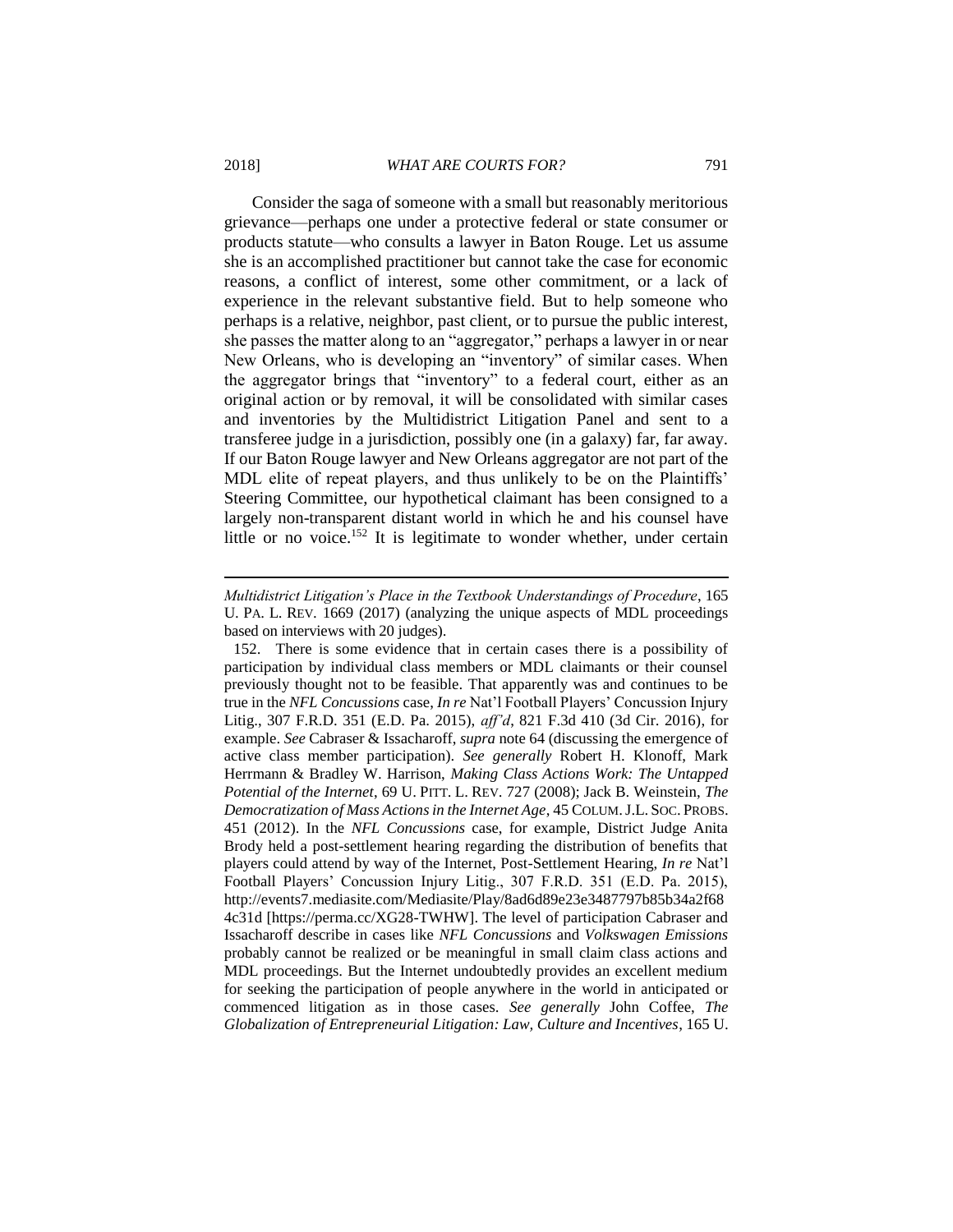circumstances, the individual should be permitted to exit the consolidated proceeding as members of Rule 23(b)(3) class actions are permitted to do.<sup>153</sup> But would that undermine the aggregative value of the MDL procedure?<sup>154</sup>

Some academics and practitioners have raised a concern about certain powers transferee judges occasionally assume. For example, in some cases they create what are termed "quasi-class actions," as in *In re Zyprexa Products Liability Litigation*<sup>155</sup> and *In re World Trade Center Lower Manhattan Disaster Site Litigation,*<sup>156</sup> by asserting control over attorneys' fees and appraising the quality of the private settlements the parties have

154. The Supreme Court's denial of personal jurisdiction in *Bristol-Myers*, *supra* notes 26–29, over nonresidents whose claims are not related to the defendant's in-forum activities raises questions about a transferee court's ability to adjudicate an MDL's merits—as opposed to simply managing its pretrial proceedings—absent the parties' consent with regard to those plaintiffs and defendants who do not have a jurisdictionally sufficient relationship with the transferee forum. It certainly suggests that the consent must be actual and not virtual. *See* Armstrong v. LaSalle Bank Nat'l Ass'n, 552 F.3d 613 (7th Cir. 2009). Some of these issues have been raised in connection with bellwether trials in a mandamus petition in *In re* DePuy Orthopaedics, Inc., Pinnacle Hip Implant Products Liab. Litig., 787 F. Supp. 2d 1358 (J.P.M.L. 2011). Since the decision in *Bristol-Myers* is constitutionally based, it is questionable whether even amending the MDL statute to authorize the transferee court's adjudication of the merits, as has been periodically proposed, *see supra* note 141*,* could provide personal jurisdiction over the unaffiliated participants, although the argument for that result might be stronger with regard to those plaintiffs who file directly in the transferee forum or if the remark in the *Bristol-Myers* opinion about the possibility that a different constitutional personal jurisdiction standard exists for the federal courts—or at least in federal question cases—shows signs of vitality. *See supra*  note 28 and accompanying text.

155. *In re* Zyprexa Prods. Liab. Litig., 433 F. Supp. 2d 268, 271 (E.D.N.Y. 2006); *see also In re* Vioxx Prods. Liab. Litig., 574 F. Supp. 2d 606, 611–12 (E.D. La. 2008); *In re* Guidant Corp. Implantable Defibrillators Prods. Liab. Litig., MDL No. 05-1708 (DWF/AJB), 2008 WL 682174, at \*19 (D. Minn. Mar. 7, 2008).

156. *In re* World Trade Center Lower Manhattan Disaster Site Litig., 758 F.3d 202 (2d Cir. 2014).

PA. L. REV. 1895 (2017). The same medium is being used for transmitting settlement notices and facilitating aspects of the benefit distribution process. *E.g.*, *In re* Online DVD-Rental Antitrust Litig., 739 F.3d 934 (9th Cir. 2015).

<sup>153.</sup> *See generally* Burch, *Disaggregating*, *supra* note 151, at 681–87 (discussing various advantages of recognizing some right of exit); Roger C. Cramton, *Individualized Justice, Mass Torts, and "Settlement Class Actions": An Introduction*, 80 CORNELL L. REV. 811, 821–22 (1995) (referring to individuals in aggregate litigation as "kidnapped" riders).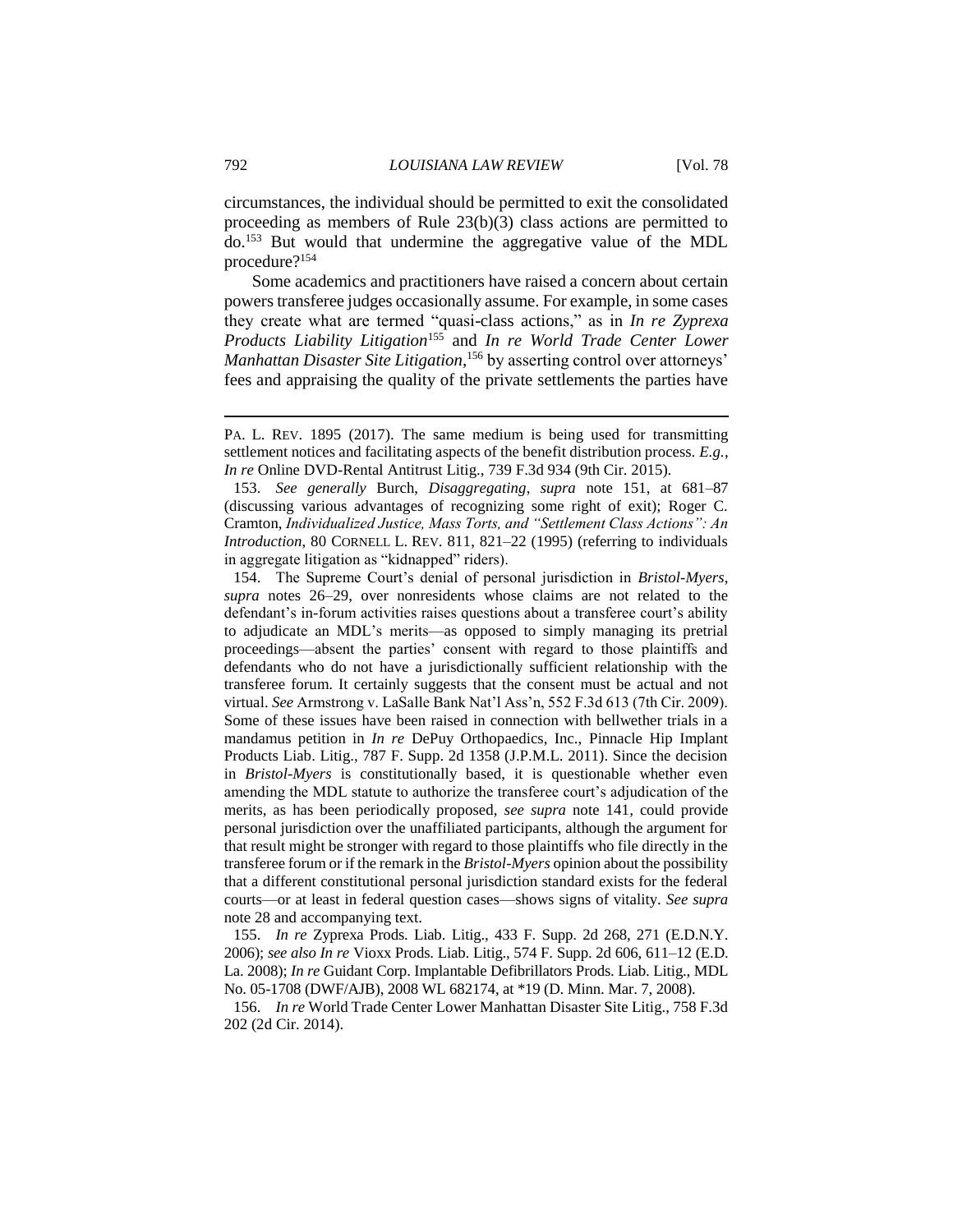reached. The Multidistrict Litigation Act is silent on these matters. Moreover, these activities have been undertaken without explicit provision for protections comparable to those available in some or all Rule 23 class actions—adequacy of representation, notice, predominance, superiority, opt-out, and judicial approval of class counsel, attorneys' fees, and settlement. None of these are provided for by the Act.

Treating an MDL as a quasi-class action results in heightened control of the litigation by the transferee judge and diminished participation by those lawyers who are not among the lead counsel. Thus, some have wondered where the judicial authority to do it comes from.<sup>157</sup> Perhaps it is a byproduct of a federal judge's inherent or managerial power to appoint and compensate lead counsel and to protect the absentee claimants.<sup>158</sup> Or perhaps it simply reflects some notion of necessity or a variation on the ancient equity maxim that regards "as done that which ought to be done."<sup>159</sup> Critics assert, however, that there is no judicial authority to second guess, let alone veto, what private parties have chosen to do in connection with a non-class action settlement.<sup>160</sup>

Judicial involvement may well be desirable, however. Given the high settlement rate in class actions and MDL proceedings, there always have been concerns about whether the plaintiffs' lead counsel actually negotiates for the best terms for their clients—particularly the absent

<sup>157.</sup> *See generally* Allan Erbsen, *From "Predominance" to "Resolvability": A New Approach to Regulating Class Actions*, 58 VAND. L. REV. 995, 1014–23 (2005) (rethinking the principles that animate class actions and rejecting the predominance test); Howard M. Erichson, *Informal Aggregation: Procedural and Ethical Implications of Coordination Among Counsel in Related Lawsuits*, 50 DUKE L.J. 381 (2000) (arguing ethical safeguards are not sufficient to ensure adequate representation); Linda S. Mullenix, *Dubious Doctrines: The Quasi-Class Action*, 80 U. CIN. L. REV. 389 (2011) [hereinafter Mullenix, *Dubious Doctrines*] (arguing that quasi-class actions do not resolve claims by giving full consideration to the interests of individual injured parties); Silver & Miller, *supra* note 150 (proposing an alternative method of MDL management to allow lawyers to design governance structures).

<sup>158.</sup> *See, e.g.*, *In re* Air Crash Disaster at Fla. Everglades on December 29, 1972, 549 F.2d 1006 (5th Cir. 1977); *In re* Vioxx Prods. Liab. Litig., 802 F. Supp. 2d 740 (E.D. La. 2011); *In re* Genetically Modified Rice Litig., 2010 WL 716190, at \*4 (E.D. Mo. Feb 24, 2010).

<sup>159.</sup> LON L. FULLER, LEGAL FICTIONS 33 (Stanford Univ. Press 1967).

<sup>160.</sup> *See generally* Erichson, *supra* note 157 (arguing that the parties have not consented to judicial intervention); Mullenix, *Dubious Doctrines, supra* note 157 (arguing that quasi-class actions do not sufficiently consider the interests of individual injured parties); Silver & Miller, *supra* note 150 (proposing an alternative method of MDL management to allow lawyers to design governance structures).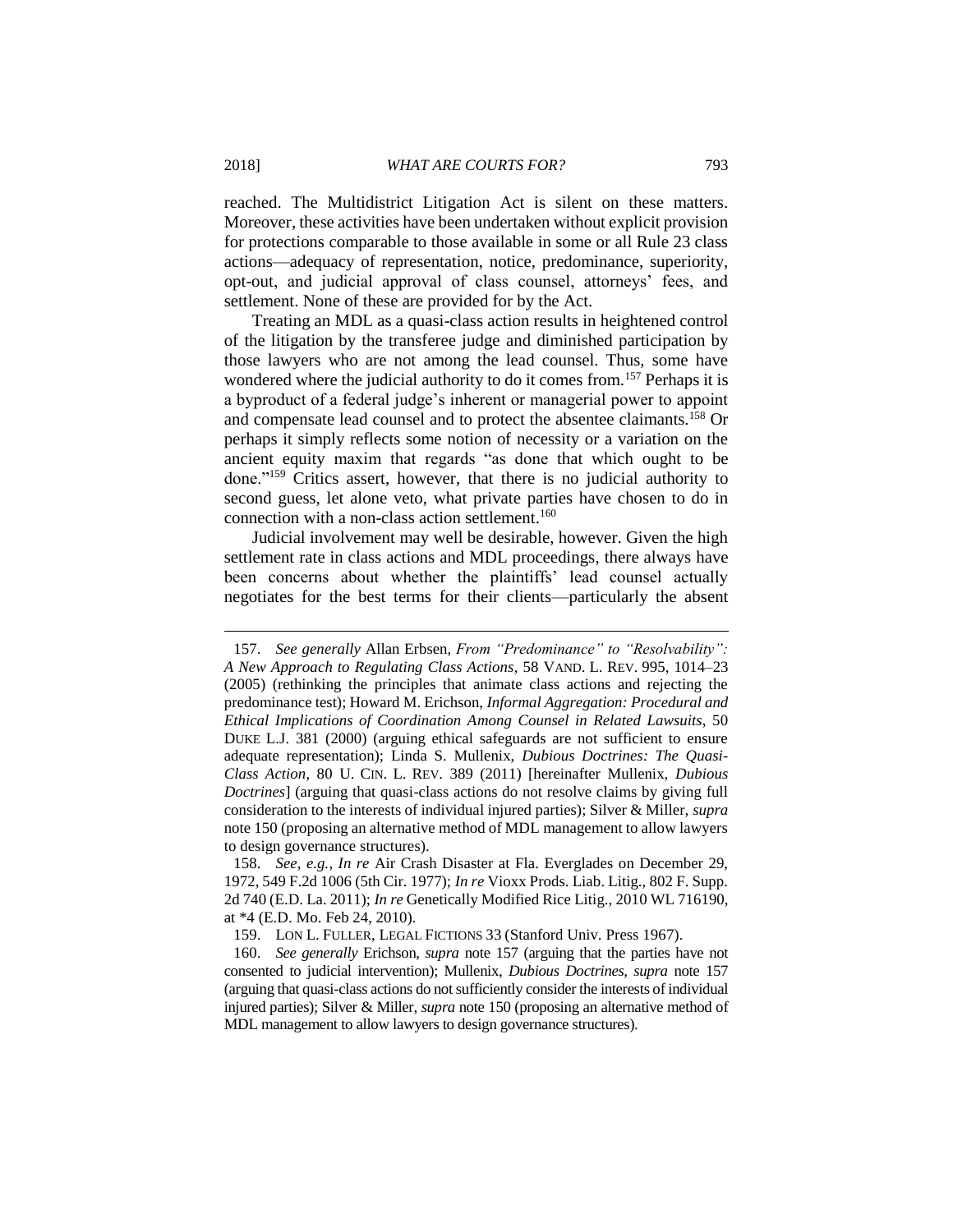claimants.<sup>161</sup> To what extent might they, perhaps unintentionally, become distracted by self-interest? That could take the form of plaintiffs' lead counsel foregoing pressing for additional monies or other remedies that could benefit the plaintiffs in exchange for the defendants' cooperation regarding the attorneys' fee that ultimately will be sought from the court. Thus, it is important that the presiding judge in class and other aggregated proceedings carefully scrutinize the behavior and performance of attorneys when they petition for fees and cost reimbursement, as well as the terms of every settlement, particularly regarding appraising the true value of what the claimants will receive. Unfortunately, in some cases certain settlement elements have been found to be of little or no value.<sup>162</sup>

### *B. Judicial Management*

MDL practice exemplifies another transformation in our civil justice system: the birth, maturation, and pervasiveness of judicial management. This is one of the most significant procedural developments that has occurred during my professional life. It is one that has dramatically altered

<sup>161.</sup> *See* Burch, *Monopolies*, *supra* note 139, at 74–75 ("[S]elf-interest can take over if left unchecked, and no checks exist."); Erickson, *supra* note 157; Christopher B. Mueller, *Taking a Second Look at MDL Product Liability Settlements: Somebody Needs to Do It*, 65 KAN. L. REV. 531 (2017) (questioning the legitimacy and processing of these settlements and suggesting the need for collateral review); Mullenix, *Dubious Doctrines*, *supra* note 157. *See generally* Howard M. Erichson, *Aggregation as Disempowerment: Red Flags in Class Action Settlements*, 82 NOTRE DAME L. REV. 859 (2016) (discussing the signs of a settlement that harms claimants and benefits their counsel and defendants); Samuel Issacharoff, *Governance and Legitimacy in the Law of Class Actions*, 1999 SUP. CT. REV. 337; Silver & Miller, *supra* note 150, at 134 (suggesting that settlements should simply refer the question of fees to the court); Margaret S. Williams, Emery G. Lee III & Catherine R. Borden, *Repeat Players in Federal Multidistrict Litigation*, 5 J. TORT L. 141 (2012) (discussing the impact of generalist versus specialist plaintiff attorneys on the operation of multidistrict litigation proceedings).

<sup>162.</sup> *See, e.g.*, *In re*: Subway Footlong Sandwich Mktg. & Sales Practices Litig., 869 F.3d 551 (7th Cir. 2017) (characterizing the settlement as "worthless"); *see* discussion *infra* notes 180–181; Pearson v. NBTY, 772 F.3d 778 (7th Cir. 2014) (finding a short-term product labelling change to be of no value to the class); Dennis v. Kellogg Corp., 697 F.3d 858 (9th Cir. 2012) (expressing concern that "self-interest" influenced the negotiation's outcome). *See generally* Elizabeth Chamblee Burch, *Judging Multidistrict Litigation*, 90 N.Y.U. L. REV. 71 (2015) (arguing fees should be awarded based on what benefits the lead lawyers actually achieve for the plaintiffs).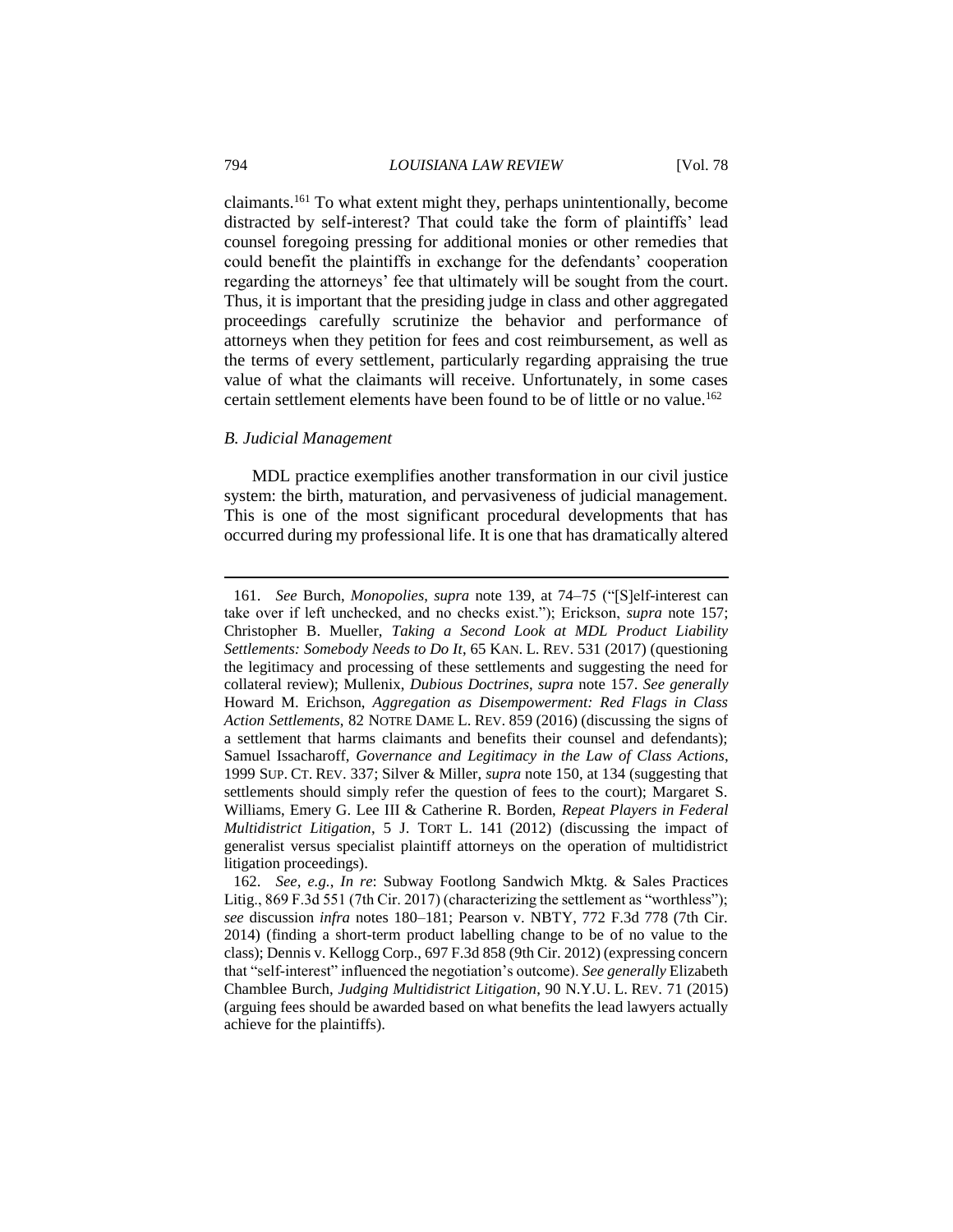the respective roles of judges and lawyers in civil litigation. Management had its genesis in the unique and effective handling of a massive cluster of related antitrust cases by a group of federal judges specially appointed by Chief Justice Earl Warren in the 1960s. That resulted in attention being focused on the "problem" of what was then called "The Big Case" and led to the 1968 enactment of the Multidistrict Litigation Act, the publication of the quasi-official Manual for Complex Litigation, the explicit validation of judicial management in the complete revision of Federal Rule 16 in 1983, and the simultaneous expansion of judicial control over the discovery process.

Perhaps a *mea culpa* is in order. I was a co-conspirator in these developments because I worked with the judicial authors of the Manual, drafted part of it, and was the Reporter for the Federal Rules Advisory Committee that proposed the 1983 Federal Rule amendments that validated and encouraged judicial management. So, it was on my watch that Rule 16 was transformed from a simplistic and largely useless eve-oftrial pretrial conference into an elaborate management menu envisioning multiple pretrial conferences and orders—replete with sanctions for noncompliance with its dictates.<sup>163</sup> And it was on my watch that the core discovery rule, Federal Rule 26, was amended to promote the judicial monitoring of discovery to avoid it becoming redundant or disproportionate.<sup>164</sup>

Other than a few experiments after the Second World War, judicial management prior to these developments was virtually non-existent. It was not thought to be a proper "judicial" function to be a participant in the

<sup>163.</sup> *See generally* 6A CHARLES ALAN WRIGHT, ARTHUR R. MILLER & MARY KAY KANE,FEDERAL PRACTICE AND PROCEDURE:CIVIL §§ 1521*–*1531 (3d ed. 2010). Rule 16 was amended again in 1993 to enhance certain aspects of judicial management and to refer—and thereby encourage resort to—alternative dispute resolution. A number of states have parallel provisions. *See, e.g*., CAL. CIV. PROC. CODE § 575 (West 2017); IOWA R.CIV.P. 1.602 (2017); MINN.R.CIV.P. 1601 (2017).

<sup>164.</sup> *See* 8 CHARLES ALAN WRIGHT, ARTHUR R. MILLER & RICHARD L. MARCUS, FEDERAL PRACTICE AND PROCEDURE:CIVIL § 2008.1 (3d ed. 2010). My contemporary thoughts about the 1983 amendments are summarized in ARTHUR R. MILLER, FED. JUDICIAL CTR., THE AUGUST 1983 AMENDMENTS TO THE FEDERAL RULES OF CIVIL PROCEDURE: PROMOTING EFFECTIVE CASE MANAGEMENT AND LAWYER RESPONSIBILITY (Education and Training Series 1984). I testified against the 2015 amendment to Rule 26 regarding discovery proportionality because in my view it transformed the 1983 recognition of judicial discretion to limit discovery if it proved to be excessive into something that can be applied as a premature precondition on discovery, which I hope does not come to pass. Statement of Arthur R. Miller Before the Advisory Committee on Civil Rules, Phoenix, Ariz. (Jan. 9, 2014), http://www.uscourts.gov/sites/default/files /fr\_import/ST2015-01.pdf [https://perma.cc/9T3P-HZWN]. *See supra* note 78.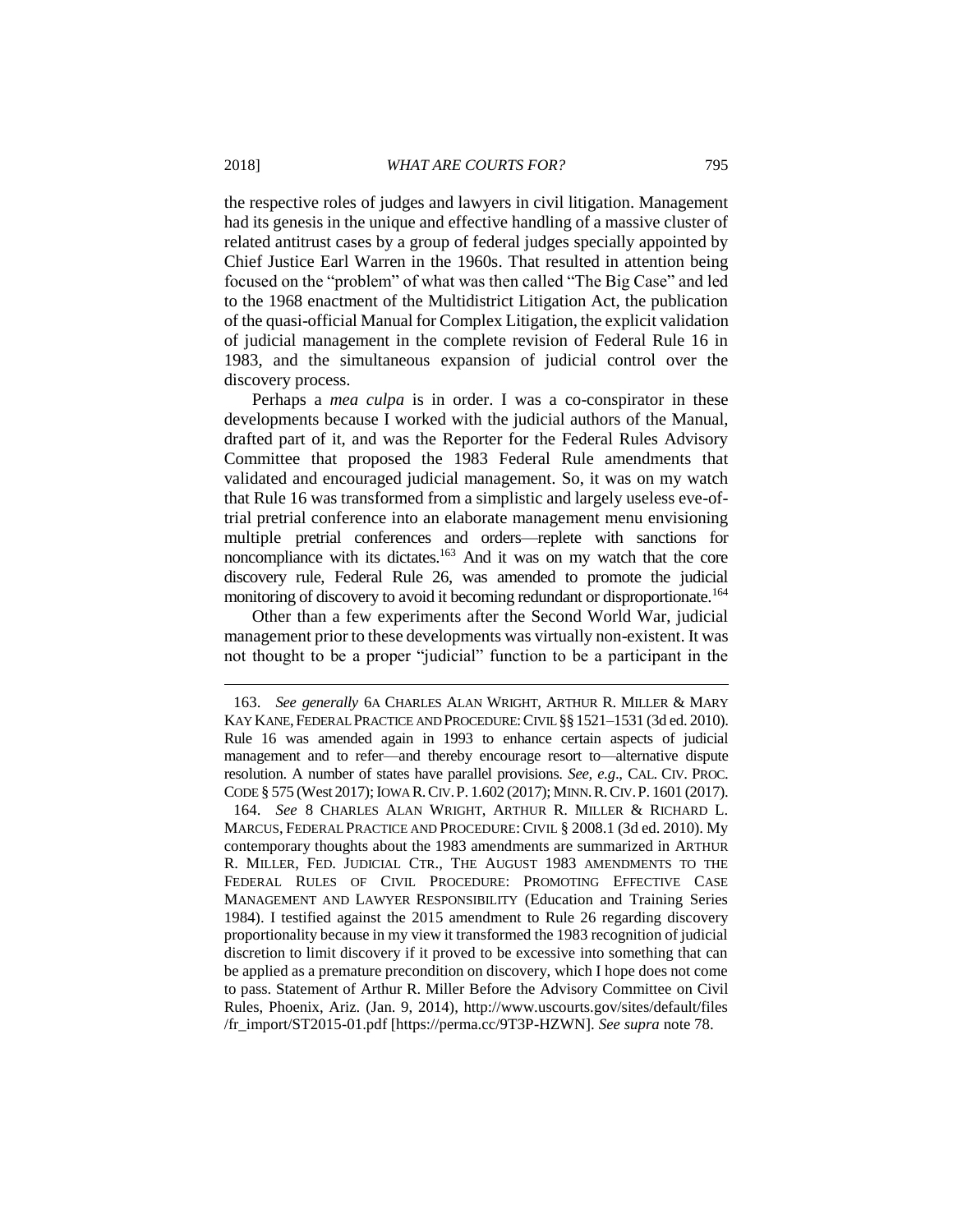processing of a case rather than simply acting as an umpire regarding the litigation decisions made by the attorneys. Many district judges even believed that involvement in the settlement process was particularly inappropriate. Indeed, when I appeared at various judicial conferences and training sessions to discuss management and the import of the 1983 Federal Rule amendments, I encountered a fair amount of hostility to the concept from many judges. That change in their job description was extremely controversial.<sup>165</sup> Today it is taken for granted that management is part of what judges do and lawyers treat judicial involvement and participation as quite normative.

It probably is true that the contemporary commitment to judicial management, especially when linked to the increased importance of summary judgment, heightened settlement pressures, and the omnipresence of highly complex multi-party, multi-claim cases, promotes efficiency and case disposition—laudable goals in the abstract and certainly the motivation for much of what has happened in recent decades. But one might ask: is the quest for "efficiency" through management, "gatekeeping," and promoting pretrial disposition being achieved at the expense of other values long thought central to the goals of our civil justice system? Should management and gatekeeping trump and replace merit adjudication? To what extent has management reordered the relationship between the court and counsel, particularly in class actions and MDL proceedings, perhaps eroding elements of the "adversary" system? And if that is true, is that good or bad one might ask. Are many of our federal and state judges increasingly becoming managers rather than adjudicators? Judge Higginbotham of the Fifth Circuit Court of Appeals has expressed concern that our courts have taken on the trappings of administrative

<sup>165.</sup> *See* Judith Resnik, *Managerial Judges*, 96 HARV. L. REV. 374, 378–80 (1982). Professor Resnik expressed concern about the potential for judges to abuse their discretionary power under a case management regime. Other scholars believe the rewards of management outweigh its risks. *See* Steven Flanders, *Blind Umpires-A Response to Professor Resnik*, 35 HASTINGS L.J. 505 (1984) (critiquing Professor Resnik's concerns and arguing that judicial management is beneficial). *See generally* 6A WRIGHT, MILLER & KANE, *supra* note 163; Miller, *Pretrial Rush to Judgment*, *supra* note 82, at 1003–07; Miller, *Double Play on the Federal Rules*, *supra* note 34, at 54–57. Congress joined the management bandwagon when it enacted the Civil Justice Reform Act of 1990, 28 U.S.C. §§ 471–482 (2012), now largely sunset, which called upon each district court to develop an expense and delay plan that included considering using "litigation management."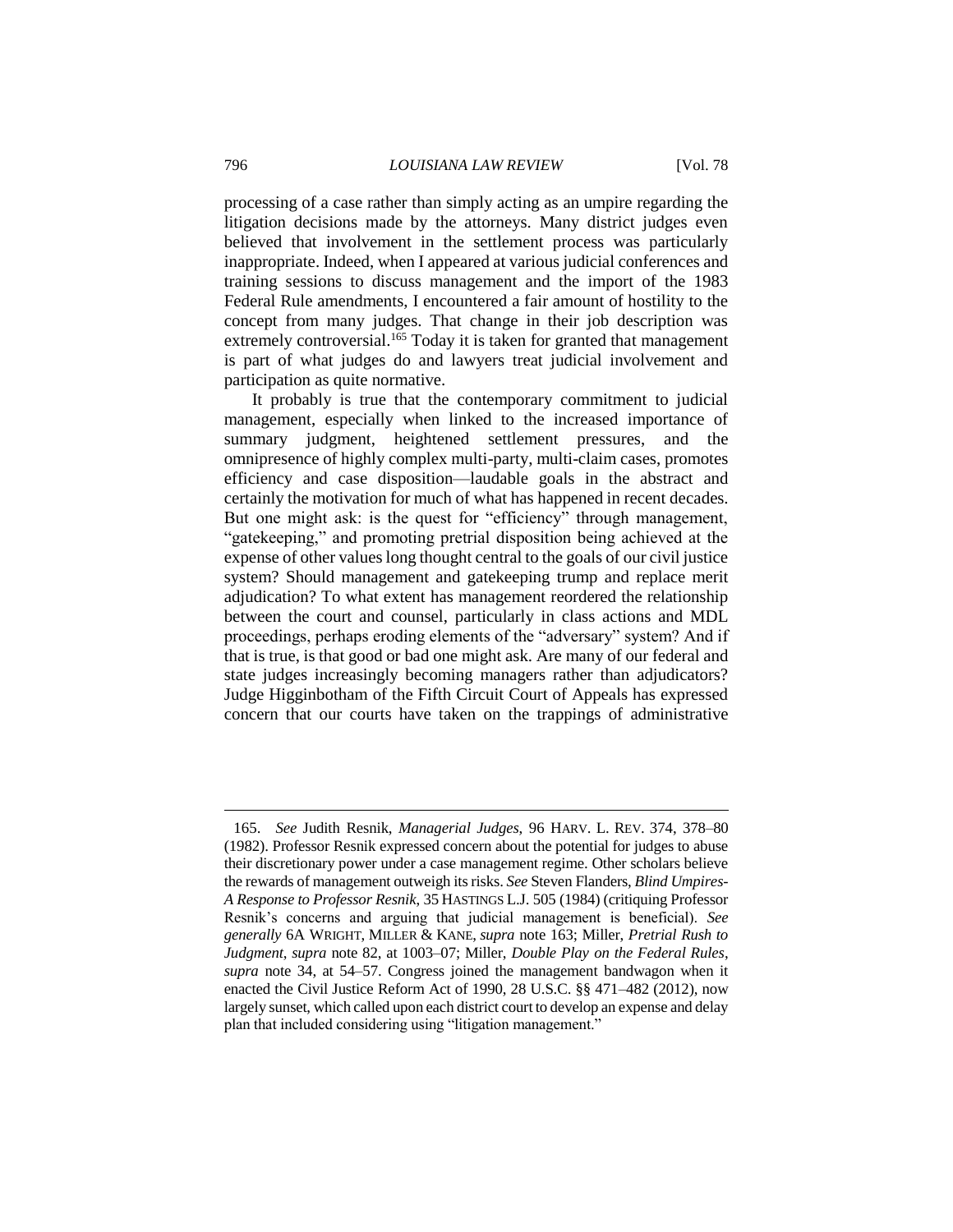agencies and wonders how the activities of agencies can be distinguished from those of courts.<sup>166</sup>

#### IV. WHY HAS ALL OF THIS HAPPENED?

Many reasons are advanced. The cost, delay, and risks of contemporary litigation are popular explanations.<sup>167</sup> These concerns certainly make the pressure for enhancing the efficiency and economy of litigation and the desire to separate and terminate litigation chaff as early as possible understandable. But those reasonable objectives do not necessarily explain or justify all that has transpired. Two related explanations that reflect the political and social realities of the times we live in suggest themselves. First, I do not think it is unfair to say that a number of the Justices on the current Supreme Court as well as other judges have a predilection, perhaps subliminal, that favors business and governmental interests.<sup>168</sup> A number

168. *See generally* STEVEN M. TELES, THE RISE OF THE CONSERVATIVE LEGAL MOVEMENT, THE BATTLE FOR CONTROL OF THE LAW (2008) (examining conservative challenges to legal liberalism); Lee Epstein, William M. Landes & Richard A. Posner, *How Business Fares in the Supreme Court*, 92 MINN. L. REV. 1431, 1470–73 (2013) (concluding that business is favored by the Roberts Court);

<sup>166.</sup> Patrick Higginbotham, *The Present Plight of the United States District Courts*, 60 DUKE L.J. 745 (2010); *see also* the references *infra* note 169.

<sup>167.</sup> There is a fair amount of data indicating that the civil system is performing considerably better than the negative suppose "common wisdom" suggests. *See generally* STEVEN P. CROWLEY, CIVIL JUSTICE RECONSIDERED 93– 116 (2017); Danya Shocair Reda, *The Cost-and-Delay Narrative in Civil Justice Reform: Its Fallacies and Functions*, 90 OR. L. REV. 1085 (2012) [hereinafter Reda, *Cost-and-Delay Narrative*]. The available empirical evidence, for example, suggests that litigation costs are tied to litigation stakes and may not be exorbitant when viewed from that perspective. *See* Miller, *Double Play on the Federal Rules*, *supra* note 34, at 61–71; Reda, *Cost-and-Delay Narrative*, *supra*, at 1111–32; *see also* THOMAS E. WILLGING, DONNA STIENSTRA,JOHN SHAPARD & DEAN MILFICH, FED. JUDICIAL CTR., DISCOVERY AND DISCLOSURE PRACTICE, PROBLEMS, AND PROPOSALS FOR CHANGE: A CASE-BASED NATIONAL SURVEY OF COUNSEL IN CLOSED CIVIL CASES 52 (1997); Thomas E. Willging, Donna Stienstra & John Shapard, *An Empirical Study of Discovery and Disclosure Practice Under the 1993 Federal Rule Amendments*, 39 B.C. L. REV. 525 (1998). My mentor who served as the Reporter to the Advisory Committee on Civil Rules in the 1960s expressed the view on the Federal Rules' 50th Anniversary that they were working well. He noted that they supported "revolutions in the substantive law" and asserted that "the muchcriticized discovery function and class action remain together the scourge of corporate and governmental malefactors." Benjamin Kaplan, *A Toast*, 137 U. PA. L. REV. 1879, 1891 (1989). Of course, that comment was made before most of the procedural retrenchment I described earlier occurred.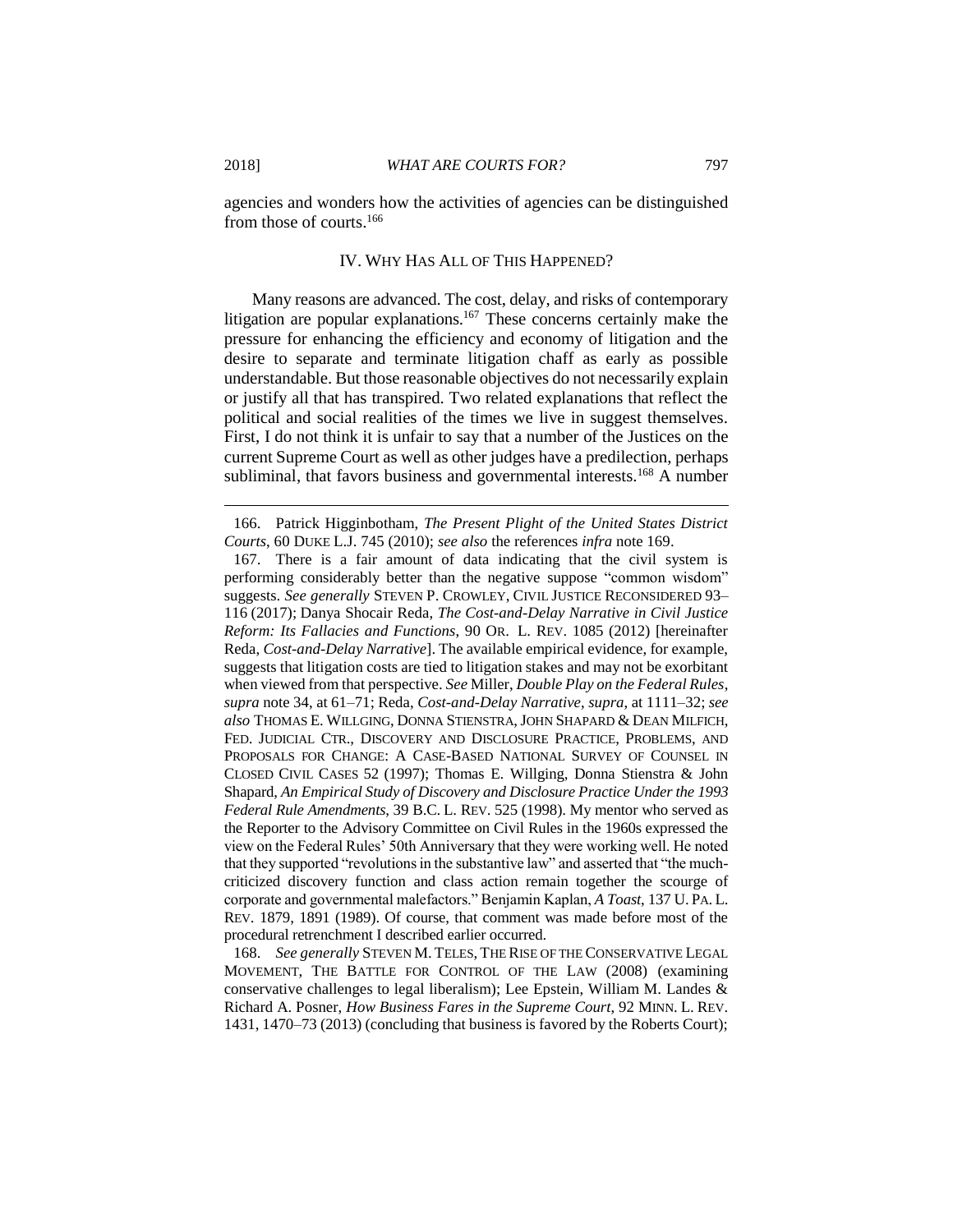of judicial opinions in recent years, such as some I have referred to, show that orientation. Second, I think it is fair to say that some Justices and other judges are disenchanted with civil litigation for various reasons.<sup>169</sup>

Sensing that shift in judicial attitude and reacting to the difficulties, costs, and risks of today's large-scale civil litigation, especially the possibility of going to trial before a jury, certain conservative and probusiness political and defense interests have been energetically waging an anti-litigation war for many years to limit resort to the courts and to affect what happens in them.<sup>170</sup> Segments of both the business and legal worlds

169. The growth of court caseloads in many parts of the country, the expansion and complexity of substantive law, and the bureaucratization of the federal judiciary should not be ignored as factors contributing to today's preoccupation with efficiency and gatekeeping. *See generally* Owen N. Fiss, *The Bureaucratization of the Judiciary*, 92 YALE L.J. 1442 (1982) (looking at the transformation of the judiciary into a large-scale organization); Diarmuid F. O'Scannlain, *Access to Justice within the Federal Courts—A Ninth Circuit Perspective*, 90 OR. L. REV. 1033 (2012) (a distinguished federal judge describing the limited capacity and resources of the federal courts); Judith Resnik, *The Federal Courts and Congress: Additional Sources, Alternative Texts, and Altered Aspirations*, 86 GEO. L.J. 2589, 2605 (1998) (noting the emergence of an administrative judiciary).

170. The political aspects of the anti-litigation war, which the authors refer to as the counterrevolution to the growth of the Litigation State, is chronicled in BURBANK & FARHANG, RIGHTS AND RETRENCHMENT, *supra* note 11, at 16–62. The current judicial love affair with arbitration is evidence of that disenchantment. The pro-arbitration movement is recounted in Gilles, *The Day Doctrine Died*, *supra* note 99; *see also* Miller, *Deformation of Federal Procedure, supra* note 77, at 322–31 & nn.135–69 (explaining the growth of, and the Supreme Court's support for, arbitration). *See generally* Resnik, *Diffusing Disputes, supra* note 99; Siegel, *supra* note 90 (arguing that the Rehnquist Court was consistently motivated by its mistrust of civil litigation). The class-action has

Edward A. Purcell, Jr., *From the Particular to the General: Three Federal Rules and the Jurisprudence of the Rehnquist and Roberts Courts*, 162 U. PA. L. REV. 1731 (2014) (reaching the same conclusion); Wasserman, *supra* note 90 (asserting that the Roberts Court has reshaped the rules of civil procedure to the benefit of business interests). A similar attitude has been manifested in Congress, accounting for the enactment of such business-oriented procedural legislation as the Private Securities Litigation Reform Act of 1995, Pub. L. No. 105-67, 109 Stat. 737 the Securities Litigation Uniform Standards Act of 1998, Pub. L. No. 105353 and the Class Action Fairness Act of 2005, 28 U.S.C. §§ 1332(d), 1453, 1711–15 (2012). It also explains the speed with which the proposed Fairness in Class Action Litigation Act of 2017, H.R. 985, 115th Cong. (2017), described *supra* note 66, went through the House of Representatives without any meaningful scrutiny.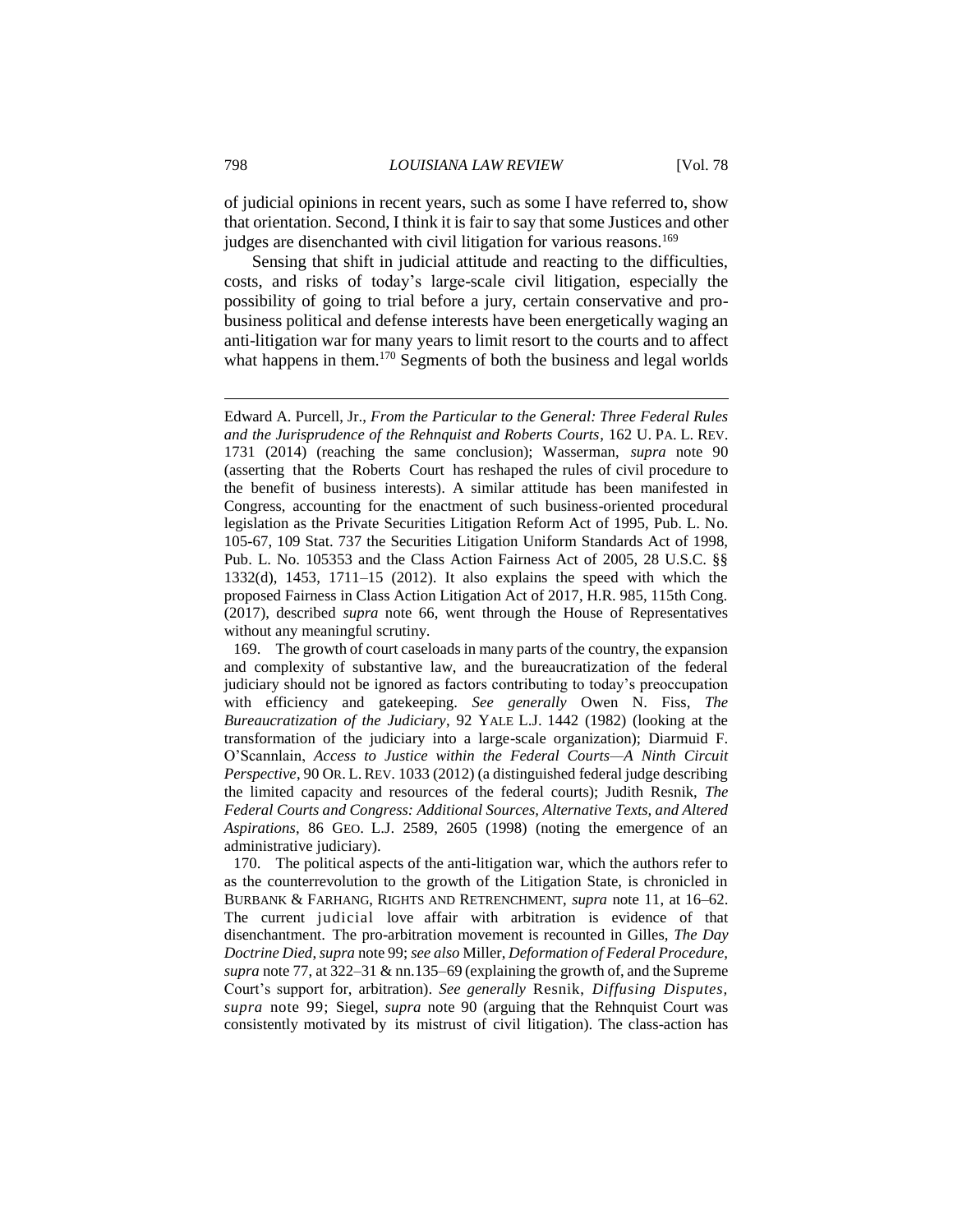have engaged in a strident and rather successful campaign against the class action—indeed, against litigation in general—both in the courts and in the public arena that undoubtedly has affected politicians, public perception, and perhaps some judges. Indeed, in addition to being instrumental in causing the procedural retrenchment and erection of stop signs I described earlier and motivating numerous constrictions of substantive law, the campaign has influenced who is elected and appointed as judges in various parts of the country.<sup>171</sup> Not surprisingly, it has dampened the willingness of some members of the plaintiffs' bar to undertake risky, even potentially meritorious, cases.<sup>172</sup>

The defense bar and its clients have devoted extraordinary resources to these endeavors that cannot be matched by those on the plaintiffs' side, which historically has not been able to organize itself effectively although it seems to be doing better of late—and is divided philosophically along entrepreneurial and public interest lines. The anti-litigation forces have played on the distrust many Americans have of lawyers, particularly

been a primary target of defense interests in the anti-litigation war. *See* Stephen B. Burbank & Sean Farhang, *Class Actions and the Counterrevolution Against Federal Litigation*, 165 U. PA. L. REV. 1495 (2017).

<sup>171.</sup> *See generally* Adam Bonica & Maya Sen, *The Politics of Selecting the Bench from the Bar: The Legal Profession and Partisan Incentives to Politicize the Judiciary* (Harvard Kennedy School Faculty Research Working Paper Series, RWP15-001, 2015), https://research.hks.harvard.edu/publications/workingpapers /Index. (noting that although lawyers tend to be liberal, judges tend to be conservative, arguing that the disparity reflects the politicization of the judiciary) [https://perma.cc/7U39-MCGS]. *See, e.g*., SCOTT GREYTAK, ALICIA BANNON, ALLYSE FALCE, LINDA CASEY & LAURA KINNEY, BRENNAN CTR. FOR JUSTICE, BANKROLLING THE BENCH: THE NEW POLITICS OF JUDICIAL ELECTIONS 2013–14 (2015), http://newpoliticsreport.org/report/2013-14/ [https://perma.cc/SQ43-TD4X]. Conservative Justices on the Supreme Court have been found to have a lower proprivate enforcement voting rate than liberal Justices, supporting the notion that "the long decline in pro-private enforcement outcomes has been driven by the votes of conservative justices." BURBANK & FARHANG, RIGHTS AND RETRENCHMENT, *supra* note 11, at 115.

<sup>172.</sup> *See generally* CASS R. SUNSTEIN, DAVID SCHAKADE, LISA M. ELLMAN & ANDRES SAWICKI, ARE CASES POLITICAL: AN EMPIRICAL ANALYSIS OF THE FEDERAL JUDICIARY (Brookings Inst. Press 2006) (claiming that the political convictions of judges affect their decisions in cases when the law does not provide a clear answer); TELES, *supra* note 168 (charting the development of the conservative legal movement from the 1970s); Elizabeth Thornburg, *Cognitive Bias, the "Band of Experts," and the Anti-Litigation Narrative*, 65 DEPAUL L. REV. 755, 756–57, 772–83 (2016) (describing and debunking the "decades-long anti-litigation lobbying effort" that is "designed to convince all of us that litigation is pathologically abusive").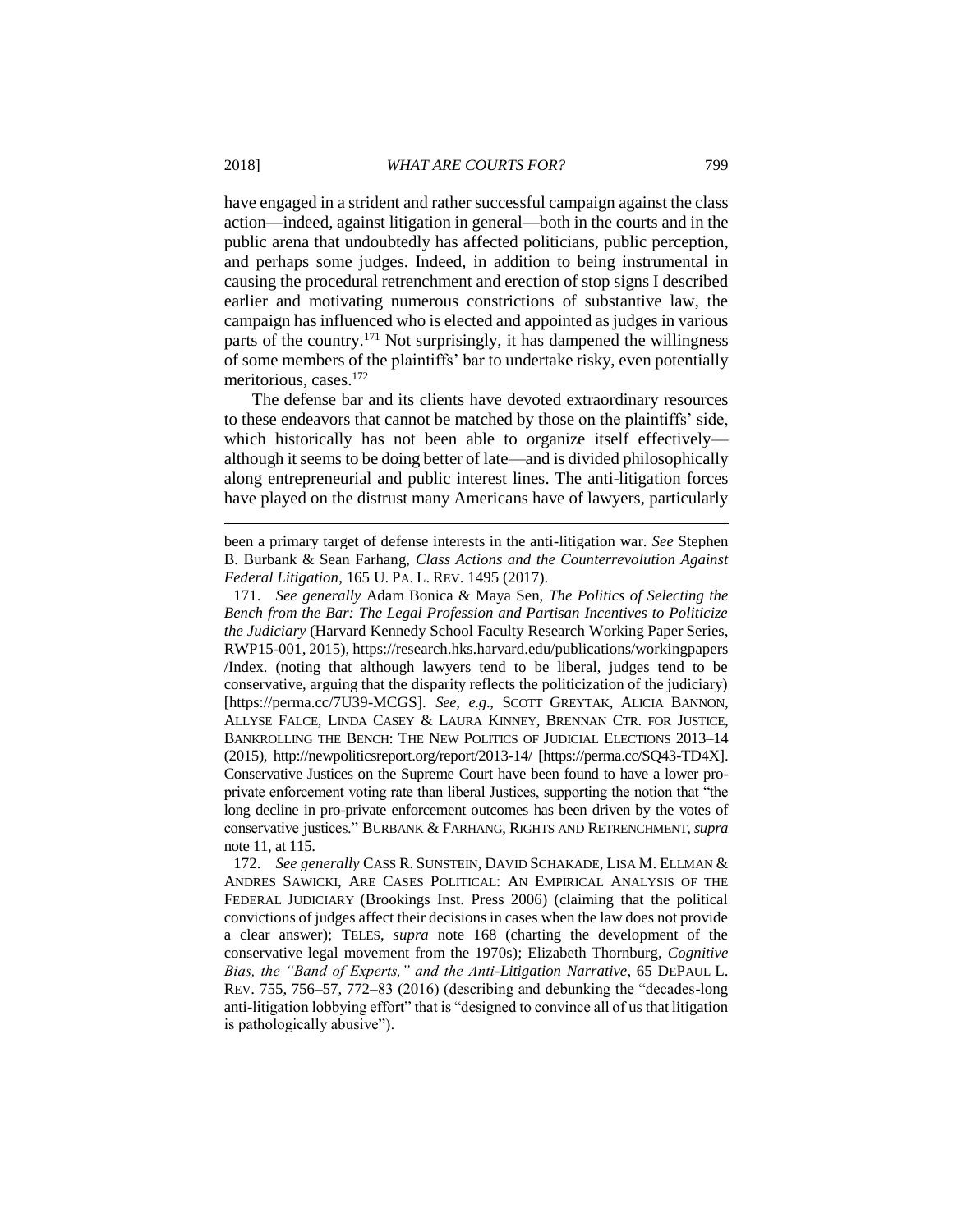plaintiffs' lawyers;<sup>173</sup> characterized lawsuits as abusive, frivolous, and extortionate; and painted class actions as "lawyer's cases" that award class attorneys millions of dollars in fees but give individual class members only pennies or a few dollars—conveniently ignoring the cumulative value of the class's recovery. In addition, they claim that lawsuits impose a "litigation tax" on Americans and impair the competitiveness of American businesses in the global marketplace.<sup>174</sup>

The anti-litigation war has become a political issue and has had significant consequences. Populist judiciaries in several states have been voted out and replaced.<sup>175</sup> The campaign has been augmented inadvertently, I suspect—by rather one-sided media attention, which often repeats dubious horror stories, embraces the defense portrayal of litigation, and often depicts the plaintiffs' bar in negative terms.<sup>176</sup>

174. *See generally* Marc Galanter, *The Day After the Litigation Explosion*, 46 MD. L. REV. 3 (1986). Nonetheless, there probably is a consensus for the proposition that a significant portion of the inefficiencies, delays, and high costs of contemporary litigation is a result of lawyer behavior that produces unnecessary or avoidable proceedings resulting from lawyering styles, habits, hourly billing practices, and professional competition. *See generally* Marrero, *supra* note 88 (arguing that the procedural rules are not at fault; rather it is how the rules are practiced).

175. Just by way of example, between 2000 and 2009 Alabama had the highest campaign spending on judicial races of any state. The Alabama Supreme Court went from being entirely composed of Democrats in 1994 to completely Republican in 2004. *See* JOHN F. KOWAL, BRENNAN CTR. FOR JUSTICE, JUDICIAL SELECTION FOR THE 21ST CENTURY 9 (2016), https://www.brennancenter.org /sites/default/files/publications/Judicial\_Selection\_21st\_Century.pdf [https://perma .cc/4NZF-Z3RN]; *see also id*. at 12 ("[J]udges increasingly face the threat of electoral retribution when they rule in ways that offend powerful interests.").

176. KOWAL, *supra* note 175, at 10 ("In the 2013-2014 election cycle, outside spending by interest groups, including political action committees and social welfare organizations, accounted for nearly 30 percent of total spending, nearly

<sup>173.</sup> *See generally* Burbank & Farhang, *Litigation Reform*, *supra* note 90 (discussing President Reagan's public hostility towards public interest lawyers who he characterized as "'a bunch of ideological ambulance chasers doing their own thing at the expense of the . . . poor who actually need help' and as 'working for left-wing special interest groups at the expense of the public'"); Eric D. Green, *What Will We Do When Adjudication Ends? We'll Settle in Bunches: Bringing Rule 23 Into the Twenty-first Century*, 44 UCLA L. REV. 1773, 1775 (1997) ("[F]rom the defendants' perspective, class actions are the ultimate weapon of legal terrorism, launched by litigation-mad, bottom-feeding, money-hungry, professional plaintiffs' lawyers."); Deborah L. Rhode, *Frivolous Litigation and Civil Justice Reform: Miscasting the Problem, Recasting the Solution*, 54 DUKE L.J. 447, 450 (2004) (people have "fulminated against the bar as . . . plagues of 'locusts'").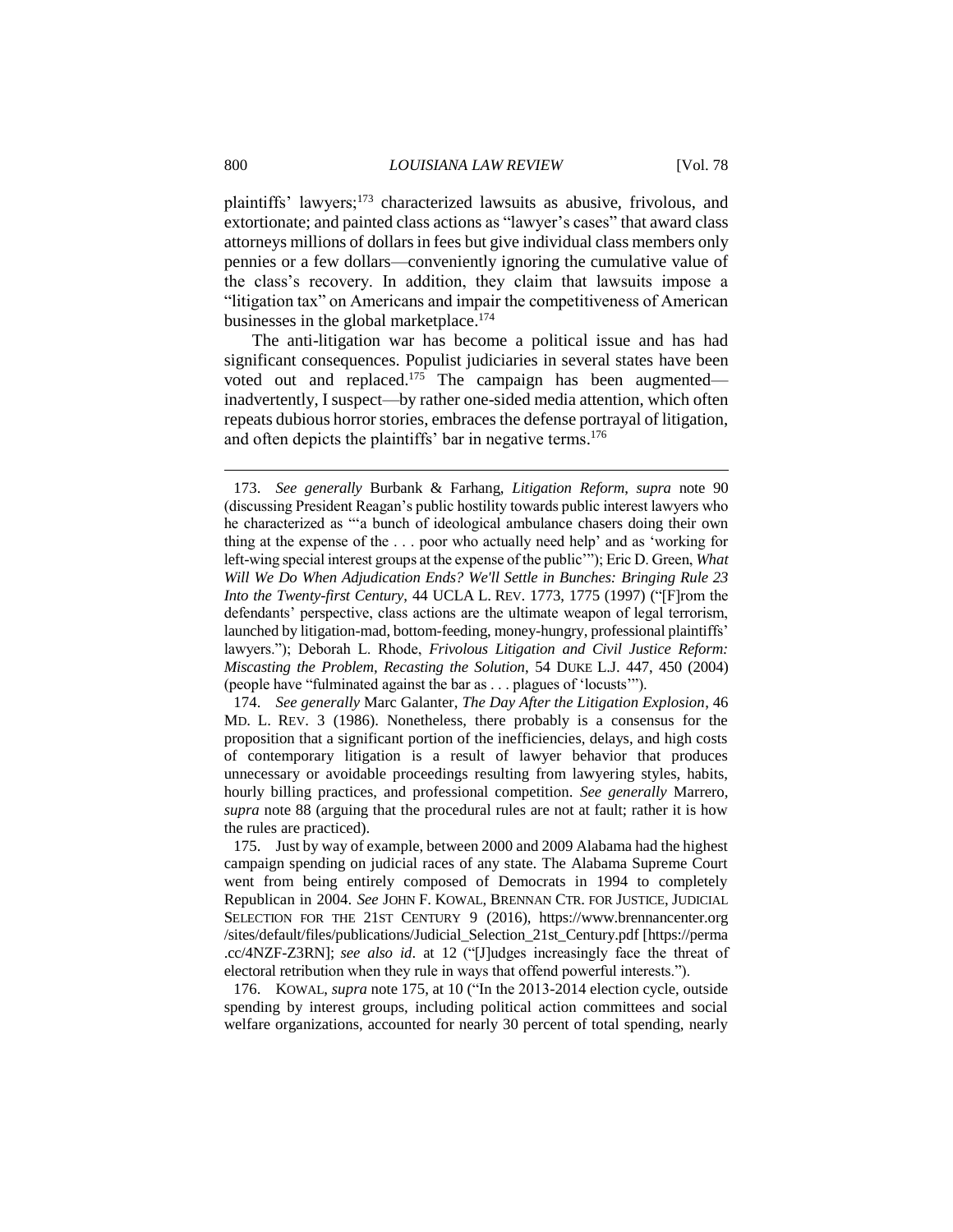The effects of this anti-litigation campaign and demonization of lawyers works against those in the lower and middle economic classes who are most in need of meaningful *entre* to the civil justice system.<sup>177</sup> That is an unfortunate echo of today's much discussed societal inequities reflecting the stunning disparity in political and economic power, income, and status in our nation. It has led some to argue that to a very significant degree the existing federal rulemaking structure, Supreme Court practice, and high-stakes litigation are dominated by an elite segment of the legal profession and the major entities they represent, enabling them to pursue an agenda that has led to the distortion of the civil justice system's procedure and has disadvantaged the people actually involved in the vast majority of cases in our courts.<sup>178</sup> Whatever the merit of these points, the

doubling the record share, pre-*Citizens United v. Federal Election Comm'n*, [558 U.S. 310 (2010)] of 16 percent in 2003-04 . . . from 1994 to 2014, spending on judicial races exceeded \$420 million. Much of that staggering sum went to fund television advertising."). *See, e.g.*, WILLIAM HALTOM & MICHAEL MCCANN, DISTORTING THE LAW: POLITICS, MEDIA, AND THE LITIGATION CRISIS 39 (2004); Stephen B. Burbank & Sean Farhang, *The Subterranean Counterrevolution: The Supreme Court, the Media, and Litigation Retrenchment*, 65 DEPAUL L. REV. 293 (2016); Mark Galanter, *An Oil Strike in Hell: Contemporary Legends About the Civil Justice System*, 40 ARIZ. L. REV. 717 (1998); Thornburg, *supra* note 172, at 772–83. A textbook illustration is the media coverage of the so-called McDonald's coffee spill case, which consistently understated the gravity of the plaintiffs' injuries and her modest claim for relief, overstated the size of her recovery, and never really reported the nature of the defendant's fault. *See* Liebeck v. McDonald's Rests., P.T.S., Inc., 1995 WL 360309 (D.N.M. Aug. 18, 1994), *vacated by agreement*, 1994 WL 16777704 (D.N.M. Nov. 28, 1994). Seven years after the case ended HBO aired a documentary entitled Hot Coffee that finally put the matter in proper prospective. HOT COFFEE (The Group Entertainment 2011).

177. Some scholars have expressed concern that the various procedural restraints I have discussed have marginalized some people and social out-groups. *See* Brooke D. Coleman, *The Vanishing Plaintiff*, 42 SETON HALL L. REV. 501, 504 (2012) (arguing that procedural limits on court access harm society by keeping marginalized plaintiffs from pursuing meritorious civil rights claims); Spencer, *The Restrictive Ethos in Civil Procedure*, *supra* note 90, at 361–62, 366–70 ("Civil procedure tends to . . . protect[] commercial defendants against claims by members of various out-groups.").

178. *See, e.g.*, Brooke D. Coleman, *One Percent Procedure*, 91 WASH. L. REV. 1005, 1050 (2015) ("As with politics and economics, a one percent regime [of procedure]—while good for the one percent—leaves the great ninety-nine percent far behind."); Stephen B. Burbank & Sean Farhang, *Federal Court Rulemaking and Litigation Reform: An Institutional Approach*, 15 NEV. L.J. 1559 (2015) (discussing the role of rulemaking in litigation reform, focusing on the backgrounds of the Advisory Committee members and the then-proposed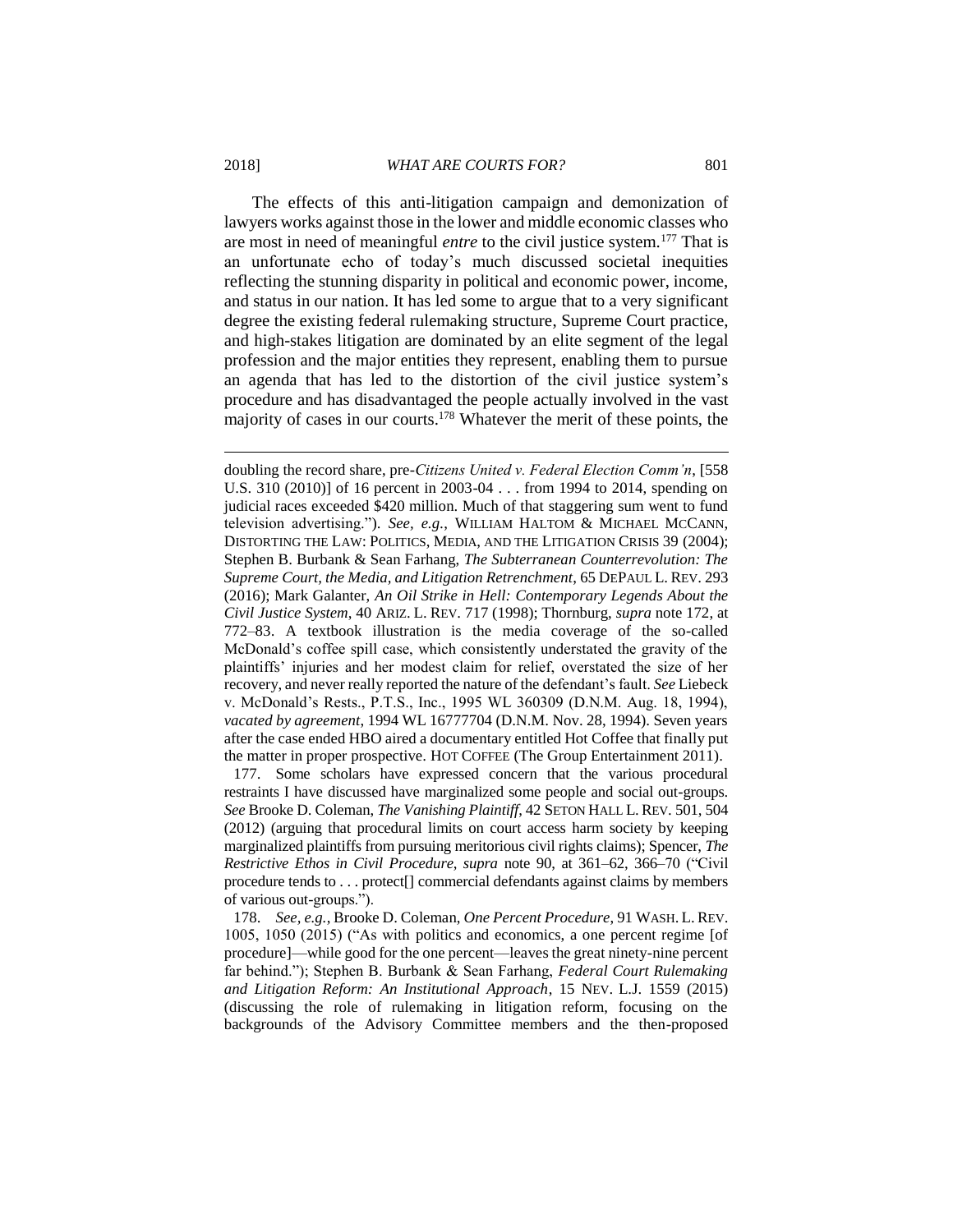fact is that all of the procedural stop signs I described earlier<sup>179</sup> inhibit access, promote pretrial termination, and avoid full merit adjudication across the litigation spectrum. Analogous charges, of course, can be levelled at the consequences of the Supreme Court's endorsement of mandatory one-by-one arbitration clauses.

But let me try not to fall prey to the fallacy of the black and the white. I have to acknowledge that there have been some marginal—and some might even be called silly or frivolous—lawsuits that receive considerable attention and contribute to the negative imagery projected by defense interests and the media. Everyone has his or her favorite. Mine is a recent unfair trade practices class action under a state consumer protection statute providing for an attorney fee award against the fast food company Subway that advertises "foot-long" sandwiches. Occasionally, the plaintiff asserted, the sandwiches turn out to be only 11 or 11.5 inches long. The company insisted its sandwiches have the same food and nutritional content as those in the advertisements. Even if the case had factual merit and some potential for promoting compliance with consumer protection laws, the optics are bad. As it turned out, most of the sandwiches tested actually were 12 inches long and when they were less than that the shortage usually was only one-fourth of an inch. The class settled for about \$525,000, which went to the lawyers less the \$500 given to each of the ten named plaintiffs.<sup>180</sup> The district court's approval of the settlement was reversed by the court of appeals on the ground that it enriched only the lawyers and class representatives; the benefits to the other class members were characterized as "worthless."<sup>181</sup>

amendments approved for consideration by the Judicial Conference's Standing Committee on Practice and Procedure); John G. Heyburn II & Francis E. McGovern, *Evaluating and Improving the MDL Process*, 38 LITIG. 26 (2012) (referring to a survey finding that "[a] substantial group of local plaintiffs' counsel resent the [Multidistrict Litigation] panel's role in facilitating national plaintiffs' counsels' 'takeover' of their cases."). Judge Heyburn and Professor McGovern criticize the "repeat-player syndrome in the selection of plaintiffs' MDL counsel." *Id.* at 30. Multidistrict Litigation is discussed *supra* notes 137–162.

<sup>179.</sup> See discussion *supra* Part II.

<sup>180.</sup> *In re*: Subway Footlong Sandwich Mktg. & Sales Practices Litig., 316 F.R.D. 240 (E.D. Wis. 2016), *rev'd*, 869 F.3d 551 (7th Cir. 2017); *see also* Eric Goldman, *Why The Subway 'Footlong' Lawsuits Fell Short*, FORBES (2016), https://www.forbes.com/sites/ericgoldman/2016/02/29/why-the-subway-footlonglawsuits-fell-short/#261aac6869f2 [https://perma.cc/H5V8-PEU6].

<sup>181.</sup> *In r*e: Subway Footlong Sandwich Mktg. & Sales Practices Litig., 869 F.3d 551 (7th Cir. 2017).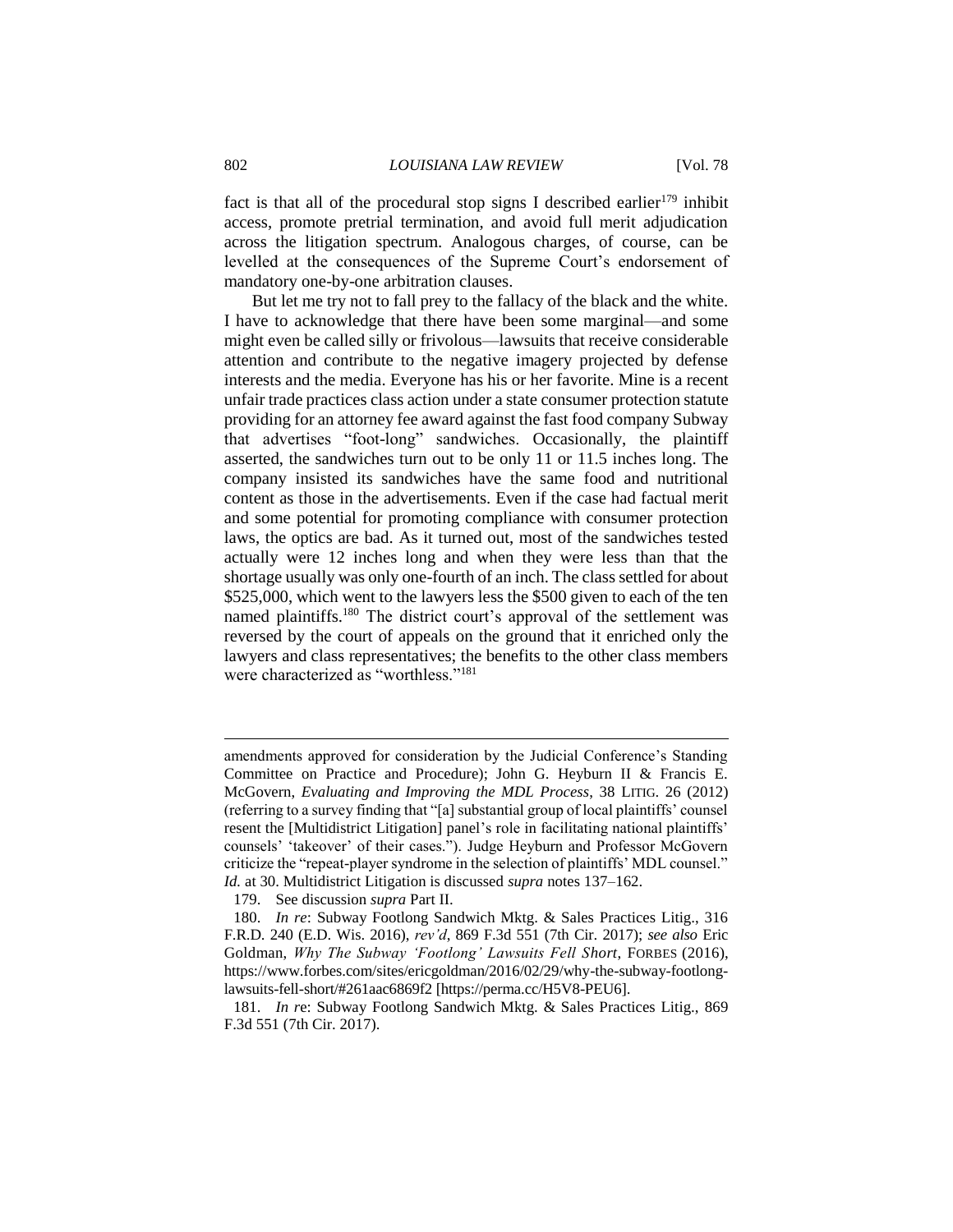Less "newsworthy" cases that perform a more significant policyenforcing function rarely are given comparable media attention.<sup>182</sup> Having spent many years dabbling in television, I understand that the "foot-long" story is one that is easy and "catchy" to tell and pictorialize. Moreover, realistically a newspaper reporter allotted only a few inches to tell her story or a television reporter with 30 or 45 seconds of airtime cannot be expected to include a lecture on the societal values of deterring wrongdoing, the importance of truth in advertising, or an explanation of the risks of contingent fee representation.

The "foot-long" lawsuit and others like it raise the basic question I asked at the outset: what are courts for? What is a "real case"? To me, a case that helps effectuate a statutory or judicially established policy prohibiting unfair trade practices or advertising misrepresentations is a "real" case, regardless of the gravity of the individual's injury, the monetary stakes, or whether the lawyer's motivation is an attorney's fee or a societal good.<sup>183</sup> But I recognize that people have disparate views on the utility of using limited public resources—the courts—to litigate about practices and products that have not caused any palpable injury to some or most of the victims of deleterious behavior, and some critics deplore the possibility of overcompensation and over-deterrence.<sup>184</sup>

The questions and choices are easily stated. Should the system exercise itself over "trivial" regulatory violations involving such things as data breaches, advertising, labelling, or packaging, and a host of other business practices that the law considers actionable under tort, contract, or

<sup>182.</sup> *See* BURBANK & FARHANG, RIGHTS AND RETRENCHMENT, *supra* note 11, at 225 (demonstrating that the media coverage of Supreme Court rulings on the private enforcement of rights is less than the coverage on decisions concerning the rights themselves, "helping to forestall public perceptions that justices are legislators in black robes").

<sup>183.</sup> In class I sometimes teasingly analogize giving people a new substantive right to giving someone a Ferrari. It may be a wondrous gift, but it has no value if the recipient cannot afford gasoline. Analogously, it is the availability of an attorney and incentivizing him or her with the prospect of a fee award, as well as the availability of a functional aggregation procedure, that will fuel the substantive right and make it meaningful. Without that, the right will remain largely unused.

<sup>184.</sup> Occasionally, a note of judicial frustration is sounded. "This is another of the surprisingly many junk-fax suits under . . . the Telephone Consumer Protection Act." Chapman v. All Am. Painting, Inc., 796 F.3d 783, 784 (7th Cir. 2015) (Easterbrook, C.J.). *See generally* Marcus, *Bending in the Breeze, supra* note 45, at 520–30.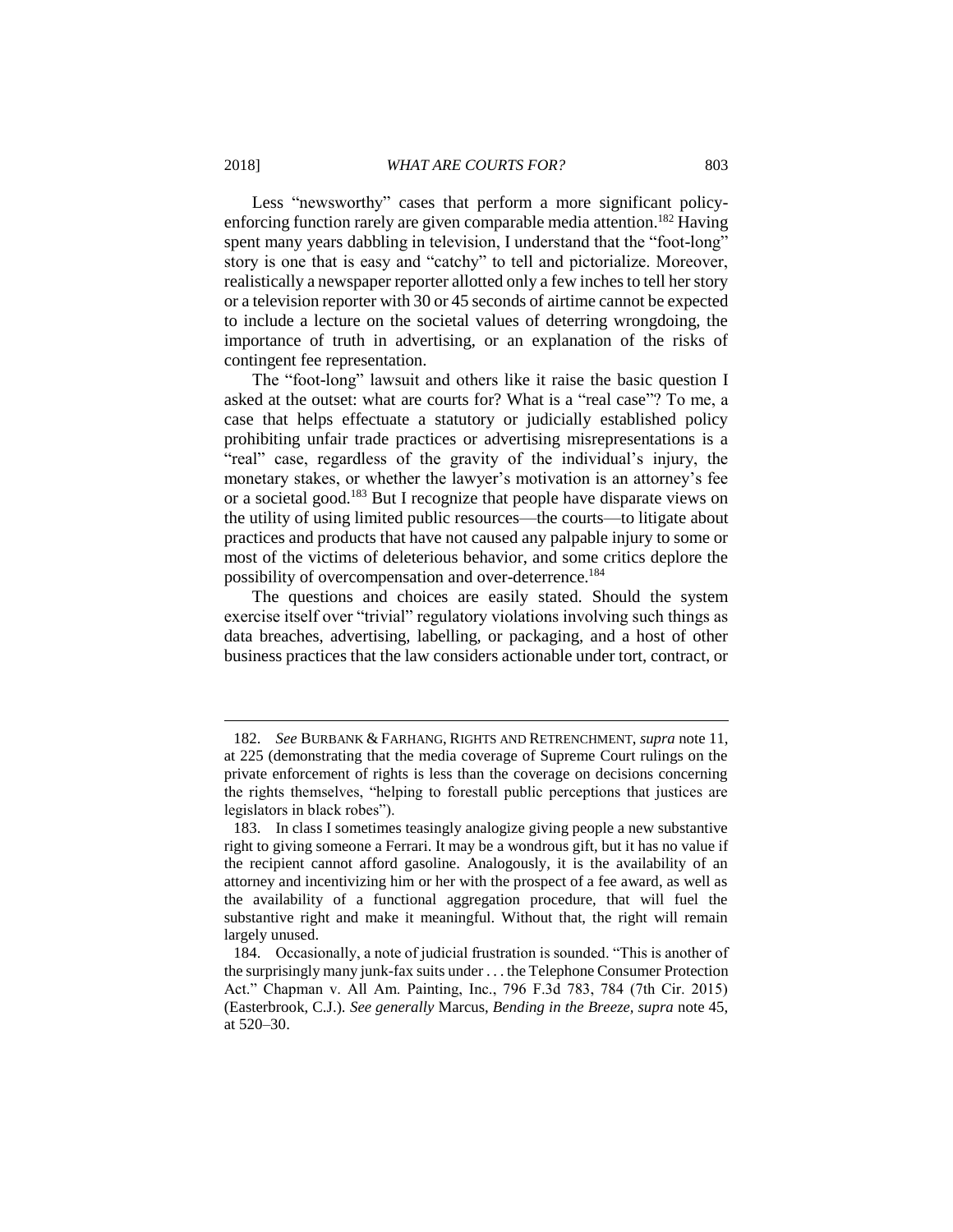warranty theories?<sup>185</sup> Or should the system metaphorically close its eyes in the name of husbanding its limited resources for more "significant" matters? Do we think the answer is to leave these defalcations to the regulators, who we know are under-resourced and tend to be captured by those they supposedly regulate? Or should Americans just grin and bear deceptive economic practices and emotional slights?

# V. SOME FINAL OBSERVATIONS

When I think of today's penchant for early termination, the ubiquitous federal court judicial management dynamic and its osmosis into a number of state court systems, the movement out of the public court system into private dispute resolution in the form of mandatory contractual arbitration, mediation, Feinbergization, and related trends including mandatory disclosure, bellwether trials, and the pervasive work-out and settlement mentality in the bench and bar, it seems to me that a significant erosion of the merit-determination orientation of our civil system and the aspirations of the procedural Gold Standard have taken place. I never thought I would hear a federal district judge say to me that "if any case on my docket reaches trial, I have failed." But I have. Also, I have no doubt that many of the changes I have described, particularly the procedural retrenchment

<sup>185.</sup> Recently, so-called "slack-fill" lawsuits have appeared claiming consumer injury when food packages are under-filled, giving the appearance that purchasers are getting more product than they actually are. *See, e.g.*, *In re* McCormick & Co., Inc. Pepper Prods. Mktg. & Sales Practice Litig., 215 F. Supp. 3d 51 (D.D.C. 2016) (holding that a competitor's claim under the Lanham Act and for violations of state deceptive trade practices for slack-filled black pepper packaging was sufficiently stated); Paul Zibro, *McCormick Seeks to Dismiss "Slack Fill" Lawsuit*, WALL ST. J. (July 17, 2015), https://www.wsj.com/articles /mccormick-seeks-to-dismiss-slackfill-lawsuit-1437164034 [https://perma.cc/85 8U-R4RV]. Do these actions keep food companies honest or are they frivolous nuisance suits? These and other cases of this type, such as the Subway "foot-long" case, typically pose serious questions regarding the ascertainability of the class members—who purchased the challenged product or whose files were hacked? *See, e.g.*, Dennis v. Kellogg Co., 697 F.3d 858 (9th Cir. 2012); Oshana v. Coca Cola Co., 472 F.2d 506 (7th Cir. 2006). Most of the cases die an early death. *See, e.g.*, Ebner v. Fresh, Inc., 838 F.3d 958 (9th Cir. 2016) (affirming the grant of a motion to dismiss because plaintiff could not plausibly allege that the product's design and packaging were deceptive when the correct weight was stated). *See generally* Joyce Hanson, *Slack-Fill Suits Boom Despite Few Class Wins*, LAW360 (Apr. 17, 2017), https://www.law360.com/articles/912004/ [https://perma.cc /69AK-FMT7]. The proposed Fairness in Class Actions Act discussed in note 66, *supra*, would burden the processing of these "personal injury" claims in significant ways, including by insisting on ascertainability of class members at certification.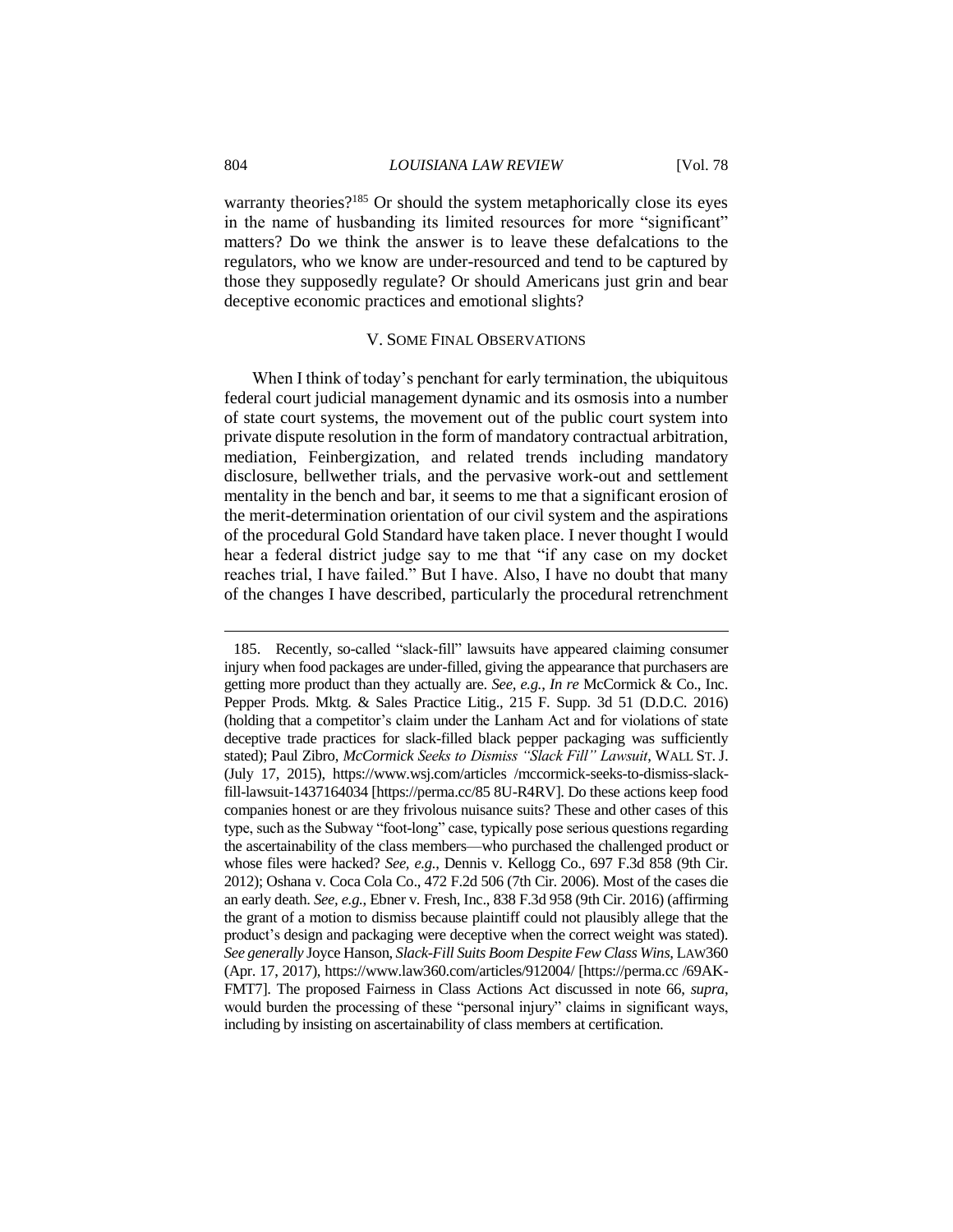and "national policy" favoring arbitration, have contributed to what we now characterize as the "vanishing" trial and the demise of our commitment to the civil jury that many bemoan.<sup>186</sup> In parts of the country, our federal judges, to put it simply, have less and less "bench presence."<sup>187</sup>

The phenomena I have been discussing seem to be progressing as my television mentor, the late Fred Friendly, used to say—in a stealth-like "one-degree-it-is" fashion. Does anyone other than those benefitting or being burdened by the systemic changes notice or care about them? Is the ongoing procedural retrenchment and the flight from the courts positive or negative? Is arbitration speedier, more economic and "juster" than adjudication in the courts? Is management for trial more or less efficient than erecting stop signs and managing for settlement? Although system participants and observers have visceral feelings and a range of viewpoints, I submit we do not really know—and may never know—the answers to these questions. I have a feeling we are proceeding largely in the dark. Shouldn't we worry about that? Shouldn't we insist on some enlightenment, perhaps in the nature of a cost-benefit analysis comparing the "value" of procedural stop signs, MDLs, and judicial management versus more robust and efficient merit adjudication as well as an analysis of the competing "values" of the public and private systems? But who would we trust to do that analysis and would we believe whatever conclusions were offered?

The means for diverting cases away from an adjudication of their merits have greatly expanded in past decades. Many of the justifications for the procedural changes I have described are based on assumptions about the litigation world. They are not based on reliable evidence, and many of them are well-worn clichés peddled by interest groups who would prefer

<sup>186.</sup> Judge William G. Young of the District of Massachusetts has been a leading crusader on this subject. *See, e.g.*, United States v. Massachusetts, 781 F. Supp. 2d 1, 21–27 (D. Mass. 2011) (arguing in an addendum to his opinion against an "administrative model" of the courts); William G. Young, *Vanishing Trials, Vanishing Juries, Vanishing Constitution*, 40 SUFFOLK L. REV. 67, 73 (2006) ("[T]he civil jury trial has all but disappeared.") (internal citations omitted); *see also* Joseph F. Anderson, Jr., *Where Have You Gone, Spot Mozingo? A Trial Judge's Lament over the Demise of the Civil Jury Trial*, 4 FED. CTS. L. REV. 99, 101 (2010) (discussing "the vanishing jury trial"); Marc Galanter, *The Vanishing Trial: An Examination of Trials and Related Matters in Federal and State Courts*, 1 J. EMPIRICAL & LEGAL STUD. 459, 459 (2004); John H. Langbein, *The Disappearance of Civil Trials in the United States*, 122 YALE L.J. 522, 524 (2012) (arguing that our system should be termed "nontrial procedure").

<sup>187.</sup> *See* Jordan M. Singer & William G. Young, *Bench Presence 2014: An Updated Look at Federal District Court Productivity*, 48 NEW ENG. L.REV. 565, 565 (2014) (discussing judges' declining courtroom hours and the resulting consequences, such as reduced accuracy, fairness, and effectiveness of court services).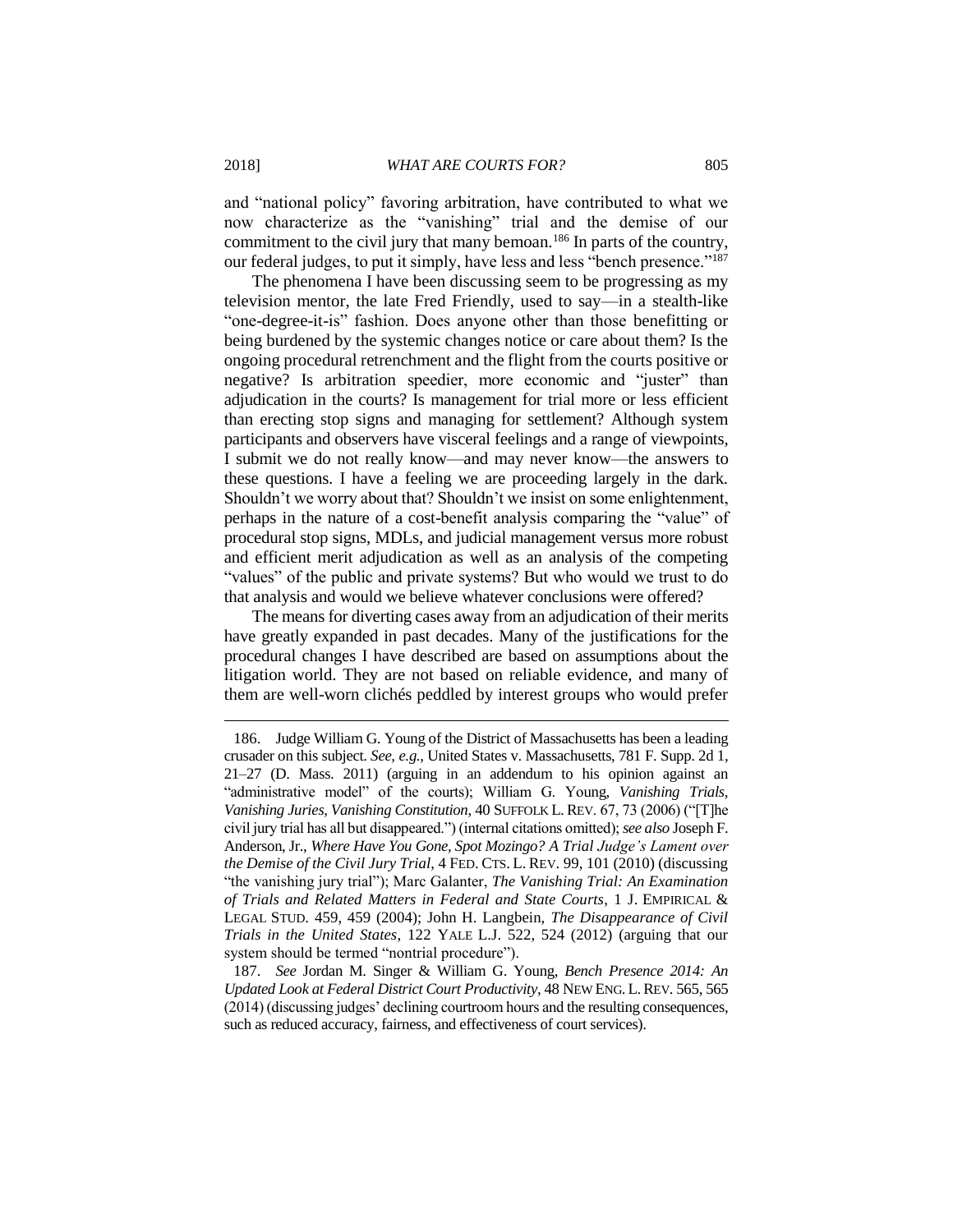to close courthouse doors, countered by those trying to keep them open. One thing is clear: The pretrial process is now littered with procedural detours and stop signs that did not exist when Alvin and I were youngsters. Do we really know what they are accomplishing?

Perhaps it is naïve or too academic of me to suggest that maybe we should just start over, wipe the slate clean, and invent a new civil procedure system as we did in 1938.<sup>188</sup> Easier said than done, of course. A drastic reevaluation might mean that the existing Federal Rules, the Rules Enabling Act,<sup>189</sup> the Arbitration Act, and the Multidistrict Litigation Act would have to be rethought and might go under the legislative knife, or at least be reorganized. Similarly, our questionable commitment to procedural trans-substantivity might have to be interred; one set of universal court procedures regardless of substantive context, a worthy objective of the comparatively simple litigation world of the 1930s, probably does not make sense in the  $2020s$ :<sup>190</sup> "One size does not fit all."<sup>191</sup> Segregating cases and

<sup>188.</sup> There are scholars who believe that the third iteration of American procedure—common law, code, and Federal Rule—has ended and opine that we already are in a fourth era that focuses on judicial management, mediation, arbitration, and efficiency, and less on merit adjudication. *See* Subrin & Main, *supra* note 90. Despite my lifetime commitment to the Gold Standard, I fear they are right.

<sup>189.</sup> Arguably decisions such as *Twombly*, *Iqbal*, and the summary judgment trilogy, as well as the politicization (and partial paralysis) of the rulemaking process indicate the Enabling Act might usefully be rethought. *See* Miller, *Deformation of Federal Procedure*, *supra* note 77. For example, the composition of the Civil Rules Advisory Committee has been criticized for its "homogeneity" and ideological biases. *See, e.g.*, Thornburg, *supra* note 172, at 784–92.

<sup>190.</sup> *See* Miller, *Deformation of Federal Procedure*, *supra* note 77, at 370 ("For example, consideration should be given to abandoning the transsubstantive principle requiring that the Federal Rules be 'general' and applicable to all cases—a notion that supposedly is embedded in the Rules Enabling Act."). *See generally* Robert G. Bone, *Making Effective Rules: The Need for Procedure Theory*, 61 OKLA. L. REV. 319, 324, 333–34 (2008) (stating that trans-substantivity is not an "independent value" of the Federal Rules); Stephen B. Burbank, *The Transformation of American Civil Procedure: The Example of Rule 11*, 137 U. PA. L. REV. 1925, 1940 (1989) ("[U]niformity and trans-substantivity . . . are a sham."); David Marcus, *The Past, Present, and Future of Trans-Substantivity in Federal Civil Procedure*, 59 DEPAUL L. REV. 371, 373 (2010) (discussing the history and precarious existence of transsubstantivity). *But cf.* ROBERT M. COVER & OWEN M. FISS, THE STRUCTURE OF PROCEDURE 75 (Foundation Press 1979) (arguing trans-substantivity promotes neutrality). Several of the existing Rules call for a different treatment of certain actions. *See, e.g.*, FED.R.CIV. P. 9(b), 23.1, 23.2, 26(a).

<sup>191.</sup> *See* Richard McMillan, Jr. & David B. Siegel, *Creating a Fast-Track Alternative Under the Federal Rules of Civil Procedure*, 60 NOTRE DAME L. REV. 431 (1985) (proposing a fast-track process for certain disputes); Miller,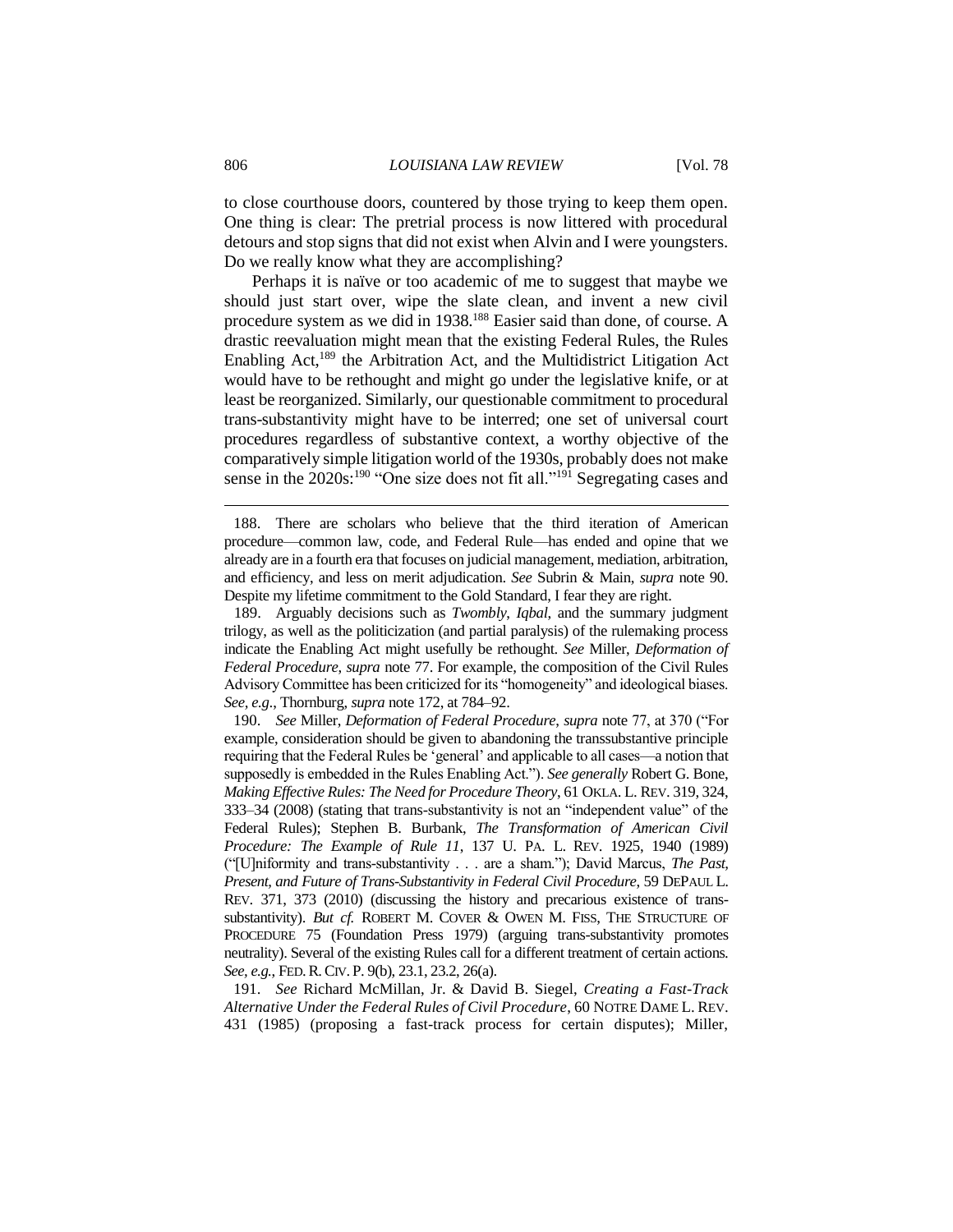assigning them to different procedural tracks by dimension or complexity, as has been employed in other countries,<sup>192</sup> and what we already do with limited jurisdiction and specialized courts at both the state and federal level, may be worth considering. Perhaps fast-tracking some categories of run-of-the-mine cases would lead to their expeditious merit adjudication. Why should they be plagued by "plausibility" pleading, proportionate discovery inquiries, and time and resource consuming summary judgment motion practice?<sup>193</sup>

Realistically, I doubt that much of this is feasible in the near term. The undertaking would be too risky and grandiose. Moreover, a meaningful overhaul would call for the kind of consensus and political activity unlikely to materialize let alone bear fruit given the current makeup of Congress and the federal courts, as well as the lobbying power of the defense community. Questions about procedure are out of the shadows.

192. *See* ADRIAN ZUCKERMAN, ZUCKERMAN ON CIVIL PROCEDURE: PRINCIPLES OF PRACTICE §§ 12.1–12.72 (3d ed. 2013) (describing tracking in the English system); ZIVILPROZESSORDUNG [ZPO] [CODE OF CIVIL PROCEDURE] §§ 592, 689 (Ger.), *reprinted in* ZIVILPROZESSORDUNG (C.H. Beck ed., 57th ed. 1999) (delineating the German system of summary proceedings for actions seeking payment of a sum of money or the delivery of goods); *see also* PETER L. MURRAY & ROLF STÜRNER, GERMAN CIVIL JUSTICE 425–28 (2004) (describing the German Code provision). Many civilian systems have specialized commercial courts or panels. *See, e.g.*, CODE DE COMMERCE [C. COM.] [CODE OF COMMERCE] arts. L.721-1 to 724-7 (Fr.); GERICHTSVERFASSUNGSGESETZ [GVG] [Constitution of the Courts Act] § 105 (Ger.), *reprinted in* ZIVILPROZESSORDUNG (Richard Zöller ed., 23rd rev. ed. 2002).

193. The resource commitment by counsel and the court now common on summary judgment motions, for example, makes one wonder whether the frequency of today's invocation of the procedure actually does not promote efficiency. *See*  Marrero, *supra* note 88, at 1667–70. Judge Marrero suggests that the results of these motions may be "counterproductive" and are "decidedly unimpressive." *Id.* There have been numerous expressions of concern at the state level about the federal procedural transformation discussed *supra* Part I, particularly with regard to the restrictions that impact the ability to secure the private enforcement of state law in the federal courts. *See* Diego A. Zambrano, *The States' Interest in Federal Procedure*, 70 STAN. L. REV. \_\_(2018) (forthcoming 2018), https://Chicagounbound.uchicago .edu/journal\_articles/8818/ [https://perma.cc/KW3G-WCEX].

*Deformation of Federal Procedure*, *supra* note 77, at 370–71 (arguing that serious consideration should be given to the idea of "putting cases on different litigation tracks and devising different procedures that are deemed appropriate for the characteristics of the cases posted to each track"); Miller, *Double Play on the Rules*, *supra* note 34, at 118–25 (making similar suggestions); Stephen N. Subrin, *The Limitations of Transsubstantive Procedure: An Essay on Adjusting the "One Size Fits All" Assumption*, 87 DENVER U.L.REV. 377, 398–405 (2010) (proposing a simple procedure for cases involving low-value disputes).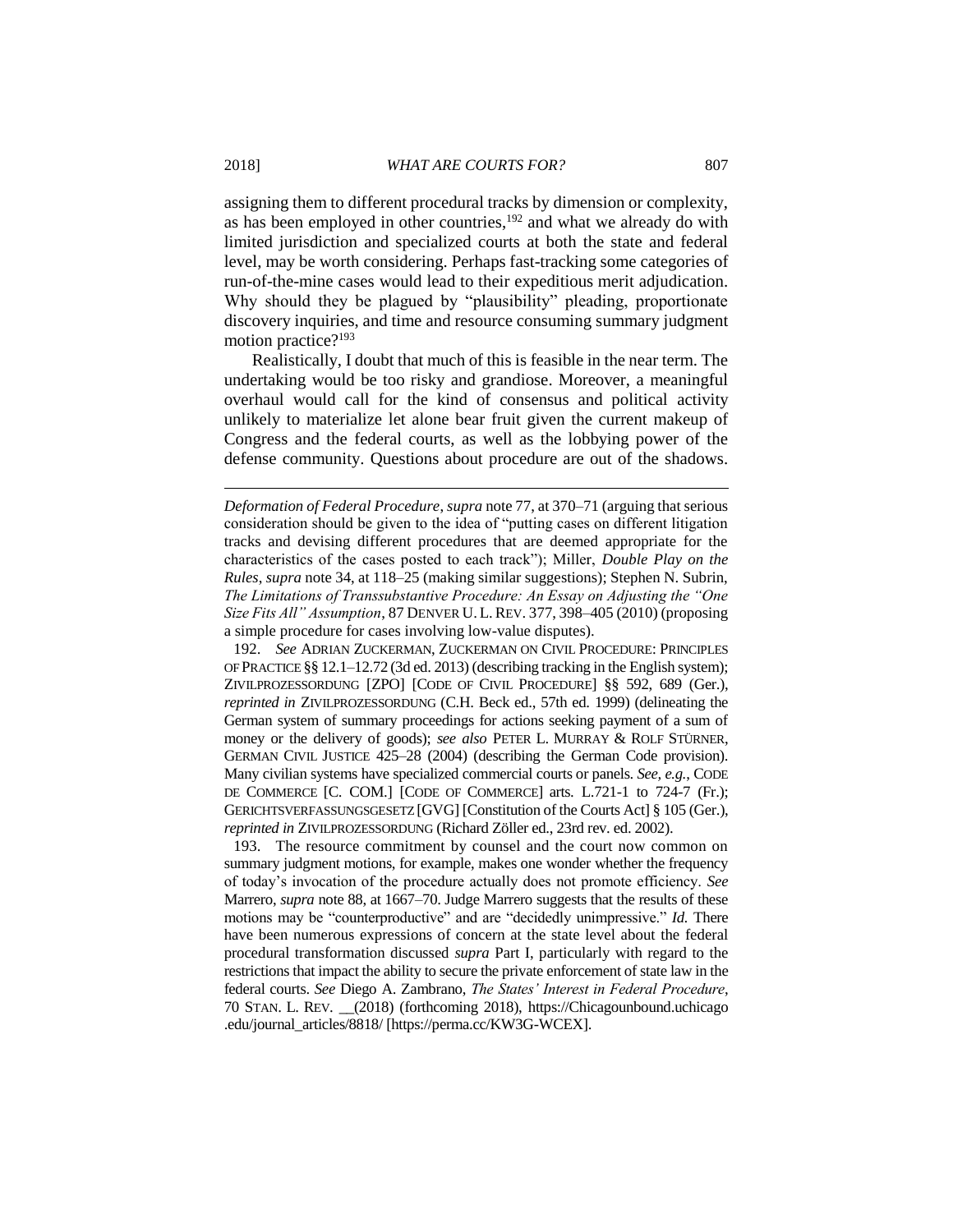Whenever procedural changes are proposed these days, especially when the economic or regulatory consequences might be significant, the long knives come out and self-interest comes to the fore on both sides of the  $``v$ . "194

I think the judge we remember and honor today had it right. He cautioned in a law review article: "No judge worthy of his office wants merely to dispose of cases as if he were working on an assembly line. We all seek the just result. We are all mindful of the adage that no case is decided until it is decided right."<sup>195</sup> A few years later, in a well-known dissent, he wrote: "Judicial case management, avoidance of delay, and denial of unjustified continuances are all commendable. They are, however, only means to an end. That end is justice; justice done and perceived to be done."<sup>196</sup>

How true and how relevant to what is happening in our courts today. That passage obliges us to think. Are we still serious about achieving "the just, speedy, and inexpensive determination of every action and proceeding" as Federal Rule 1 implores? There always has been a sense that the application of the Federal Rules should accommodate all three of those objectives.<sup>197</sup> To me, "speedy" and "inexpensive" in Rule 1 should not be pursued at the expense of what is "just." Although a short word, "just" embraces objectives of enormous significance that should not be subordinated to the other two. Should we—can we—preserve a Gold Standard procedural system? Can we afford not to? Even assuming it is efficient, does the current treatment of pleadings, discovery, motions to dismiss, class actions, expert witnesses, summary judgment, and the flight from the courthouse to arbitration and other private arrangements undermine the societal values of the public courts?

<sup>194.</sup> I am still capable of modest optimism on occasion. *See generally* Miller, *Preservation and Rejuvenation, supra* note 62, at 296–300.

<sup>195.</sup> Alvin B. Rubin, *Views From the Lower Court*, 23 UCLA L. REV. 448, 453 (1976).

<sup>196.</sup> McDaniel v. Temple Indep. Sch. Dist., 770 F.2d 1340, 1353 (5th Cir. 1985) (Rubin, J., dissenting). A decade earlier, as a district judge, he wrote: "This feeling that justice is a supreme goal, this sense that it is a predicate to organized society, is no mere yearning, for it is only a fair proceeding . . . that we can with any legitimacy call another human being to account." United States v. McDaniels, 379 F. Supp. 1243, 1249 (E.D. La. 1974).

<sup>197.</sup> Admittedly, these objectives always have been somewhat in tension with each other; the words are inherently ambiguous, and their meaning is quite subjective.